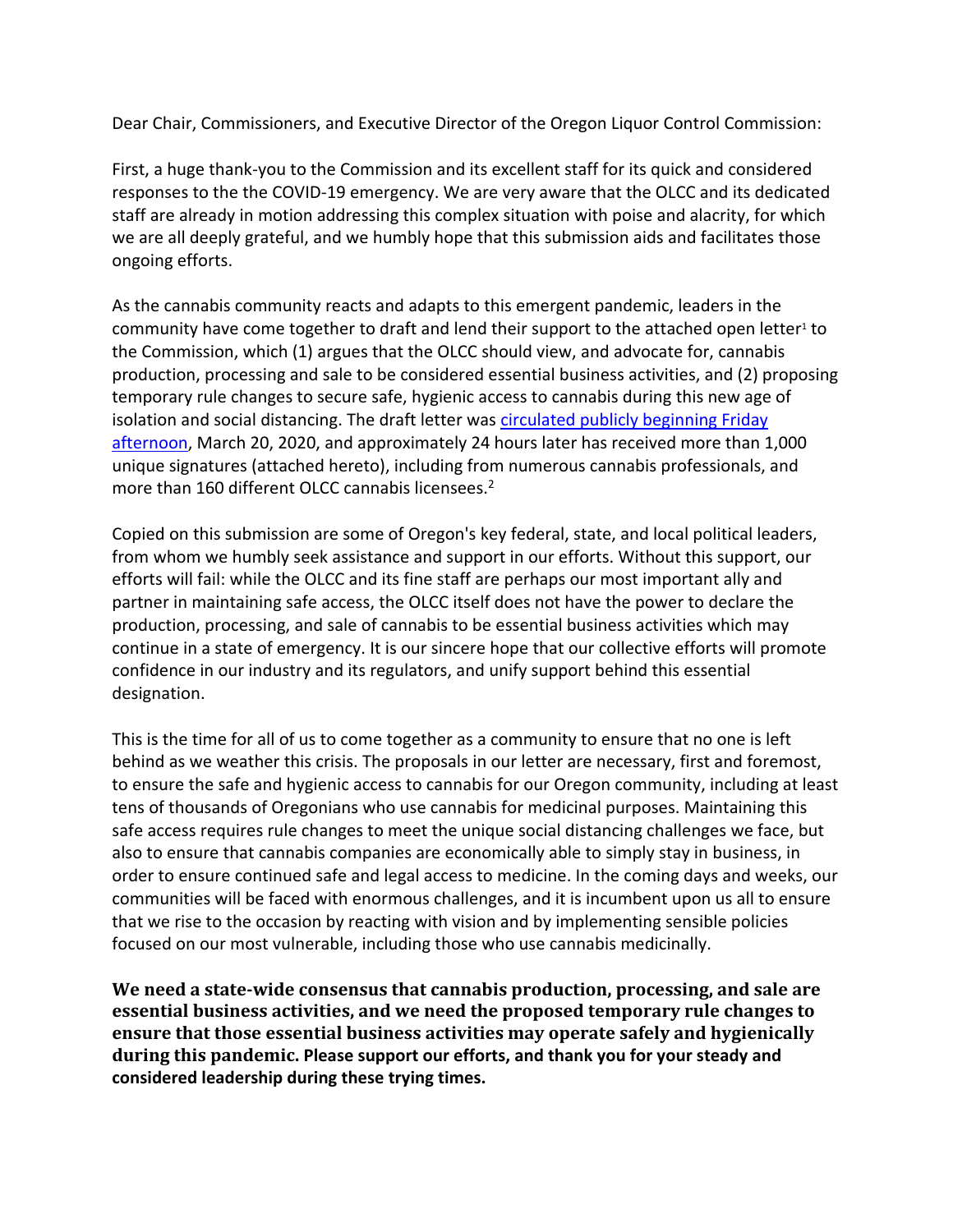Sincerely,

#### **Andrew C. DeWeese | Attorney**

Green Light Law Group

4531 SE Belmont St., Suite 207

Portland, OR 97215

Office: 503.488.5424

Direct: 971.270.4497

[www.gl-lg.com](http://www.gl-lg.com/) [| andrew@gl-lg.com](mailto:andrew@gl-lg.com) | [Bio](http://portlandmarijuanaattorneys.com/andrew-deweese/)

CONFIDENTIALITY NOTICE: The information contained in this e-mail communication and any attached documentation may be privileged, confidential or otherwise protected from disclosure and is intended only for the use of the designated recipient(s). It is not intended for transmission to, or receipt by, any unauthorized person. If you are not the intended recipient of this e-mail, please delete it from your system without copying it and notify the above sender so that our e-mail address may be corrected.

<sup>1</sup> The final version of the letter being sent (the version attached hereto) includes two nontrivial changes from the original version posted with the petition: 1) clarifying that processing cannabis (along with production and sale) should also be an essential business activity, and 2) changing the proposed curbside delivery hours to all hours when a retail store is open. We should clarify that these two changes do not necessarily enjoy the support of every signatory as they are late additions.

<sup>2</sup> Here is a list of licensees/employees who have signed:

| 420 CLUB LLC             |  |
|--------------------------|--|
| 45th latitude            |  |
| A Prime Leaf             |  |
| Acme                     |  |
| AmeriCanna Rx            |  |
| Applegate River Roots    |  |
| <b>Ascend Dispensary</b> |  |
|                          |  |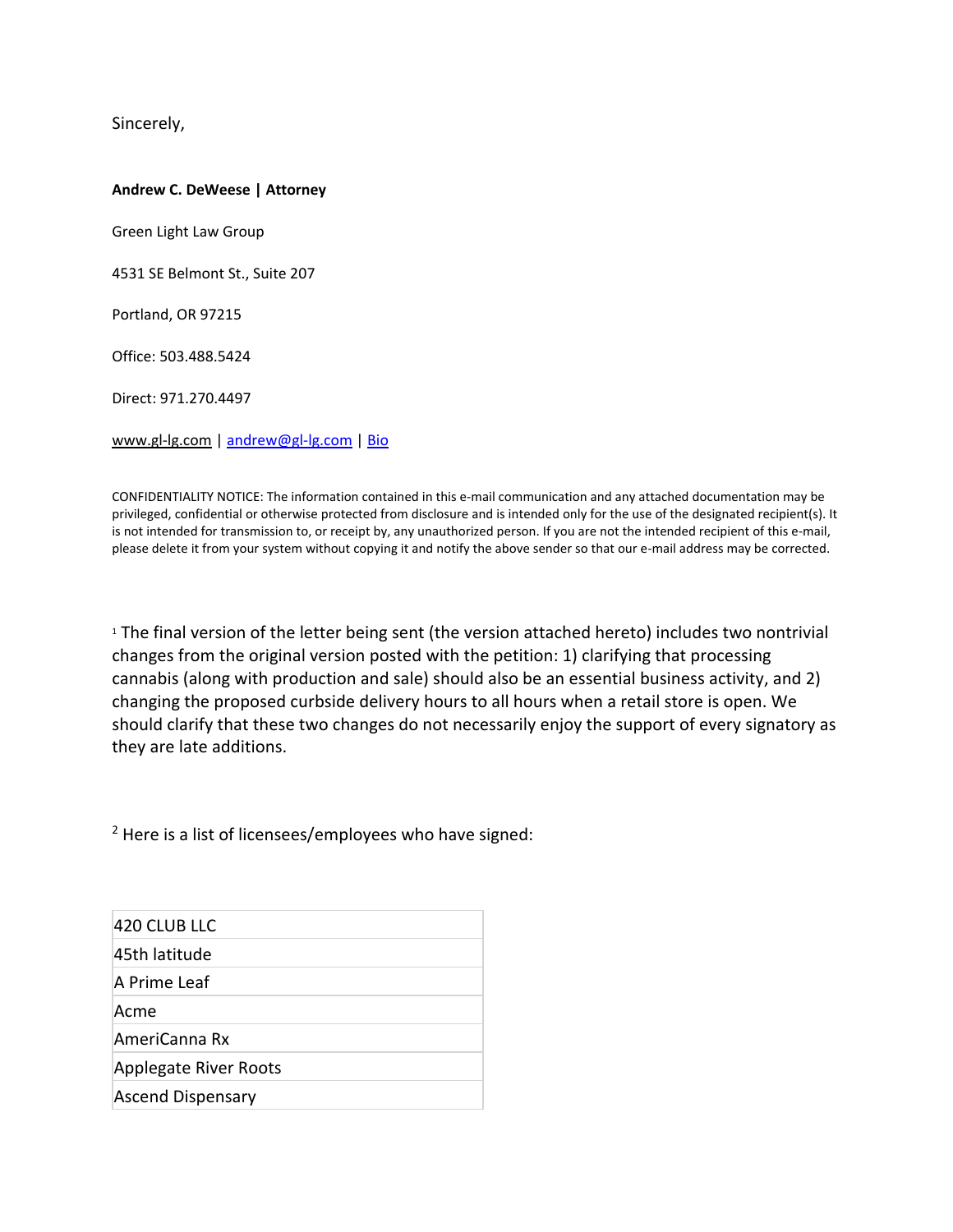| Attis trading company             |
|-----------------------------------|
| <b>AVITAS</b>                     |
| <b>Beaver Bowls</b>               |
| bloominati cannabis corp          |
| botanicaPORTLAND                  |
| <b>Bridge City Collective</b>     |
| <b>BudMart</b>                    |
| <b>Bull Run Craft cannabis</b>    |
| <b>Cannabis Corner</b>            |
| <b>Cannabis Nation</b>            |
| Cannassentials                    |
| Cbdiscovery                       |
| <b>Chalice Farms</b>              |
| Chemhistory                       |
| <b>Choice Farms</b>               |
| club pitbull                      |
| Club Sockeye                      |
| <b>Columbia River Herbals LLC</b> |
| <b>Critical Source</b>            |
| <b>Crush Cannabis</b>             |
| Dairyland dankery                 |
| <b>Decibel Farms</b>              |
| Defyne Premium Cannabis           |
| Delta Mantra                      |
| Discovery Cannabis                |
| <b>Dutch Valley Farms</b>         |
| <b>DYME Distribution</b>          |
| <b>East Fork Cultivars</b>        |
| Edibology                         |
| <b>Electric Lettuce</b>           |
| <b>Enjoy Brands</b>               |
| <b>Epic Flower LLC</b>            |
| <b>EVIO Labs Portland</b>         |
| Evolvd                            |
| Excolo                            |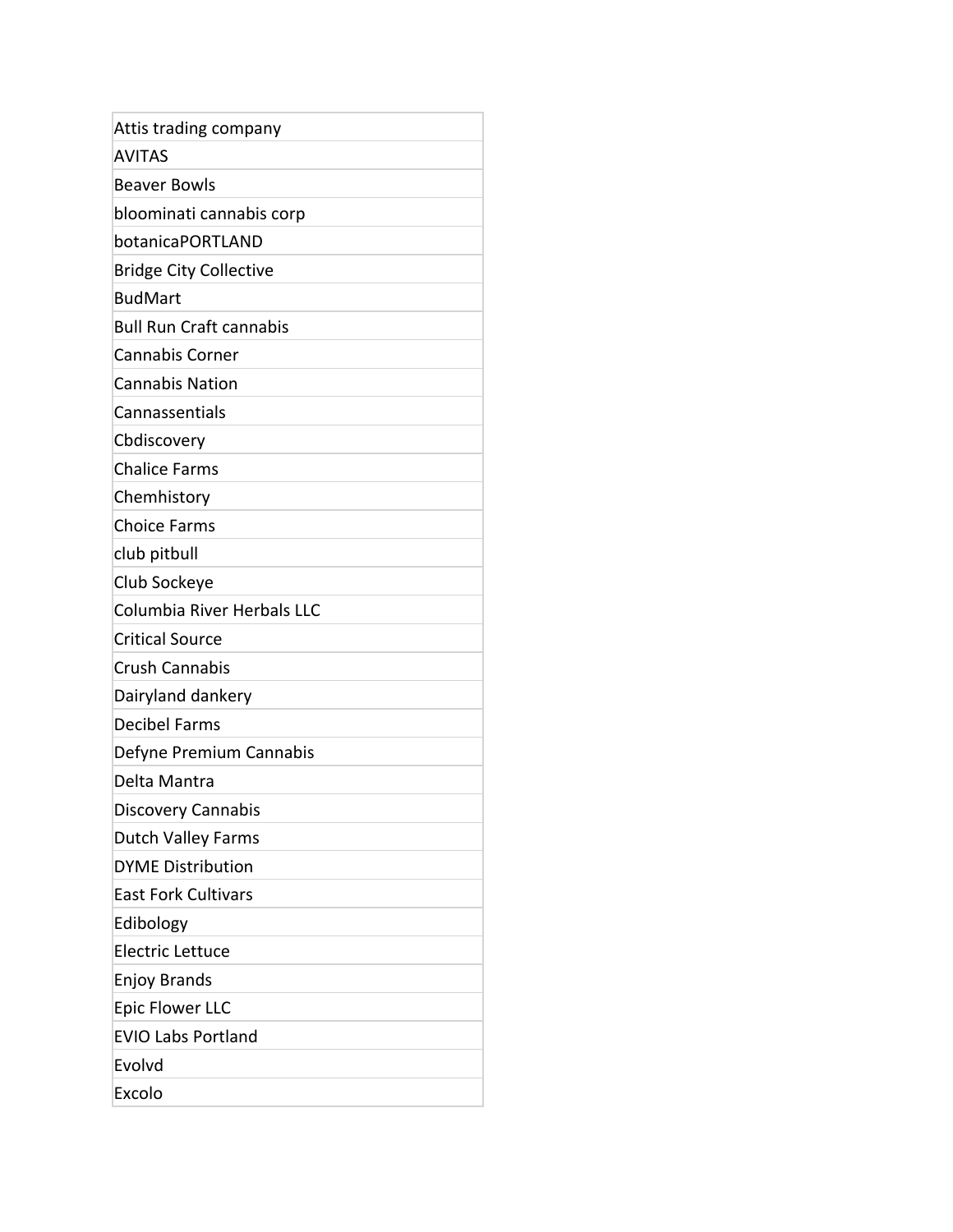| Flapjax Extracts               |
|--------------------------------|
| <b>Foster Buds NE</b>          |
| <b>Fox Hollow Flora</b>        |
| Fr33dom Farms                  |
| Full Circle CO2                |
| Garden First Cannabis          |
| <b>Geek Farms</b>              |
| <b>Genesis Pharms</b>          |
| Glassroots                     |
| <b>Gnome Grown Oregon</b>      |
| Golden Hydro                   |
| Gorge Greenery                 |
| <b>Gram Central Station</b>    |
| Grasp organics                 |
| <b>Grateful Greenery</b>       |
| Green Bodhi                    |
| <b>Green Choice Farms</b>      |
| green dragon herbal clinic     |
| <b>Green Oaks</b>              |
| <b>Green Queen Farms</b>       |
| <b>Green Ridge Apothecary</b>  |
| <b>Green Source Gardens</b>    |
| GreenSea Distribution          |
| <b>Happy Valley Cannabis</b>   |
| Hapy kitchen                   |
| <b>HD Botanicals</b>           |
| <b>Herbal Grasslands</b>       |
| <b>Hi Casual Cannabis</b>      |
| <b>High Desert Flower</b>      |
| <b>High Desert Pure</b>        |
| <b>High Latitude Farms</b>     |
| <b>High Quality Compassion</b> |
| <b>High Valley Organics</b>    |
| High Winds Farm                |
| Hijinx Cannabis Co             |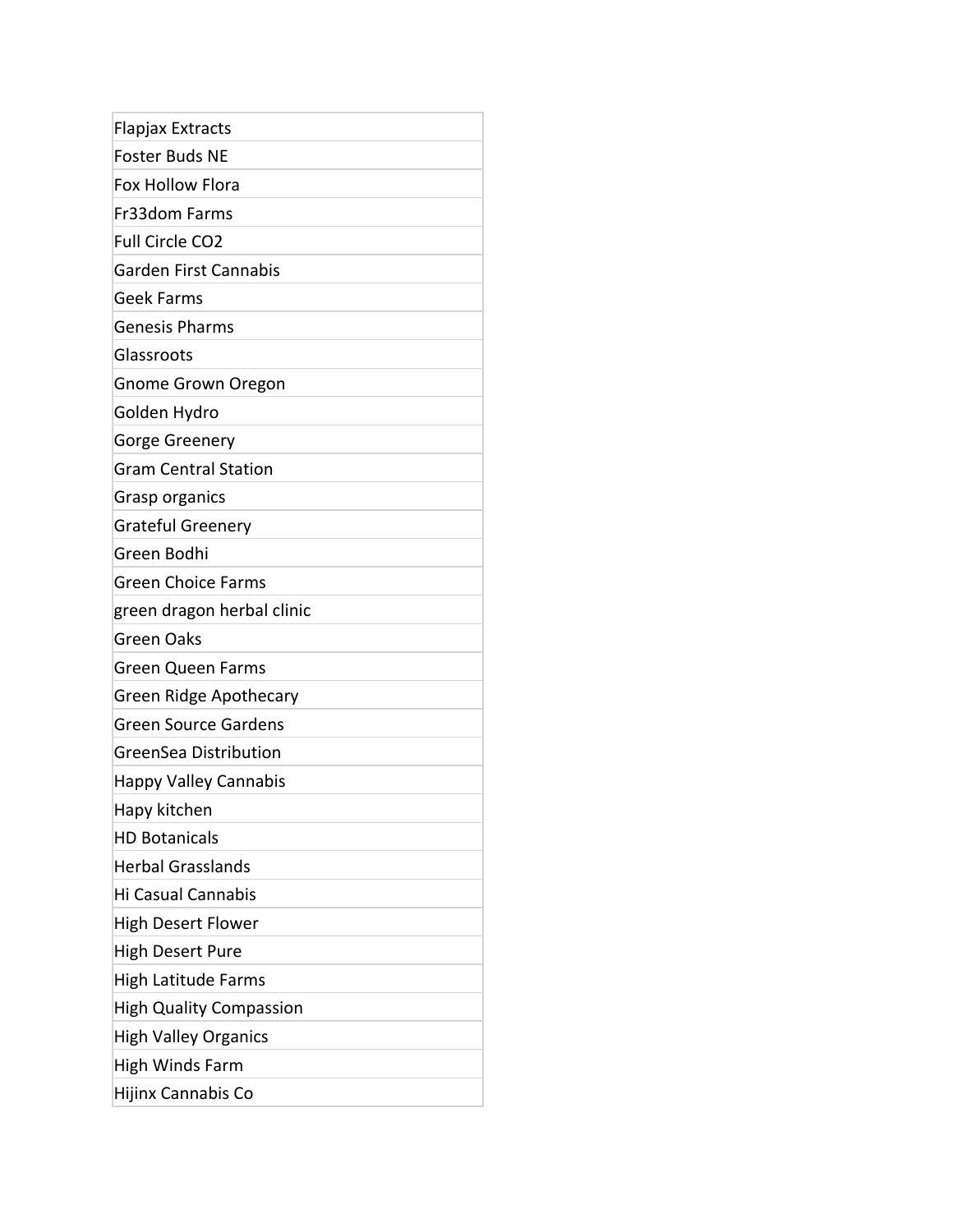| <b>Hippy Trip</b>                  |
|------------------------------------|
| Homegrown Oregon                   |
| <b>Huggins Gardens LLC</b>         |
| Hunter distributing                |
| Injoy cannabis                     |
| Juniper Analytics                  |
| Kaleafa                            |
| Kanna-Wise                         |
| Karma Originals                    |
| <b>KGB Farms</b>                   |
| <b>Kings Cannabis</b>              |
| Kumba hills farms                  |
| <b>Kush Cart</b>                   |
| La Mota                            |
| Leap Farms                         |
| <b>Living Things</b>               |
| Local Herb                         |
| Magic Hour                         |
| <b>Magic Number</b>                |
| Mana Extracts                      |
| <b>Market Street Station</b>       |
| market street wellness             |
| Meraki Gardens                     |
| <b>Meta Naturals LIC</b>           |
| MindRite                           |
| Mongoose Cannabis                  |
| MotherShip Farms Inc.              |
| Mr. Nice Guy                       |
| <b>Mule Extracts</b>               |
| <b>Mystic Roots</b>                |
| <b>Nelson and Company Organics</b> |
| <b>New Leaf Midtown</b>            |
| <b>Next Generation Nurseries</b>   |
| Noblecraft                         |
| Nova Paths                         |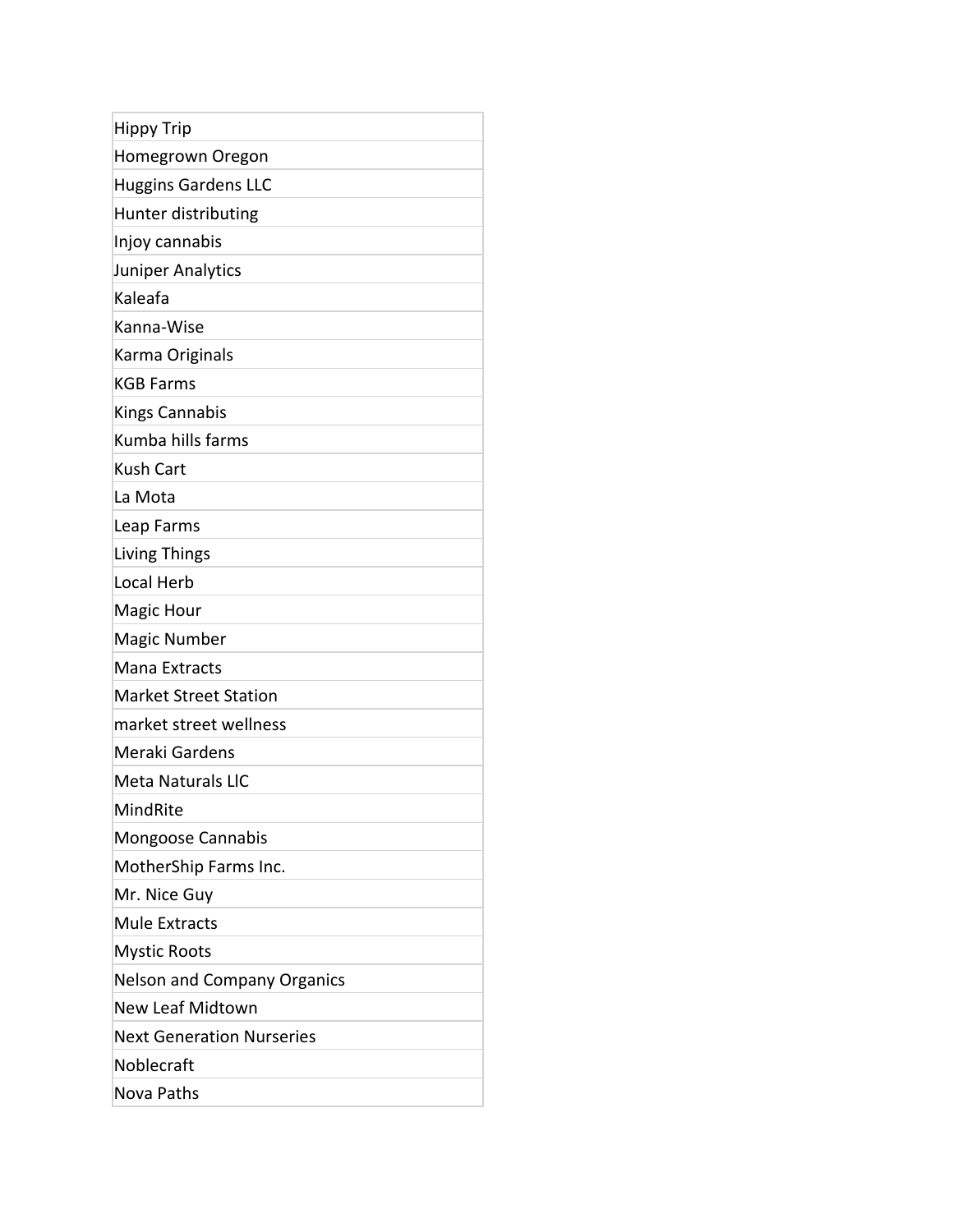| <b>NW Kind</b>                   |
|----------------------------------|
| O Werks Garden                   |
| <b>Oasis Cannabis</b>            |
| Old Apple Farm                   |
| Oregon house of herbs            |
| Oregon Medigreen                 |
| Oregon's Finest                  |
| Oregon's Green Rush              |
| Oregonic Farms                   |
| Orekron                          |
| Orgrotech                        |
| Papa Buds                        |
| Paradise Found                   |
| Paragon Farms                    |
| <b>Peak Extracts</b>             |
| Pharm to Table                   |
| <b>Phenix farms</b>              |
| <b>Phresh Start</b>              |
| <b>Pistil Point</b>              |
| <b>Portland Best Buds</b>        |
| <b>Precision Alchemy</b>         |
| Premium Medicine of Oregon       |
| Private reserve cannabis         |
| <b>Professor Toad</b>            |
| <b>Rebel Roots Farms</b>         |
| <b>Revel Farms</b>               |
| <b>Rock Creek Pharms</b>         |
| Rocky Mtn Dispensary             |
| Sensible Cannabis Company        |
| <b>Shadowbox Farms</b>           |
| Siskiyou Sungrown                |
| Smith Rock Cannabis Company      |
| Smoky flower farm                |
| <b>Snodgrass Family Genetics</b> |
| sofresh farms                    |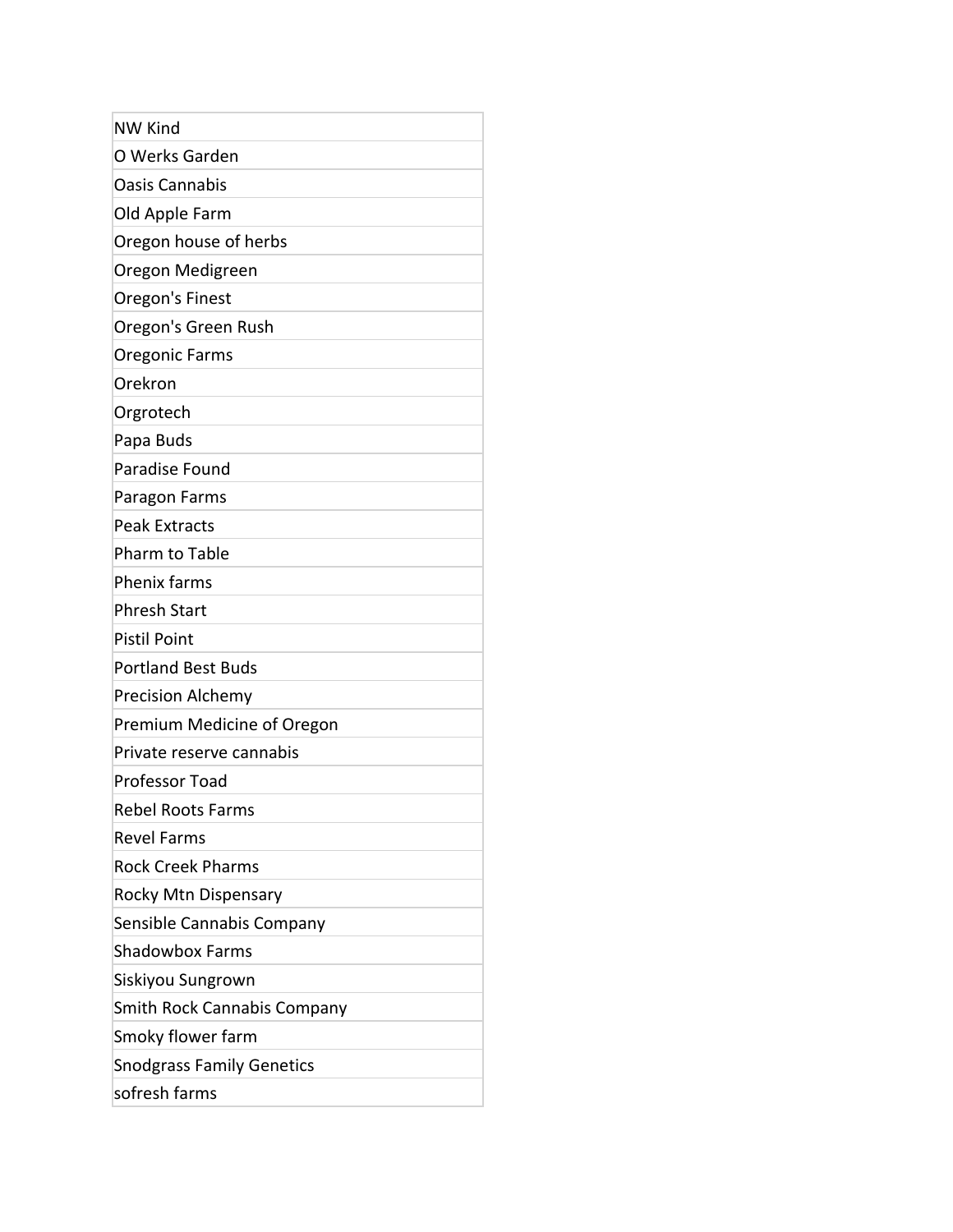| Sovereign Distribution       |  |
|------------------------------|--|
| <b>Stateline Cannabis</b>    |  |
| Substance                    |  |
| Sugar Tree Farm              |  |
| <b>Sun God Medicinals</b>    |  |
| <b>Tangent Farmacy</b>       |  |
| Taste budz                   |  |
| <b>Terpene Station</b>       |  |
| Tetra Cannabis               |  |
| The CDC Dispensary           |  |
| The Co2 Company              |  |
| The Dub Wholesale            |  |
| The Elite Growers            |  |
| The Grasse Company           |  |
| <b>The Greener Side</b>      |  |
| The Herb Center              |  |
| The Medication Station       |  |
| The New Amsterdam            |  |
| The Spot Cannabis Collective |  |
| Tokyo Starfish               |  |
| <b>Track Town Collective</b> |  |
| Treestar                     |  |
| Treestar                     |  |
| <b>Treetop Gardens</b>       |  |
| <b>Trichome Farms</b>        |  |
| <b>Truly Pure LLC</b>        |  |
| <b>Twenty Seven Farms</b>    |  |
| Urban Canna                  |  |
| <b>Urban Pharms</b>          |  |
| <b>Verdant Leaf</b>          |  |
| Western Oregon Botanicals    |  |
| Wild West Emporium           |  |
| Yerba Buena                  |  |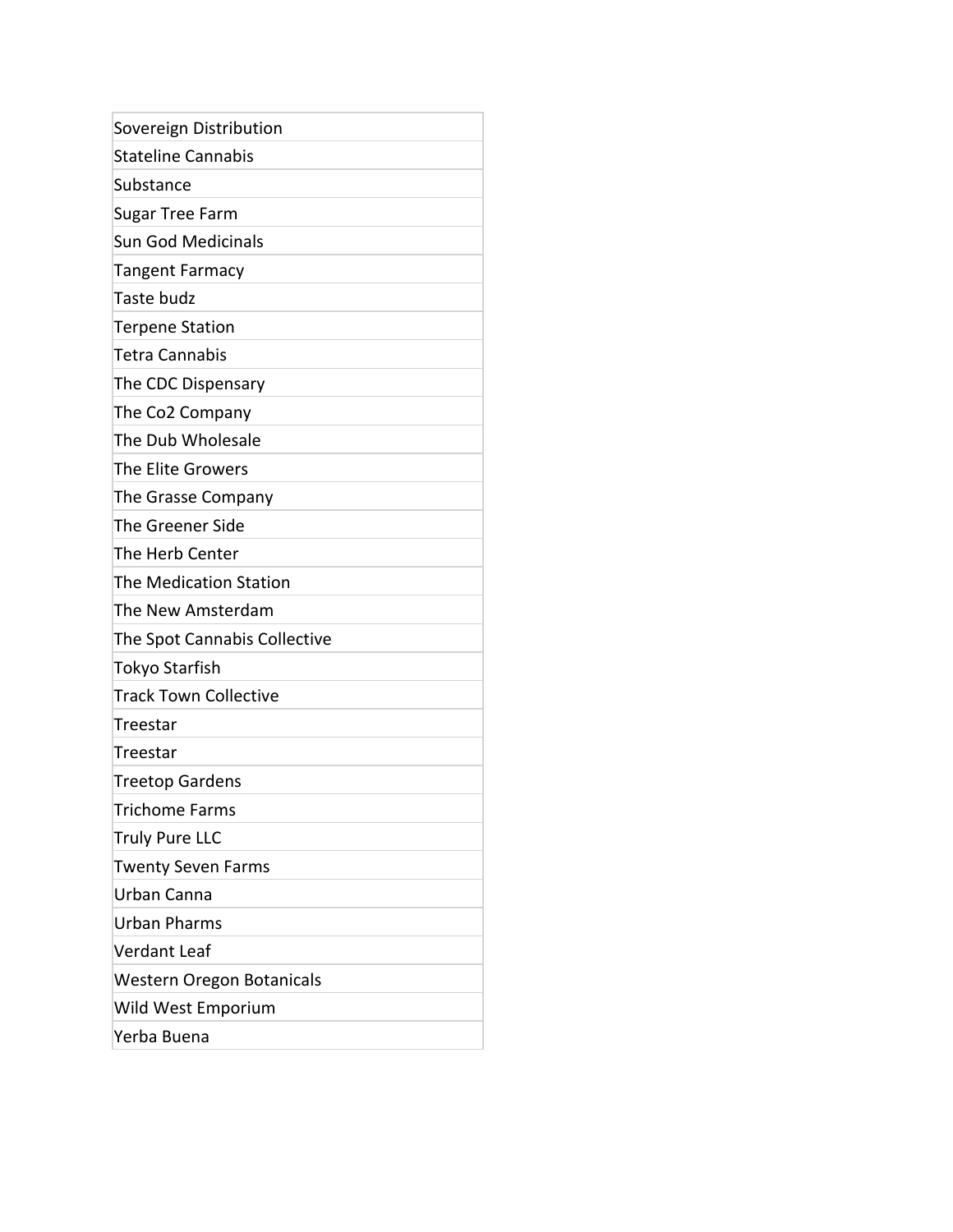#### *Via email*

OREGON LIQUOR CONTROL COMMISSION Chairman Paul Rosenbaum Paul.Rosenbaum@oregon.gov Commissioner Jennifer Currin Jencurrin500@gmail.com Commissioner Kiauna Floyd Kiauna.floyd@oregon.gov Commissioner Michael E. Harper, Sr. meharpersr@comcast.net Commissioner Matt Maletis matthew.maletis@oregon.gov Commissioner Hugh Palcic hugh.palcic@oregon.gov Commissioner Marvin D. Révoal marvin.revoal@oregon.gov Executive Director Steve Marks steven.marks@oregon.gov

#### **Re: Proposed Initiatives To Promote Safe Access to Cannabis During COVID-19 Emergency.**

Dear Chair, Commissioners, and Executive Director:

We, the undersigned supporters of all people who rely upon the Oregon cannabis industry for their medicine and/or livelihoods, respectfully submit this open letter to the Oregon Liquor Control Commission, in the hope that we may join together, in the spirit of solidarity and cooperation being embodied by the millions of people who are supporting our healthcare providers by isolation and social distancing, to enact sensible temporary regulations and policies to effectively protect and promote Oregonians' safe access to cannabis products during this crisis. This letter is split into two section, the first being an argument in favor of cannabis production, processing, and sale being recognized as an essential business activity, and the second containing specific proposals for temporary rule changes to enhance and promote hygienic access to cannabis items.

#### **A. Cannabis is Medicine and Producing, Processing, and Selling it are Essential Business Activities.**

We have a legal cannabis industry in this state – and in this country – because so many people rely on cannabis as medicine. Although our adult-use program is often referred to as "recreational," Because of the success of, and lower barriers to entry to, the recreational cannabis industry, the Oregon medical marijuana program has dwindled to the point where there are only three medical-only marijuana dispensaries left in the entire state, and zero medical marijuana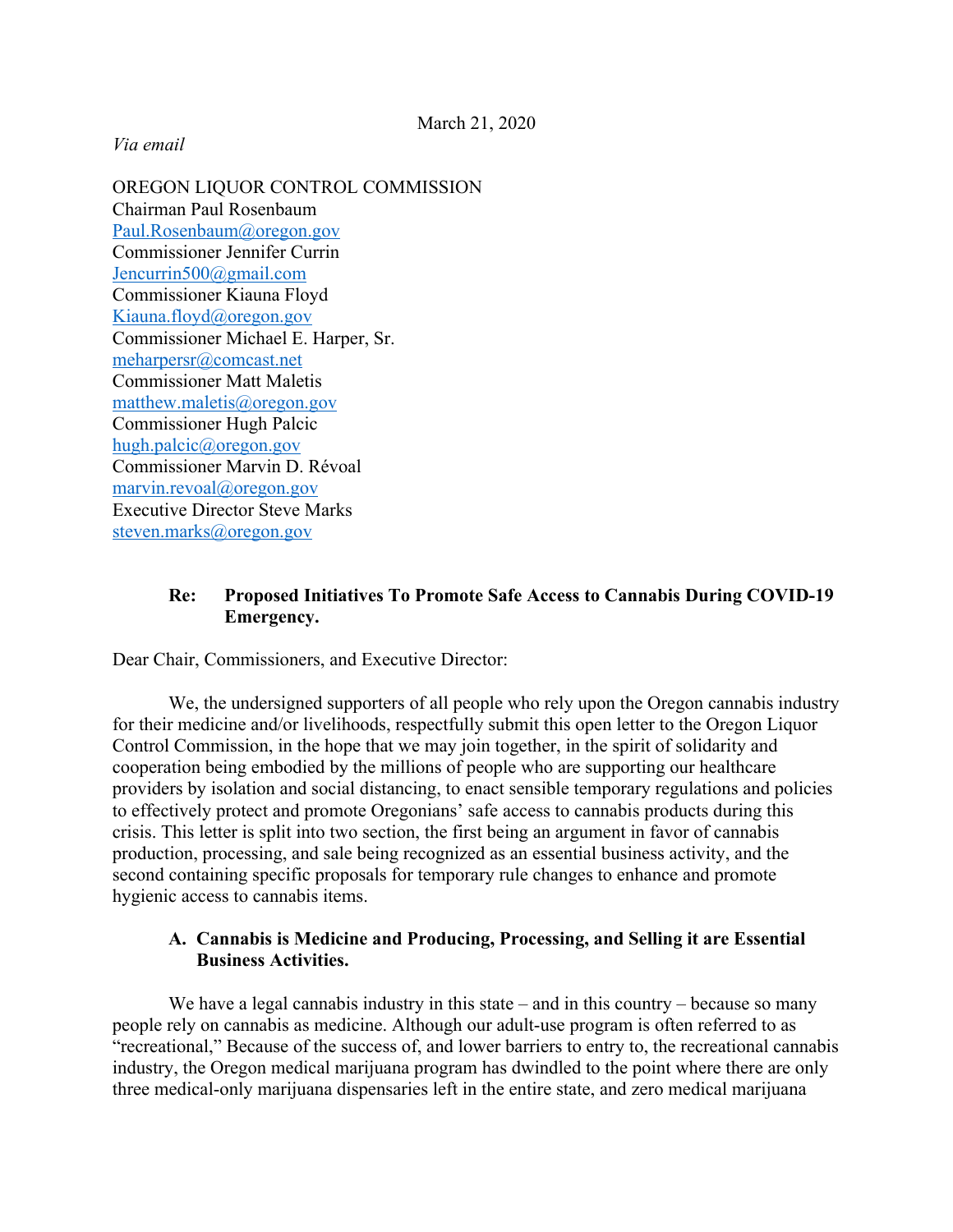processors. The number of medical cardholders has dropped from more than 60,000 prior to adult use, to fewer than 28,000 now. In other words, there is no doubt that tens of thousands of Oregonians, at a minimum, obtain cannabis that they use for medical purposes, from adult-use retail stores. Given that there is no question that healthcare providers and pharmacies are essential businesses during a shelter-in-place order or similar level of emergency, we ask that the OLCC recognize the production and sale of cannabis as essential business activities during a crisis, and advocate for this view to local and state government considering shutting these businesses down.

While financial considerations must always cede to health and safety concerns, we should all bear in mind that the economic effects of the COVID-19 emergency may hit the cannabis industry especially hard. HR 6021, the Emergency Families First Coronavirus Response Act, mandates that employers provide their employees with paid sick leave and establishes a tax credit to employers to offset such payments. However, because of the effects of Internal Revenue Code 280E, cannabis businesses will likely be unable to access the tax credits, but will still be on the hook for the paid sick leave. If cannabis businesses were also unable to operate because they were not considered essential businesses under a shelter in place order, and simultaneously hit with the obligation to provide sick leave, many cannabis businesses would face total doom.

#### **B. Proposed Temporary Rule Changes.**

The attached proposed temporary rule changes are intended to assist the Commission in making rule changes to enhance the ability of retail licensees to more safely serve customers during the COVID-19 emergency. In summary, the proposed changes (1) allow retail licensees to make home deliveries once they have submitted the OLCC home delivery form, without waiting for approval; (2) allow retail licensees to make drive-up and walk-up sales and to exempt from preapproval any premises changes that are made to enhance health and safety; (3) normalize delivery regulations to facilitate mobile service and sanitary concerns; (4) ease pre-approval requirements to increase access to capital; and (5) allow retail licensees to make curbside delivery to customers.

If we all come together in this time of crisis, we can create a safe and hygienic environment for cannabis businesses to operate and for Oregonians to safely access cannabis products. Doing so will also help save the industry from financial ruin, and save tens of thousands of precious jobs, the loss of which now would be especially grievous. We urge you to consider adopting some or all of our suggestions, and we look forward to joining with you in cooperation towards the common goal of providing safe, legal access to cannabis.

Sincerely,

The Undersigned Members of Oregon's Cannabis Community

cc: Oregon state and local government officials, members of the press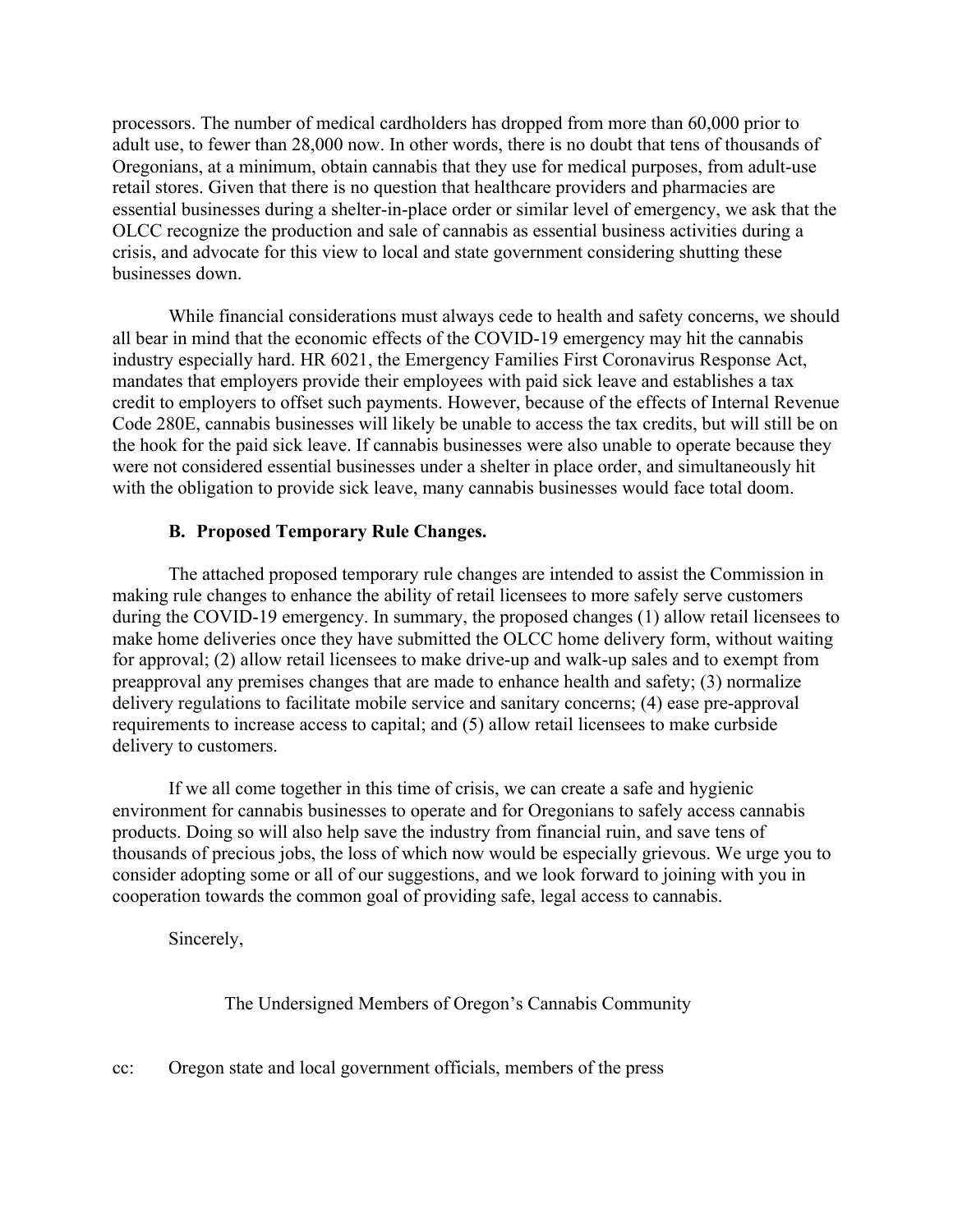#### **Proposed Temporary Rule Changes to Increase Health and Safety and to Promote Hygienic Access to Cannabis Items During the COVID-19 Emergency**

#### **Bold and Underlined text = new**

*Italic and Strikethrough text = delete*

- 1. Fast-track home deliveries. The Commission should allow retailers to make home deliveries pursuant to OAR 845-025-2880 once the retailer has completed the Retailer Home Delivery Form and submitted it to the OLCC, without the requirement of preapproval.
	- 1. Rules affected: OAR 845-025-2880
	- 2. Proposed changes:
		- 1. OAR 845-025-2880(2)

(b)*The retailer must receive written approval from the Commission prior to making any deliveries.* **The retailer may make deliveries under these rules upon submission to the Commission of the form prescribed by the Commission. A retailer may prove compliance with this rule by showing proof of submission of the form prior to having made any** deliveries."

- 2. Allow drive-up and walk-up sales and health and safety-related premises changes. The Commission should allow drive-up and walk-up sales, and other health and safety-related premises alterations, without prior approval.
	- 1. Rules affected: OAR 845-025-8520(10)(a), 845-025-1175, OAR-025-1440, OAR 845-025-1450.
	- 2. Proposed changes:
		- 1. OAR 845-025-8520(10)(a)

(10) Additional Prohibitions. A licensee or permittee may not: (a) Sell or deliver any marijuana item or hemp item through a drive-up or walk-up window, **unless the location served by the drive-up or walk-up window, and all of the area within 15 feet of the drive-up or walk-up window, is under video surveillance as allowed under these rules."**

2. OAR 845-025-1175**(7)**

**(7) Exception for health and safety-related changes. Notwithstanding the foregoing, a licensee may make changes, modifications, or alterations to a licensed premises (including material or substantial changes as defined above) without preapproval from the Commission, if the following conditions are met: (a) The licensee certifies in writing to the Commission that the changes, modifications, or alterations are made with**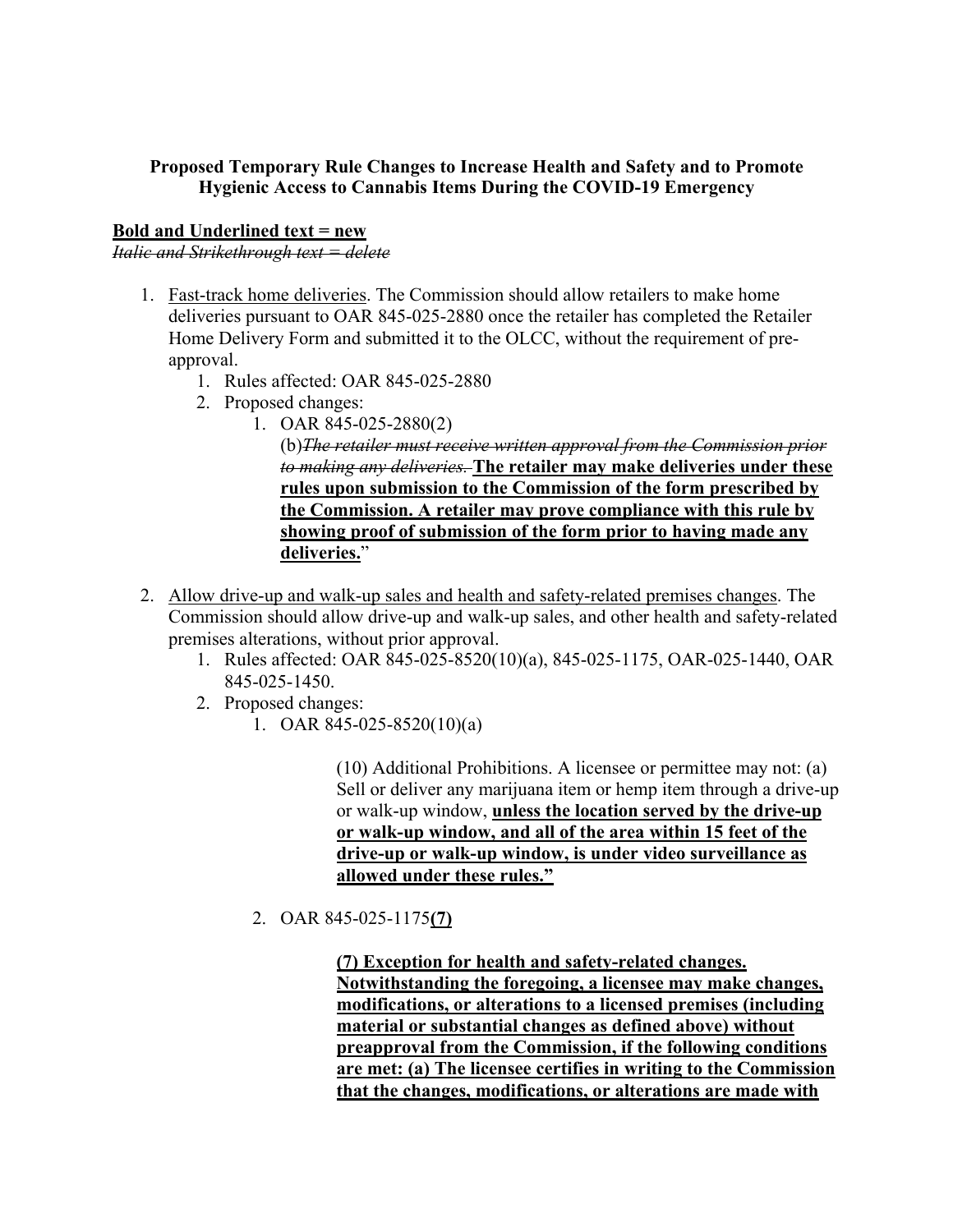**the good faith intention to meet a specified public health or safety need, such as, without limitation, enabling social distancing or otherwise preventing or limiting the spread of any infectious disease; (b) The licensee submits to the Commission the information otherwise required under OAR 845-025-1175, together with an updated security plan; (c) The changes, modifications, or alterations would not result in an initial or renewal application denial under OAR 845-025-1115; and (d) The changes, modifications, or alterations are reasonably limited to those deemed necessary, in good faith, to meet the specified public health or safety need.**

3. OAR-025-1440(1)(c)

(1) A licensed premises must have camera coverage, as applicable, for: …

(c) All consumer sales areas**, including, where applicable, a minimum fifteen-foot radius around any drive-up or walk-up sales areas.**

4. OAR-025-1440(2)(b)

(2) A licensee must ensure that cameras are placed so that they capture clear and certain images of any individual and activity occurring: …

(b) In all locations within limited access areas, *and* consumer sales areas on the licensed premises, **and, where applicable, a minimum fifteen-foot radius around any drive-up or walk-up sales areas.**

5. OAR 845-025-1450(1)**(c)**

(1) A licensee must have cameras that continuously record, 24 hours a day:

(a) In all areas where mature marijuana plants, immature marijuana plants, usable marijuana, cannabinoid concentrates, extracts, products or waste may be present on the licensed premises; *and*

(b) All points of ingress and egress to and from areas where mature marijuana plants, immature marijuana plants, usable marijuana, cannabinoid concentrates, extracts, products or waste are present*.***; and**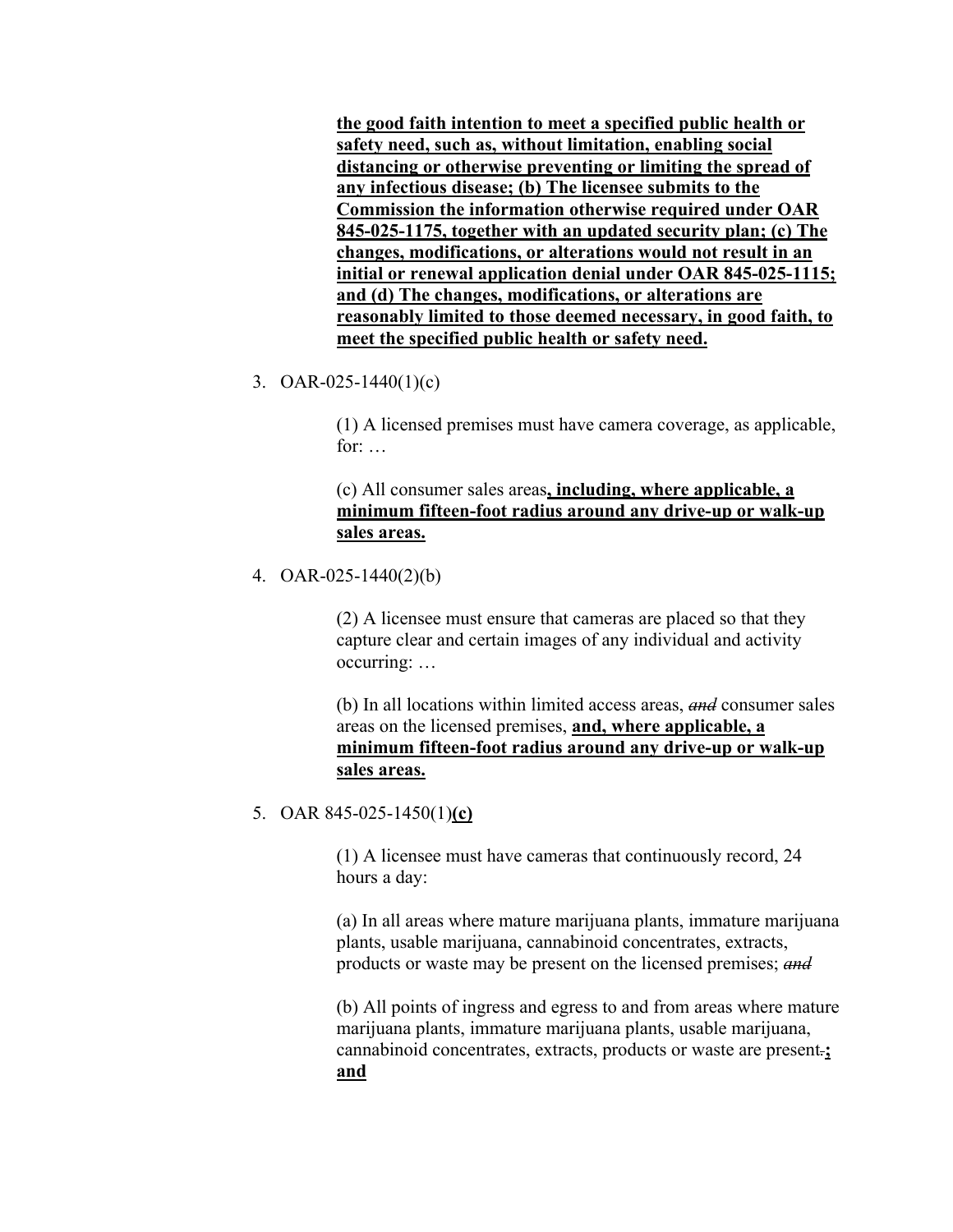#### **(c) All walk-up and drive-up sales areas, including all areas within a 15 foot radius around the walk-up or drive-up sales area.**

- 3. Alternatively, the Commission should expedite all floor plan change requests which are reasonably related to increasing health and safety at licensed premises.
- 3. Normalize delivery regulations to facilitate mobile service and sanitary concerns. The Commission should allow retailers to make home deliveries at the same times and in the same quantities as permitted on a licensed premises, remove the requirement that orders be placed in larger delivery receptacles, eliminate the requirement for METRC manifests for home deliveries, lift the \$3,000 retail value limit per delivery vehicle, and consider suspending the requirement that a customer sign for their order to reduce contact between the delivery driver and customer.
	- 1. Rules affected: OAR 845-025-2880 see below for proposed revisions.

845-025-2880 Delivery of Marijuana Items by Retailer

(1) A marijuana retailer may deliver a marijuana item to a residence in Oregon subject to compliance with this rule. For purposes of this rule, "residence" means a dwelling such as a house or apartment but does not include a dormitory, hotel, motel, bed and breakfast or similar commercial business.

(2) Delivery Approval Process.

(a) The retailer must request approval from the Commission prior to undertaking delivery service of marijuana items, on a form prescribed by the Commission that includes a statement that the retailer:

(A) Understands and will follow the requirements for delivery listed in this rule; and

(B) Has taken steps to ensure the personal safety of delivery personnel, including providing any necessary training.

(b) The retailer must receive written approval from the Commission prior to making any deliveries.

(c) The Commission may refuse to review any request for approval that is not complete and accompanied by the documents or disclosures required by the form.

(d) The Commission may deny a retailer's request for approval to deliver marijuana items if the retailer does not meet the requirements of this or any other pertinent rule. If the Commission denies the request, the retailer has a right to a hearing under the procedures of ORS chapter 183.

(e) The Commission may withdraw approval for delivery service at any time if the Commission finds that the retailer is not complying with this rule, the personal safety of delivery personnel is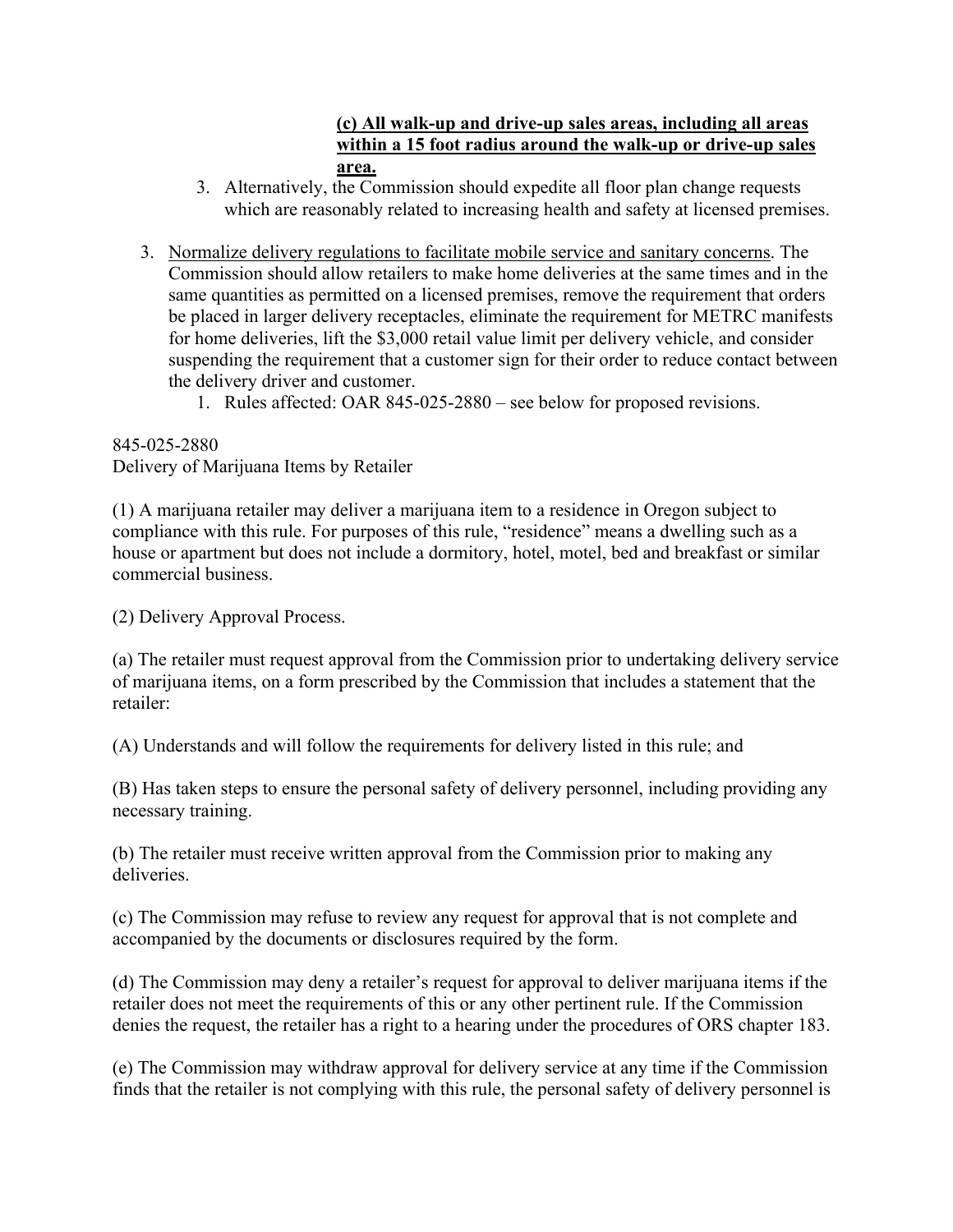at risk, the retailer's delivery service has been the target of theft, or the delivery service is creating a public safety risk.

(3) Bona Fide Orders.

(a) A bona fide order must be received by an approved retailer from the individual requesting delivery, before *8***9**:00 p.m. on the day the delivery is requested.

(b) The bona fide order must contain:

(A) The individual requestor's name, date of birth, the date delivery is requested and the address of the residence where the individual would like the items delivered;

(B) A document that describes the marijuana items proposed for delivery and the amounts; and

(C) A statement that the marijuana is for personal use and not for the purpose of resale.

(4) Delivery Requirements.

(a) Deliveries must be made before *9***10**:00 p.m. local time and may not be made between the hours of *9***10**:00 p.m. and *8***7**:00 a.m. local time.

(b) The marijuana retailer may only deliver in a motor vehicle to the individual who placed the bona fide order and only to individuals who are 21 years of age or older.

(c) At the time of delivery the individual performing delivery must check the identification of the individual to whom delivery is being made in order to determine that it is the same individual who submitted the bona fide order. This includes ensuring that the individual:

(A) Is either 21 years of age or older; or

(B) If the individual is age 18-20, that the individual is a current registry identification cardholder; and

(C) Signs a document indicating that the items were received**, unless the individual performing delivery believes that close customer contact would be ill-advisable for health or safety reasons**.

(d) A marijuana retailer may not deliver a marijuana item to an individual who is visibly intoxicated at the time of delivery.

(e) Deliveries may not be made more than once per day to the same physical address or to the same individual.

(f) Marijuana items delivered to an individual's residence must: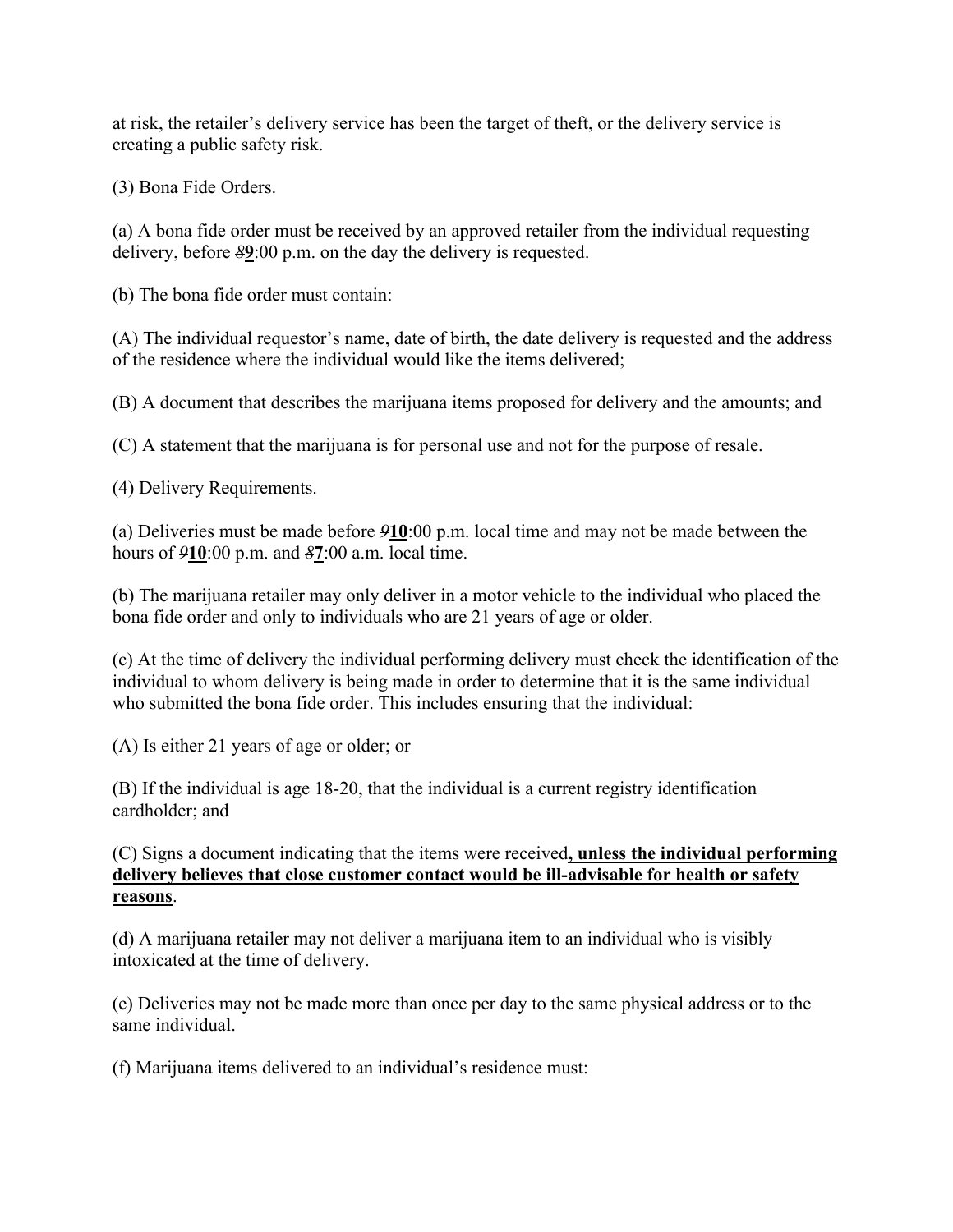(A) Comply with the packaging rules in OAR 845-025-7000 to 845-025-7190*; and***.**

*(B) Be placed in a larger delivery receptacle that has a label that reads: "Contains marijuana: Signature of person 21 years of age or older required for delivery".*

*(g) A retailer may not carry or transport at any one time more than a total of \$3000 in retail value worth of marijuana items designated for retail delivery.*

(h) All marijuana items must be kept in a lock-box *securely affixed* inside the delivery motor vehicle.

(i) *A manifest must be created for each delivery or series of deliveries and t***T**he individual doing the delivery may not make any unnecessary stops between deliveries *or deviate substantially from the manifest route*.

(5) Documentation Requirements. A marijuana retailer must document the following regarding deliveries:

(a) The bona fide order and the date and time it was received by the retailer;

(b) The date and time the marijuana items were delivered;

(c) A description of the marijuana items that were delivered, including the weight or volume and price paid by the consumer;

(d) Who delivered the marijuana items; and

(e) The name of the individual or the patient or designated primary caregiver's OMMP card number to whom the delivery was made and the delivery address.

(6) A retailer is only required to maintain the name of an individual to whom a delivery was made for one year.

(7) Prohibitions.

(a) A retailer may deliver marijuana items only to a location within:

(A) The city in which the licensee is licensed, if a licensee is located within a city; or

(B) Unincorporated areas of the county in which the licensee is licensed, if a licensee is located in an unincorporated city or area within the county.

(b) A retailer may not deliver marijuana items to a residence located on publicly-owned land.

(8) Medical Delivery Exemption. Notwithstanding the delivery prohibitions in subsection (7)(a) of this rule, a retail licensee may deliver marijuana items to a patient or a patient's designated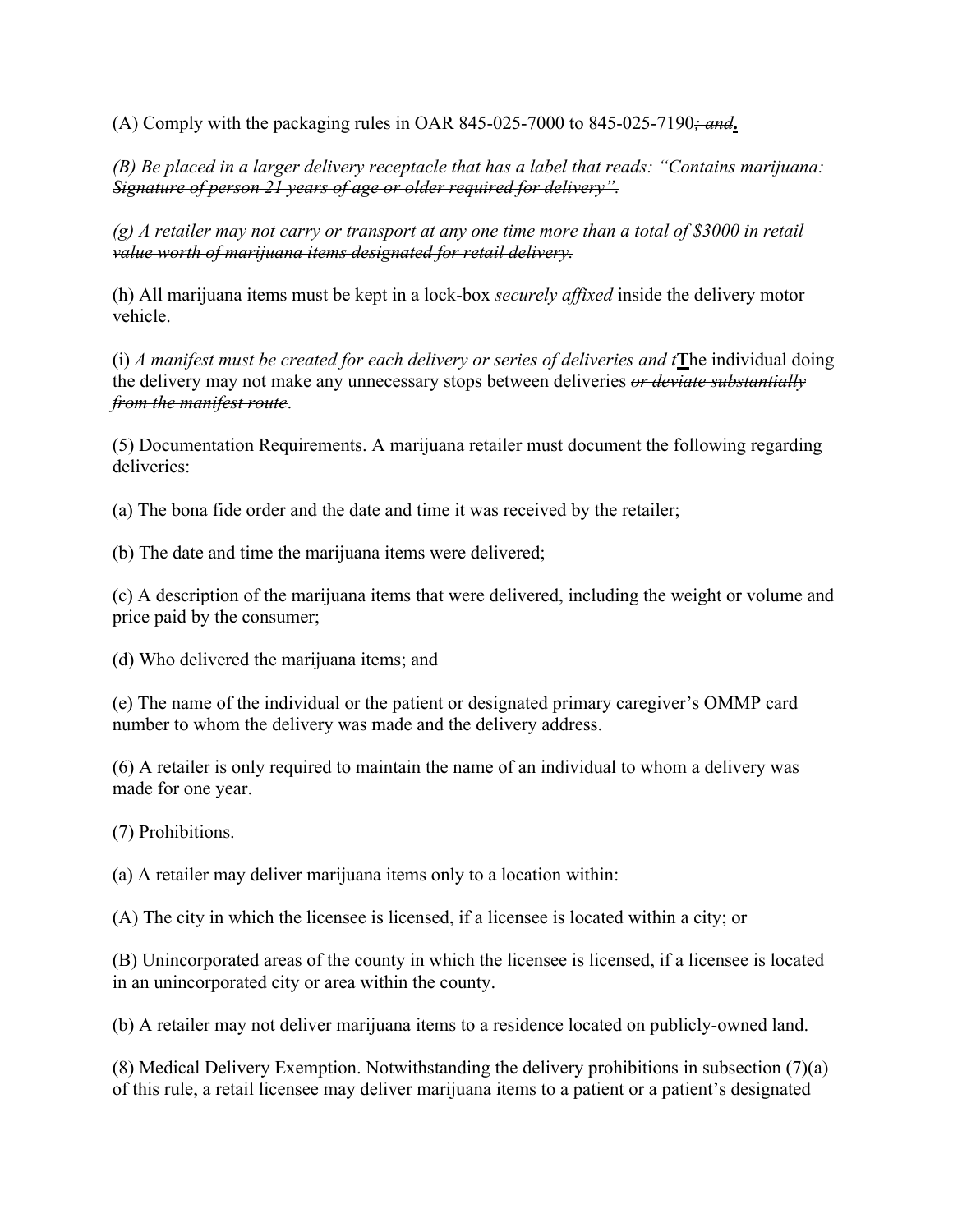primary caregiver at an individual's residence in accordance with the other provisions of this rule, if the retailer follows the delivery approval process set forth in subsection (2) of this rule.

(9) Sanction. A violation of any section of this rule that is not otherwise specified in OAR 845- 025-8590 is a Category III violation.

- 4. Increase access to capital. The Commission should temporarily raise the limit for investment and loans that can be accepted by licensees without pre-approval to \$1,000,000 to allow businesses to access the capital they need to remain operational while also removing some burden from the OLCC. Such investments and loans will need to be disclosed at renewal and will be subject to scrutiny at that point. Consider requiring that licensees provide notification and other relevant documentation, such as individual history forms for investors, to the OLCC prior to accepting such loans or investments.
- 5. Allow curbside delivery. The Commission should allow curbside delivery, with appropriate safeguards including turning cameras out to the delivery area, checking all IDs on camera, etc.
	- 1. See below with new proposed OAR 845-025-2885 Curbside Delivery Rule and changes to OAR 845-025-1440 regarding video surveillance.

### **845-025-2885**

## **Curbside Delivery of Marijuana Items by Retailer**

**(1) A marijuana retailer may deliver a marijuana item to a person or vehicle in close supervised proximity to the retailer's licensed premises, subject to compliance with this rule. For purposes of this rule, "close supervised proximity" means within 50 feet of the main egress point of the licensed premises AND within the area where the licensee's cameras may capture clear and certain images of any individual present and activity occurring.**

**(2) Curbside Delivery Approval Process.**

**(a) The retailer must request approval from the Commission prior to undertaking curbside delivery service of marijuana items, on a form prescribed by the Commission that includes a statement that the retailer:**

**(A) Understands and will follow the requirements for curbside delivery listed in this rule; and**

**(B) Has taken steps to ensure the personal safety of curbside delivery personnel, including providing any necessary training.**

**(b) The retailer may make curbside deliveries under these rules upon submission to the Commission of the form prescribed by the Commission. A retailer may prove compliance with this rule by showing proof of submission of the form prior to having made any curbside deliveries.**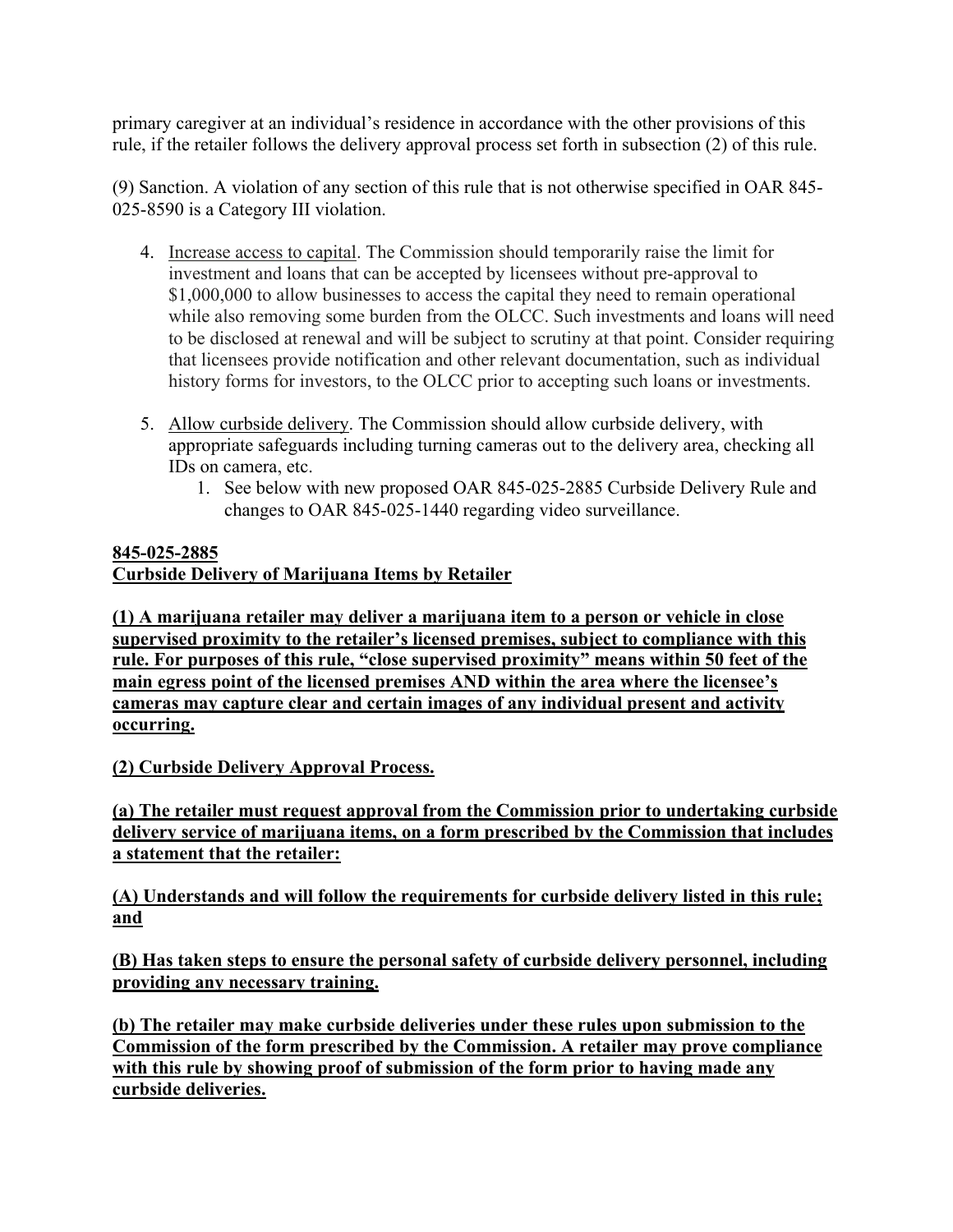**(c) The Commission may refuse to review any request for approval that is not complete and accompanied by the documents or disclosures required by the form.**

**(d) The Commission may deny a retailer's request for approval to undertake curbside delivery of marijuana items if the retailer does not meet the requirements of this or any other pertinent rule. If the Commission denies the request, the retailer has a right to a hearing under the procedures of ORS chapter 183.**

**(e) The Commission may withdraw approval for curbside delivery at any time if the Commission finds that the retailer is not complying with this rule, the personal safety of curbside delivery personnel is at risk, the retailer's curbside delivery service has been the target of theft, or the curbside delivery service is creating a public safety risk.**

**(3) Bona Fide Orders.**

**(a) A bona fide order must be received by an approved retailer from the individual requesting curbside delivery, before 9:00 p.m. on the day the delivery is requested.**

**(b) The bona fide order must contain:**

**(A) The individual requestor's name, date of birth, the date curbside delivery is requested, how the recipient intends to take curbside delivery of the marijuana item(s) (i.e., via walkup or drive-up), and a sufficient description of the requestor's vehicle, if applicable;**

**(B) A document that describes the marijuana items proposed for curbside delivery and the amounts; and**

**(C) A statement that the marijuana is for personal use and not for the purpose of resale.**

**(4) Curbside Delivery Requirements.**

**(a) Curbside deliveries must be made before 10:00 p.m. local time and may not be made between the hours of 10:00 p.m. and 7:00 a.m. local time.**

**(b) The marijuana retailer may only make a curbside delivery to the individual who placed the bona fide order and only to individuals who are 21 years of age or older.**

**(c) At the time of curbside delivery, the individual performing the curbside delivery must check the identification of the individual to whom the curbside delivery is being made in order to determine that it is the same individual who submitted the bona fide order. This includes ensuring that the individual:**

**(A) Is either 21 years of age or older; or**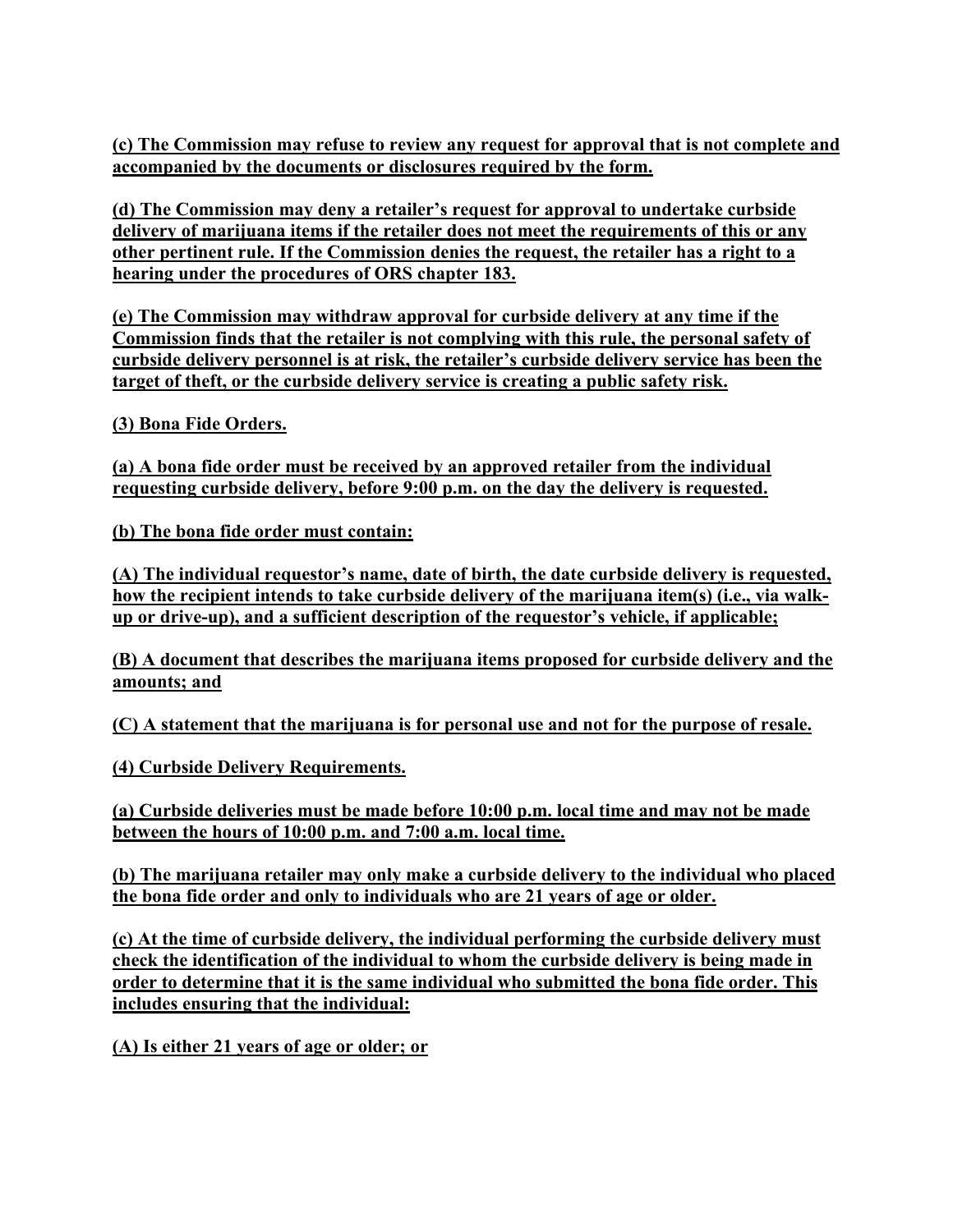**(B) If the individual is age 18-20, that the individual is a current registry identification cardholder; and**

**(C) Signs a document indicating that the items were received.**

**(d) A marijuana retailer may not deliver a marijuana item to an individual who is visibly intoxicated at the time of delivery.**

**(e) Curbside deliveries may not be made more than once per day to the same individual or vehicle.**

**(f) Marijuana items delivered curbside must:**

**(A) Comply with the packaging rules in OAR 845-025-7000 to 845-025-7190; and**

**(B) Be placed in a larger delivery receptacle that has a label that reads: "Contains marijuana: Signature of person 21 years of age or older required for delivery".**

**(5) Documentation Requirements. A marijuana retailer must document the following regarding curbside deliveries:**

**(a) The bona fide order and the date and time it was received by the retailer;**

**(b) The date and time the marijuana items were delivered;**

**(c) A description of the marijuana items that were delivered, including the weight or volume and price paid by the consumer;**

**(d) Who delivered the marijuana items; and**

**(e) The name of the individual or the patient or designated primary caregiver's OMMP card number to whom the delivery was made.**

**(6) A retailer is only required to maintain the name of an individual to whom a curbside delivery was made for one year.**

**(7) Sanction. A violation of any section of this rule that is not otherwise specified in OAR 845-025-8590 is a Category III violation.**

845-025-1440 Required Camera Coverage and Camera Placement

(1) A licensed premises must have camera coverage, as applicable, for:

(a) All points of ingress and egress to and from the licensed premises;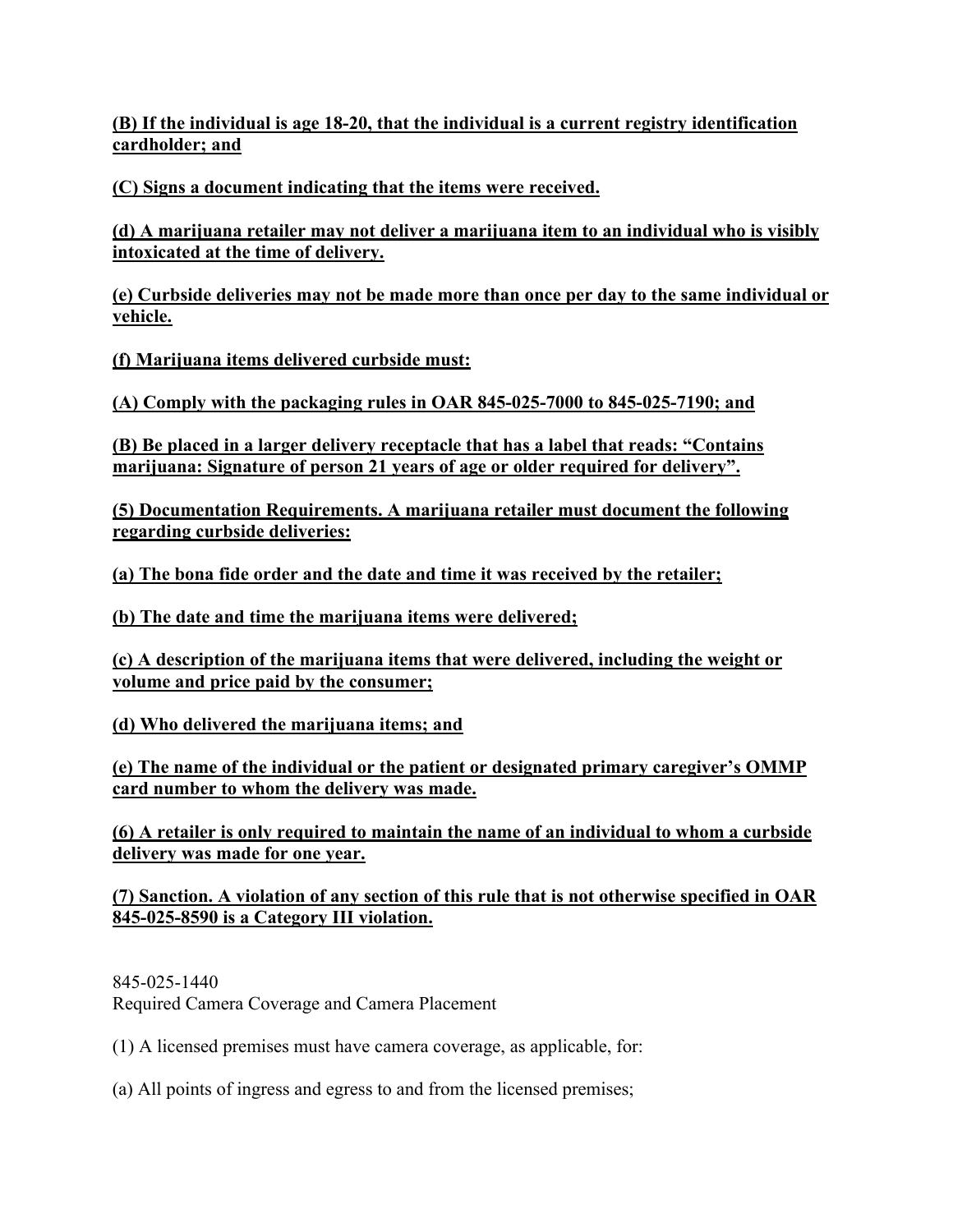(b) All limited access areas as that term is defined in OAR 845-025-1015;

(c) All consumer sales areas;

(d) All points of ingress and egress to or from limited access areas;

(e) The surveillance room or surveillance area as defined in OAR 845-025-1460(1)(a) and (b);

#### **(f) All areas where the licensed premises serves customers via curbside delivery, as allowed under OAR 845-025-2885;**

(*f***g**) Any other area that the Commission believes presents a public safety risk based on the overall operation and characteristics of the licensed premises; and

(*g***h**) All areas where marijuana waste is required to be stored, destroyed or rendered unusable as required by OAR 845-025-7750.

(2) A licensee must ensure that cameras are placed so that they capture clear and certain images of any individual and activity occurring:

(a) Within 15 feet both inside and outside of all points of ingress and egress to and from the licensed premises; *and*

#### **(b) In all areas where the licensed premises serves customers via curbside delivery, as allowed under OAR 845-025-2885; and**

(*b***c**) In all locations within limited access areas, and consumer sales areas on the licensed premises.

(3) Failure to comply with subsection (1)(a) through (e) of this rule is a Category I violation and may result in license revocation.

(4) Failure to comply with subsection (1)(f), (1)(g),  $\mathbf{or}$  (2)(a)  $\theta$ **through** (2)( $\theta$ **c**) of this rule is a Category II violation.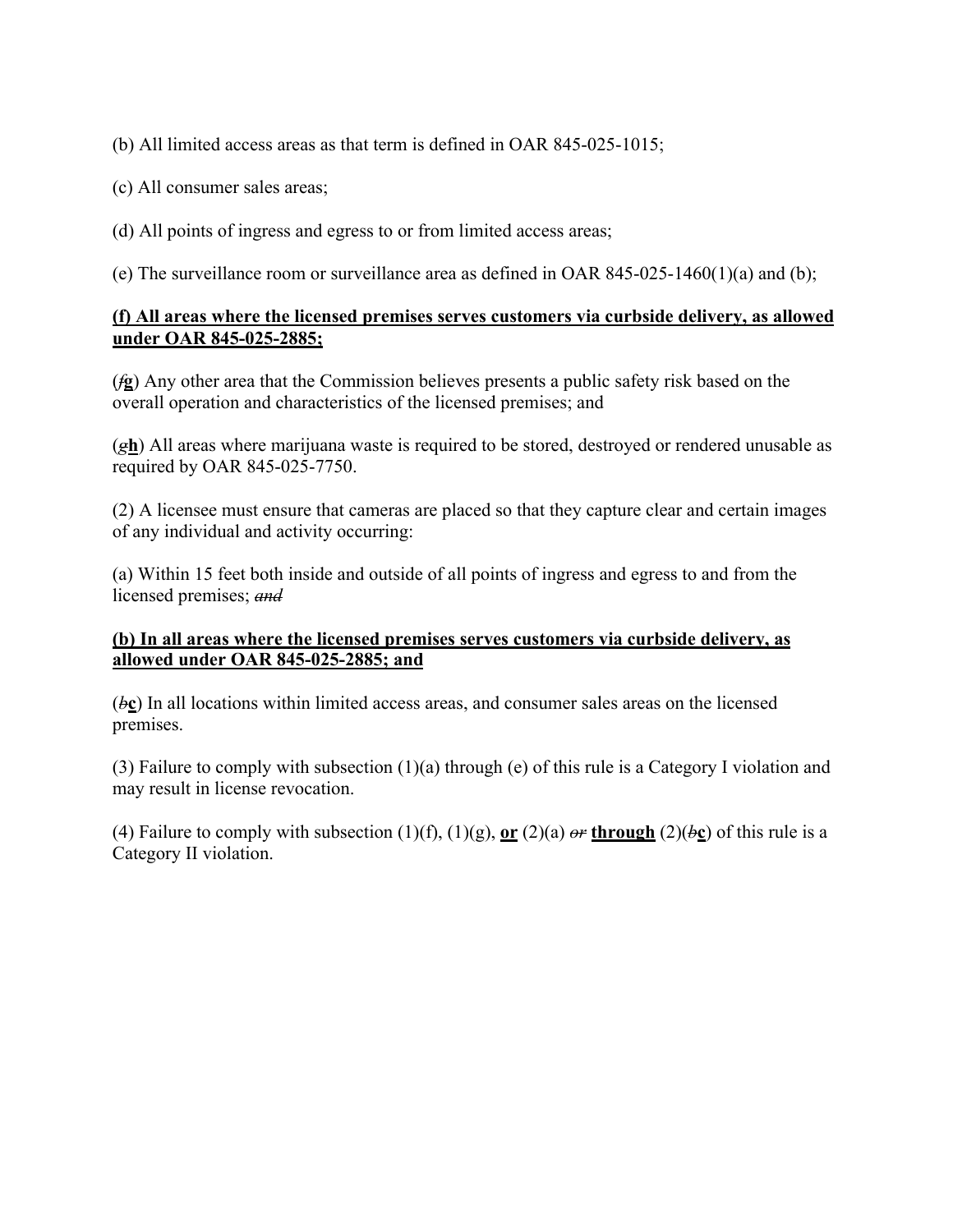

This petition has collected 1033 signatures using the online tools at [ipetitions.com](https://www.ipetitions.com)

Printed on 2020-03-21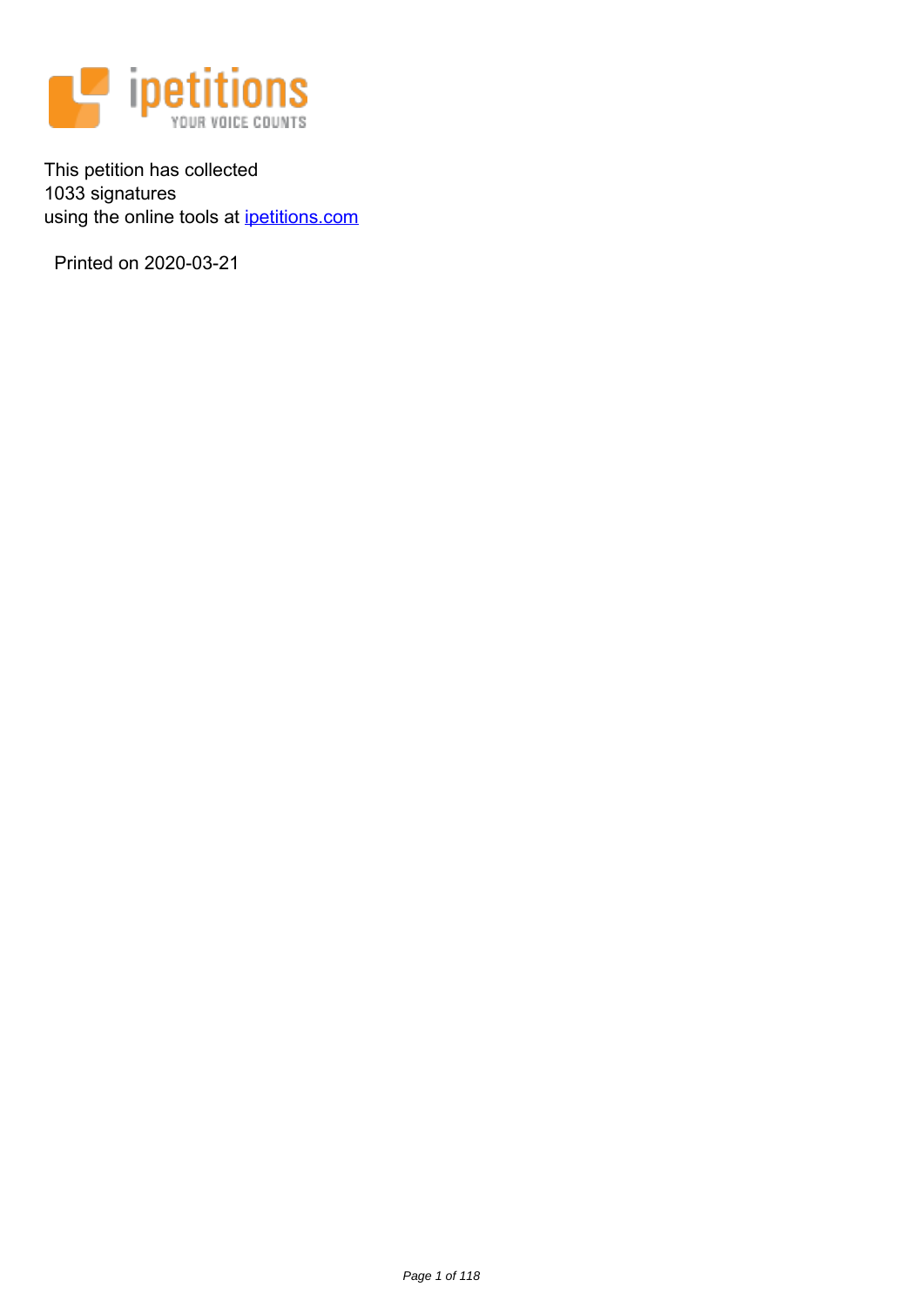# **Proposed Temp OLCC Rule Changes re COVID-19 Emergency**

# About this petition

We, the undersigned supporters of all people who rely upon the Oregon cannabis industry for their medicine and/or livelihoods, respectfully submit [this open letter](http://portlandmarijuanaattorneys.com/proposed-temporary-rule-changes/) to the Oregon Liquor Control Commission, in the hope that we may join together, in the spirit of solidarity and cooperation being embodied by the millions of people who are supporting our healthcare providers by isolation and social distancing, to enact sensible temporary regulations and policies to effectively protect and promote Oregonians' safe access to cannabis products during this crisis.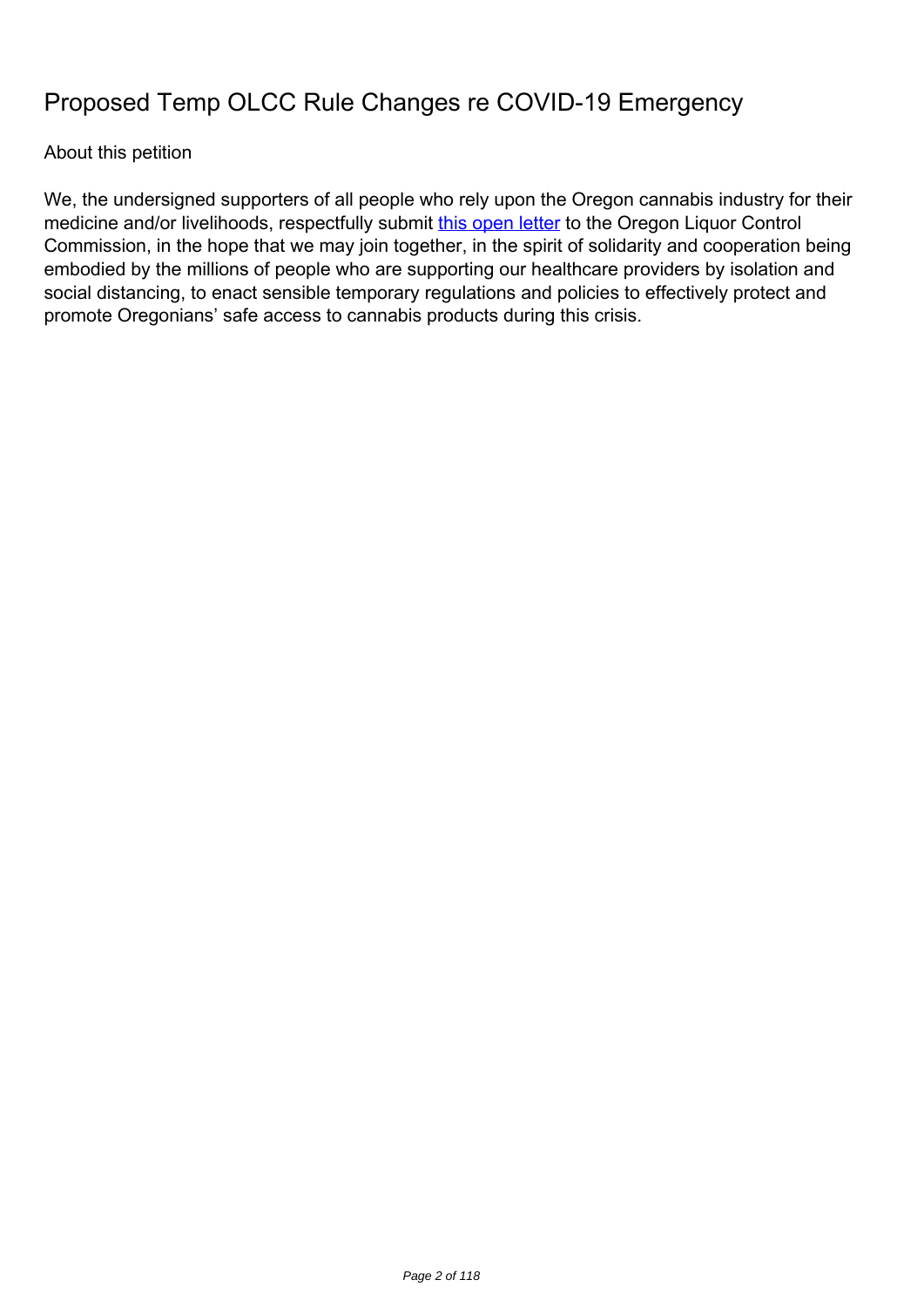- 1. Name: Jesse Bontecou on 2020-03-20 22:42:17 Title: Deputy Director Company Name: Oregon Retailers Of Cannabis Association ZIP CODE: 97202
- 2. Name: Andrew DeWeese on 2020-03-20 22:53:04 Title: Attorney Company Name: Green Light Law Group ZIP CODE: 97215
- 3. Name: Chris byers on 2020-03-20 23:07:52 Title: Owner Company Name: Emerald treasure ZIP CODE: 97526
- 4. Name: Kevin J Jacoby on 2020-03-20 23:08:01 Title: Company Name: ZIP CODE: 97301
- 5. Name: Daniel Herrington on 2020-03-20 23:09:28 Title: Chief Operating Officer Company Name: Left Coast Financial Solutions ZIP CODE: 97204
- 6. Name: Sean Delohery on 2020-03-20 23:09:38 Title: COO Company Name: Nature's Path LLC ZIP CODE: 97333
- 7. Name: Stuart wilson on 2020-03-20 23:09:56 Title: Member Company Name: Smoky flower farm ZIP CODE: 97124
- 8. Name: Tom Scoble on 2020-03-20 23:10:04 Title: Owner Company Name: Mother Magnolia Medicinals ZIP CODE: 97448
- 9. Name: Matthew on 2020-03-20 23:10:07 Title: Company Name: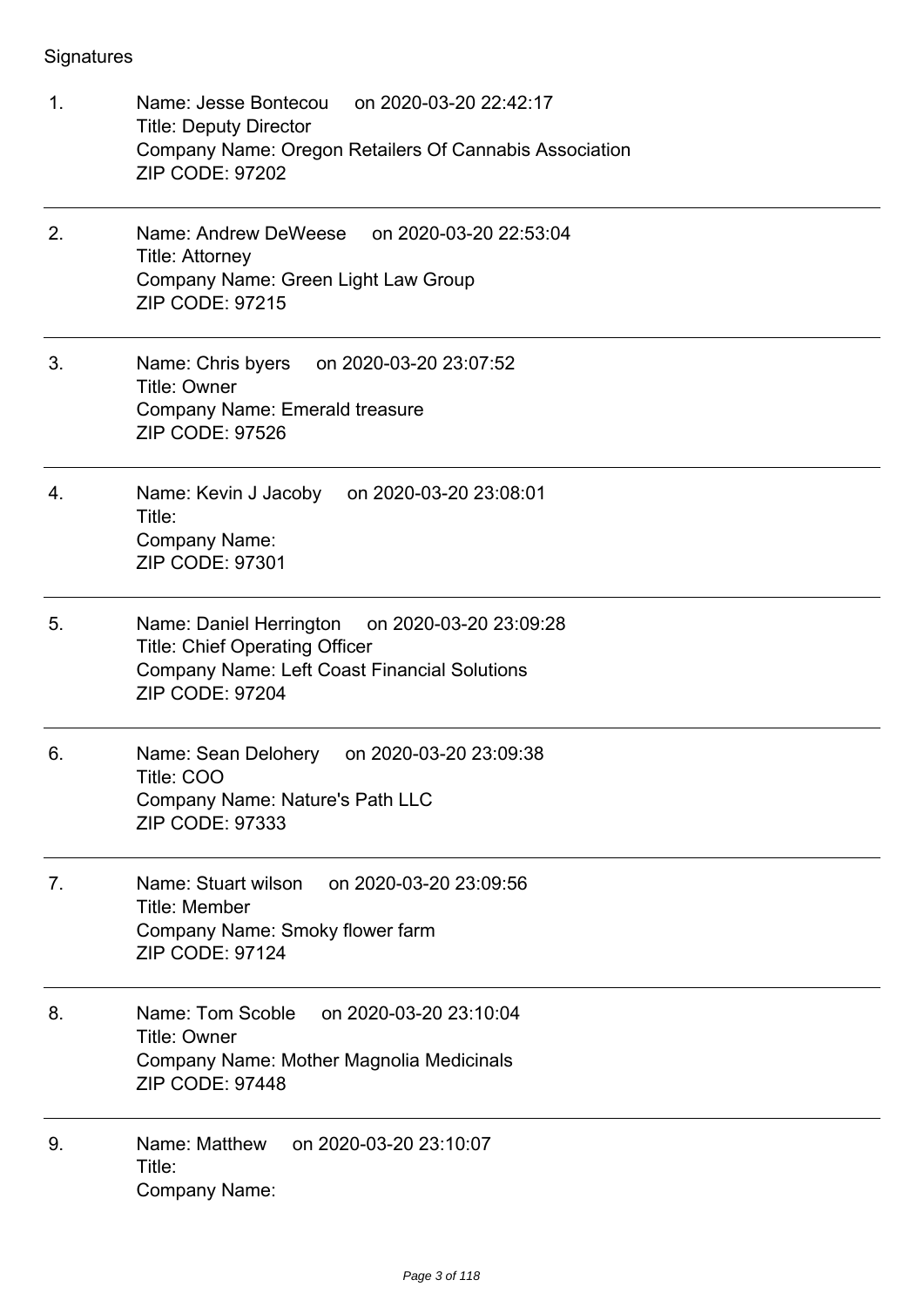- 10. Name: Robert Kerr on 2020-03-20 23:10:30 Title: Managing Partner Company Name: eQcho Capital LLC ZIP CODE: 98685
- 11. Name: Michele White on 2020-03-20 23:12:27 Title: Company Name: Empower BodyCare ZIP CODE: 97015
- 12. Name: Alicia Altenau on 2020-03-20 23:12:45 Title: Associate Attorney Company Name: Green Light Law Group ZIP CODE: 97239
- 13. Name: Matt Weadick on 2020-03-20 23:12:55 Title: Director of Business Development Company Name: GreenForce Staffing ZIP CODE: 97214
- 14. Name: Noah Persin on 2020-03-20 23:13:55 Title: CEO Company Name: GreenSea Distribution ZIP CODE: 97402
- 15. Name: Salana byars on 2020-03-20 23:14:20 Title: HR Company Name: Louis Vuchron LLC ZIP CODE: 97116
- 16. Name: Amanda Levesque on 2020-03-20 23:15:46 Title: HR Manager Company Name: GreenForce ZIP CODE: 97214
- 17. Name: Gabriel Head on 2020-03-20 23:15:55 Title: Partner Company Name: Simple CBD, SimpleCBD.com ZIP CODE: 97031
- 18. Name: Siobhan Ruby Mcconnell on 2020-03-20 23:17:14 Title: Owner Company Name: Full Circle CO2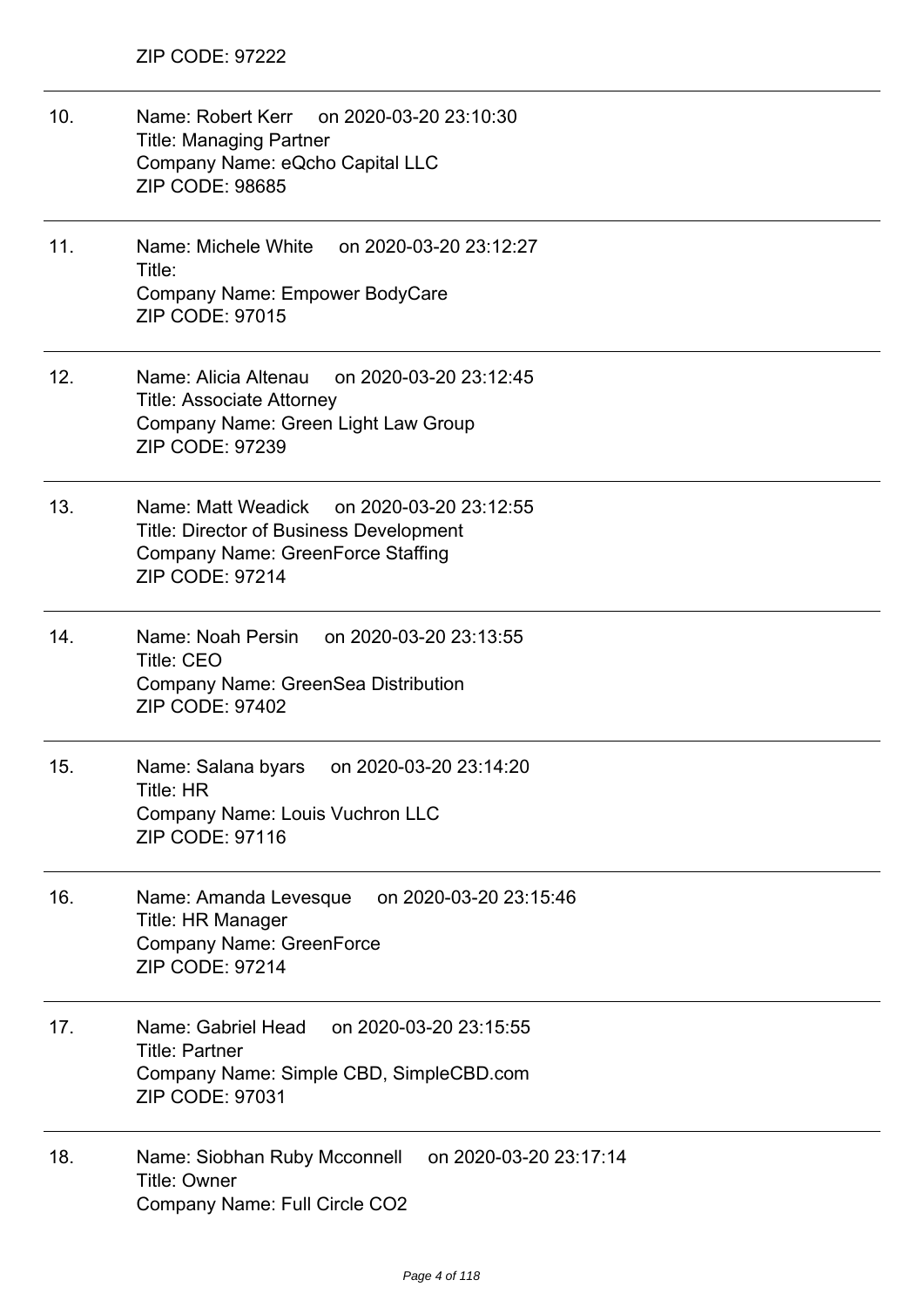| 19. | Name: Hammadur Bhandari on 2020-03-20 23:17:36<br><b>Title: Co-Founder</b><br>Company Name: The Grasse Company<br><b>ZIP CODE: 97023</b>                                  |
|-----|---------------------------------------------------------------------------------------------------------------------------------------------------------------------------|
| 20. | Name: Christine Bristow<br>on 2020-03-20 23:18:37<br><b>Title: Miss</b><br>Company Name:<br>ZIP CODE: 97116                                                               |
| 21. | Name: Cal Thomas<br>on 2020-03-20 23:18:44<br><b>Title: Member</b><br><b>Company Name: High Valley Organics</b><br><b>ZIP CODE: 97520</b>                                 |
| 22. | Name: John Morris<br>on 2020-03-20 23:20:18<br><b>Title: Board Member</b><br>Company Name: Resource Innovation Institute<br>ZIP CODE: 97213                               |
| 23. | Name: Anthony Palacio<br>on 2020-03-20 23:20:56<br>Title: COO<br><b>Company Name: Dutch Valley Farms</b><br>ZIP CODE: 97023                                               |
| 24. | Name: Nathaniel Werner<br>on 2020-03-20 23:21:14<br><b>Title: Lead Compliance Specialist</b><br>Company Name: City of Portland Cannabis Program<br><b>ZIP CODE: 97204</b> |
| 25. | on 2020-03-20 23:21:46<br>Name: Kathy Korolden<br>Title:<br>Company Name:<br>ZIP CODE: 97330                                                                              |
| 26. | on 2020-03-20 23:22:11<br>Name: Amy Long<br><b>Title: Operations Manager</b><br><b>Company Name: Rare Industries</b><br>ZIP CODE: 97210                                   |
| 27. | on 2020-03-20 23:22:11<br>Name: Kreeya Olson<br>Title:<br>Company Name: 1981                                                                                              |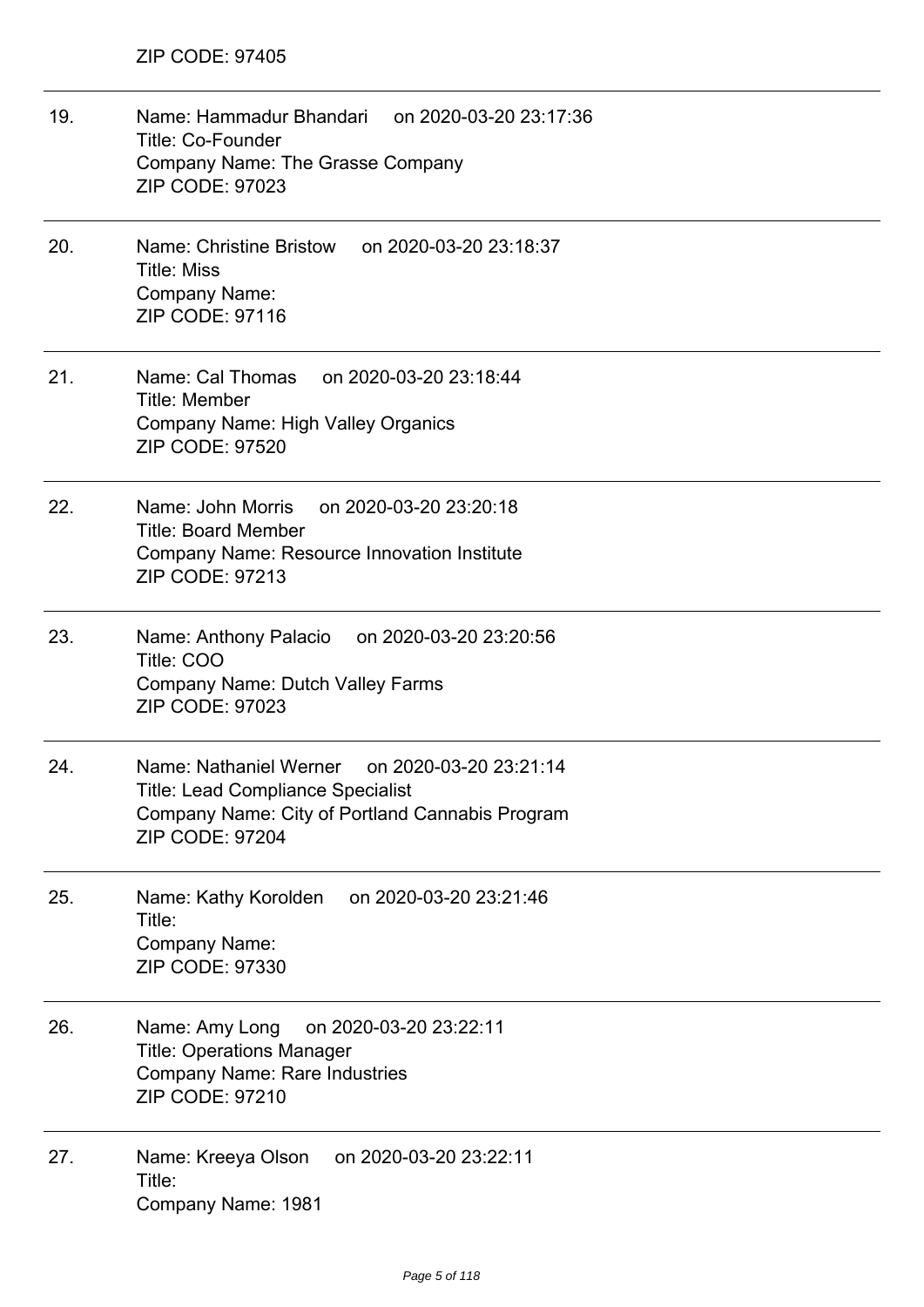| 28. | Name: Jessica Wheeler on 2020-03-20 23:22:30<br><b>Title: Accountant</b><br>Company Name: Oregon's Finest (Oregon Resources Marketing)<br><b>ZIP CODE: 97206</b> |
|-----|------------------------------------------------------------------------------------------------------------------------------------------------------------------|
| 29. | Name: Chris Pharis<br>on 2020-03-20 23:23:02<br>Title: Manager<br>Company Name: Club Sockeye<br><b>ZIP CODE: 97444</b>                                           |
| 30. | Name: Patrick Maher<br>on 2020-03-20 23:23:03<br>Title: Manager<br>Company Name: Cannabis Corner<br><b>ZIP CODE: 97206</b>                                       |
| 31. | Name: Matt Newell on 2020-03-20 23:23:15<br><b>Title: Founder</b><br>Company Name: Top Shelf, Inc.<br><b>ZIP CODE: 97227</b>                                     |
| 32. | Name: Dustin Jessup<br>on 2020-03-20 23:23:39<br><b>Title: President OR Operations</b><br>Company Name: Herban Industries, OR LLC<br>ZIP CODE: 97401             |
| 33. | Name: Nick Torres<br>on 2020-03-20 23:23:42<br>Title: Partner<br>Company Name: Doctor's Orders Dispensary<br><b>ZIP CODE: 97220</b>                              |
| 34. | Name: Pete Kaiser<br>on 2020-03-20 23:23:50<br><b>Title: Sales Manager</b><br><b>Company Name: The Sweet Life</b><br><b>ZIP CODE: 97220</b>                      |
| 35. | Name: Kirsten Cook on 2020-03-20 23:23:51<br><b>Title: CEO</b><br><b>Company Name: Gorge Greenery</b><br><b>ZIP CODE: 97031</b>                                  |
| 36. | Name: Mario<br>on 2020-03-20 23:23:58<br>Title:<br>Company Name:                                                                                                 |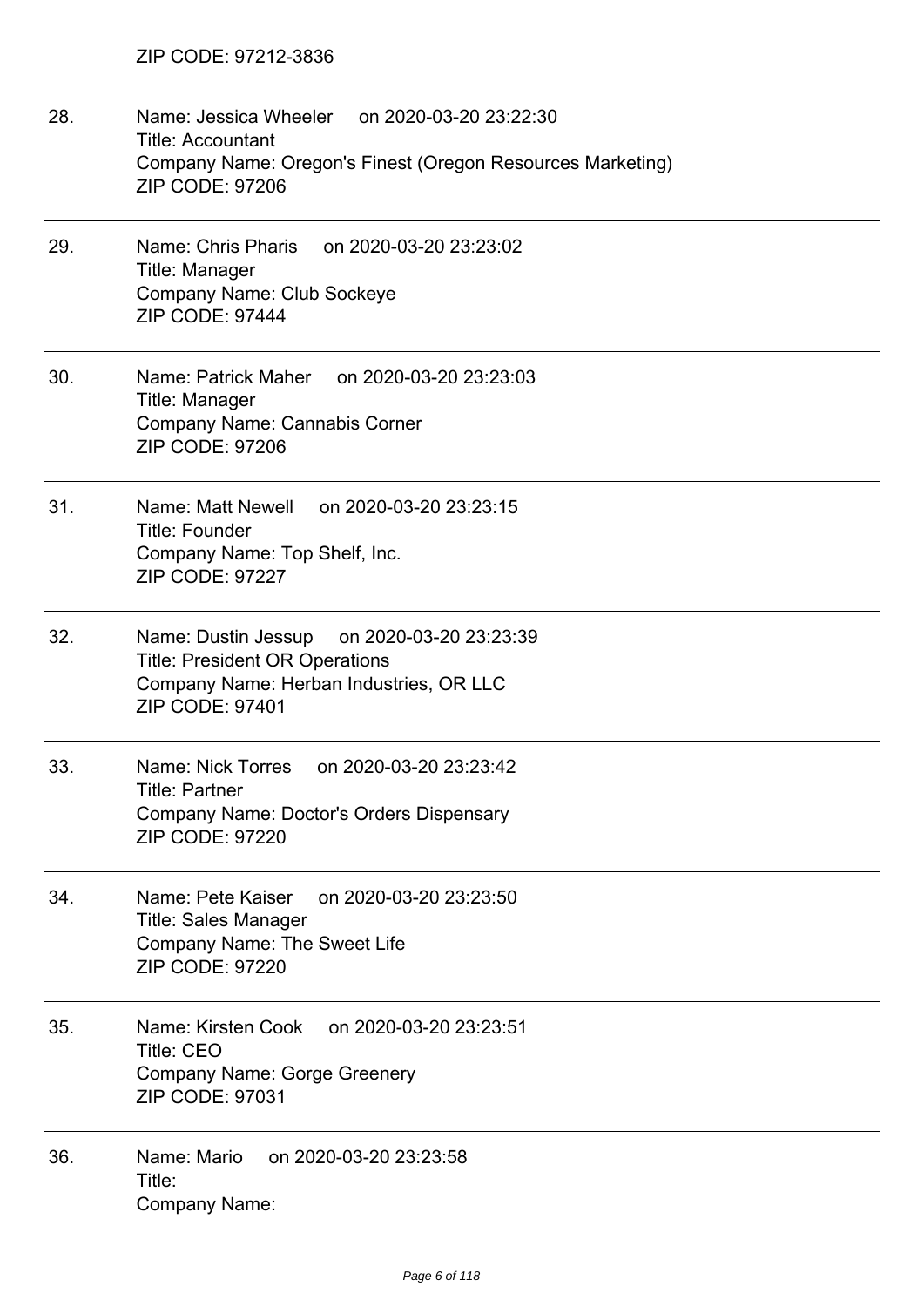| 37. | Name: Tristan Reisfar on 2020-03-20 23:24:06<br><b>Title: Senior Brand Ambassador</b><br>Company Name: High Desert Pure<br>ZIP CODE: 97701    |
|-----|-----------------------------------------------------------------------------------------------------------------------------------------------|
| 38. | Name: Shelbi Grace on 2020-03-20 23:24:06<br>Title:<br>Company Name:<br><b>ZIP CODE: 97233</b>                                                |
| 39. | Name: Harriet Postlethwaite<br>on 2020-03-20 23:24:17<br>Title: Intake Manager<br><b>Company Name: High Quality</b><br><b>ZIP CODE: 97330</b> |
| 40. | on 2020-03-20 23:24:35<br>Name: Malia Delohery-Dart<br>Title:<br><b>Company Name:</b><br>ZIP CODE: 97333                                      |
| 41. | Name: Aaron Cousins<br>on 2020-03-20 23:24:38<br>Title:<br><b>Company Name:</b><br>ZIP CODE:                                                  |
| 42. | Name: Chris Swick<br>on 2020-03-20 23:24:44<br>Title: Owner<br>Company Name: Chetco Distilling Co.<br><b>ZIP CODE: 97415</b>                  |
| 43. | on 2020-03-20 23:25:01<br>Name: Dylan<br><b>Title: CFO</b><br>Company Name: Highpoint Wholesale<br><b>ZIP CODE: 97002</b>                     |
| 44. | on 2020-03-20 23:25:09<br>Name: Adam Smith<br><b>Title: CEO</b><br><b>Company Name: AVITAS</b><br>ZIP CODE: 97239                             |
| 45. | Name: Holly Palacio on 2020-03-20 23:25:22<br>Title:<br>Company Name:                                                                         |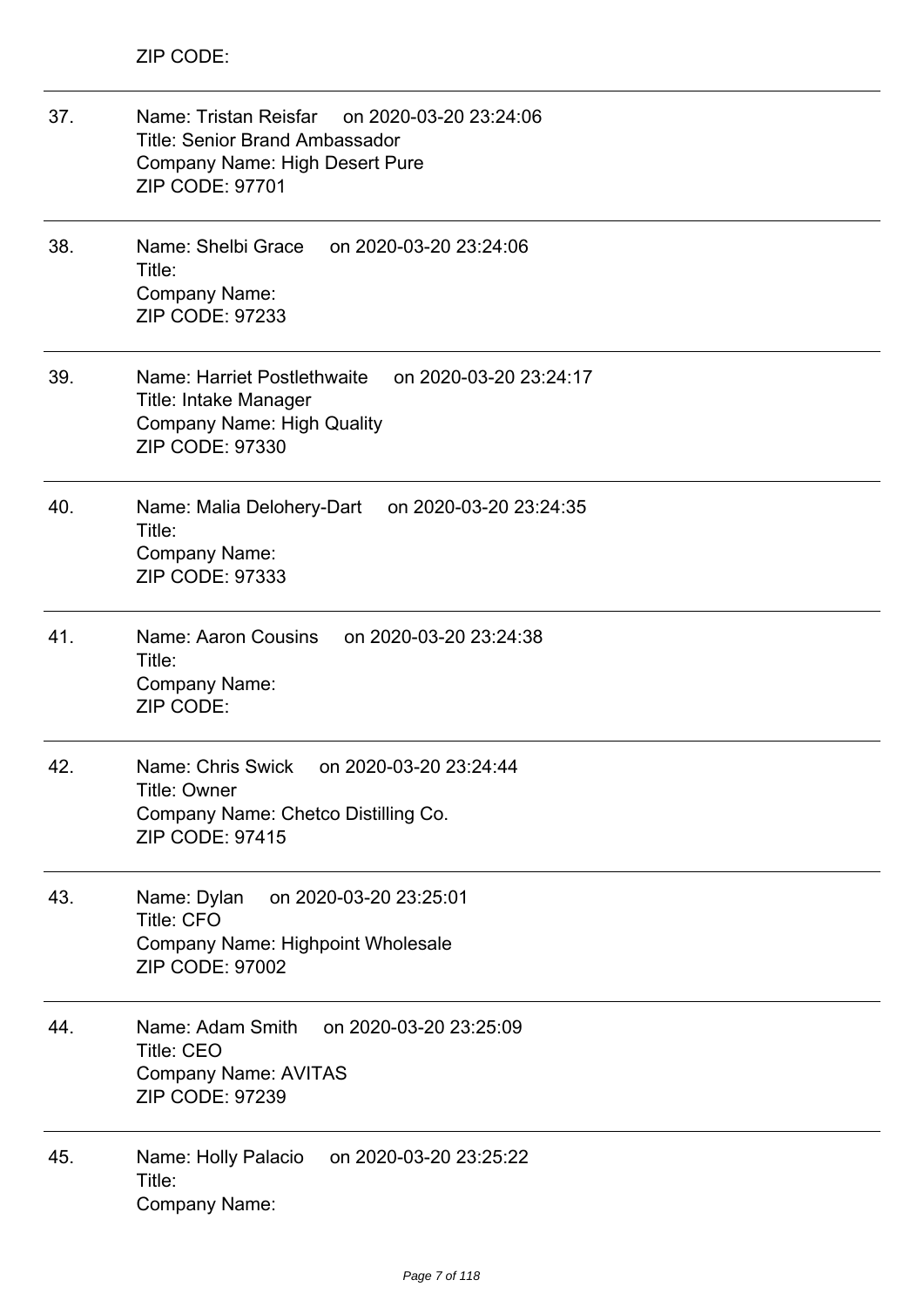46. Name: Crystal Plotner on 2020-03-20 23:25:38 Title: General Manager Company Name: Pharm to Table ZIP CODE: 97501 47. Name: Travis Turnsen on 2020-03-20 23:25:43 Title: Owner Company Name: Farmer's Friend Extracts ZIP CODE: 97218 48. Name: Munib Bhandari on 2020-03-20 23:25:48 Title: Co-Founder Company Name: The Grasse Company ZIP CODE: 97023 49. Name: Garren Gammell on 2020-03-20 23:25:52 Title: Owner Company Name: Tasty's ZIP CODE: 97214 50. Name: Brent Stewart on 2020-03-20 23:26:01 Title: Member Company Name: Gnome Grown Oregon ZIP CODE: 97045 51. Name: Kawai Medeiros on 2020-03-20 23:26:08 Title: Lab Manager Company Name: EVIO Labs Portland ZIP CODE: 97224 52. Name: Shannon D Weldon on 2020-03-20 23:26:13 Title: Dispensary Manager Company Name: Market Street Wellness ZIP CODE: 97501 53. Name: Jesse Ouellette on 2020-03-20 23:26:15 Title: President Company Name: Lightscale Inc ZIP CODE: 97227 54. Name: John Shea on 2020-03-20 23:26:32 Title: Sales engineer Company Name: Flourish Software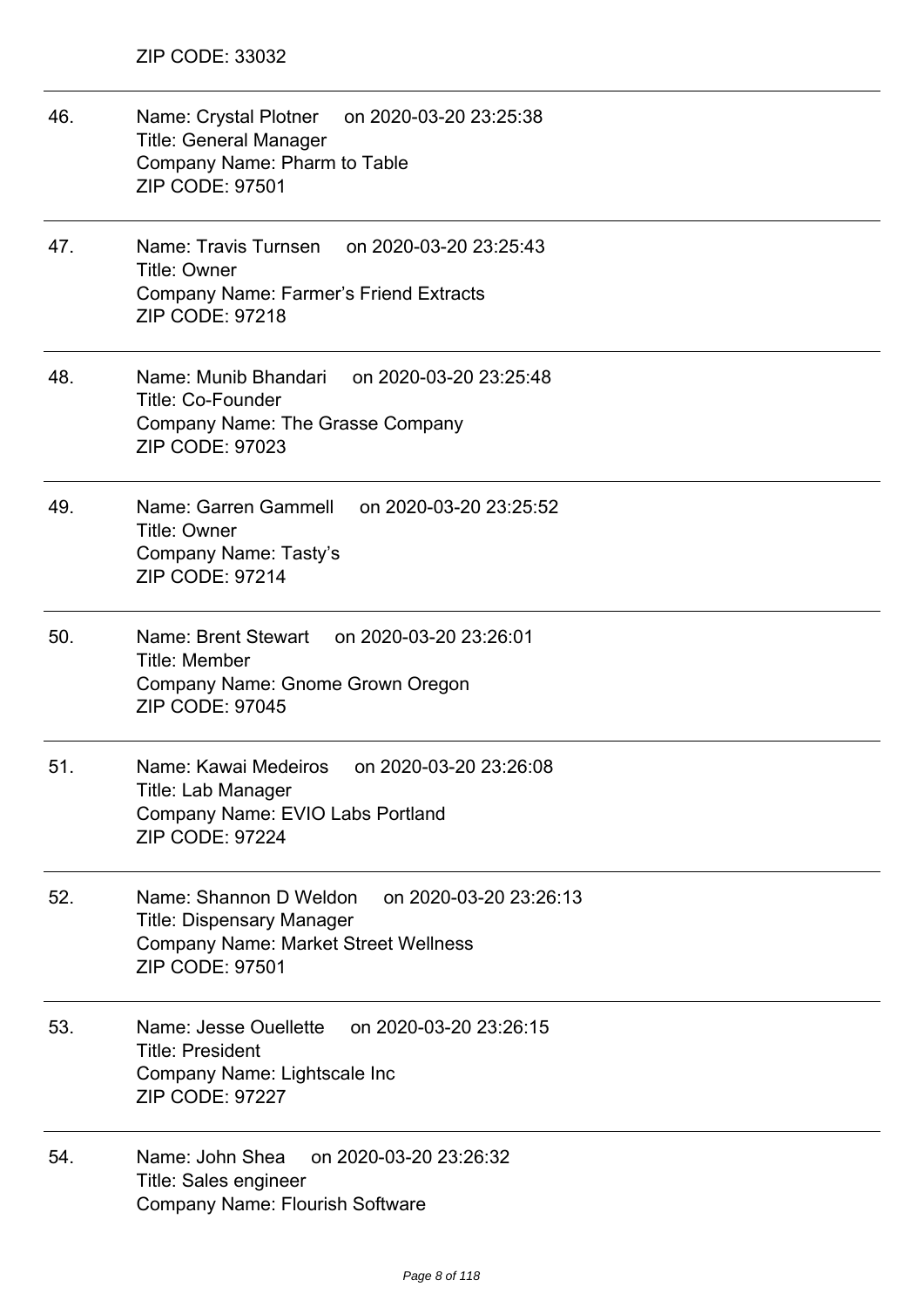- 55. Name: Jill Smith on 2020-03-20 23:26:44 Title: Owner Company Name: Homegrown Oregon ZIP CODE: 97301
- 56. Name: Ira Zimmermann on 2020-03-20 23:27:00 Title: Company Name: ZIP CODE: 97205
- 57. Name: Autumn Buck on 2020-03-20 23:27:04 Title: Account Manager Company Name: Peak Extracts ZIP CODE: 97206
- 58. Name: Alex Noland on 2020-03-20 23:27:06 Title: Owner Company Name: Living Things ZIP CODE: 97023
- 59. Name: Selden Hernandez on 2020-03-20 23:27:06 Title: Company Name: Green Light Law Group ZIP CODE: 97239
- 60. Name: David Alport on 2020-03-20 23:27:08 Title: CEO Company Name: Bridge City Collective ZIP CODE: 97217
- 61. Name: Lars Smith on 2020-03-20 23:27:13 Title: Company Name: Greenforce ZIP CODE: 97113
- 62. Name: Jason Reynolds on 2020-03-20 23:27:32 Title: Sales Manager Company Name: Sugar Tree Farm ZIP CODE: 97123
- 63. Name: Mark Cusick on 2020-03-20 23:27:37 Title: Managing Member Company Name: Herbal Grasslands, LLC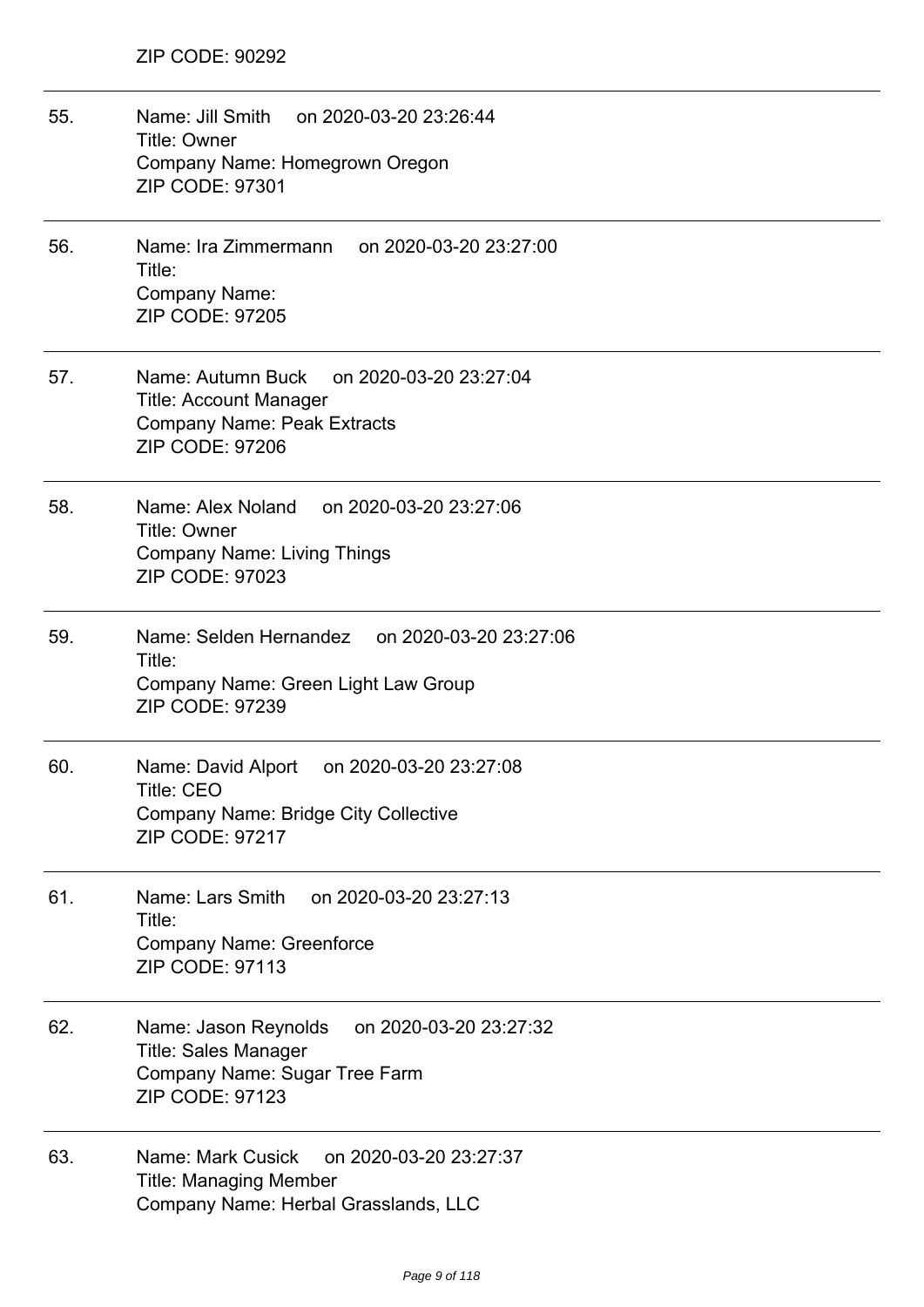64. Name: Jeff Walenta on 2020-03-20 23:27:58 Title: Company Name: ZIP CODE: 97217 65. Name: Trang Tran on 2020-03-20 23:28:05 Title: Owner Company Name: Golden Hydro ZIP CODE: 97113 66. Name: Daniel Burk on 2020-03-20 23:28:11 Title: Owner Company Name: Burk Brothers Cannabis Company ZIP CODE: 97213 67. Name: Shellie Grammer on 2020-03-20 23:28:13 Title: Owner Company Name: Cougar Cannabis ZIP CODE: 97470 68. Name: Brendan Powell on 2020-03-20 23:28:15 Title: Company Name: Mana Extracts ZIP CODE: 69. Name: Steve Furnish on 2020-03-20 23:28:52 Title: Company Name: ZIP CODE: 97227 70. Name: Pam Mullins on 2020-03-20 23:29:09 Title: District manager Company Name: Orekron ZIP CODE: 97032 71. Name: Pam Mullins on 2020-03-20 23:29:09 Title: District manager Company Name: Orekron ZIP CODE: 97032 72. Name: Allister Jones on 2020-03-20 23:29:23 Title: Intake Supervisor Company Name: ChemHistory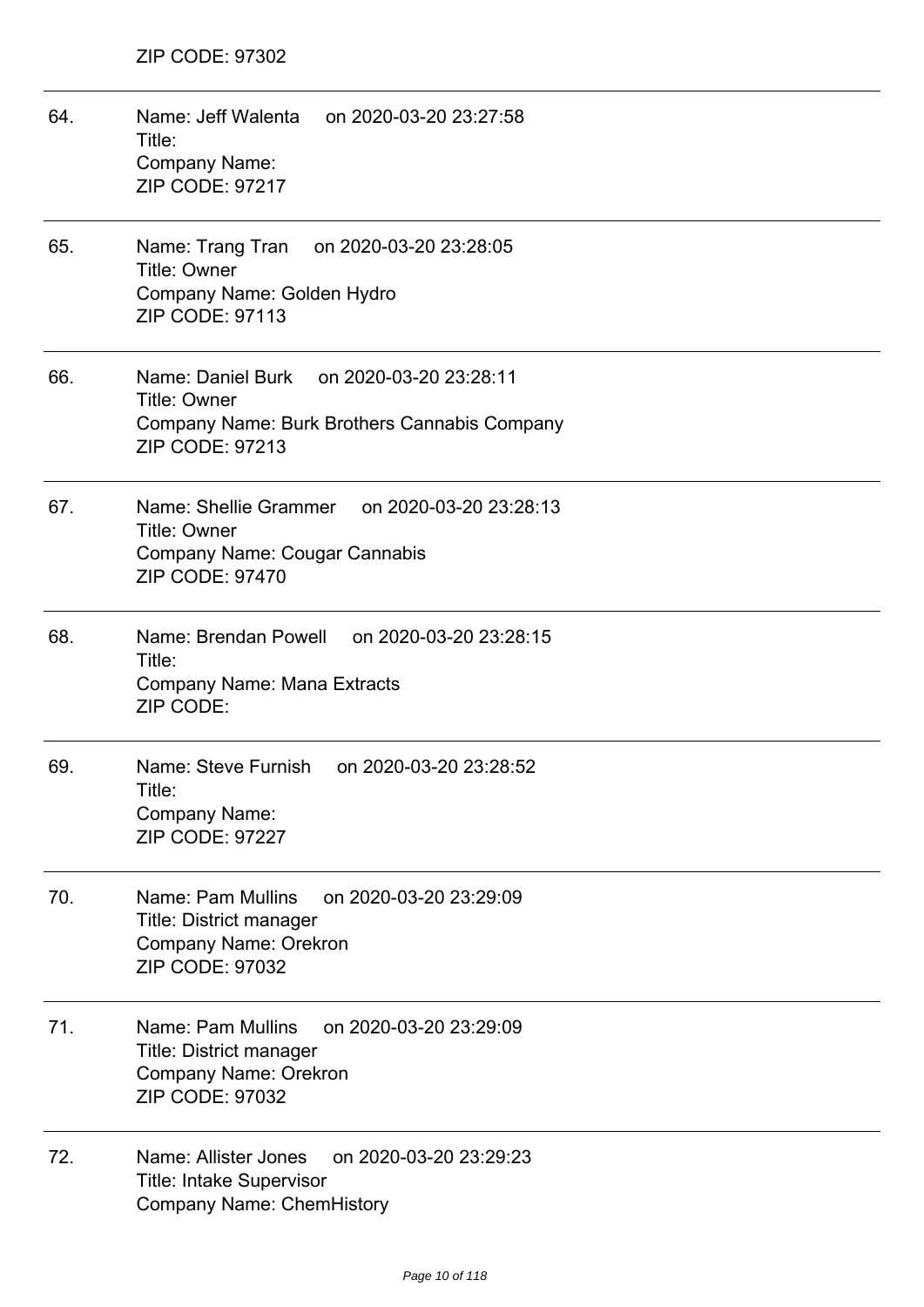73. Name: Colton Griffin on 2020-03-20 23:29:38 Title: CEO Company Name: Flourish Software ZIP CODE: 90292 74. Name: Tony Birch on 2020-03-20 23:29:58 Title: Company Name: ZIP CODE: 97209 75. Name: Stacy Bowen on 2020-03-20 23:30:04 Title: Store Manager Company Name: Chalice Farms ZIP CODE: 97089 76. Name: Shane coble on 2020-03-20 23:30:10 Title: None Company Name: None ZIP CODE: 97213 77. Name: Alex J Berger on 2020-03-20 23:30:16 Title: Attorney Company Name: Emerge Law Group ZIP CODE: 97205 78. Name: Derek McLain on 2020-03-20 23:30:23 Title: Owner Company Name: Fr33dom Farms ZIP CODE: 97123 79. Name: Meghan Masco Horan on 2020-03-20 23:30:40 Title: Owner Company Name: Gorgeous Green ZIP CODE: 97014 80. Name: Andrew Borresen on 2020-03-20 23:31:17 Title: Compliance Company Name: Sovereign Distribution ZIP CODE: 97520 81. Name: Suzanne Silva on 2020-03-20 23:31:25 Title: sales and marketing Company Name: farmer's friend extracts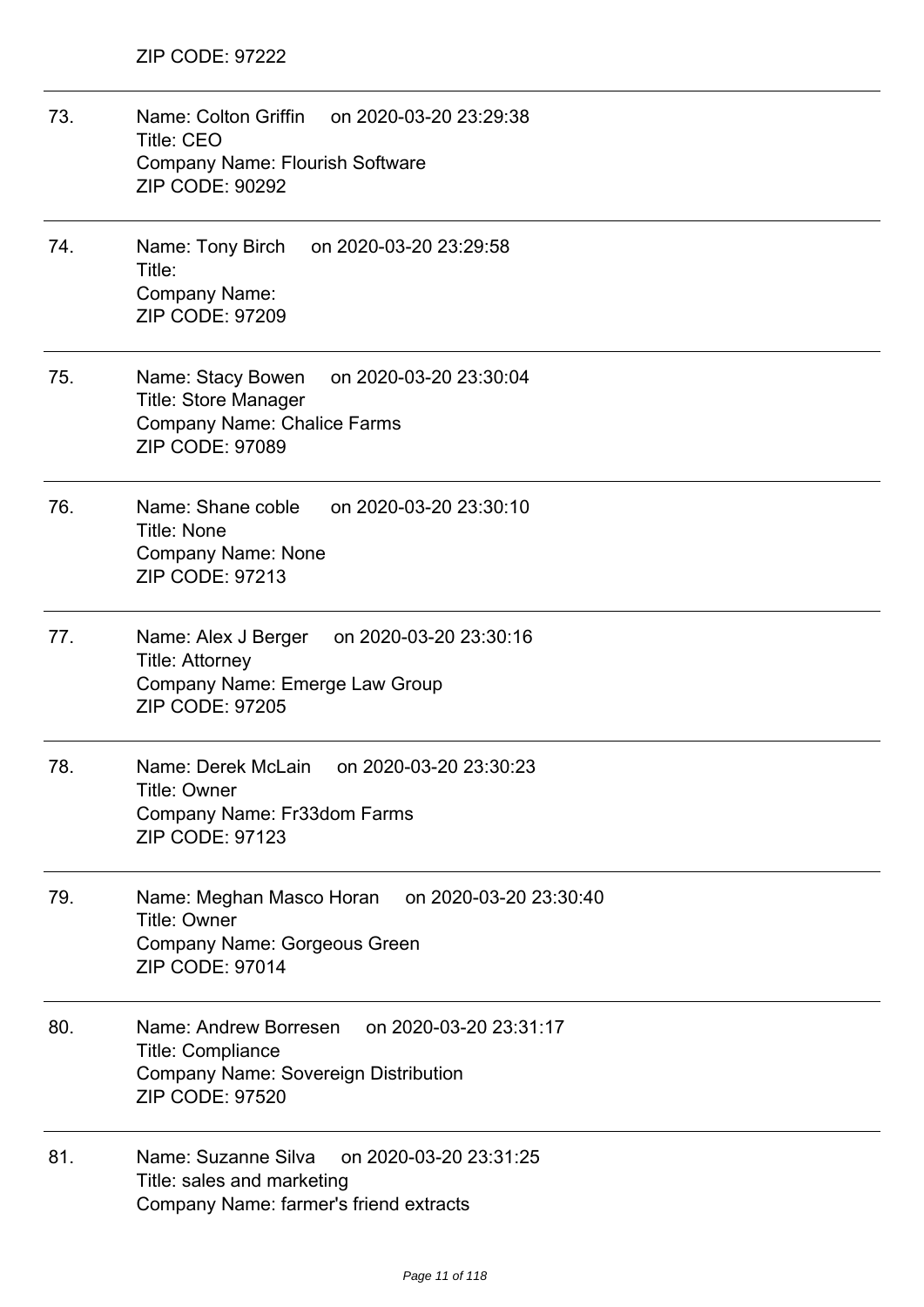82. Name: Kale Gray on 2020-03-20 23:31:35 Title: CEO Company Name: Tokyo Starfish ZIP CODE: 97703 83. Name: Cassie Cooper on 2020-03-20 23:31:40 Title: Company Name: East Fork Cultivars ZIP CODE: 97523 84. Name: William Dickey on 2020-03-20 23:31:58 Title: Owner Company Name: Truly Pure LLC ZIP CODE: 97214 85. Name: Renee Guerrero on 2020-03-20 23:32:15 Title: Administrative Manager Company Name: High Quality ZIP CODE: 97330 86. Name: Shane patel on 2020-03-20 23:32:21 Title: Owner Company Name: Abstract Extracts LLC ZIP CODE: 97402 87. Name: Katie Hilyer Hollister on 2020-03-20 23:32:33 Title: Owner Company Name: Flapjax Extracts ZIP CODE: 97365 88. Name: Anna Symonds on 2020-03-20 23:32:36 Title: Director of Education Company Name: East Fork Cultivars ZIP CODE: 97214 89. Name: Nicholas Ciufo on 2020-03-20 23:32:42 Title: President Company Name: Rudra, LLC ZIP CODE: 97402 90. Name: Will on 2020-03-20 23:32:43 Title: Ceo Company Name: Magic hour cannabis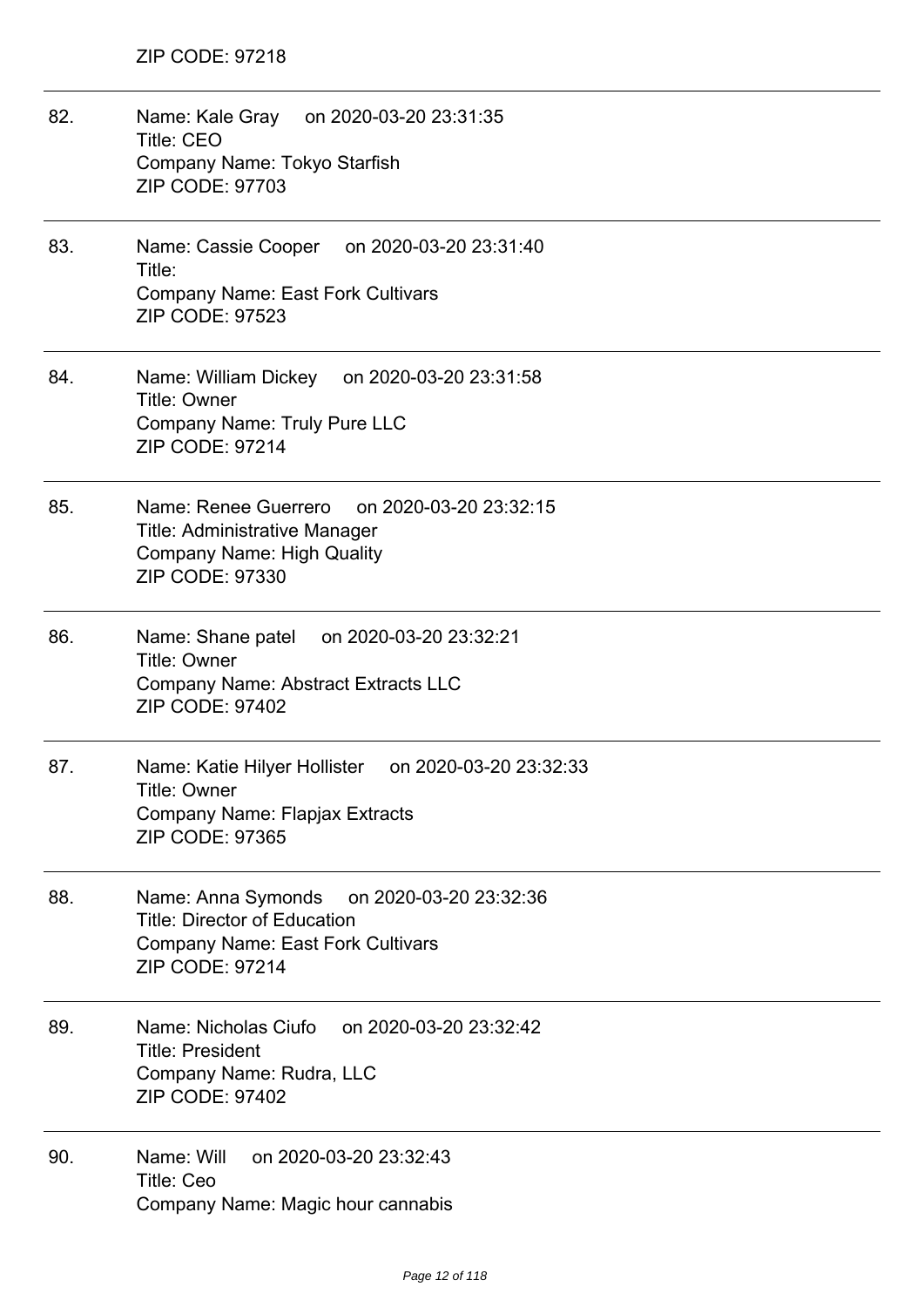| 91. | Name: Liv Vasquez on 2020-03-20 23:32:47<br>Title:<br>Company Name:<br><b>ZIP CODE: 97214</b>                                    |
|-----|----------------------------------------------------------------------------------------------------------------------------------|
| 92. | Name: John Brumfield<br>on 2020-03-20 23:33:02<br><b>Title: CFO</b><br><b>Company Name: Precision Alchemy</b><br>ZIP CODE: 97224 |
| 93. | Name: Liv Vasquez<br>on 2020-03-20 23:33:20<br>Title:<br>Company Name:<br><b>ZIP CODE: 97214</b>                                 |
| 94. | Name: Jimmy Hollister<br>on 2020-03-20 23:33:29<br><b>Title: Owner</b><br>Company Name: Flapjax Extracts<br>ZIP CODE: 97365      |
| 95. | Name: Damon Sours<br>on 2020-03-20 23:33:32<br>Title: Manager<br>Company Name: The Medication Station<br><b>ZIP CODE: 97405</b>  |
| 96. | Name: John Plummer<br>on 2020-03-20 23:33:52<br>Title: owner<br>Company Name: Bull Run Craft cannabis<br><b>ZIP CODE: 97210</b>  |
| 97. | on 2020-03-20 23:34:00<br>Name: Edward<br>Title:<br><b>Company Name:</b><br>ZIP CODE:                                            |
| 98. | on 2020-03-20 23:34:33<br>Name: Summer Lopez<br>Title: Manager<br>Company Name: T.E.R.P Collective, Inc.<br>ZIP CODE: 97367      |
| 99. | on 2020-03-20 23:34:33<br>Name: Christopher Dolinar<br>Title: CEO<br>Company Name: Pilot Farm                                    |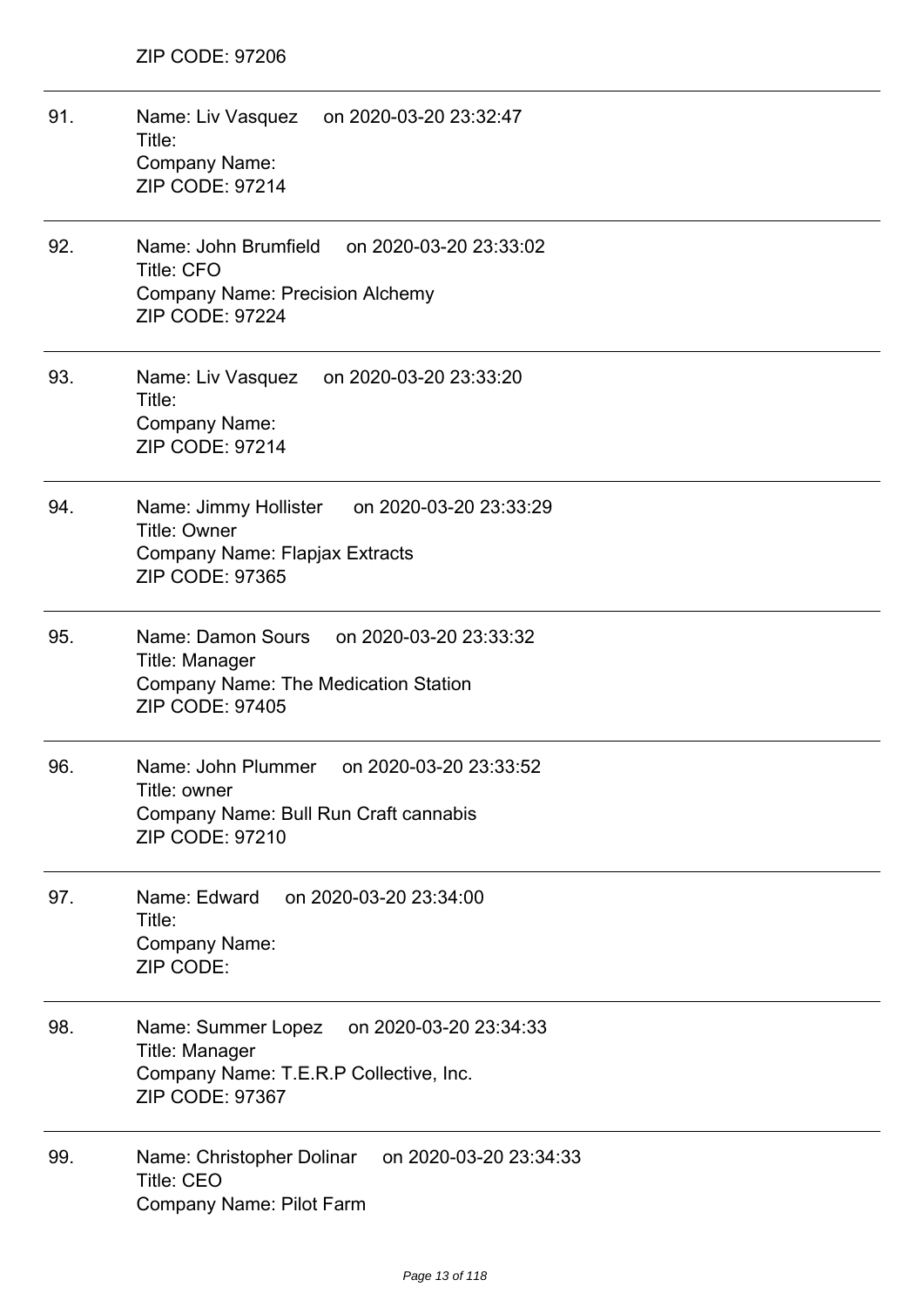| 100. | Name: Christina Moore<br>on 2020-03-20 23:34:47<br>Title: Marketing/ Graphic Design<br>Company Name: Flapjax Extracts<br>ZIP CODE: 97365                |
|------|---------------------------------------------------------------------------------------------------------------------------------------------------------|
| 101. | Name: Jake hill<br>on 2020-03-20 23:34:59<br><b>Title: Ceo</b><br>Company Name: Green therapy holdings inc<br><b>ZIP CODE: 97405</b>                    |
| 102. | Name: Courtney Eldridge<br>on 2020-03-20 23:35:18<br>Title:<br>Company Name:<br>ZIP CODE: 97209                                                         |
| 103. | Name: Jon Tapper on 2020-03-20 23:35:22<br><b>Title: Director of Sales</b><br>Company Name: Magic Number<br>ZIP CODE: 97701                             |
| 104. | Name: Lana Walling on 2020-03-20 23:35:29<br>Title:<br>Company Name:<br><b>ZIP CODE: 97202</b>                                                          |
| 105. | Name: Shawn Clark<br>on 2020-03-20 23:35:42<br>Title: Business Development Manager<br><b>Company Name: Sun God Medicinals</b><br><b>ZIP CODE: 97524</b> |
| 106. | on 2020-03-20 23:35:46<br>Name: Jon Tapper<br><b>Title: Director of Sales</b><br>Company Name: Magic Number<br><b>ZIP CODE: 97701</b>                   |
| 107. | on 2020-03-20 23:35:49<br>Name: Glenn<br>Title: owner<br>Company Name: Mood fine cannabis<br>ZIP CODE: 97410-9700                                       |
| 108. | Name: Jason Wilcox<br>on 2020-03-20 23:36:01<br>Title: Owner/Operator<br>Company Name: Revel Farms                                                      |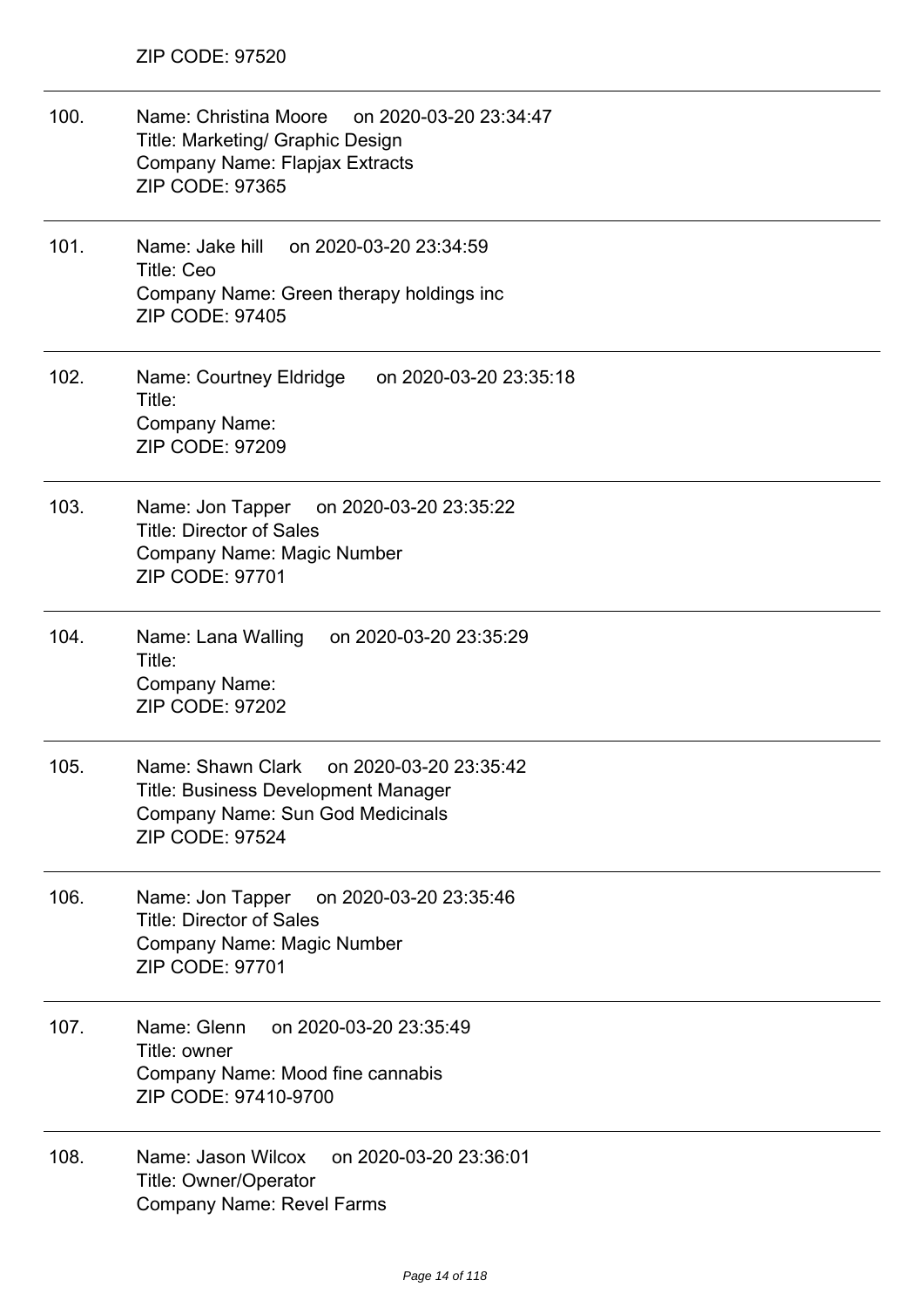- 109. Name: Sina jalali on 2020-03-20 23:36:26 Title: Owner Company Name: Anthology ZIP CODE: 97501
- 110. Name: Robb Arnold on 2020-03-20 23:36:45 Title: GM/Owner Company Name: Jayne Inc ZIP CODE: 97212
- 111. Name: Ginger Coolidge on 2020-03-20 23:37:03 Title: Company Name: ZIP CODE: 97367
- 112. Name: Patricia on 2020-03-20 23:37:32 Title: Human Resources Manager Company Name: Going Green Albany ZIP CODE: 97322
- 113. Name: Heather Roberson on 2020-03-20 23:37:35 Title: Company Name: Slang Worldwide ZIP CODE: 97219
- 114. Name: Adriana on 2020-03-20 23:38:16 Title: CEO Company Name: Magic Hour ZIP CODE: 97009
- 115. Name: Gregory Pierce on 2020-03-20 23:38:16 Title: Owner Company Name: Positive Vibrations Dispensary ZIP CODE: 97459
- 116. Name: Samantha Sandt on 2020-03-20 23:38:19 Title: Company Name: ZIP CODE: 80211
- 117. Name: kimberly Crawford on 2020-03-20 23:38:31 Title: Lead grower Company Name: Grateful Greenery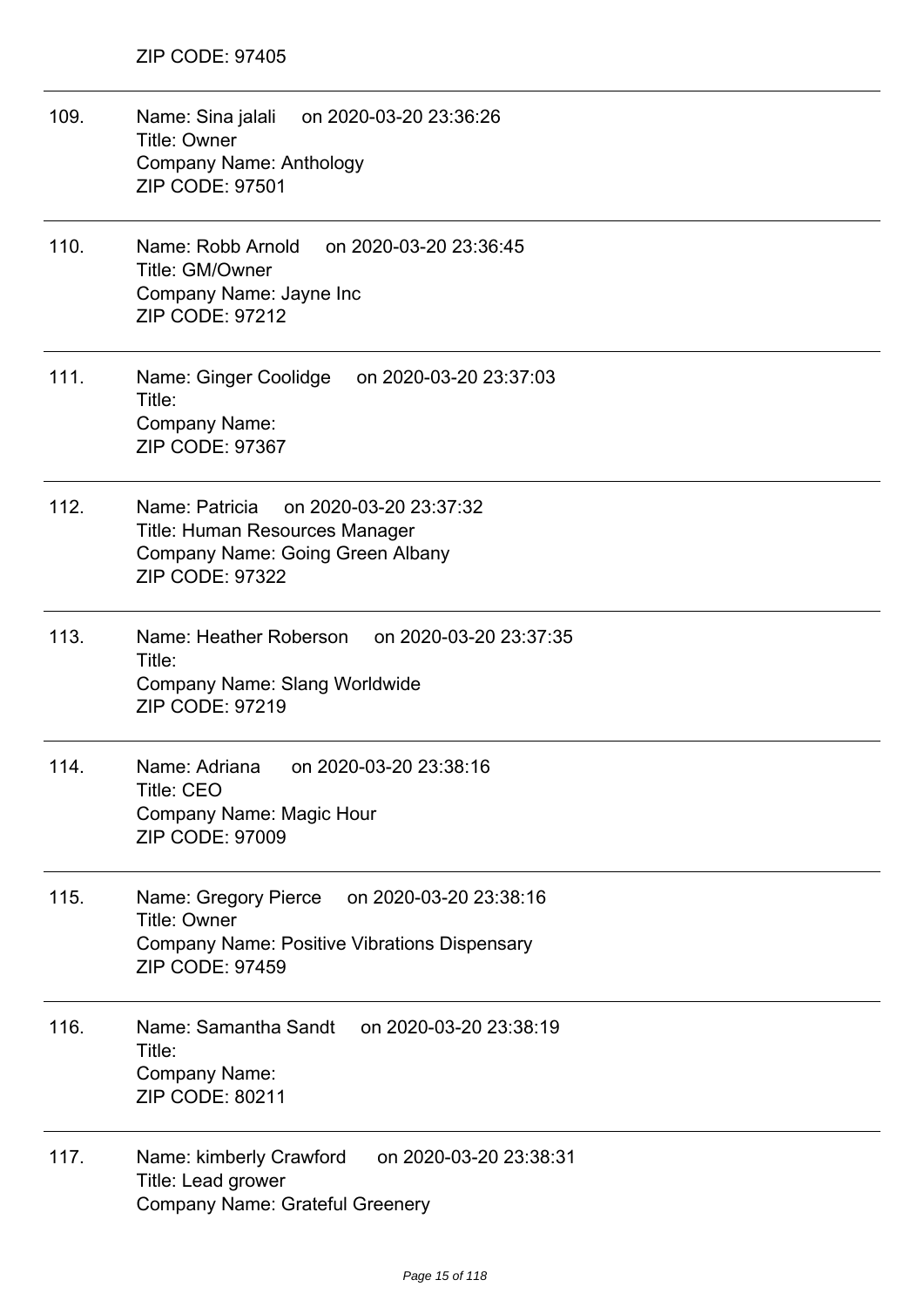118. Name: Jay Ponciano on 2020-03-20 23:38:33 Title: Ceo Company Name: Delta Mantra ZIP CODE: 97217 119. Name: Rick Piller on 2020-03-20 23:38:49 Title: Company Name: ZIP CODE: 97045 120. Name: David Bryant on 2020-03-20 23:38:57 Title: owner Company Name: Pharm To Table ZIP CODE: 97501 121. Name: Miranda Weigler on 2020-03-20 23:39:00 Title: CMO Company Name: Verdant Leaf ZIP CODE: 97211 122. Name: derick french on 2020-03-20 23:39:15 Title: Operations Manager Company Name: Redbarn Organics ZIP CODE: 97520 123. Name: Craig Compton on 2020-03-20 23:39:21 Title: President Company Name: High Desert Flower, LLC ZIP CODE: 97630 124. Name: Mark Admas on 2020-03-20 23:39:28 Title: Retail Sales Manager Company Name: Packaging Brothers ZIP CODE: 97206 125. Name: Leiann Stephenson on 2020-03-20 23:39:38 Title: CEO Company Name: The Dub Wholesale ZIP CODE: 97206 126. Name: Greg Bogh on 2020-03-20 23:39:55 Title: Owner Company Name: New Leaf Midtown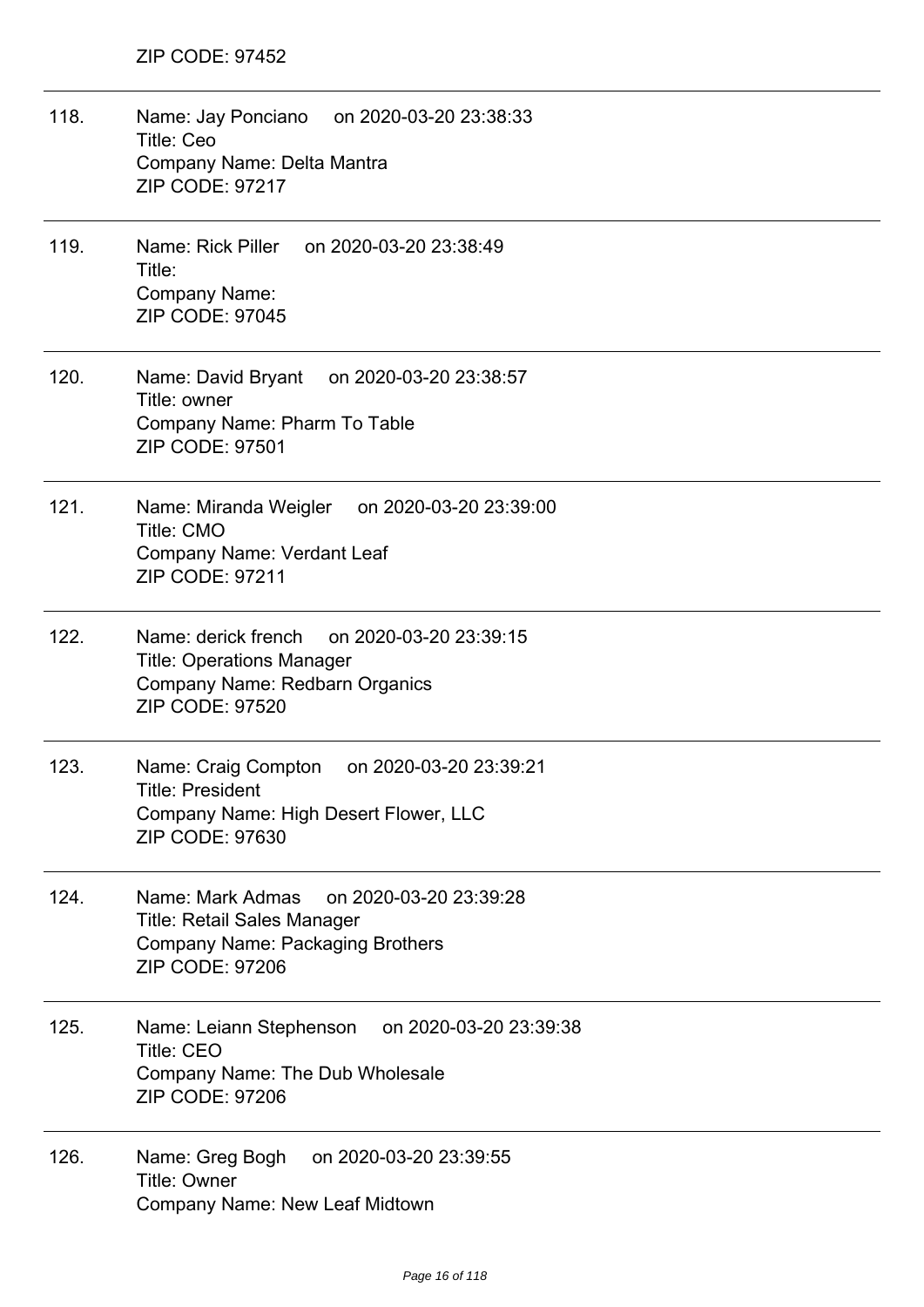- 127. Name: Sean Clark on 2020-03-20 23:39:59 Title: Owner/COO Company Name: The Spot Cannabis Collective ZIP CODE: 97504
- 128. Name: Scott Seaton on 2020-03-20 23:40:03 Title: Owner Company Name: GHS Northwest ZIP CODE:
- 129. Name: John Manlove on 2020-03-20 23:40:12 Title: CEO Company Name: Apex Trading ZIP CODE: 97227
- 130. Name: Eric Mushrush on 2020-03-20 23:40:38 Title: Company Name: Fox Hollow Flora ZIP CODE: 97426
- 131. Name: Lori Glauser on 2020-03-20 23:41:08 Title: COO Company Name: EVIO, Inc ZIP CODE: 92627
- 132. Name: Tom Gudekunst on 2020-03-20 23:41:23 Title: Sales Manager Company Name: Higher Promos ZIP CODE: 97223
- 133. Name: Ted Gurin on 2020-03-20 23:41:31 Title: Owner Company Name: Smooth Roots Dispensary ZIP CODE: 97128
- 134. Name: David LaFlamme on 2020-03-20 23:41:37 Title: Company Name: NW Kind ZIP CODE: 97701
- 135. Name: Andy Shelley on 2020-03-20 23:41:40 Title: Compliance Officer Company Name: CannXperts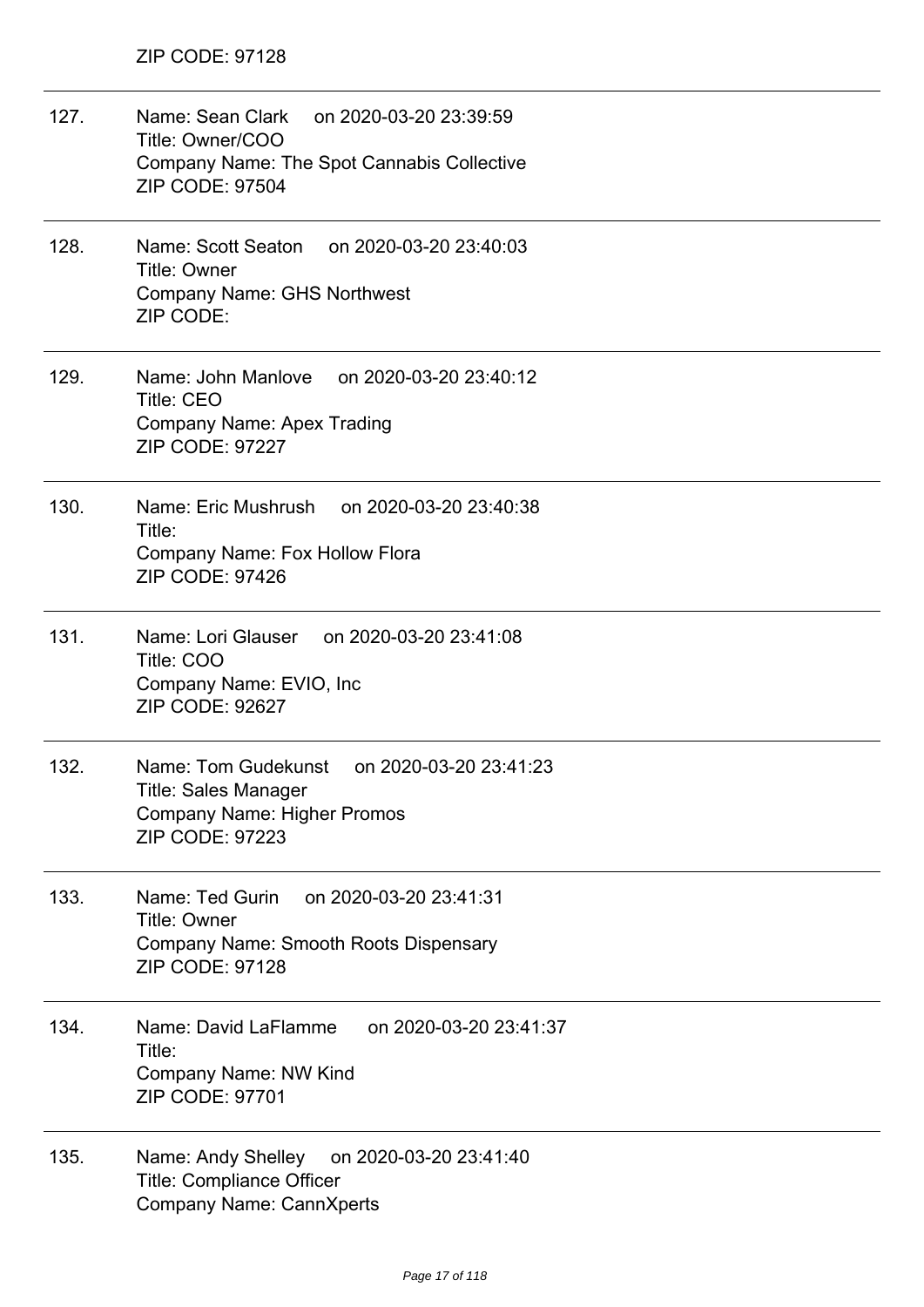| 136. | Name: Caleb Tice<br>on 2020-03-20 23:41:54<br>Title: COO<br>Company Name: CannaOwners, Inc<br>ZIP CODE: 97233                                     |
|------|---------------------------------------------------------------------------------------------------------------------------------------------------|
| 137. | Name: Demetre M Janness on 2020-03-20 23:42:05<br>Title:<br><b>Company Name: James Extract</b><br><b>ZIP CODE: 97005</b>                          |
| 138. | Name: Brock Binder<br>on 2020-03-20 23:42:22<br>Title: Owner<br><b>Company Name: High Quality Compassion</b><br>ZIP CODE: 97330                   |
| 139. | Name: Christopher StJohn on 2020-03-20 23:42:26<br>Title: Owner<br>Company Name: Grasp organics<br><b>ZIP CODE: 97042</b>                         |
| 140. | Name: Adie Rae<br>on 2020-03-20 23:42:39<br>Title:<br>Company Name:<br>ZIP CODE:                                                                  |
| 141. | Name: Dave Becker<br>on 2020-03-20 23:42:46<br>Title <sup>.</sup><br><b>Company Name: Smart Cannabis</b><br><b>ZIP CODE: 97202</b>                |
| 142. | on 2020-03-20 23:43:04<br>Name: Zach Davis<br><b>Title: Owner</b><br><b>Company Name: Trichome Farms</b><br><b>ZIP CODE: 97115</b>                |
| 143. | Name: Brittney Nelson<br>on 2020-03-20 23:43:05<br><b>Title: Marketing Coordinator</b><br>Company Name: Oregon's Finest<br><b>ZIP CODE: 97205</b> |
| 144. | Name: Heather Burleson<br>on 2020-03-20 23:43:09<br><b>Title: Facility manager</b><br>Company Name: Taste budz                                    |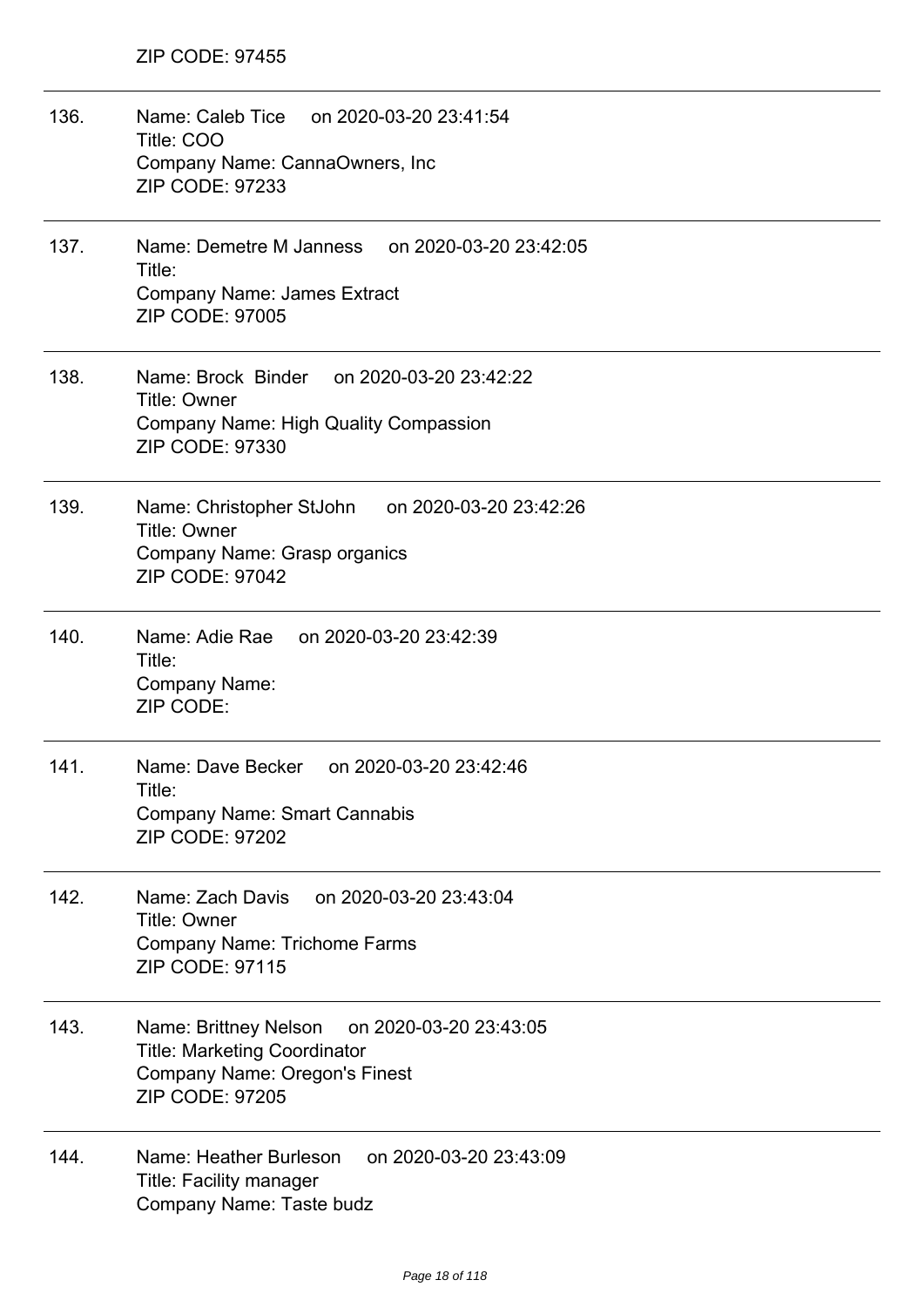- 145. Name: Curtis Barnes on 2020-03-20 23:43:18 Title: CEO Company Name: Sales and distribution ZIP CODE: 97007
- 146. Name: Robert Demes on 2020-03-20 23:43:34 Title: Manager Company Name: The Elite Growers ZIP CODE: 97327
- 147. Name: Jennifer B on 2020-03-20 23:43:41 Title: Company Name: ZIP CODE: 97202
- 148. Name: Angela on 2020-03-20 23:43:43 Title: Administrative Assistant Company Name: KR50 Holdings ZIP CODE: 97540
- 149. Name: Jeff Skoke on 2020-03-20 23:43:55 Title: Principal Company Name: Seven On The Line LLC ZIP CODE: 97214
- 150. Name: Joseph Hopkins on 2020-03-20 23:44:12 Title: Owner Company Name: The Greener Side ZIP CODE: 97404
- 151. Name: Derek D Deems on 2020-03-20 23:44:43 Title: Owner Company Name: Green Queen Farms ZIP CODE: 97477
- 152. Name: Peggy Anderson on 2020-03-20 23:45:12 Title: Founder Company Name: Canna Help You ZIP CODE: 97205
- 153. Name: Anthony Helfend on 2020-03-20 23:45:16 Title: Raw Materials & Sourcing Manager Company Name: The Sweet Life Distribution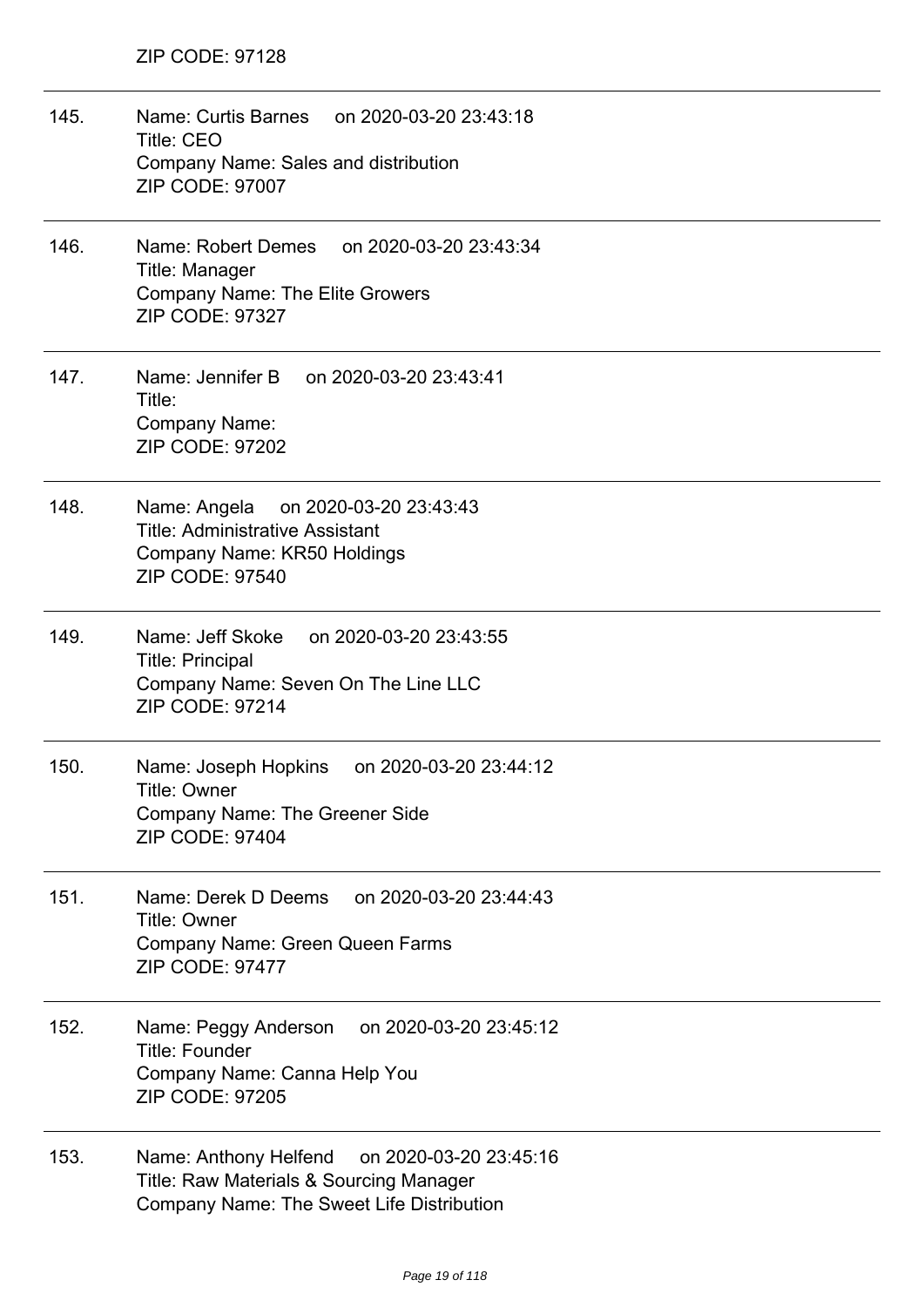| 154. | Name: Andy Anderson on 2020-03-20 23:45:32<br>Title: owner<br><b>Company Name: AVF</b><br>ZIP CODE: 97701                                            |
|------|------------------------------------------------------------------------------------------------------------------------------------------------------|
| 155. | Name: Bret Born<br>on 2020-03-20 23:45:41<br><b>Title: Owner</b><br><b>Company Name: Ascend Dispensary</b><br>ZIP CODE: 97230                        |
| 156. | Name: beth orgain<br>on 2020-03-20 23:46:05<br>Title: member<br>Company Name: High Latitude Farms<br>ZIP CODE: 97031                                 |
| 157. | Name: Jeffrey Winn on 2020-03-20 23:46:37<br>Title:<br>Company Name: Karma Originals<br><b>ZIP CODE: 97214</b>                                       |
| 158. | Name: Norm Brock<br>on 2020-03-20 23:46:44<br><b>Title: Owner/Member</b><br>Company Name: Columbia River Herbals LLC<br><b>ZIP CODE: 97058</b>       |
| 159. | Name: Jennifer Gwin<br>on 2020-03-20 23:47:00<br>Title:<br>Company Name:<br>ZIP CODE: 97011-0543                                                     |
| 160. | on 2020-03-20 23:47:12<br>Name: Jack Kuo<br><b>Title: Founder</b><br>Company Name: Moxy Unlimited Inc.<br><b>ZIP CODE: 97123</b>                     |
| 161. | Name: MATHEW RABINOWITZ<br>on 2020-03-20 23:47:25<br>Title:<br>Company Name:<br><b>ZIP CODE: 97266</b>                                               |
| 162. | Name: Johanna Williamson<br>on 2020-03-20 23:47:39<br>Title: Natl. Business Development & Sourcing Manager<br><b>Company Name: Orchid Essentials</b> |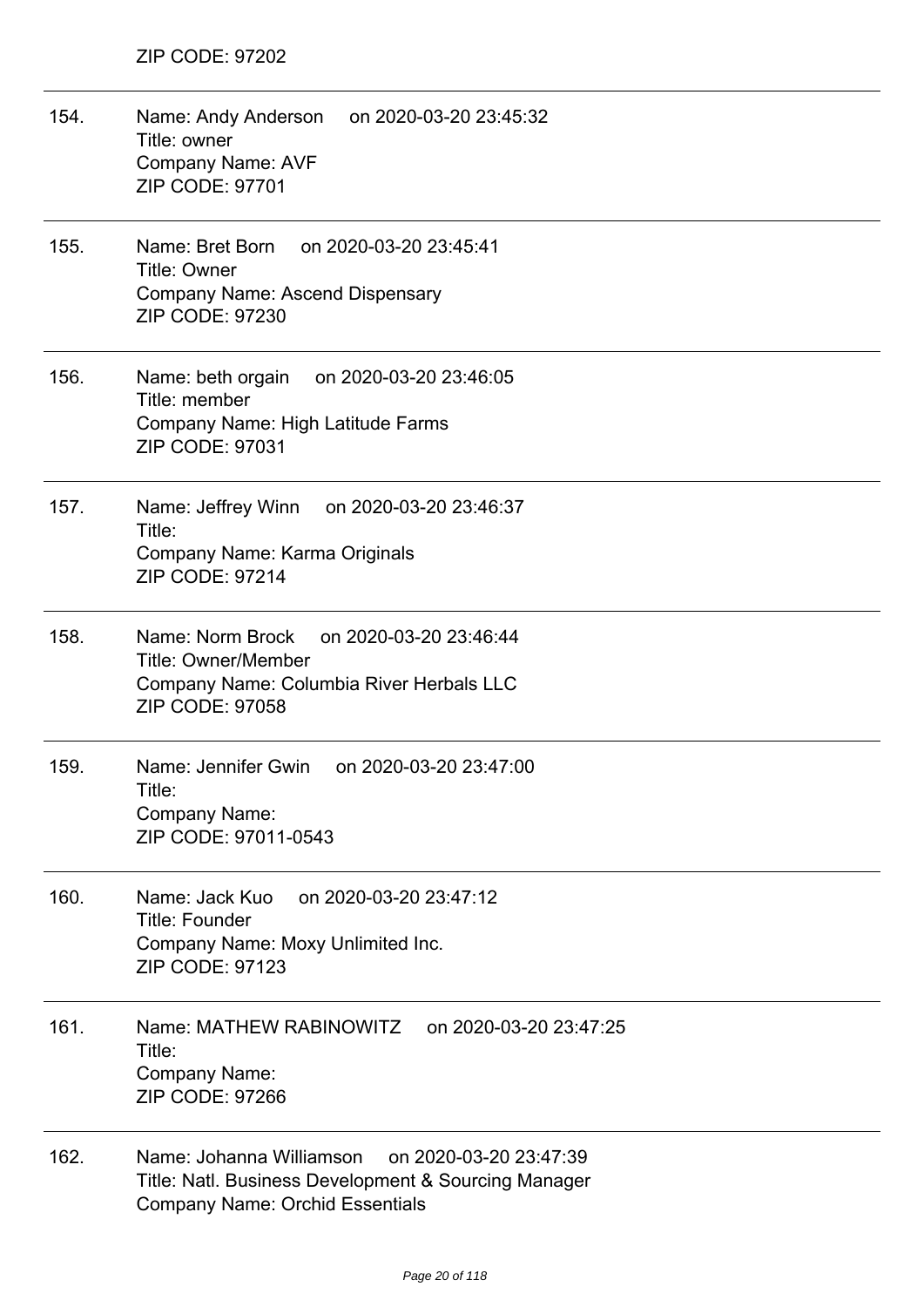| 163. | Name: J<br>on 2020-03-20 23:48:07<br><b>Title: Budtender</b><br>Company Name: Oregon's finest<br><b>ZIP CODE: 97212</b>                     |
|------|---------------------------------------------------------------------------------------------------------------------------------------------|
| 164. | Name: Ash Gupte<br>on 2020-03-20 23:49:15<br><b>Title: President</b><br><b>Company Name: Nova Paths</b><br><b>ZIP CODE: 97217</b>           |
| 165. | Name: Sandy Diesel on 2020-03-20 23:49:42<br><b>Title: Ceo</b><br><b>Company Name: CBD National</b><br>ZIP CODE: 97530                      |
| 166. | Name: Mike Lis on 2020-03-20 23:49:44<br><b>Title: Owner</b><br>Company Name: House of Leaves<br><b>ZIP CODE: 97501</b>                     |
| 167. | Name: Bruce Knivila on 2020-03-20 23:50:02<br><b>Title: Attorney</b><br>Company Name: Law Office of Bruce Knivila<br><b>ZIP CODE: 97221</b> |
| 168. | Name: Brianna binder on 2020-03-20 23:50:33<br>Title: Ceo<br>Company Name: Legendary strategies<br>ZIP CODE: 97756                          |
| 169. | on 2020-03-20 23:50:40<br>Name: Jason mcalister<br><b>Title: Owner</b><br>Company Name: Tokyo Statfish<br>ZIP CODE: 97701                   |
| 170. | on 2020-03-20 23:50:40<br>Name: Christy Gurin<br><b>Title: Owner</b><br>Company Name: Trichome Hemp Farms<br><b>ZIP CODE: 97224</b>         |
| 171. | on 2020-03-20 23:50:51<br>Name: Scotty Diesel<br><b>Title: NSD</b><br><b>Company Name: CBD National</b>                                     |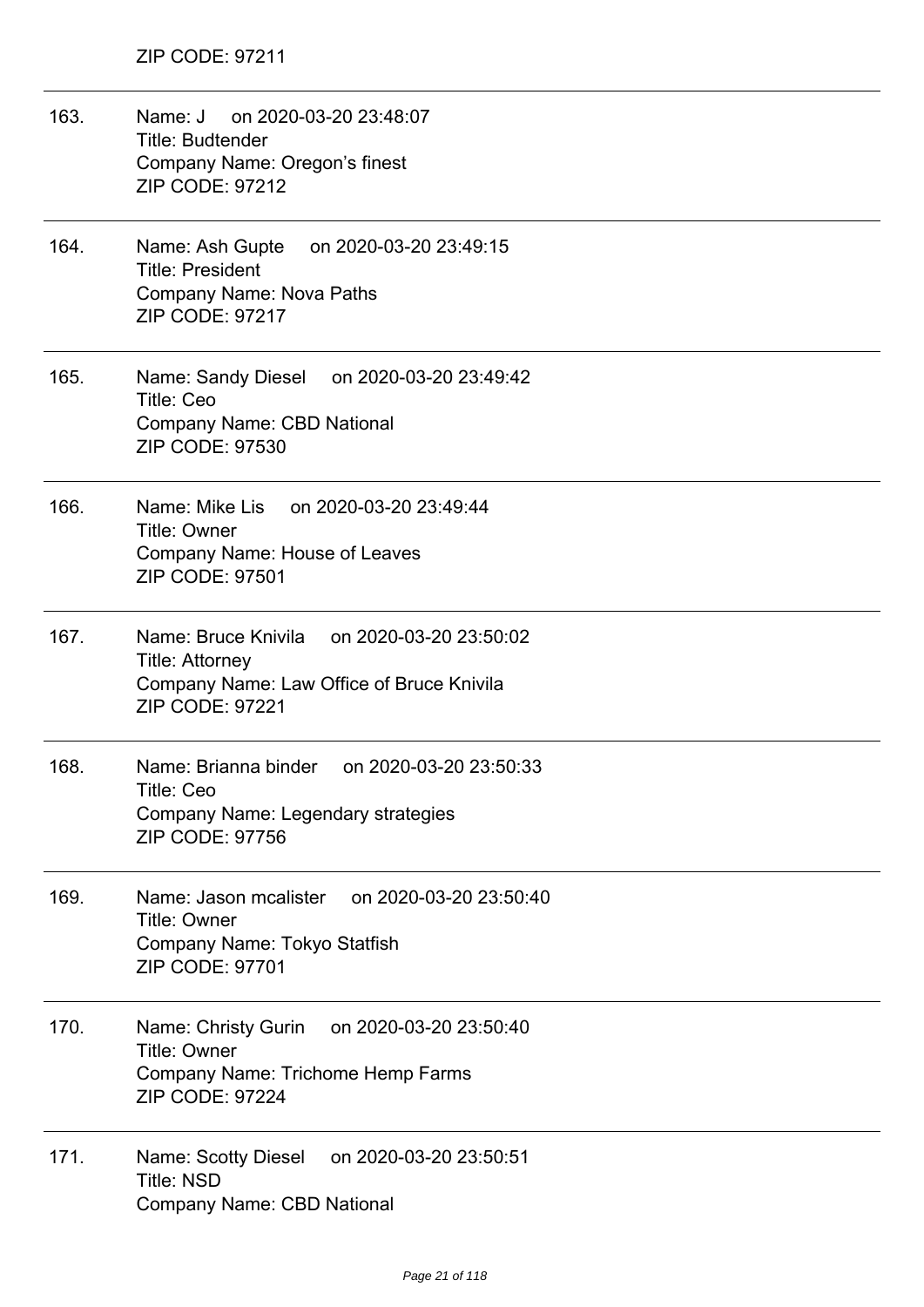172. Name: Valerie castoral on 2020-03-20 23:50:55 Title: Owner Company Name: Golden age ZIP CODE: 97202 173. Name: Crystal Schmidt on 2020-03-20 23:51:30 Title: Company Name: ZIP CODE: 97086 174. Name: Myron Chadowitz on 2020-03-20 23:51:32 Title: Vice President Company Name: Essential Farms. LLC ZIP CODE: 97405 175. Name: Steven Holt on 2020-03-20 23:51:44 Title: Store manager Company Name: The spot cannabis collective ZIP CODE: 97321 176. Name: Anya Cam on 2020-03-20 23:52:18 Title: Manager Company Name: Discovery Cannabis ZIP CODE: 97394 177. Name: Michael Horgan on 2020-03-20 23:53:11 Title: CEO Company Name: Techlogix Consulting LLC ZIP CODE: 97415 178. Name: Daryl Bell on 2020-03-20 23:53:46 Title: Licensee Company Name: PPC HOLDINGS LLC ZIP CODE: 97239 179. Name: Bill Thompson on 2020-03-20 23:53:49 Title: Founder Company Name: Dank Creative LLC ZIP CODE: 97213 180. Name: Heidi on 2020-03-20 23:53:56 Title: Company Name: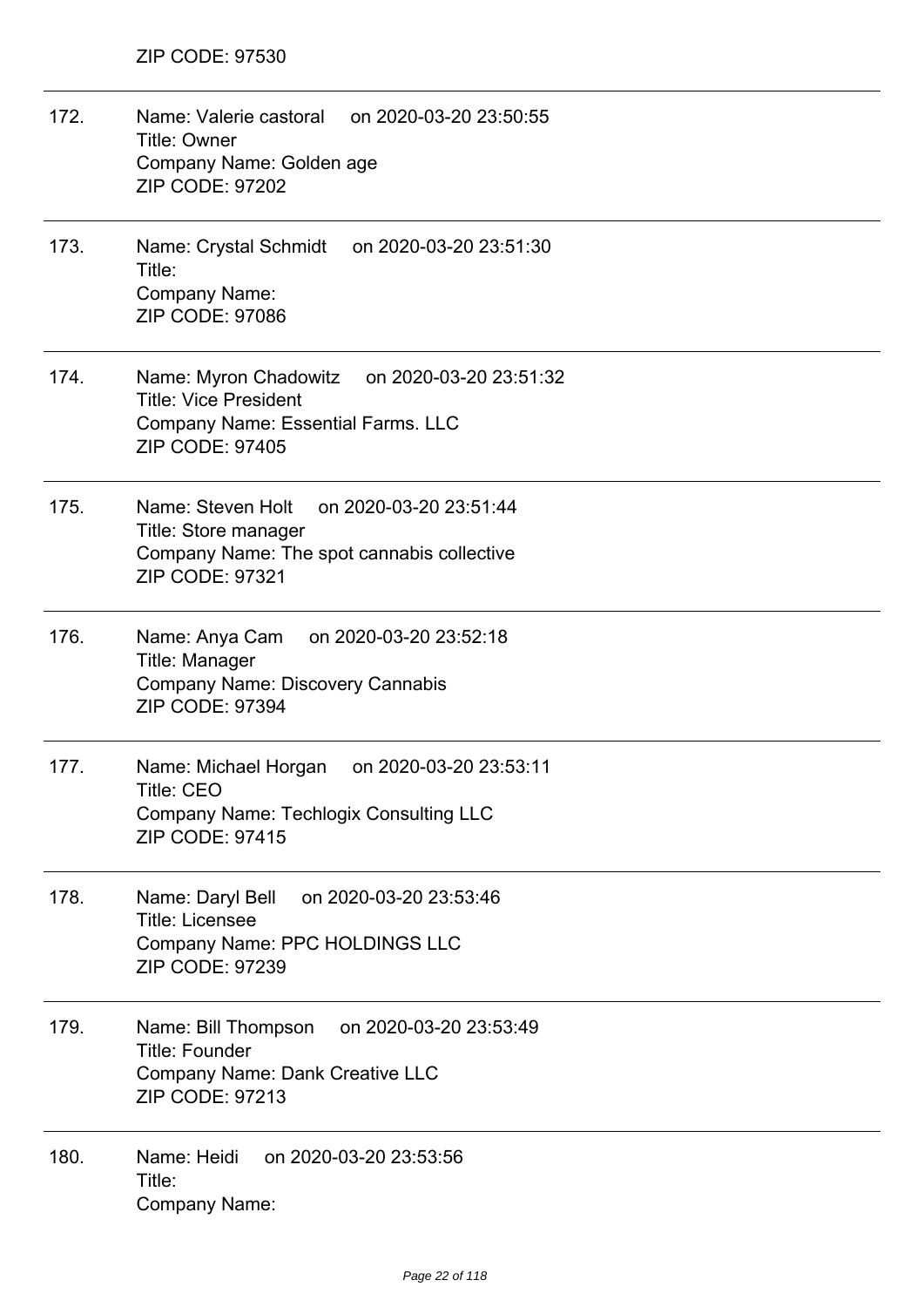| 181. | Name: Joy Contreras<br>on 2020-03-20 23:53:58<br><b>Title: President</b><br>Company Name: The Sweet Life Distribution<br><b>ZIP CODE: 97212</b>      |
|------|------------------------------------------------------------------------------------------------------------------------------------------------------|
| 182. | Name: Madeline Bombardi<br>on 2020-03-20 23:54:08<br><b>Title: Marketing Manager</b><br><b>Company Name: Cannabis Nation</b><br>ZIP CODE: 97030      |
| 183. | Name: Mimi Berlin<br>on 2020-03-20 23:54:36<br>Title: Quality Management Process Specialist<br>Company Name: Self-employed<br><b>ZIP CODE: 97223</b> |
| 184. | Name: Casey Hill<br>on 2020-03-20 23:54:49<br>Title: Inventory manager<br><b>Company Name: Rare</b><br><b>ZIP CODE: 97203</b>                        |
| 185. | Name: Mark Huggins<br>on 2020-03-20 23:54:52<br><b>Title: Owner</b><br>Company Name: Huggins Gardens LLC<br>ZIP CODE: 97051                          |
| 186. | Name: Robert White<br>on 2020-03-20 23:55:16<br>Title:<br>Company Name:<br><b>ZIP CODE: 97330</b>                                                    |
| 187. | Name: Patrick M<br>on 2020-03-20 23:55:16<br><b>Title: Creative Director</b><br>Company Name: Tetra Cannabis<br>ZIP CODE: 97034                      |
| 188. | Name: Mark Kazinec<br>on 2020-03-20 23:55:18<br>Title:<br><b>Company Name: High Times</b><br>ZIP CODE:                                               |
| 189. | Name: Steffen Massie<br>on 2020-03-20 23:55:21<br><b>Title: Compliance Manager</b><br>Company Name: The CDC Dispensary                               |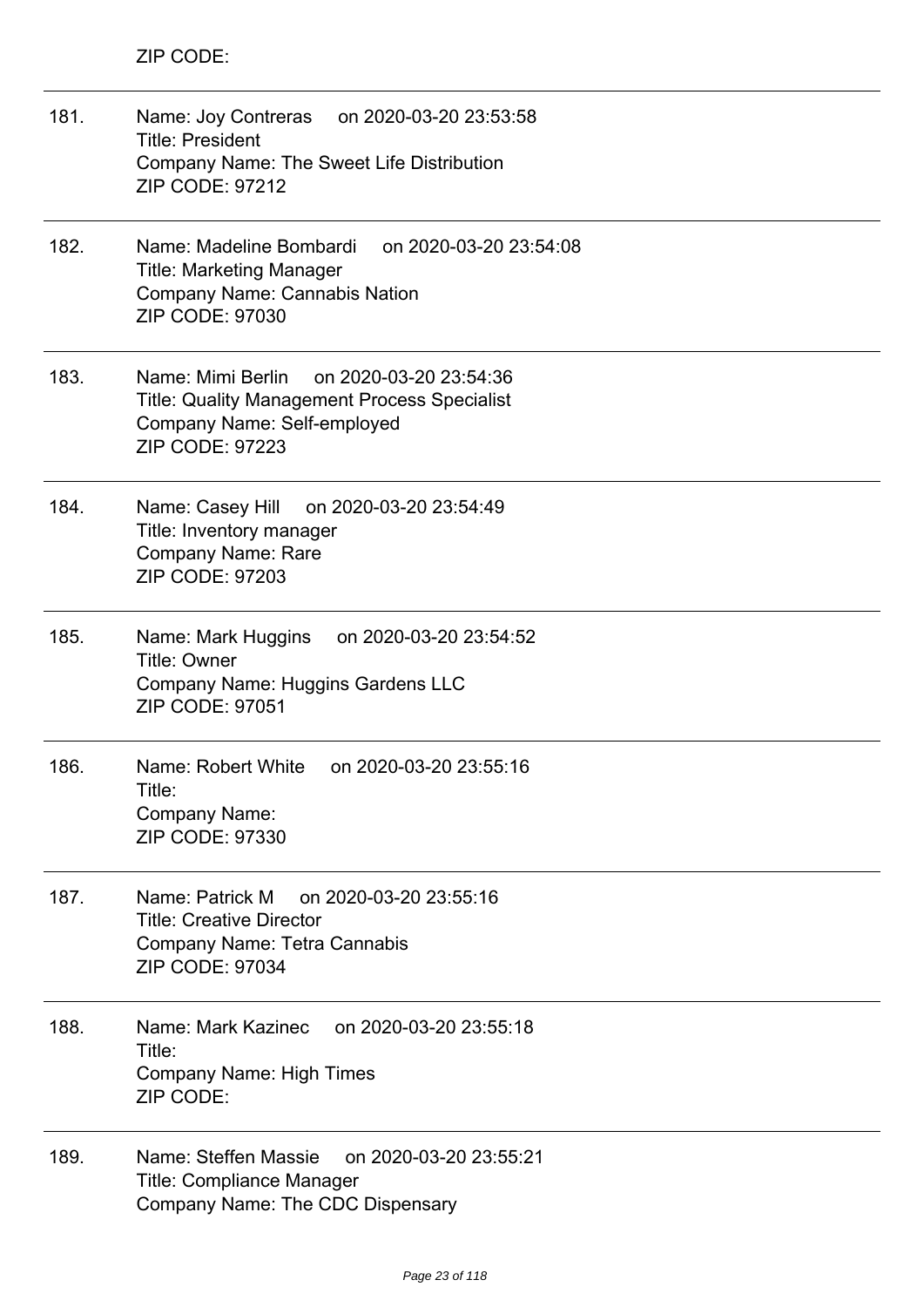190. Name: Ricktor Ball on 2020-03-20 23:55:37 Title: Owner Company Name: Pocket sunshine ZIP CODE: 97229 191. Name: Laurie Andrade on 2020-03-20 23:55:49 Title: Metrc Inventory and Compliance Manager Company Name: Orchid Essentials ZIP CODE: 97015 192. Name: Matt Toepfer on 2020-03-20 23:56:39 Title: Owner Company Name: HD Botanicals ZIP CODE: 97739 193. Name: Jessejames Aguilera on 2020-03-20 23:56:54 Title: Mr. Company Name: SPK ZIP CODE: 97223 194. Name: Richard Hickey on 2020-03-20 23:57:21 Title: Grower Company Name: Mothership Farms ZIP CODE: 97302 195. Name: carl williams on 2020-03-20 23:58:22 Title: owner Company Name: Mana Extracts ZIP CODE: 97217 196. Name: William Cates on 2020-03-20 23:58:32 Title: Operations manager Company Name: Phenix farms ZIP CODE: 97009 197. Name: Stephen Melfi on 2020-03-20 23:58:55 Title: Company Name: Nectar Cannabis ZIP CODE: 97232 198. Name: Mike Thompson on 2020-03-20 23:58:55 Title: Owner Company Name: Hijinx Cannabis Co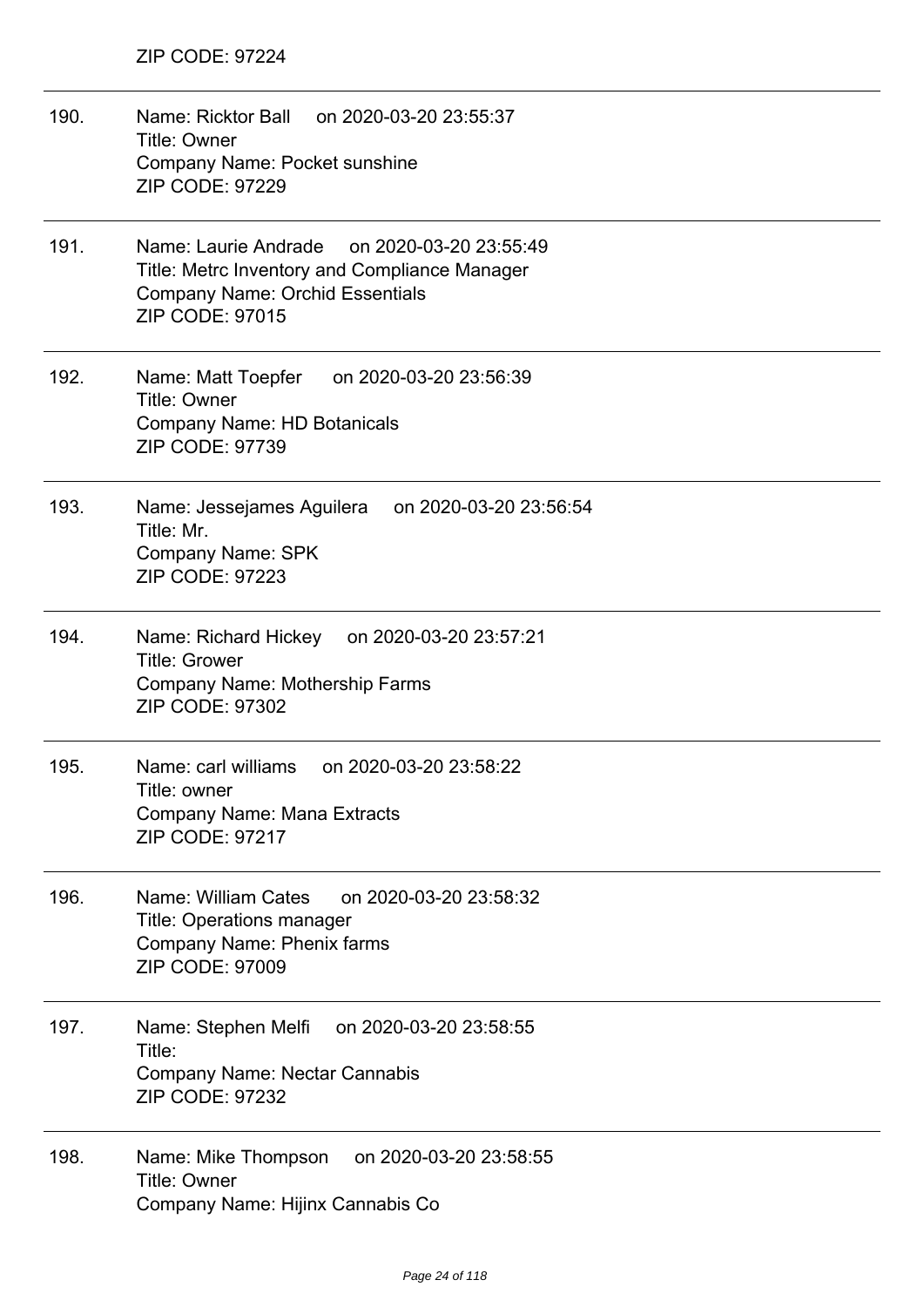| 199. | Name: Peter Racht on 2020-03-20 23:59:00<br><b>Title: CEO</b><br>Company Name: Farmer's Friend Extracts, LLC<br><b>ZIP CODE: 97218</b> |
|------|----------------------------------------------------------------------------------------------------------------------------------------|
| 200. | Name: Emily Orman on 2020-03-20 23:59:08<br>Title:<br><b>Company Name: Mystic Roots</b><br><b>ZIP CODE: 97123</b>                      |
| 201. | Name: Brian Kulp on 2020-03-20 23:59:14<br><b>Title: General Manager</b><br>Company Name: Cannabis Nation<br><b>ZIP CODE: 97006</b>    |
| 202. | Name: Amanda Kate on 2020-03-21 00:00:07<br>Title:<br>Company Name:<br>ZIP CODE: 97080                                                 |
| 203. | Name: Lisa Snyder on 2020-03-21 00:00:21<br>Title: Founder & CEO<br><b>Company Name: Tokeativity</b><br><b>ZIP CODE: 97203</b>         |
| 204. | Name: Carrie Boltz<br>on 2020-03-21 00:00:38<br>Title: Owner<br><b>Company Name: Diamond</b><br><b>ZIP CODE: 97526</b>                 |
| 205. | Name: Eric Howitt<br>on 2020-03-21 00:00:54<br>Title:<br>Company Name:<br>ZIP CODE: 97330                                              |
| 206. | on 2020-03-21 00:00:56<br>Name: Steven Berley<br><b>Title: CPA</b><br>Company Name: Berley CPA<br><b>ZIP CODE: 97950</b>               |
| 207. | Name: Brittni Allen<br>on 2020-03-21 00:01:07<br>Title:<br><b>Company Name:</b>                                                        |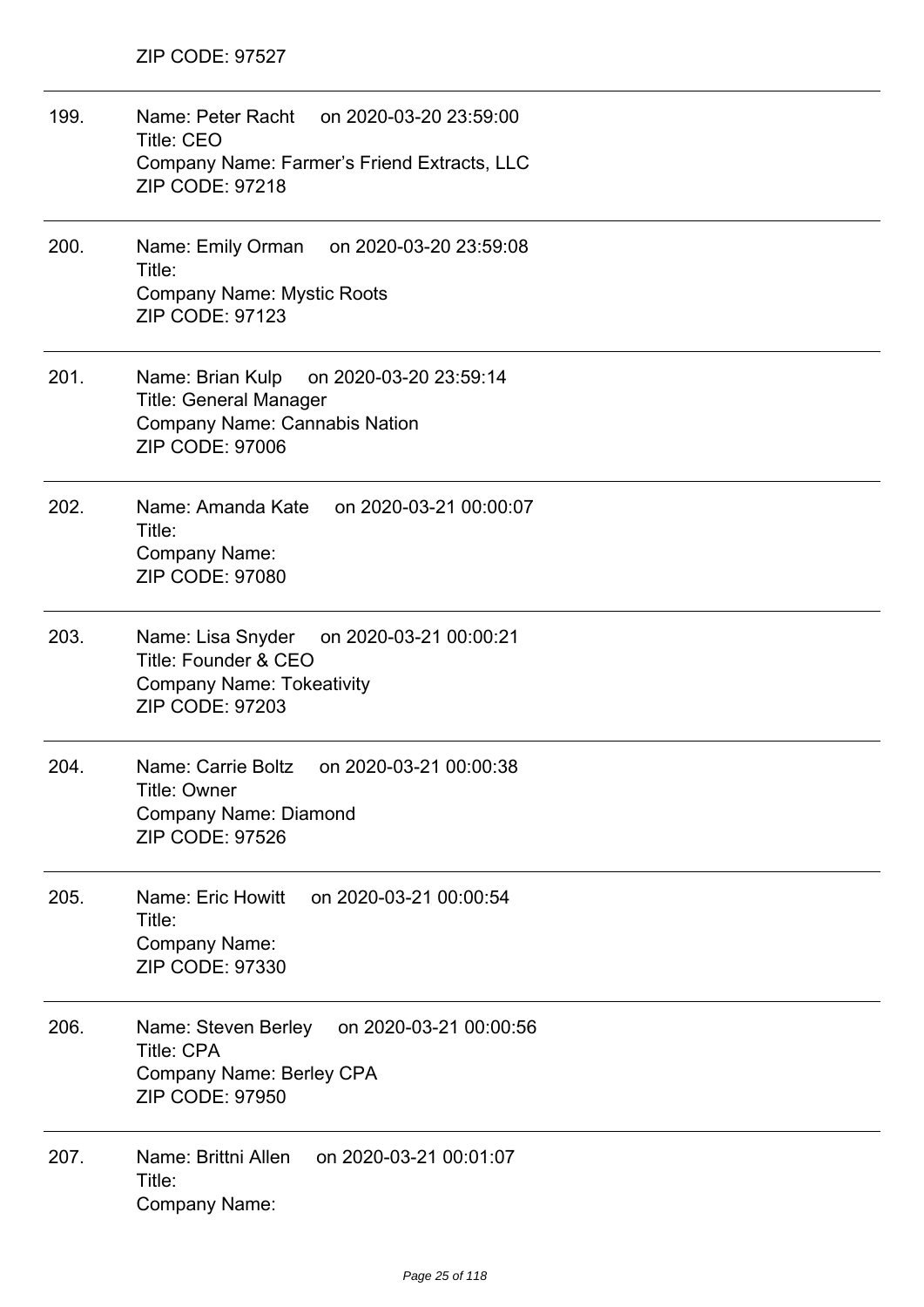| 208. | on 2020-03-21 00:01:10<br>Name: Steve Penman<br>Title: owner<br>Company Name: Sugar Tree Farm<br><b>ZIP CODE: 97502</b>                              |
|------|------------------------------------------------------------------------------------------------------------------------------------------------------|
| 209. | Name: Taralyn Michelucci<br>on 2020-03-21 00:01:15<br>Title:<br>Company Name:<br><b>ZIP CODE: 97405</b>                                              |
| 210. | Name: Jorge Contreras<br>on 2020-03-21 00:01:43<br><b>Title: General Manager</b><br><b>Company Name: TSL Distribution</b><br><b>ZIP CODE: 97219</b>  |
| 211. | Name: Sarah Adler<br>on 2020-03-21 00:02:05<br>Title: Ms.<br>Company Name:<br><b>ZIP CODE: 97415</b>                                                 |
| 212. | Name: kris<br>on 2020-03-21 00:02:05<br>Title: mr<br>Company Name: market street wilness<br>ZIP CODE:                                                |
| 213. | Name: Elizabeth LaShomb Christley<br>on 2020-03-21 00:02:27<br><b>Title: Regional Mgr</b><br>Company Name: The New Amsterdam<br>ZIP CODE: 97630      |
| 214. | on 2020-03-21 00:02:44<br>Name: Anthony Johnson<br><b>Title: President</b><br><b>Company Name: Duff Johnson Consulting</b><br><b>ZIP CODE: 97203</b> |
| 215. | Name: Lucas Ramirez<br>on 2020-03-21 00:02:46<br><b>Title: Managing Member</b><br>Company Name: Premium Medicine of Oregon, LLC<br>ZIP CODE: 97211   |
| 216. | Name: David wiek<br>on 2020-03-21 00:03:20<br>Title: Owner<br>Company Name: Excolo                                                                   |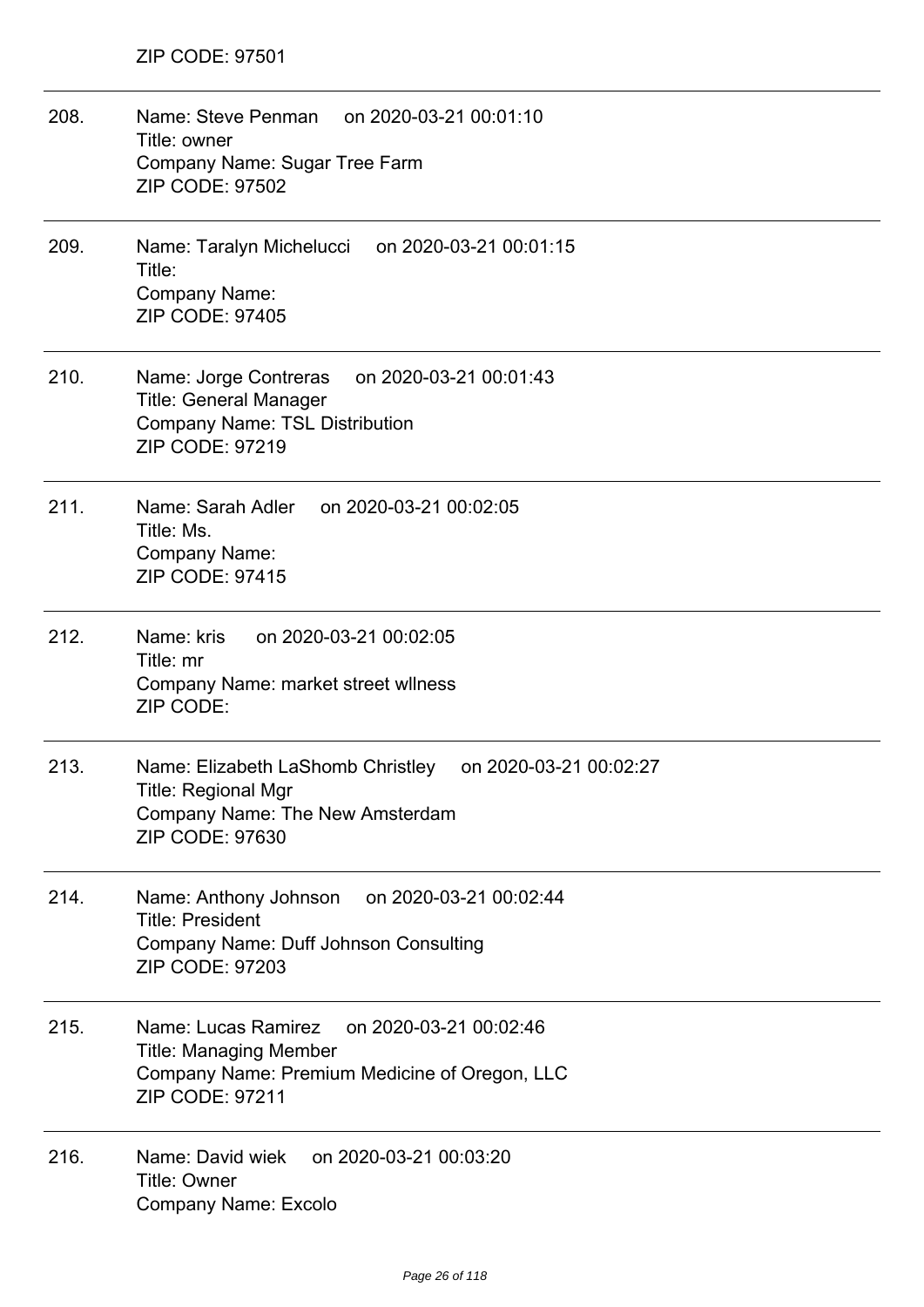| 217. | Name: Matt<br>on 2020-03-21 00:03:25<br>Title:<br>Company Name: Mateo Val'e productions<br><b>ZIP CODE: 11787</b>                     |
|------|---------------------------------------------------------------------------------------------------------------------------------------|
| 218. | Name: Lourdes Dresser<br>on 2020-03-21 00:03:27<br>Title:<br>Company Name:<br><b>ZIP CODE: 97702</b>                                  |
| 219. | Name: Mallik Tella<br>on 2020-03-21 00:03:45<br>Title:<br>Company Name: Kaleafa<br><b>ZIP CODE: 97215</b>                             |
| 220. | Name: Lillian<br>on 2020-03-21 00:03:48<br>Title: Manager<br><b>Company Name: Madrone</b><br><b>ZIP CODE: 97520</b>                   |
| 221. | Name: Carrie Solomon<br>on 2020-03-21 00:03:48<br>Title: Owner/Cofounder<br><b>Company Name: Leif Goods</b><br><b>ZIP CODE: 97217</b> |
| 222. | Name: Kyle Grove<br>on 2020-03-21 00:03:58<br>Title:<br>Company Name: Ruelz Inc<br><b>ZIP CODE: 99674</b>                             |
| 223. | Name: erik<br>on 2020-03-21 00:03:59<br>Title: mr<br>Company Name: market street wellness<br><b>ZIP CODE: 97504</b>                   |
| 224. | Name: Jillian Allen<br>on 2020-03-21 00:04:17<br>Title: Store Manager<br>Company Name: Foster Buds NE<br><b>ZIP CODE: 97214</b>       |
| 225. | on 2020-03-21 00:04:19<br>Name: Sandy L Odell<br>Title:<br>Company Name:                                                              |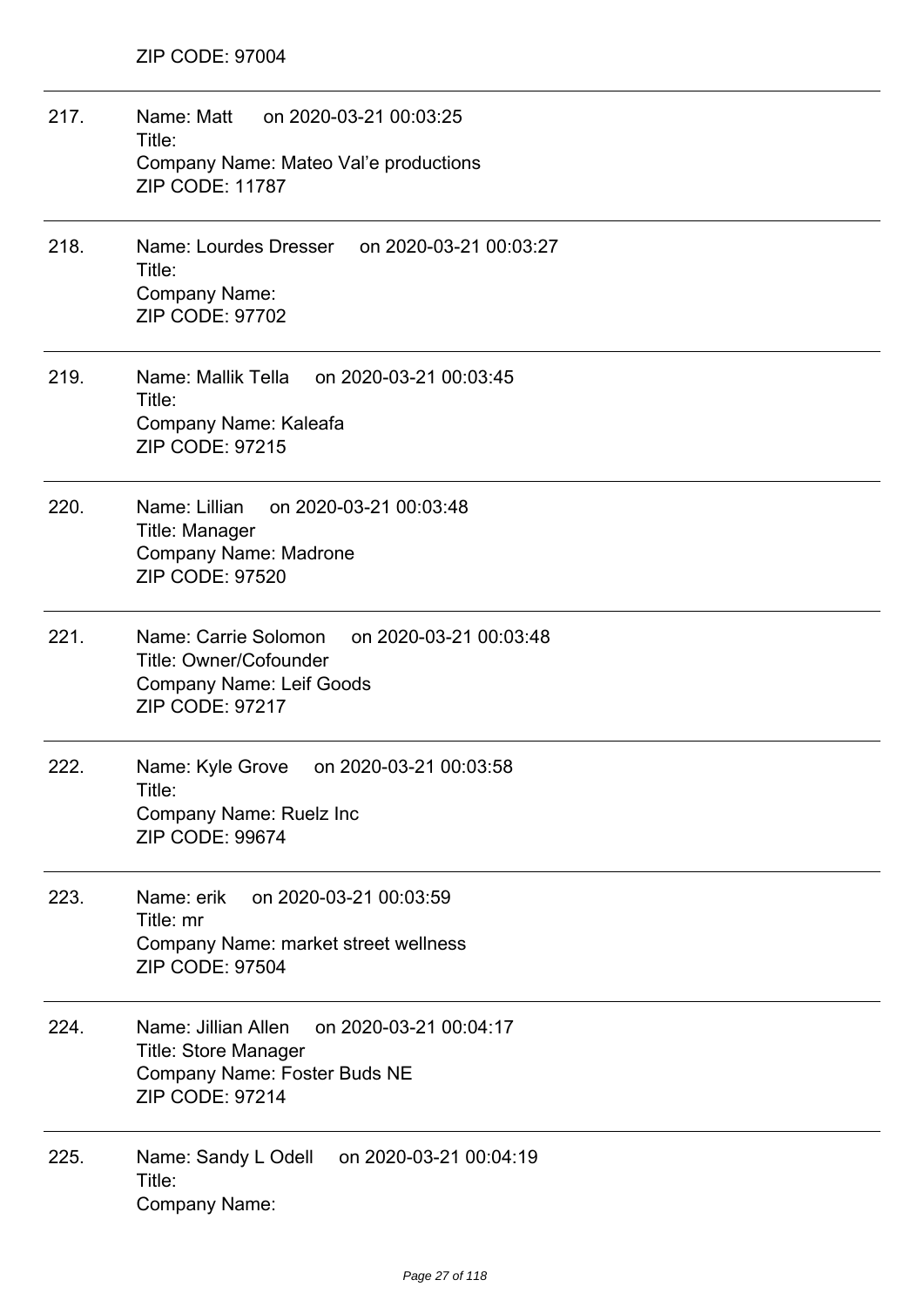| 226. | Name: Nicole hanson<br>on 2020-03-21 00:04:21<br>Title:<br>Company Name:<br><b>ZIP CODE: 97333</b>                                         |
|------|--------------------------------------------------------------------------------------------------------------------------------------------|
| 227. | Name: markquies Berry<br>on 2020-03-21 00:04:23<br>Title: gm<br>Company Name: club pitbull<br>ZIP CODE: 97304                              |
| 228. | Name: david on 2020-03-21 00:04:39<br>Title: mr<br>Company Name: market street wellness<br><b>ZIP CODE: 97504</b>                          |
| 229. | on 2020-03-21 00:05:04<br>Name: Alex<br>Title: Manager<br><b>Company Name: Madrone</b><br><b>ZIP CODE: 97520</b>                           |
| 230. | Name: Scott Niesen on 2020-03-21 00:05:50<br><b>Title: Principal</b><br>Company Name: Slip Seven, LLC<br><b>ZIP CODE: 97217</b>            |
| 231. | Name: Nicole<br>on 2020-03-21 00:05:58<br>Title:<br>Company Name:<br>ZIP CODE: 97791                                                       |
| 232. | Name: Heather Jensen<br>on 2020-03-21 00:06:56<br>Title: store manager<br>Company Name: tangent farmacy<br><b>ZIP CODE: 97389</b>          |
| 233. | on 2020-03-21 00:07:04<br>Name: Joseph Consani<br>Title: vice president<br>Company Name: Consani Associates, LTD<br><b>ZIP CODE: 97140</b> |
| 234. | on 2020-03-21 00:07:47<br>Name: Arizo Gajewski<br><b>Title: Owner</b><br>Company Name: 420Veterans LLC                                     |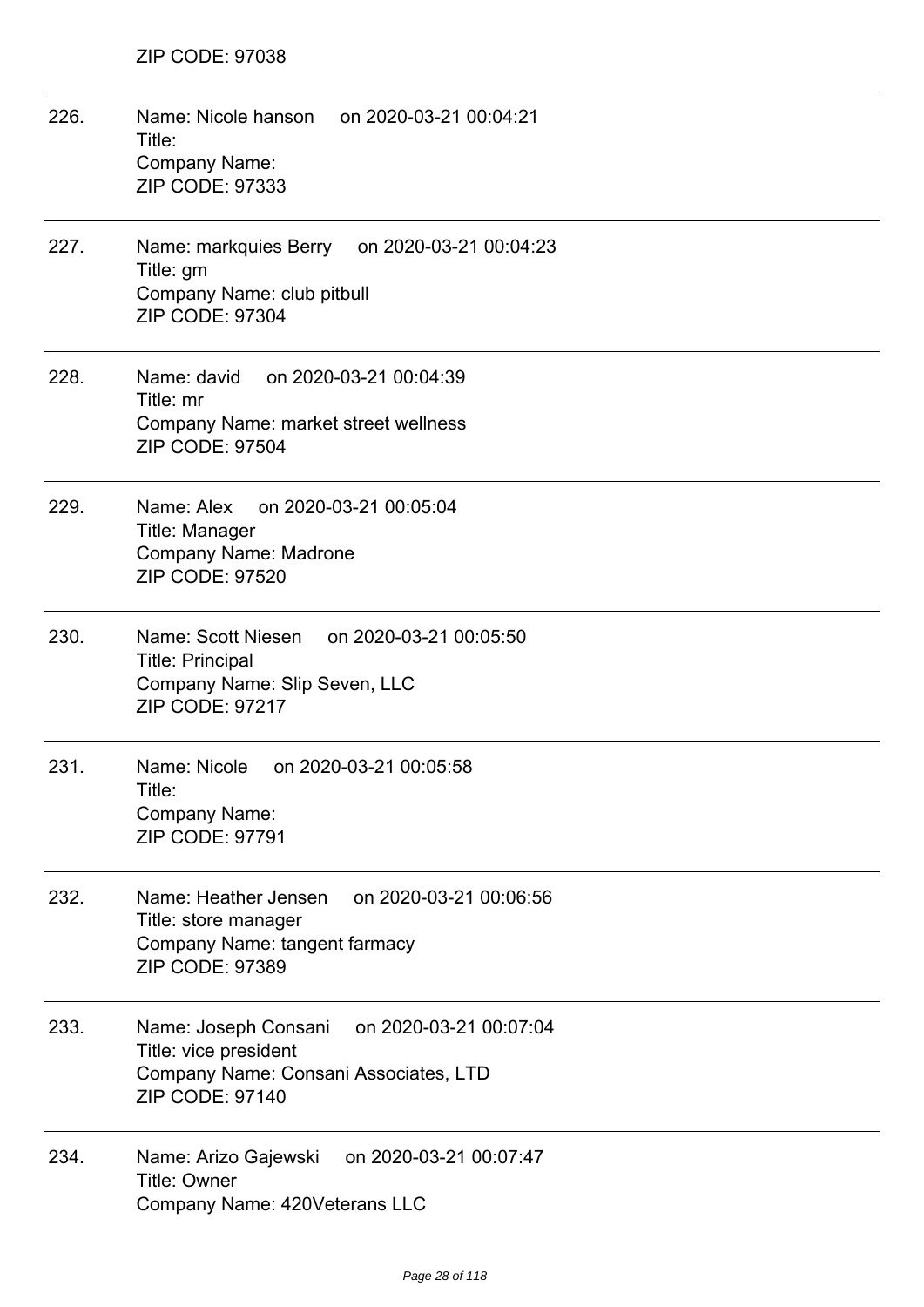- 235. Name: Mark DeJohn on 2020-03-21 00:08:10 Title: Company Name: ZIP CODE: 97703
- 236. Name: Morgan on 2020-03-21 00:08:12 Title: Owner of OLCC lic indoor grow Company Name: AU Courant Gardens ZIP CODE: 97211
- 237. Name: Gretchen Plummer on 2020-03-21 00:08:40 Title: Co owner Company Name: Bull Run Craft Cannabis ZIP CODE: 97221
- 238. Name: Joseph Consani on 2020-03-21 00:08:48 Title: partner Company Name: Western Oregon Botanicals ZIP CODE: 97140
- 239. Name: shuang on 2020-03-21 00:09:33 Title: Company Name: CBD99 inc ZIP CODE: 97055
- 240. Name: Rodney Aldrich on 2020-03-21 00:10:28 Title: Company Name: ZIP CODE: 97304
- 241. Name: Adrienne Garcia on 2020-03-21 00:11:02 Title: Owner Company Name: Pakalolo PDX ZIP CODE: 97202
- 242. Name: Francesca Ford on 2020-03-21 00:11:24 Title: Dir. of Administrative Operations Company Name: Urban Pharms ZIP CODE: 97504
- 243. Name: Russell boyd on 2020-03-21 00:12:45 Title: Manager Company Name: The Greener side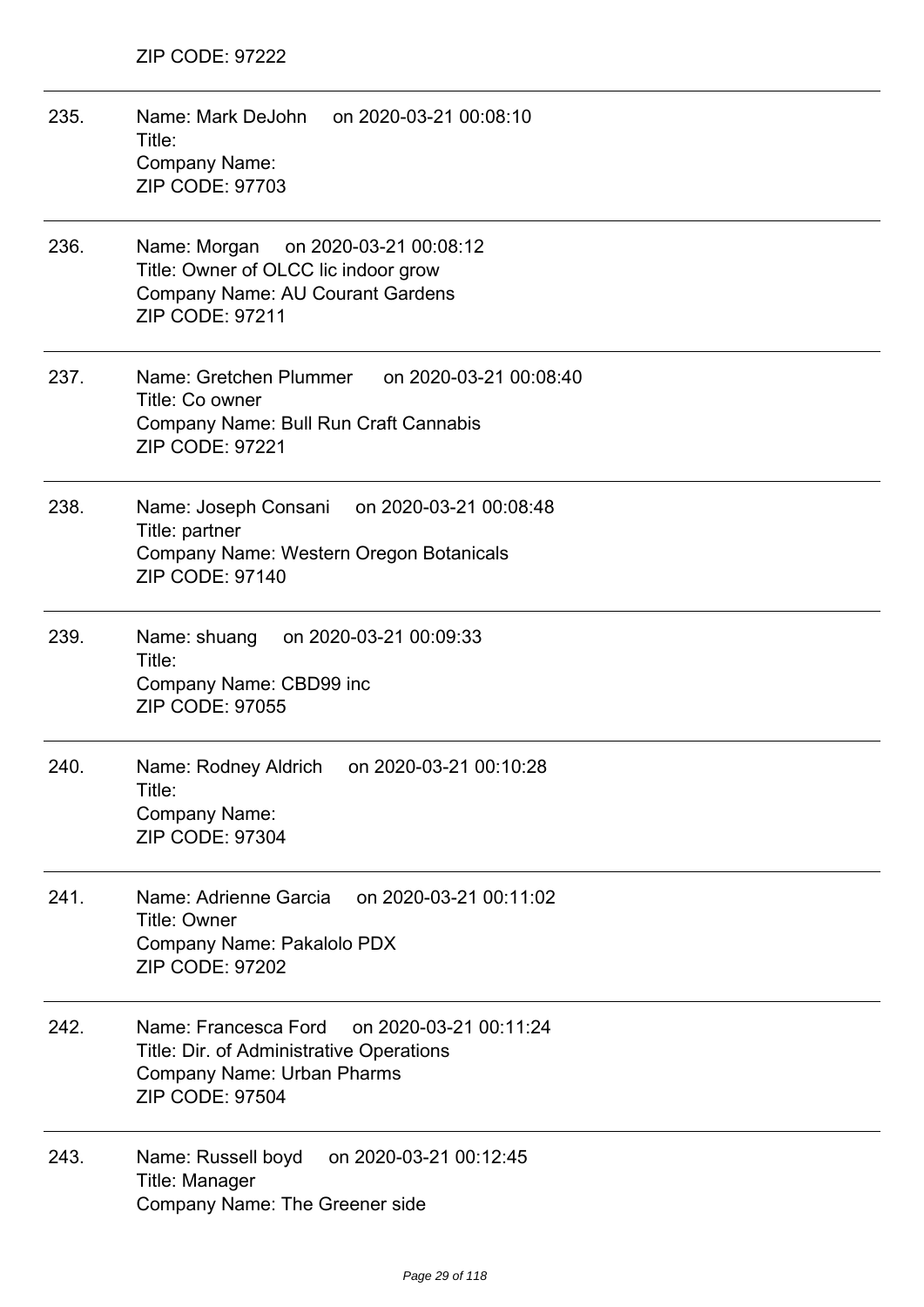| 244. | on 2020-03-21 00:12:54<br>Name: Diana Del Rio<br>Title:<br>Company Name:<br>ZIP CODE: 97330                                            |
|------|----------------------------------------------------------------------------------------------------------------------------------------|
| 245. | Name: Craig<br>on 2020-03-21 00:12:57<br>Title:<br>Company Name:<br>ZIP CODE:                                                          |
| 246. | Name: David cox on 2020-03-21 00:13:15<br>Title:<br>Company Name:<br><b>ZIP CODE: 97305</b>                                            |
| 247. | Name: James Jacks<br>on 2020-03-21 00:13:55<br>Title: manager<br>Company Name: 1992<br>ZIP CODE: 97322                                 |
| 248. | Name: Jason Coulter<br>on 2020-03-21 00:14:01<br>Title:<br>Company Name:<br><b>ZIP CODE: 97060</b>                                     |
| 249. | Name: Brant Ellis<br>on 2020-03-21 00:14:18<br><b>Title: General Manager</b><br>Company Name: Happy Valley Cannabis<br>ZIP CODE: 97338 |
| 250. | Name: Dennis Rogers<br>on 2020-03-21 00:15:27<br>Title: Ceo<br>Company Name: Cannaking.com<br><b>ZIP CODE: 97470</b>                   |
| 251. | on 2020-03-21 00:15:27<br>Name: Dennis Rogers<br><b>Title: Ceo</b><br>Company Name: Cannaking.com<br><b>ZIP CODE: 97470</b>            |
| 252. | on 2020-03-21 00:15:27<br>Name: Dennis Rogers<br>Title: Ceo<br>Company Name: Cannaking.com                                             |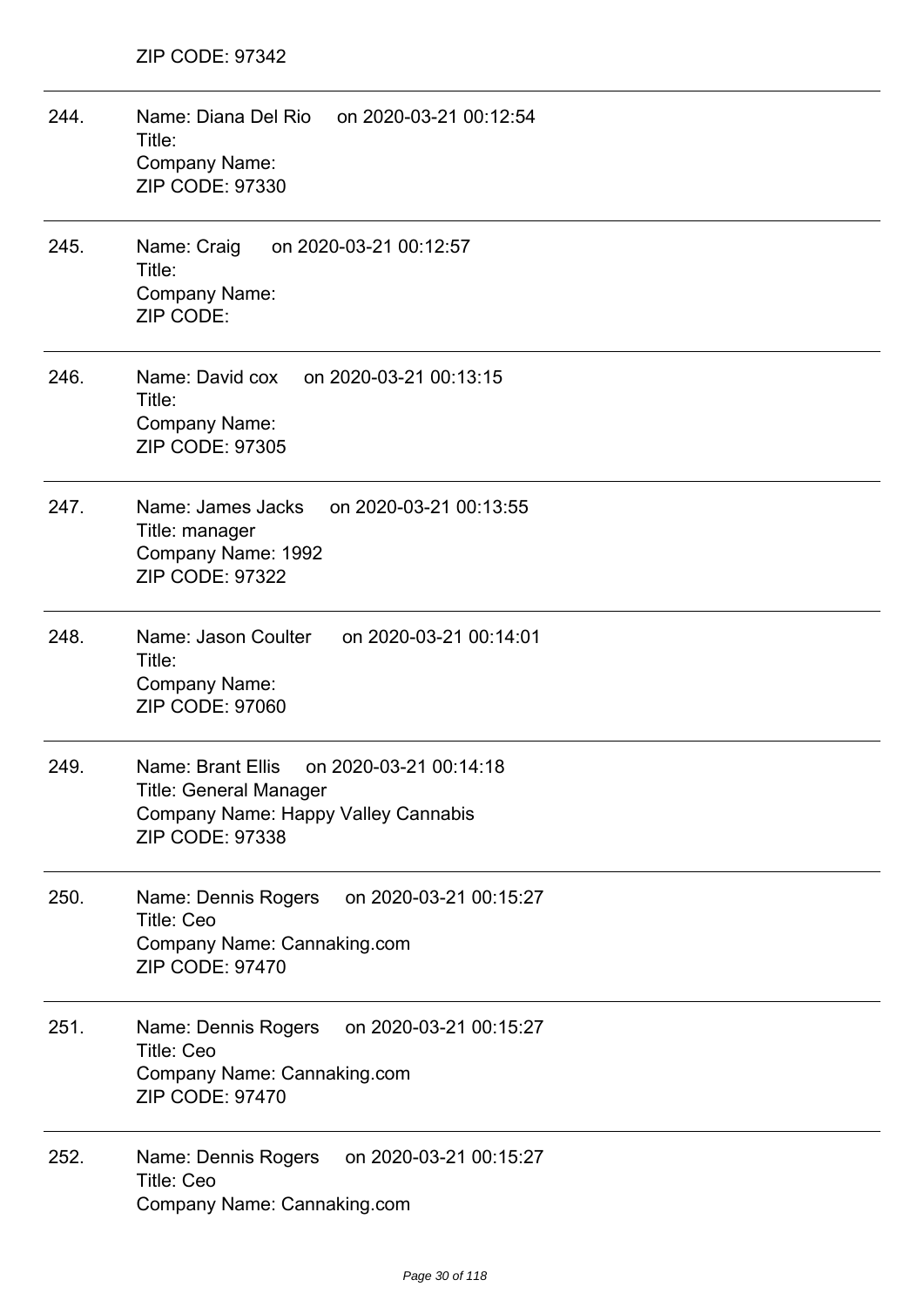| 253. | Name: Dennis Rogers<br>on 2020-03-21 00:15:27<br>Title: Ceo<br>Company Name: Cannaking.com<br><b>ZIP CODE: 97470</b>                                                                                      |
|------|-----------------------------------------------------------------------------------------------------------------------------------------------------------------------------------------------------------|
| 254. | Name: Jessica Lynn Hickerson<br>on 2020-03-21 00:15:54<br><b>Title: Director of Operations</b><br>Company Name: Gnome Grown LLC<br><b>ZIP CODE: 97068</b>                                                 |
| 255. | Name: Shannon Valery on 2020-03-21 00:16:28<br>Title: DO NOT TAKE AWAY MY MEDICINE I HAVE EPILEPSY<br>Company Name: I'm not the only 1 that NEEDS Cannabis and CBDs for HEALTH!<br><b>ZIP CODE: 97503</b> |
| 256. | Name: Roopal Patel on 2020-03-21 00:16:30<br>Title:<br>Company Name:<br><b>ZIP CODE: 97215</b>                                                                                                            |
| 257. | Name: Athina Mitchell<br>on 2020-03-21 00:16:47<br><b>Title: Lead Shipper</b><br>Company Name: CoPack LLC<br>ZIP CODE: 97230                                                                              |
| 258. | Name: Stephen Horton<br>on 2020-03-21 00:16:55<br><b>Title: President</b><br>Company Name: LL Retail Inc.<br><b>ZIP CODE: 97230</b>                                                                       |
| 259. | Name: Savina Fierro<br>on 2020-03-21 00:17:04<br><b>Title: Owner</b><br>Company Name: Hello Monet<br><b>ZIP CODE: 97266</b>                                                                               |
| 260. | Name: Lori Coulter<br>on 2020-03-21 00:17:11<br>Title:<br>Company Name:<br><b>ZIP CODE: 97060</b>                                                                                                         |
| 261. | on 2020-03-21 00:17:15<br>Name: Chelsea Hopkins<br>Title:<br>Company Name:                                                                                                                                |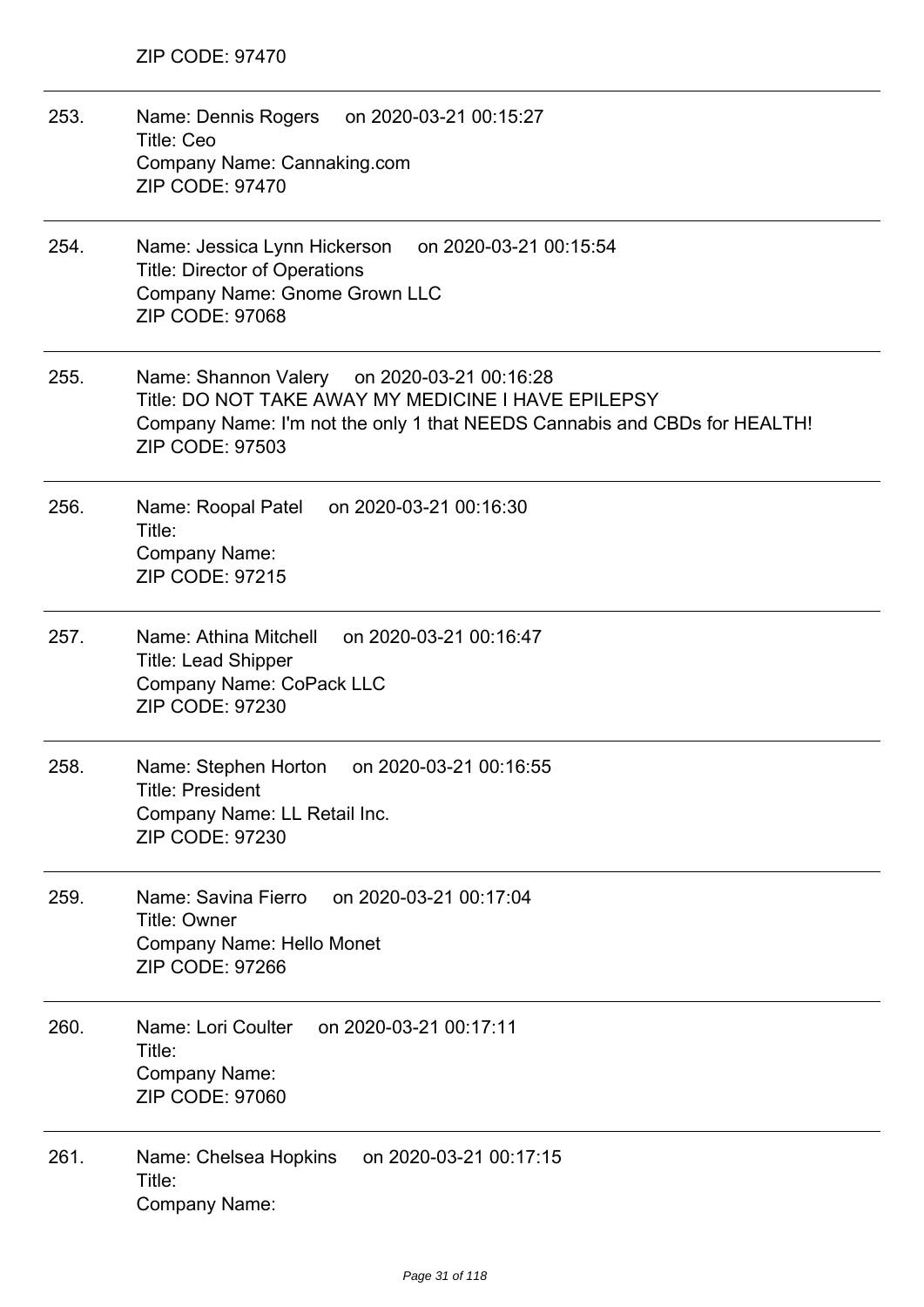| 262. | on 2020-03-21 00:17:43<br>Name: John Whitewater jr<br>Title:<br>Company Name:<br><b>ZIP CODE: 97330</b>                                            |
|------|----------------------------------------------------------------------------------------------------------------------------------------------------|
| 263. | Name: Luke Oswald<br>on 2020-03-21 00:17:53<br><b>Title: Owner</b><br>Company Name: Kumba hills farms<br><b>ZIP CODE: 97537</b>                    |
| 264. | Name: Gerrik Latta<br>on 2020-03-21 00:17:56<br><b>Title: Owner</b><br>Company Name: Portland High Standards<br><b>ZIP CODE: 97009</b>             |
| 265. | on 2020-03-21 00:18:21<br>Name: Leonard L Federico<br><b>Title: Sales Manager</b><br>Company Name: 1954<br>ZIP CODE: 97317                         |
| 266. | Name: Kelsey Black<br>on 2020-03-21 00:18:28<br>Title: Inventory specialist<br>Company Name: The Sweet Life Distribution<br><b>ZIP CODE: 97206</b> |
| 267. | Name: Lauren Ayerbe<br>on 2020-03-21 00:18:43<br>Title:<br><b>Company Name: Dutch Valley Farms</b><br><b>ZIP CODE: 78754</b>                       |
| 268. | Name: Rachel Bruner<br>on 2020-03-21 00:18:58<br>Title:<br><b>Company Name:</b><br>ZIP CODE: 97330                                                 |
| 269. | on 2020-03-21 00:19:26<br>Name: Julie Lynette McKenzie<br>Title:<br><b>Company Name: Smokiez</b><br><b>ZIP CODE: 97322</b>                         |
| 270. | Name: Heather Jones<br>on 2020-03-21 00:19:31<br>Title:<br>Company Name:                                                                           |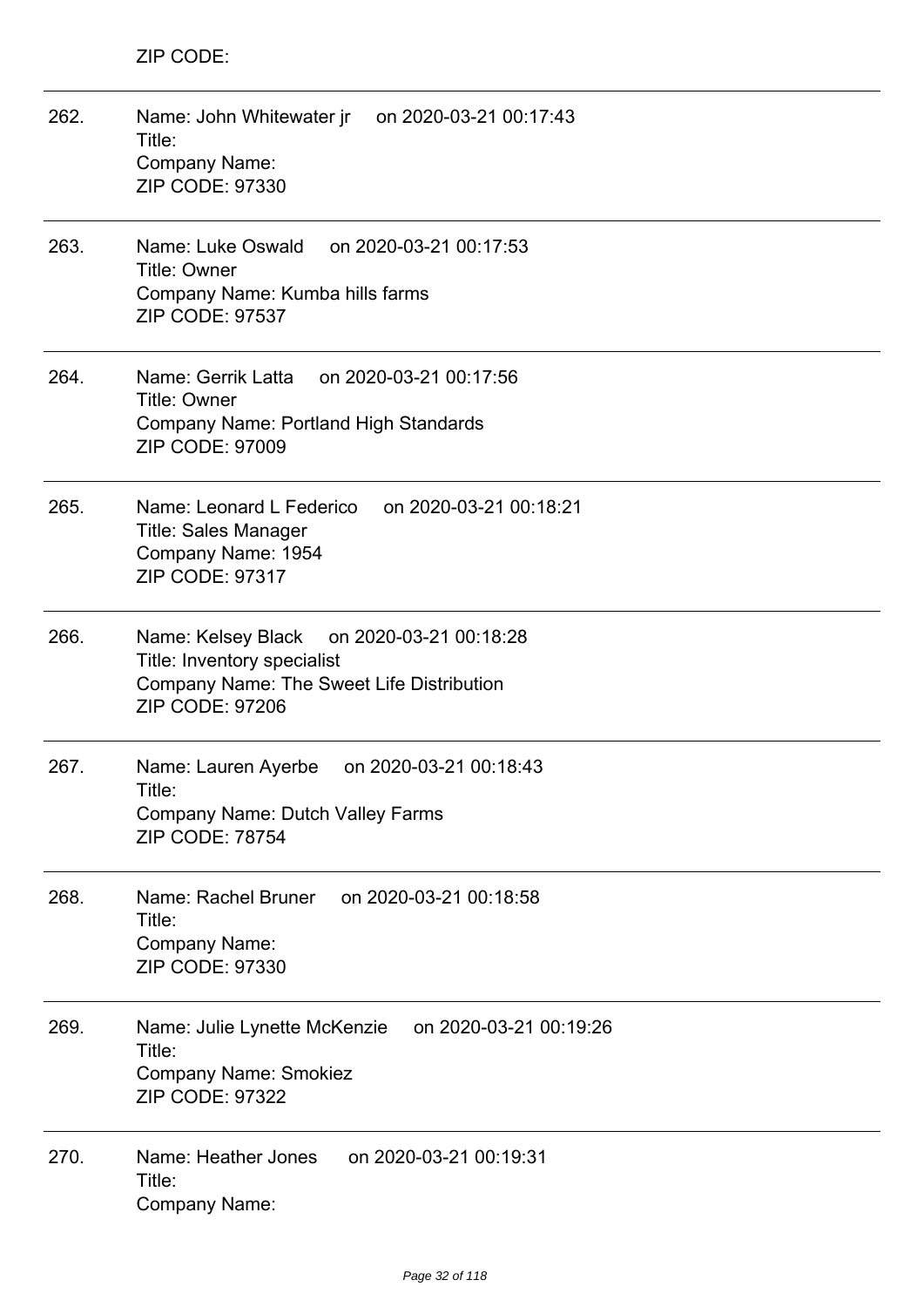| 271. | Name: April Zamacona on 2020-03-21 00:19:32<br>Title:<br>Company Name:<br><b>ZIP CODE: 97470</b>                                    |
|------|-------------------------------------------------------------------------------------------------------------------------------------|
| 272. | Name: Amber Feary on 2020-03-21 00:19:38<br><b>Title: CEO</b><br>Company Name: Elevated Bookkeeping + Accounting<br>ZIP CODE: 98403 |
| 273. | Name: Amanda Ford<br>on 2020-03-21 00:20:04<br>Title:<br>Company Name: Green Choice Farms<br><b>ZIP CODE: 97013</b>                 |
| 274. | Name: Neil Chau<br>on 2020-03-21 00:20:31<br>Title: Head of New Partnership<br>Company Name: Trym<br><b>ZIP CODE: 97203</b>         |
| 275. | Name: Daniel Westman<br>on 2020-03-21 00:20:38<br>Title: Co-Owner<br>Company Name: AmeriCanna Rx<br><b>ZIP CODE: 97220</b>          |
| 276. | Name: William Waring<br>on 2020-03-21 00:20:41<br>Title:<br><b>Company Name:</b><br>ZIP CODE: 05701                                 |
| 277. | on 2020-03-21 00:21:23<br>Name: Mark Oronzio<br><b>Title: CEO</b><br>Company Name: upLVL<br>ZIP CODE: 97034                         |
| 278. | Name: Sarah Sackett<br>on 2020-03-21 00:22:28<br>Title:<br>Company Name:<br>ZIP CODE: 97233                                         |
| 279. | Name: Yomari<br>on 2020-03-21 00:23:20<br>Title:<br><b>Company Name:</b>                                                            |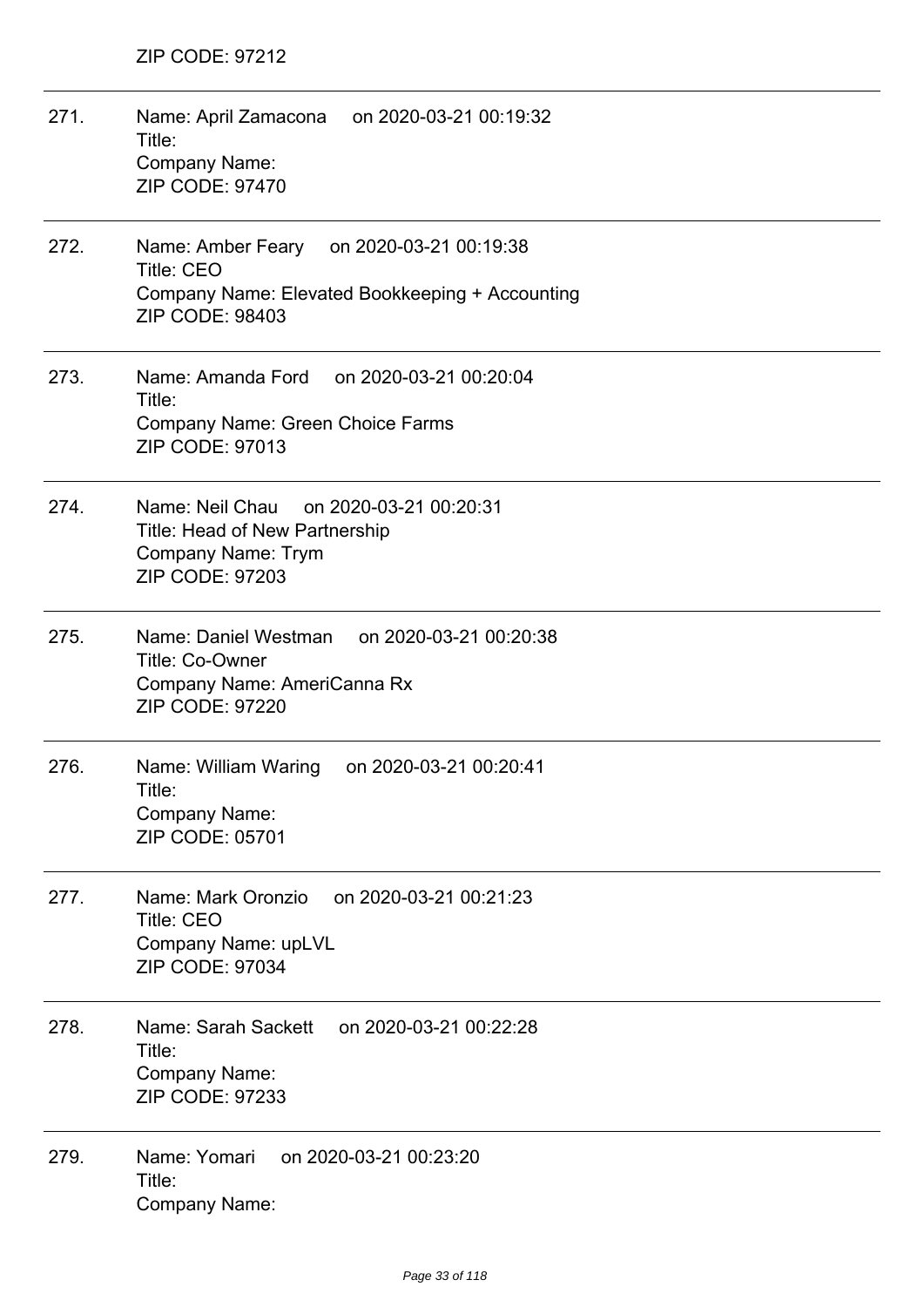| 280. | Name: Lee Foltin on 2020-03-21 00:23:57<br><b>Title: CFO</b><br>Company Name: Proco LLC<br>ZIP CODE: 97232                                      |
|------|-------------------------------------------------------------------------------------------------------------------------------------------------|
| 281. | Name: Cheryl Marquart on 2020-03-21 00:26:07<br>Title:<br>Company Name: CannaFusion<br><b>ZIP CODE: 97525</b>                                   |
| 282. | Name: Jon Earl Crumrine on 2020-03-21 00:27:18<br><b>Title: Owner</b><br>Company Name: Sockeye Farms, LLC (dba Club Sockeye)<br>ZIP CODE: 97444 |
| 283. | Name: Tiffany Wilmot on 2020-03-21 00:28:06<br>Title:<br>Company Name:<br>ZIP CODE: 97333                                                       |
| 284. | Name: Will Waldrop<br>on 2020-03-21 00:29:39<br><b>Title: CEO</b><br>Company Name: EVIO LABS<br><b>ZIP CODE: 97224</b>                          |
| 285. | Name: Larissa Courtney<br>on 2020-03-21 00:30:18<br>Title: Butender<br><b>Company Name: Oregons Finest</b><br>ZIP CODE: 97217                   |
| 286. | on 2020-03-21 00:30:24<br>Name: Yusef Guiern<br>Title: owner<br><b>Company Name: Medicinal Roots Ilc</b><br><b>ZIP CODE: 97544</b>              |
| 287. | Name: Michael Davis<br>on 2020-03-21 00:30:35<br><b>Title: Owner</b><br>Company Name: Uncle Budsy's BBQ<br><b>ZIP CODE: 97266</b>               |
| 288. | on 2020-03-21 00:30:51<br>Name: Eli Bilton<br>Title: Ceo<br>Company Name: Attis trading company                                                 |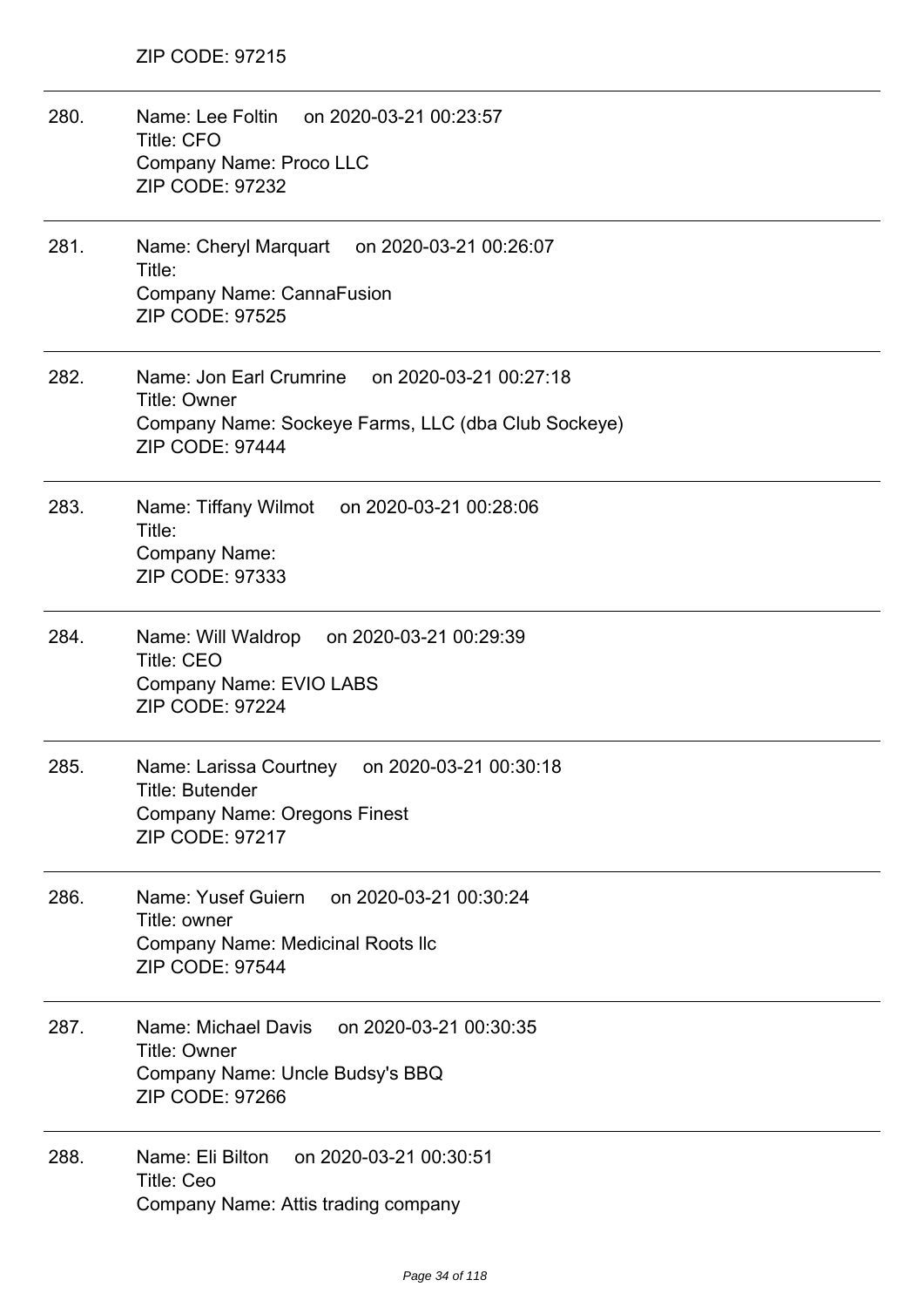| 289. | Name: Michael Page<br>on 2020-03-21 00:31:27<br>Title:<br>Company Name:<br>ZIP CODE: 97031                                                                                  |
|------|-----------------------------------------------------------------------------------------------------------------------------------------------------------------------------|
| 290. | Name: Bear Wilner-Nugent<br>on 2020-03-21 00:32:11<br><b>Title: Attorney</b><br>Company Name: Bear Wilner-Nugent, Counselor and Attorney at Law LLC<br>ZIP CODE: 97204-1424 |
| 291. | Name: Ryan underwood<br>on 2020-03-21 00:32:43<br>Title: Owner<br>Company Name: Royal cannabis<br><b>ZIP CODE: 97525</b>                                                    |
| 292. | Name: Mariah Hagenbach on 2020-03-21 00:32:47<br>Title: Photographer<br><b>Company Name: Uprise Collective</b><br>ZIP CODE: 97702                                           |
| 293. | Name: Jessie Frye<br>on 2020-03-21 00:32:58<br><b>Title: District Manager</b><br><b>Company Name: ACS</b><br>ZIP CODE: 97415                                                |
| 294. | Name: Sabrina Waff<br>on 2020-03-21 00:33:20<br>Title: Owner<br>Company Name: FX420<br><b>ZIP CODE: 97470</b>                                                               |
| 295. | on 2020-03-21 00:33:24<br>Name: Dominic Torres<br><b>Title: Grower</b><br>Company Name: Acme Cannabis Company<br><b>ZIP CODE: 97112</b>                                     |
| 296. | on 2020-03-21 00:34:09<br>Name: Derek Abdekalimi<br>Title:<br>Company Name:<br>ZIP CODE:                                                                                    |
| 297. | Name: The commission is already considering these things<br>on 2020-03-21 00:34:29<br>Title:<br>Company Name:                                                               |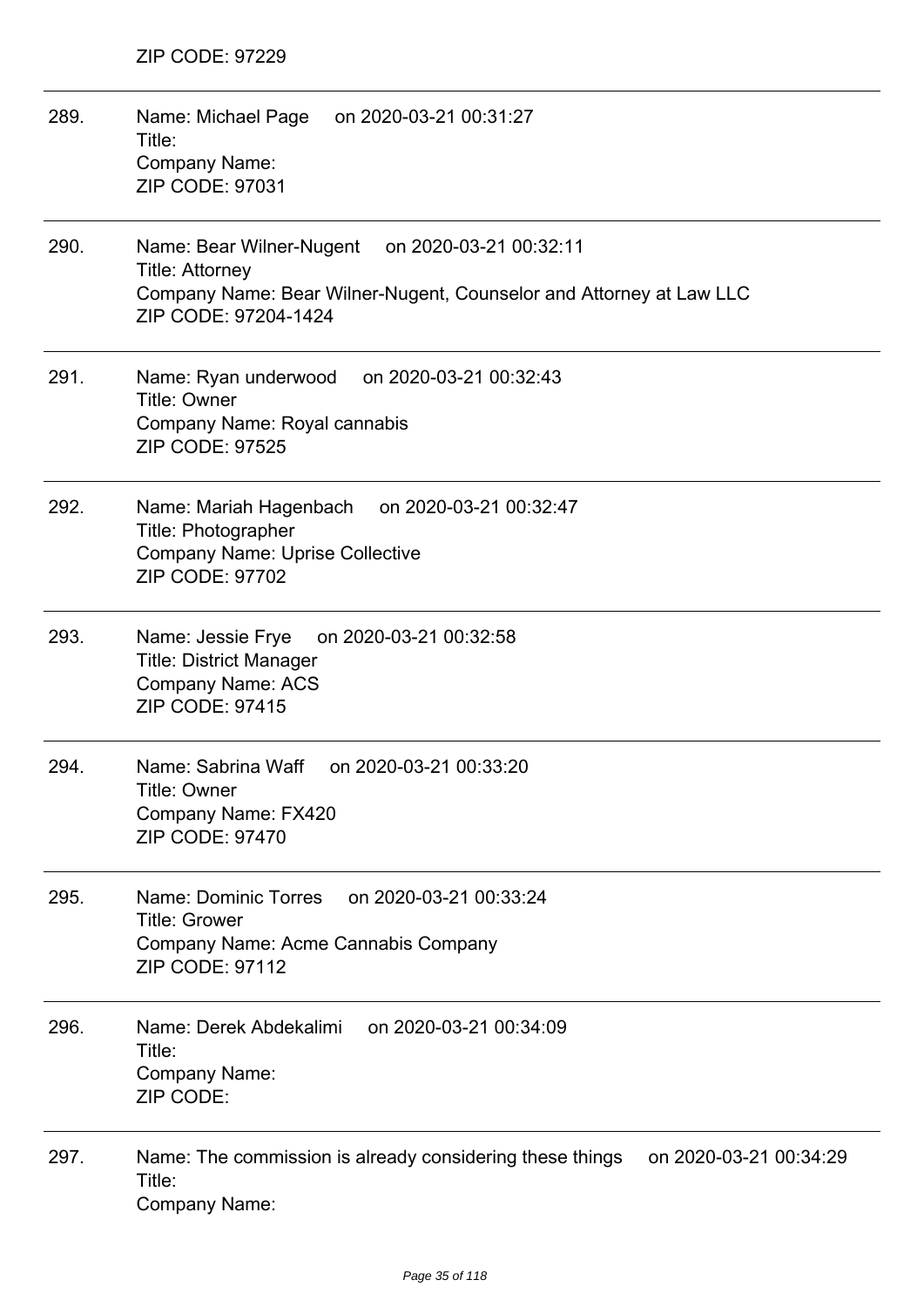| 298. | Name: Nicole Mormann on 2020-03-21 00:35:02<br><b>Title: Marketing Coordinator</b><br><b>Company Name: Eris Creative</b><br><b>ZIP CODE: 97006</b> |
|------|----------------------------------------------------------------------------------------------------------------------------------------------------|
| 299. | Name: Mikayla Simms on 2020-03-21 00:37:14<br>Title:<br><b>Company Name:</b><br>ZIP CODE: 97756                                                    |
| 300. | Name: Jessica Fiumefreddo on 2020-03-21 00:38:35<br>Title: Budtender<br>Company Name: 1987<br><b>ZIP CODE: 97217</b>                               |
| 301. | Name: Christian Cooper on 2020-03-21 00:39:26<br><b>Title: Coordinator</b><br>Company Name: West Coast Adventure<br><b>ZIP CODE: 97420</b>         |
| 302. | Name: Cheryl Hanzlik on 2020-03-21 00:39:51<br><b>Title: Retired</b><br>Company Name:<br>ZIP CODE: 95762                                           |
| 303. | Name: Stephen Gold<br>on 2020-03-21 00:40:53<br>Title: Owner<br>Company Name: The Daily Leaf<br><b>ZIP CODE: 97201</b>                             |
| 304. | on 2020-03-21 00:41:19<br>Name: Carriessa Gaddis<br>Title:<br><b>Company Name:</b><br>ZIP CODE: 97701                                              |
| 305. | Name: Niles Christodoulidis<br>on 2020-03-21 00:41:58<br><b>Title: CEO</b><br>Company Name: Rebel Roots Farms<br><b>ZIP CODE: 97537</b>            |
| 306. | Name: David<br>on 2020-03-21 00:42:23<br><b>Title: President</b><br>Company Name: O Werks Garden                                                   |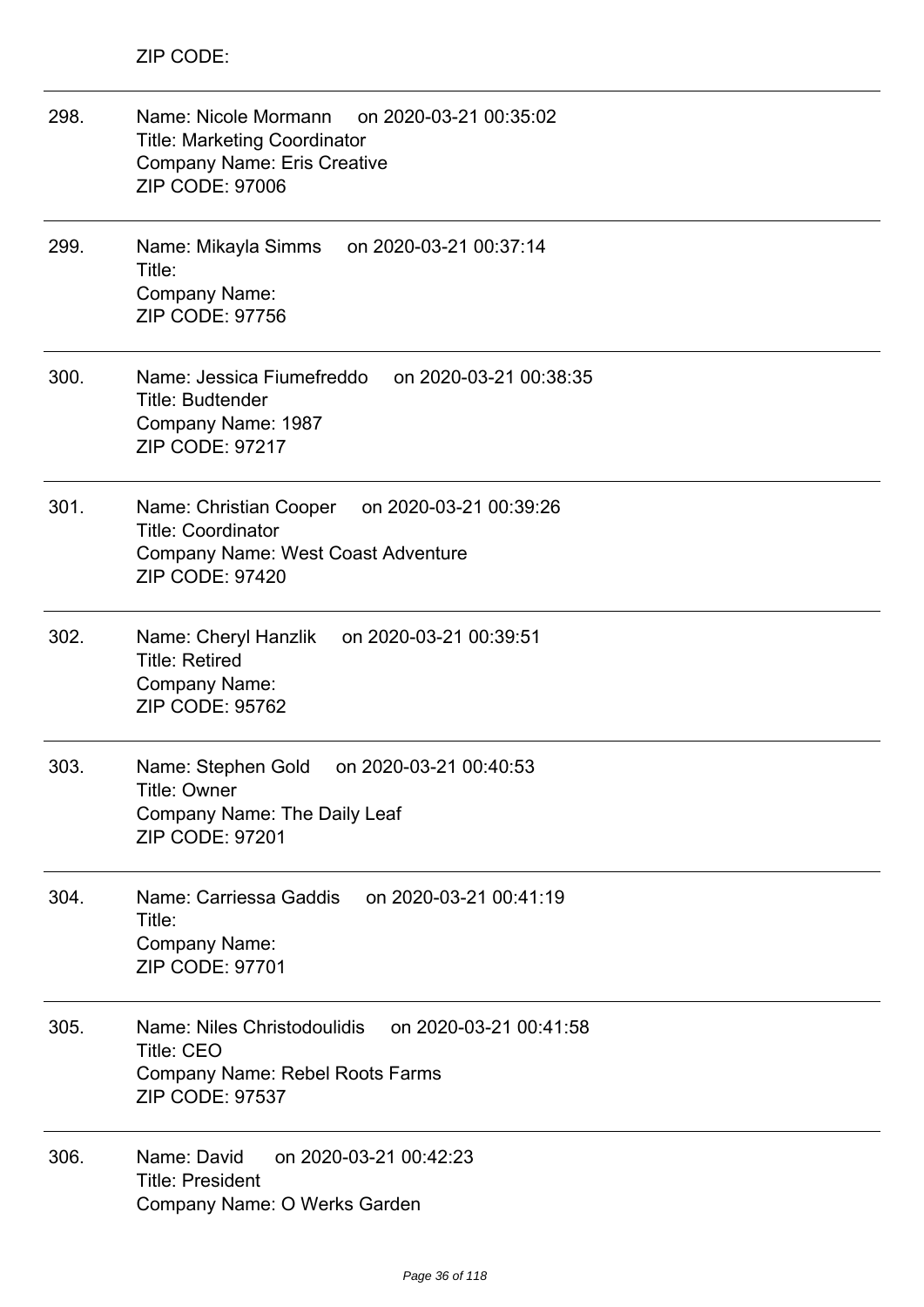| 307. | Name: Lindsey Rinehart on 2020-03-21 00:43:05<br>Title:<br>Company Name:<br>ZIP CODE: 97527                                                              |
|------|----------------------------------------------------------------------------------------------------------------------------------------------------------|
| 308. | Name: Jin Zhu<br>on 2020-03-21 00:44:01<br>Title: Owner<br>Company Name: Kanaba Farms LLC<br>ZIP CODE: 97301                                             |
| 309. | Name: Sharon Sinclair<br>on 2020-03-21 00:44:14<br><b>Title: Project Manager</b><br><b>Company Name: MNGHoldings LLC</b><br><b>ZIP CODE: 97045</b>       |
| 310. | Name: Jessica Kirby on 2020-03-21 00:44:44<br>Title: Manager<br>Company Name: Tsunami Marijuana<br><b>ZIP CODE: 97138</b>                                |
| 311. | Name: Matthew Buker on 2020-03-21 00:45:09<br><b>Title: Owner</b><br><b>Company Name: Truly Pure</b><br><b>ZIP CODE: 97214</b>                           |
| 312. | Name: Garrett Leon<br>on 2020-03-21 00:45:11<br><b>Title: Owner</b><br>Company Name: Garden first cannabis<br>ZIP CODE: 97330                            |
| 313. | Name: Kristina Lockmanese<br>on 2020-03-21 00:45:18<br><b>Title: Operations Coordinator</b><br><b>Company Name: GreenForce</b><br><b>ZIP CODE: 97214</b> |
| 314. | Name: Glencora Powers<br>on 2020-03-21 00:46:27<br>Title:<br>Company Name:<br>ZIP CODE: 97415                                                            |
| 315. | on 2020-03-21 00:46:34<br>Name: Ketra Rooney<br>Title:<br><b>Company Name: Stateline Cannabis</b>                                                        |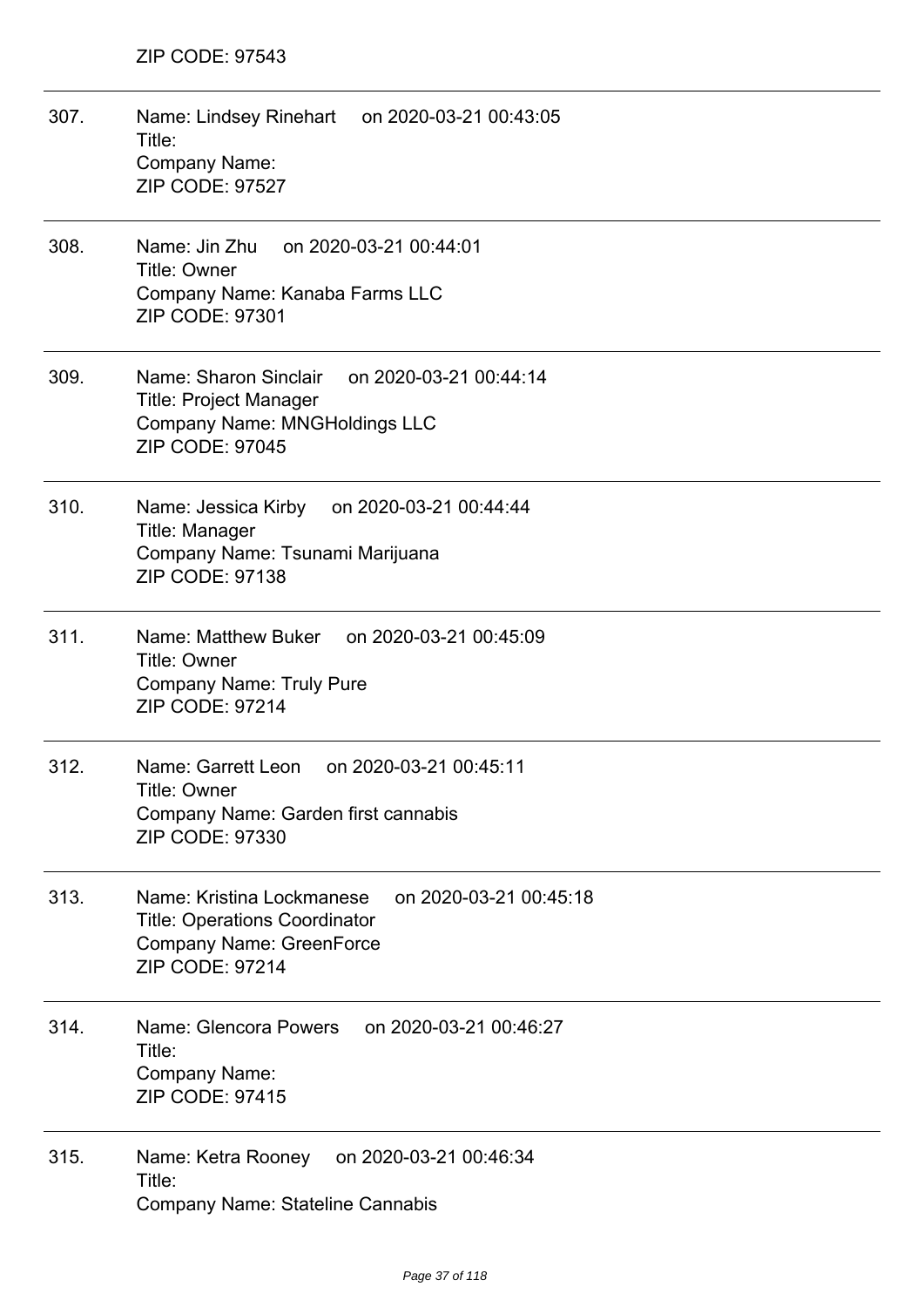- 316. Name: Anna Diaz on 2020-03-21 00:47:02 Title: Ms Company Name: ZIP CODE: 97267
- 317. Name: James Wymore on 2020-03-21 00:47:28 Title: Owner Company Name: Oregon Medigreen ZIP CODE: 97401
- 318. Name: Ellen Parkin on 2020-03-21 00:47:44 Title: Quality Assurance Officer Company Name: Juniper Analytics ZIP CODE: 97701
- 319. Name: JT Nies on 2020-03-21 00:48:10 Title: Company Name: ZIP CODE: 97214
- 320. Name: Dave Vinik on 2020-03-21 00:48:52 Title: Facility/Sales Manager Company Name: Deep Creek Gardens ZIP CODE: 97009
- 321. Name: Emily on 2020-03-21 00:49:06 Title: Company Name: ZIP CODE:
- 322. Name: Ryley Mccorquodale on 2020-03-21 00:49:20 Title: CEO Company Name: Real Eve llc ZIP CODE: 97405
- 323. Name: Bernie Villar on 2020-03-21 00:49:28 Title: Logistics Company Name: Dutch Valley Farms ZIP CODE: 97023
- 324. Name: Marcus Loder on 2020-03-21 00:49:37 Title: Assitant. Manager Company Name: Hunky Dory Dispensary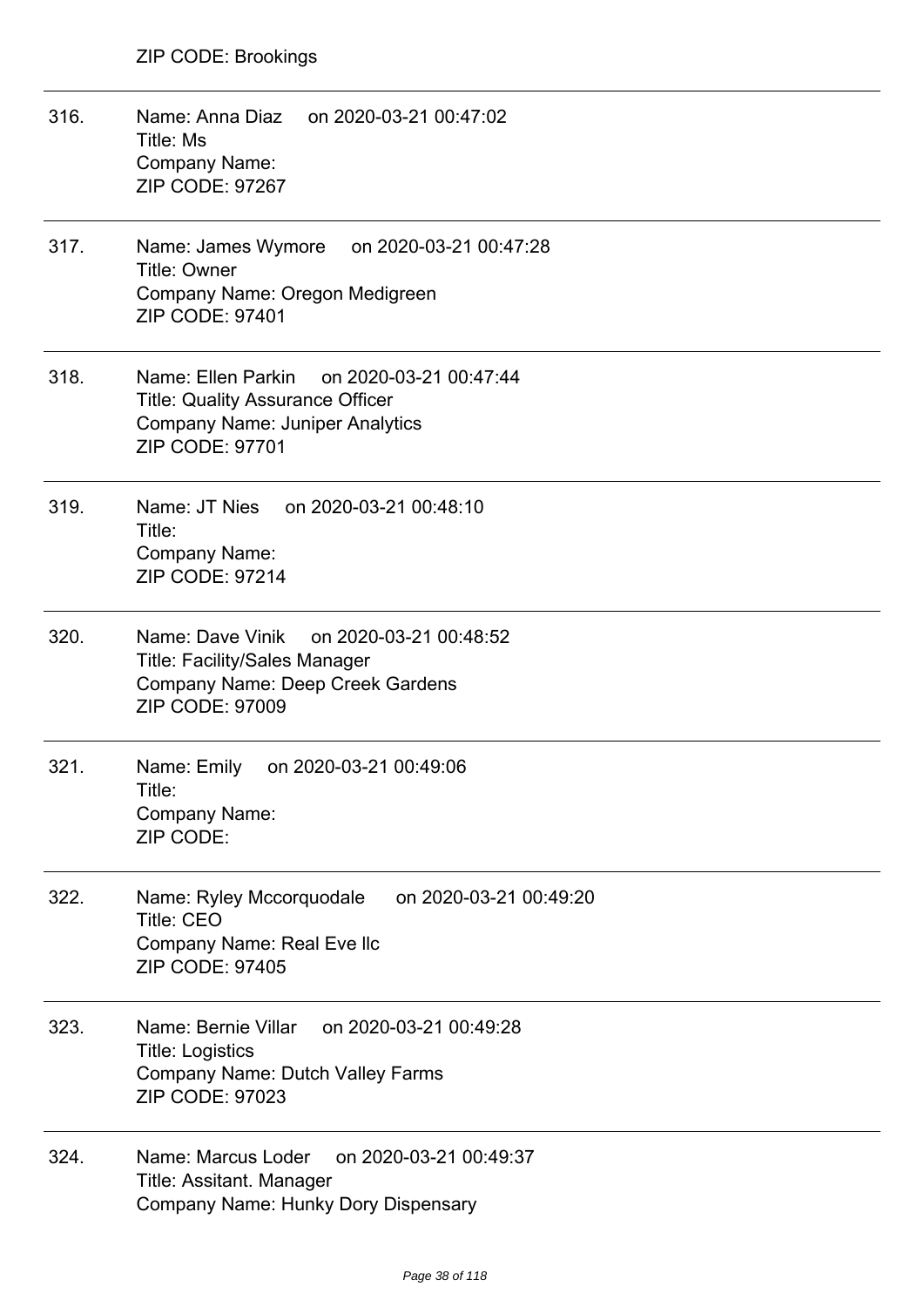| 325. | Name: Joseph Keller on 2020-03-21 00:49:52<br><b>Title: Budtender</b><br><b>Company Name: Truly Pure</b><br><b>ZIP CODE: 97214</b>                             |
|------|----------------------------------------------------------------------------------------------------------------------------------------------------------------|
| 326. | Name: Aron on 2020-03-21 00:50:10<br>Title:<br><b>Company Name:</b><br><b>ZIP CODE: 9733</b>                                                                   |
| 327. | Name: Lee Strenge on 2020-03-21 00:50:12<br>Title:<br>Company Name: Individual<br><b>ZIP CODE: 97089</b>                                                       |
| 328. | Name: Andreas Hero on 2020-03-21 00:50:17<br>Title: Owner<br>Company Name: Garden First<br>ZIP CODE: 97330                                                     |
| 329. | on 2020-03-21 00:50:23<br>Name: Amanda Day<br>Title:<br>Company Name: Terpodactyl Media<br><b>ZIP CODE: 97405</b>                                              |
| 330. | Name: Rob McCorkle<br>on 2020-03-21 00:50:44<br>Title: Owner<br><b>Company Name: KGB Farms</b><br><b>ZIP CODE: 97214</b>                                       |
| 331. | Name: Andrea Wilson<br>on 2020-03-21 00:51:29<br><b>Title: Director of Culinary Operations</b><br><b>Company Name: Mule Extracts</b><br><b>ZIP CODE: 97023</b> |
| 332. | Name: Townsend Shaw<br>on 2020-03-21 00:51:37<br>Title: Head grower<br>Company Name: High latitude farma<br>ZIP CODE: 97031                                    |
| 333. | Name: Jame Youker<br>on 2020-03-21 00:52:03<br>Title:<br>Company Name:                                                                                         |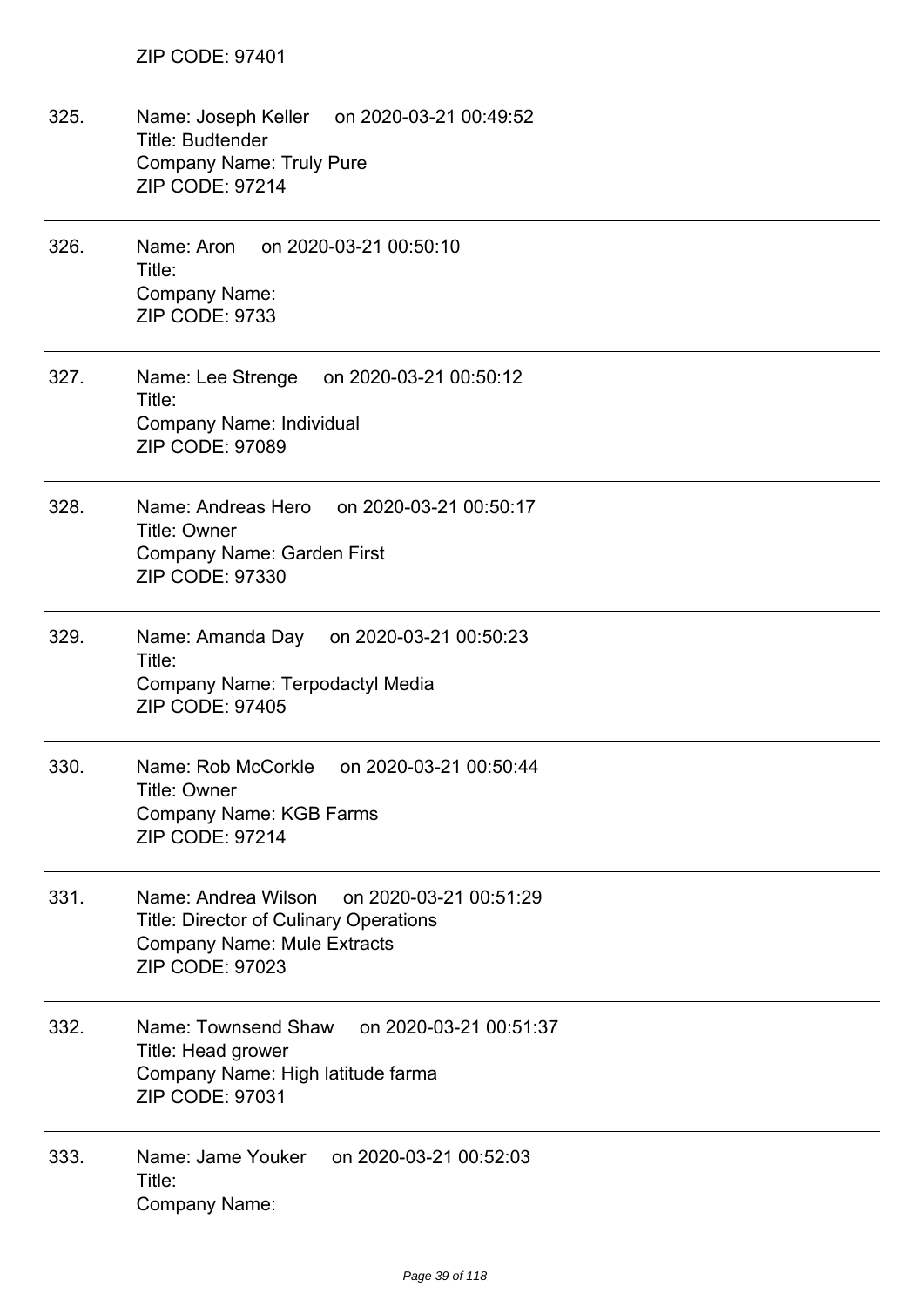| 334. | Name: Melissa Johnson on 2020-03-21 00:53:26<br><b>Title: Human Resources Manager</b><br>Company Name: Substance Market<br><b>ZIP CODE: 97701</b> |
|------|---------------------------------------------------------------------------------------------------------------------------------------------------|
| 335. | Name: Cole Ahlborg<br>on 2020-03-21 00:53:40<br><b>Title: Operations Manager</b><br><b>Company Name: Orchid Essentials</b><br>ZIP CODE: 97015     |
| 336. | Name: Thomas Navarro on 2020-03-21 00:55:11<br>Title:<br><b>Company Name:</b><br>ZIP CODE: 83634                                                  |
| 337. | Name: Edward Ford<br>on 2020-03-21 00:55:16<br>Title: Proposed Temp OLCC Rule Changes<br>Company Name:<br>ZIP CODE: 97702                         |
| 338. | Name: Cameron Wollman<br>on 2020-03-21 00:55:29<br>Title: Mgmt<br>Company Name: Garden First<br>ZIP CODE: 973389                                  |
| 339. | Name: Caely Brandon<br>on 2020-03-21 00:56:40<br>Title:<br><b>Company Name: Cannassentials</b><br><b>ZIP CODE: 97405</b>                          |
| 340. | on 2020-03-21 00:56:41<br>Name: Richard Carr<br>Title: Manager<br><b>Company Name: Synergy</b><br>ZIP CODE: 97701                                 |
| 341. | Name: Mike Reisman<br>on 2020-03-21 00:57:33<br>Title:<br><b>Company Name:</b><br>ZIP CODE:                                                       |
| 342. | on 2020-03-21 00:58:04<br>Name: Allison Lugo<br>Title:<br><b>Company Name:</b>                                                                    |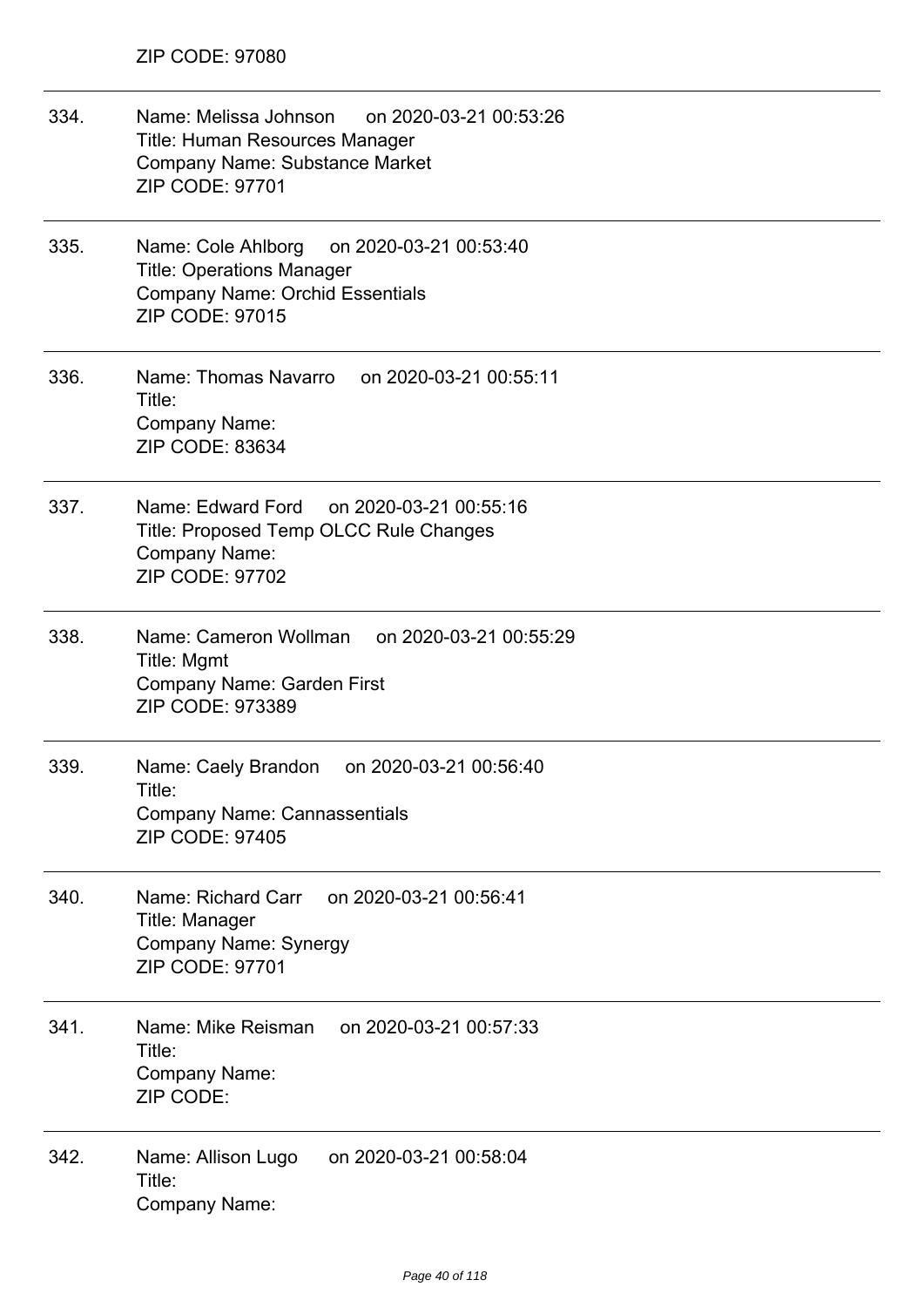| 343. | Name: Dave Long on 2020-03-21 00:58:09<br><b>Title: Managing Partnet</b><br>Company Name: Oregonic Farms<br><b>ZIP CODE: 97016</b>          |
|------|---------------------------------------------------------------------------------------------------------------------------------------------|
| 344. | Name: Todd Gregory on 2020-03-21 00:58:13<br><b>Title: Owner</b><br>Company Name: Epic Flower LLC<br>ZIP CODE: 97374-9530                   |
| 345. | Name: Candace Menninger on 2020-03-21 00:58:23<br><b>Title: Compliance</b><br>Company Name: CloudWave Organics<br><b>ZIP CODE: 97123</b>    |
| 346. | Name: Kendal Reisman on 2020-03-21 00:58:36<br><b>Title: Production</b><br><b>Company Name: Cbdiscovery</b><br><b>ZIP CODE: 97402</b>       |
| 347. | Name: McKenzie Amos<br>on 2020-03-21 00:58:38<br><b>Title: None</b><br><b>Company Name: None</b><br><b>ZIP CODE: 95567</b>                  |
| 348. | Name: Darren Cloud<br>on 2020-03-21 00:58:49<br>Title:<br><b>Company Name: Garden First Cannabis</b><br><b>ZIP CODE: 97330</b>              |
| 349. | on 2020-03-21 00:58:50<br>Name: Greg Levine<br><b>Title: Owner</b><br>Company Name: Nelson and Company Organics<br><b>ZIP CODE: 97013</b>   |
| 350. | Name: Brian<br>on 2020-03-21 01:00:09<br><b>Title: Compliance Manager</b><br>Company Name: Au Courant Gardens LLC<br><b>ZIP CODE: 97211</b> |
| 351. | on 2020-03-21 01:00:20<br>Name: Bobbie Gooby<br><b>Title: Garden Support</b><br>Company Name: GreenForce                                    |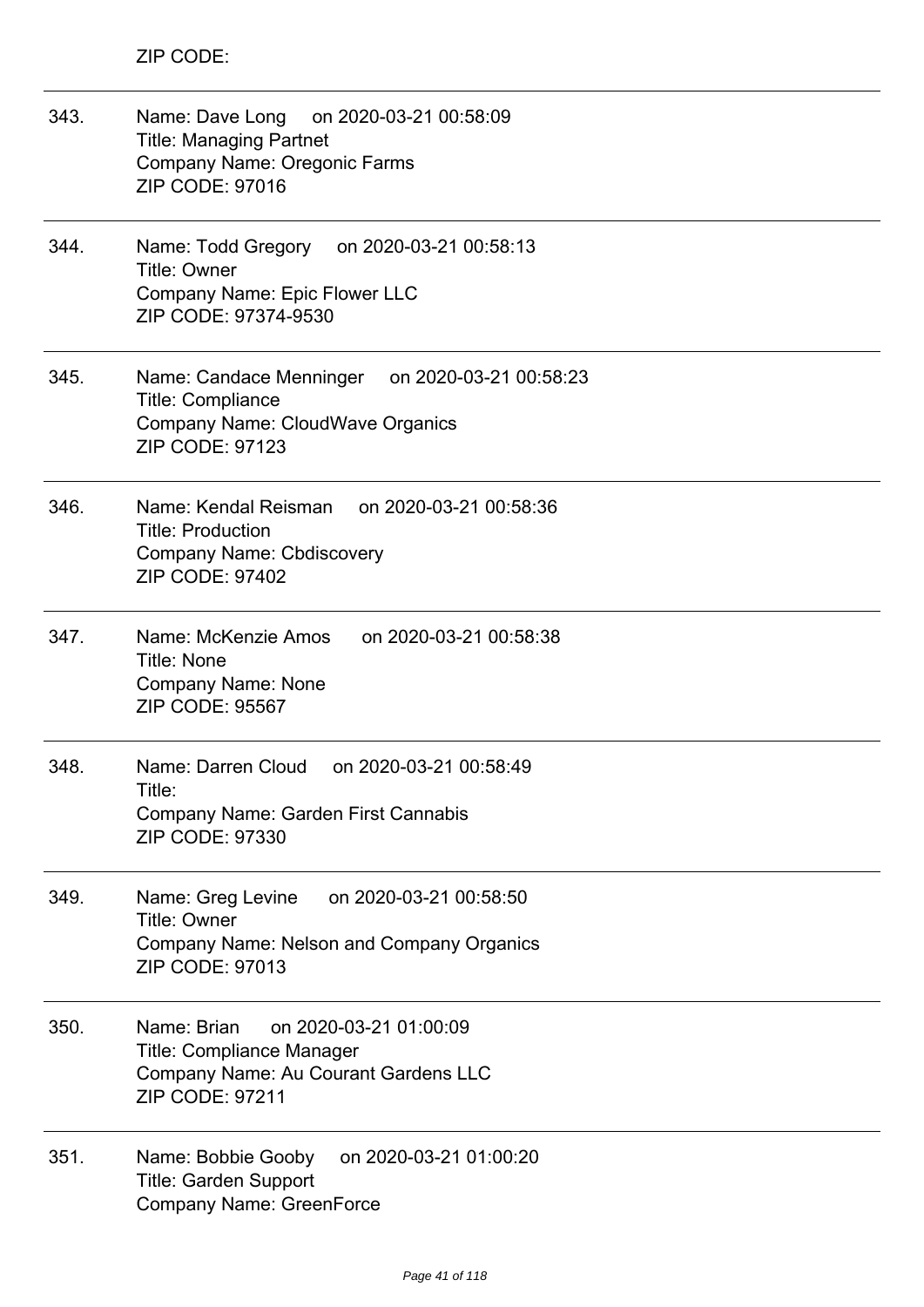| 352. | Name: Ashley Clayton on 2020-03-21 01:01:28<br>Title:<br>Company Name:<br><b>ZIP CODE: 97045</b>                                             |
|------|----------------------------------------------------------------------------------------------------------------------------------------------|
| 353. | Name: Carmen Dick on 2020-03-21 01:01:28<br>Title:<br>Company Name:<br>ZIP CODE: 97630                                                       |
| 354. | Name: Aron Schulz<br>on 2020-03-21 01:01:33<br><b>Title: Founding Partner</b><br><b>Company Name: Firm Numbers</b><br><b>ZIP CODE: 97220</b> |
| 355. | Name: Greg allen<br>on 2020-03-21 01:01:53<br><b>Title: Founder</b><br>Company Name: Hyatt enterprises<br><b>ZIP CODE: 97420</b>             |
| 356. | Name: Laura Duckworth<br>on 2020-03-21 01:01:59<br>Title: Co-Owner<br>Company Name: The Coughie Pot Dispensary LLC<br>ZIP CODE: 97914        |
| 357. | Name: Sarah Levin<br>on 2020-03-21 01:02:49<br>Title: Sales Manager<br>Company Name: Yerba Buena<br><b>ZIP CODE: 97217</b>                   |
| 358. | Name: Jamie Richmond<br>on 2020-03-21 01:03:13<br>Title:<br>Company Name:<br>ZIP CODE: 97844                                                 |
| 359. | on 2020-03-21 01:03:46<br>Name: Cassie Peters<br>Title:<br>Company Name: Cassie Peters Legal + Consulting, LLC<br><b>ZIP CODE: 97401</b>     |
| 360. | on 2020-03-21 01:03:50<br>Name: Marja Thompson<br>Title: Owner/president<br>Company Name: Rainforest Organix                                 |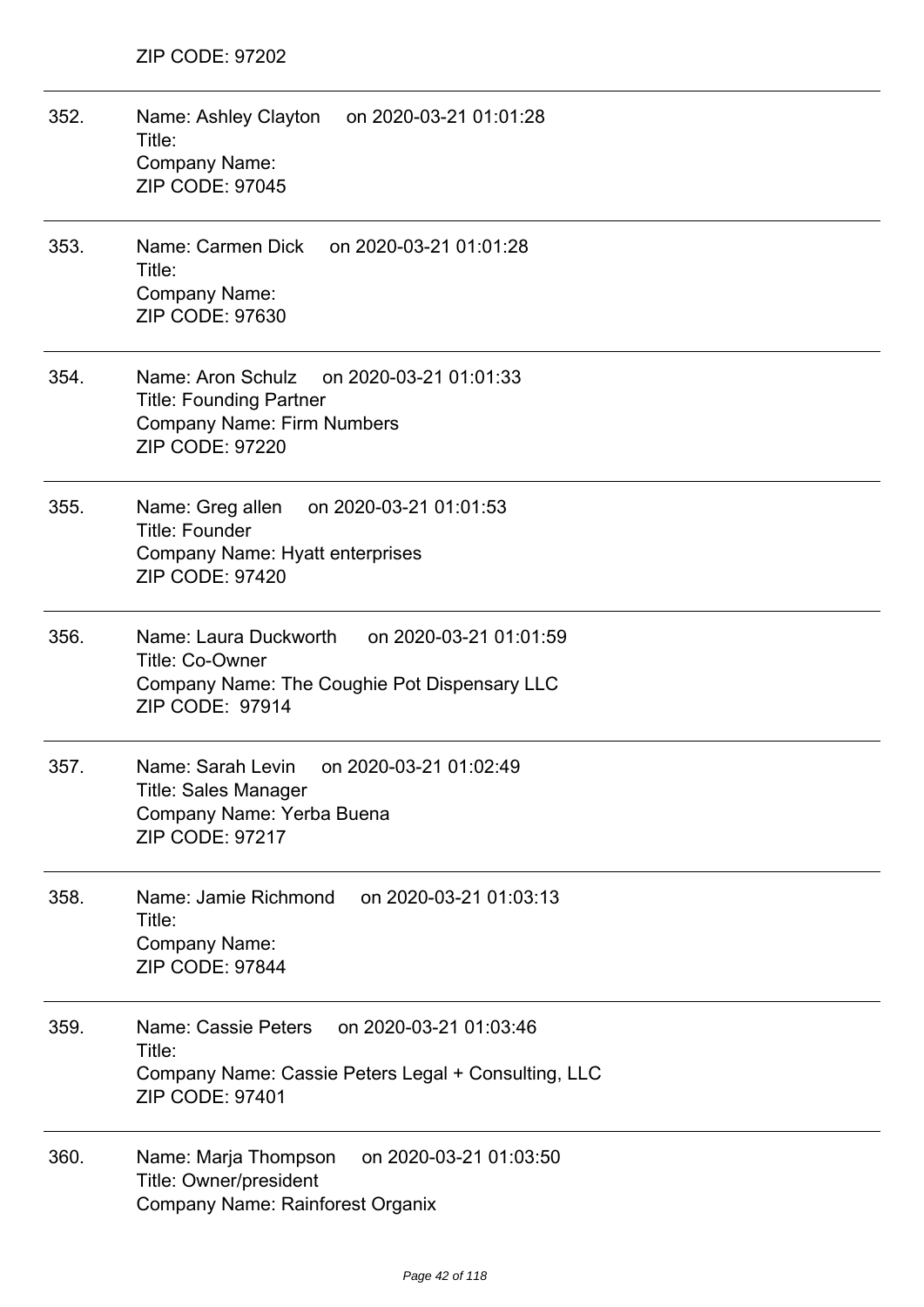| 361. | Name: Karen osovsky on 2020-03-21 01:03:53<br>Title: Owner<br><b>Company Name: Next Generation Nurseries</b><br><b>ZIP CODE: 97370</b>          |
|------|-------------------------------------------------------------------------------------------------------------------------------------------------|
| 362. | Name: Adam Richmond<br>on 2020-03-21 01:04:48<br>Title:<br><b>Company Name: Simplecbd</b><br>ZIP CODE: 97844                                    |
| 363. | Name: Joseph on 2020-03-21 01:05:05<br><b>Title: Sales Rep</b><br>Company Name: Shadowbox Farms<br>ZIP CODE: 97402                              |
| 364. | Name: Timothy DuBay on 2020-03-21 01:05:45<br>Title: Director of cultivation<br>Company Name: Rainforest Organix<br>ZIP CODE: 97141             |
| 365. | Name: Janice Grossman on 2020-03-21 01:06:03<br><b>Title: Owner</b><br>Company Name: Oregon's Green Rush<br><b>ZIP CODE: 97404</b>              |
| 366. | Name: Gail Battaglia<br>on 2020-03-21 01:06:04<br>Title:<br><b>Company Name:</b><br><b>ZIP CODE: 97530</b>                                      |
| 367. | on 2020-03-21 01:06:29<br>Name: Joseph Nickless<br>Title:<br>Company Name:<br><b>ZIP CODE: 97504</b>                                            |
| 368. | on 2020-03-21 01:07:32<br>Name: sean buzzetti<br><b>Title: Inventory Manager</b><br><b>Company Name: Pistil Point</b><br><b>ZIP CODE: 97203</b> |
| 369. | Name: Jamie Comer<br>on 2020-03-21 01:07:51<br>Title:<br><b>Company Name:</b>                                                                   |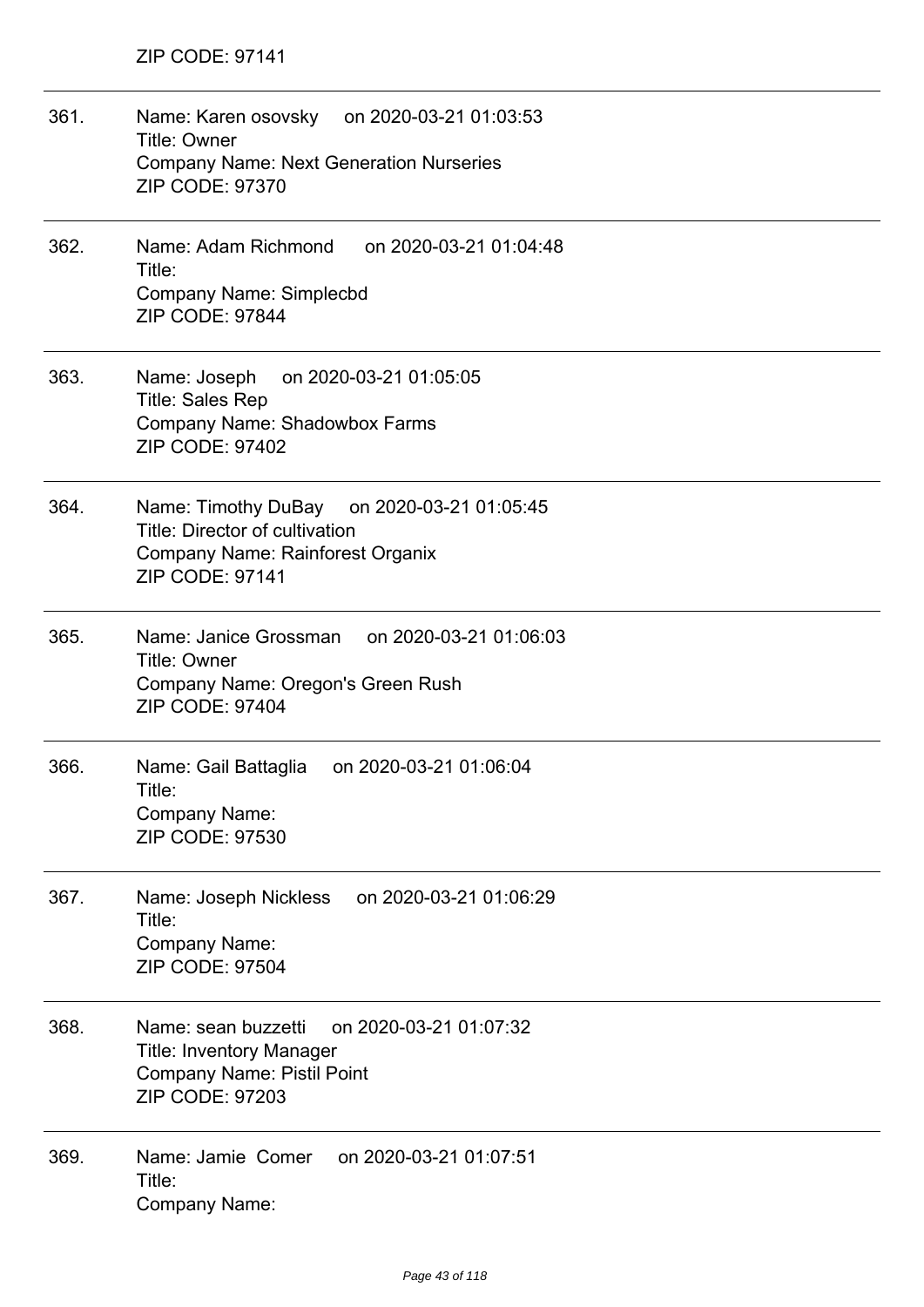| 370. | Name: Kara on 2020-03-21 01:07:52<br>Title: Head bitch<br><b>Company Name: Home</b><br>ZIP CODE: 97404                                    |
|------|-------------------------------------------------------------------------------------------------------------------------------------------|
| 371. | Name: David Fleharty on 2020-03-21 01:10:18<br>Title:<br>Company Name:<br>ZIP CODE: 97402                                                 |
| 372. | Name: Barbara Kerley on 2020-03-21 01:11:09<br>Title:<br>Company Name:<br>ZIP CODE: 83301                                                 |
| 373. | Name: Kris Pollack<br>on 2020-03-21 01:11:20<br>Title: Dr<br><b>Company Name: Au Courant Gardens</b><br><b>ZIP CODE: 97211</b>            |
| 374. | on 2020-03-21 01:12:01<br>Name: Haley<br>Title:<br><b>Company Name: Rmd</b><br><b>ZIP CODE: 97845</b>                                     |
| 375. | Name: Jason Kabbes<br>on 2020-03-21 01:12:28<br>Title:<br>Company Name:<br>ZIP CODE:                                                      |
| 376. | on 2020-03-21 01:12:38<br>Name: Caitlin Moore<br><b>Title: Head of Sales</b><br><b>Company Name: Leif Goods</b><br><b>ZIP CODE: 97232</b> |
| 377. | Name: Julie Flores<br>on 2020-03-21 01:13:00<br><b>Title: Brand Ambassador</b><br><b>Company Name: Buddies</b><br><b>ZIP CODE: 97217</b>  |
| 378. | Name: Brandon Fuller on 2020-03-21 01:13:13<br>Title: Owner<br>Company Name: SWO Cannabis                                                 |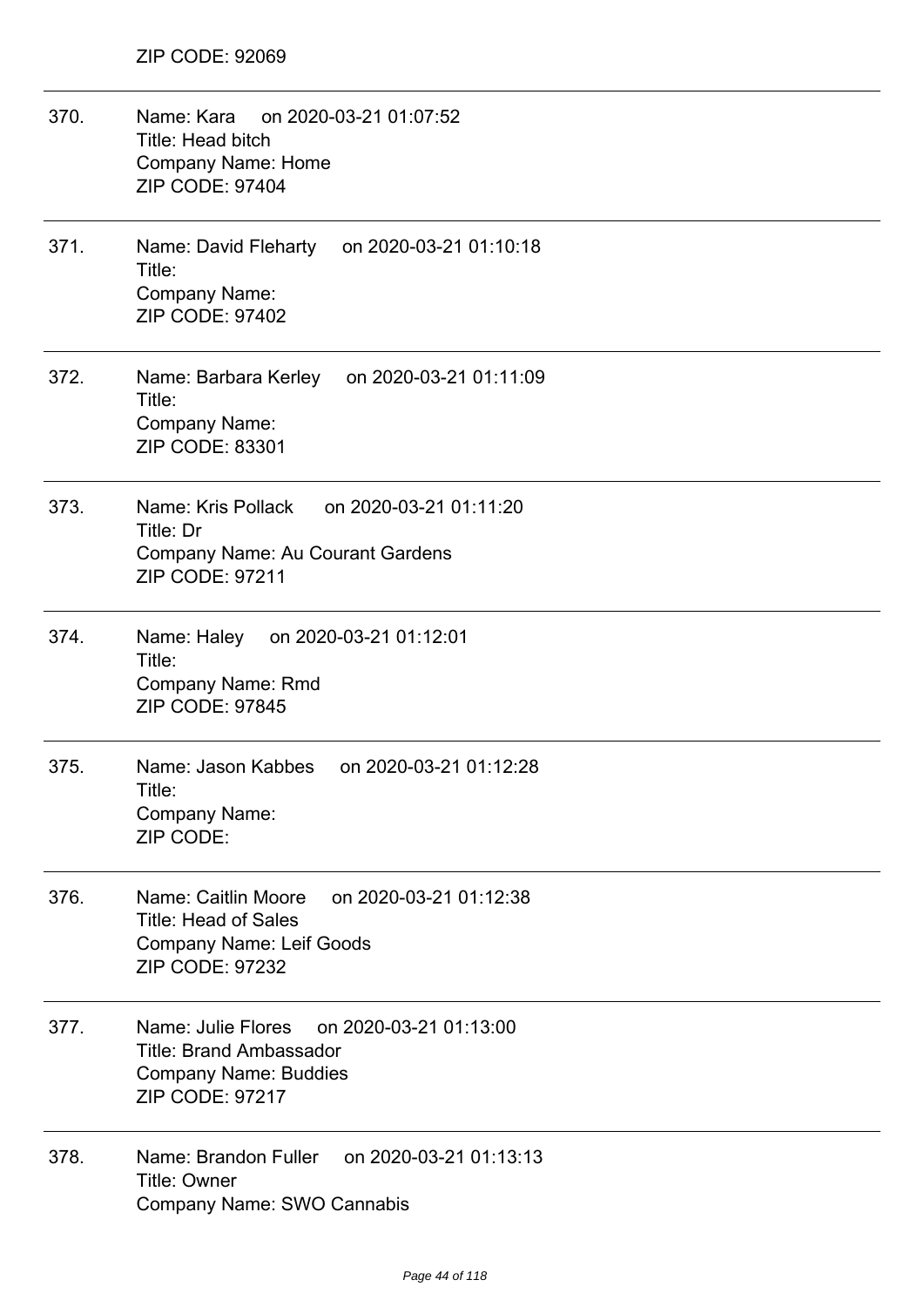| 379. | Name: Justin serio on 2020-03-21 01:14:28<br>Title:<br><b>Company Name: Greenforce</b><br><b>ZIP CODE: 97232</b>                                                           |
|------|----------------------------------------------------------------------------------------------------------------------------------------------------------------------------|
| 380. | Name: Danny Cygan<br>on 2020-03-21 01:16:15<br>Title:<br>Company Name:<br><b>ZIP CODE: 97213</b>                                                                           |
| 381. | Name: Fred Anderson<br>on 2020-03-21 01:16:22<br><b>Title: Compliance Officer</b><br><b>Company Name: Kings Cannabis</b><br><b>ZIP CODE: 97402</b>                         |
| 382. | Name: Deborah Norton<br>on 2020-03-21 01:19:18<br>Title:<br>Company Name:<br><b>ZIP CODE: 91942</b>                                                                        |
| 383. | Name: Beth Refinati on 2020-03-21 01:21:14<br>Title:<br>Company Name:<br>ZIP CODE:                                                                                         |
| 384. | Name: Donna Lee<br>on 2020-03-21 01:22:57<br>Title:<br>Company Name:<br><b>ZIP CODE: 97865</b>                                                                             |
| 385. | Name: Alexis Collins<br>on 2020-03-21 01:24:53<br>Title: Petition Proposed Temp OLCC Rule Changes re COVID-19 Emergency<br>Company Name: BudMart<br><b>ZIP CODE: 97415</b> |
| 386. | Name: Mike<br>on 2020-03-21 01:25:58<br><b>Title: Marketing</b><br>Company Name:<br>ZIP CODE: 97702                                                                        |
| 387. | on 2020-03-21 01:26:19<br>Name: stewart schmidt<br>Title: Owner<br>Company Name: Smoke on The mountain                                                                     |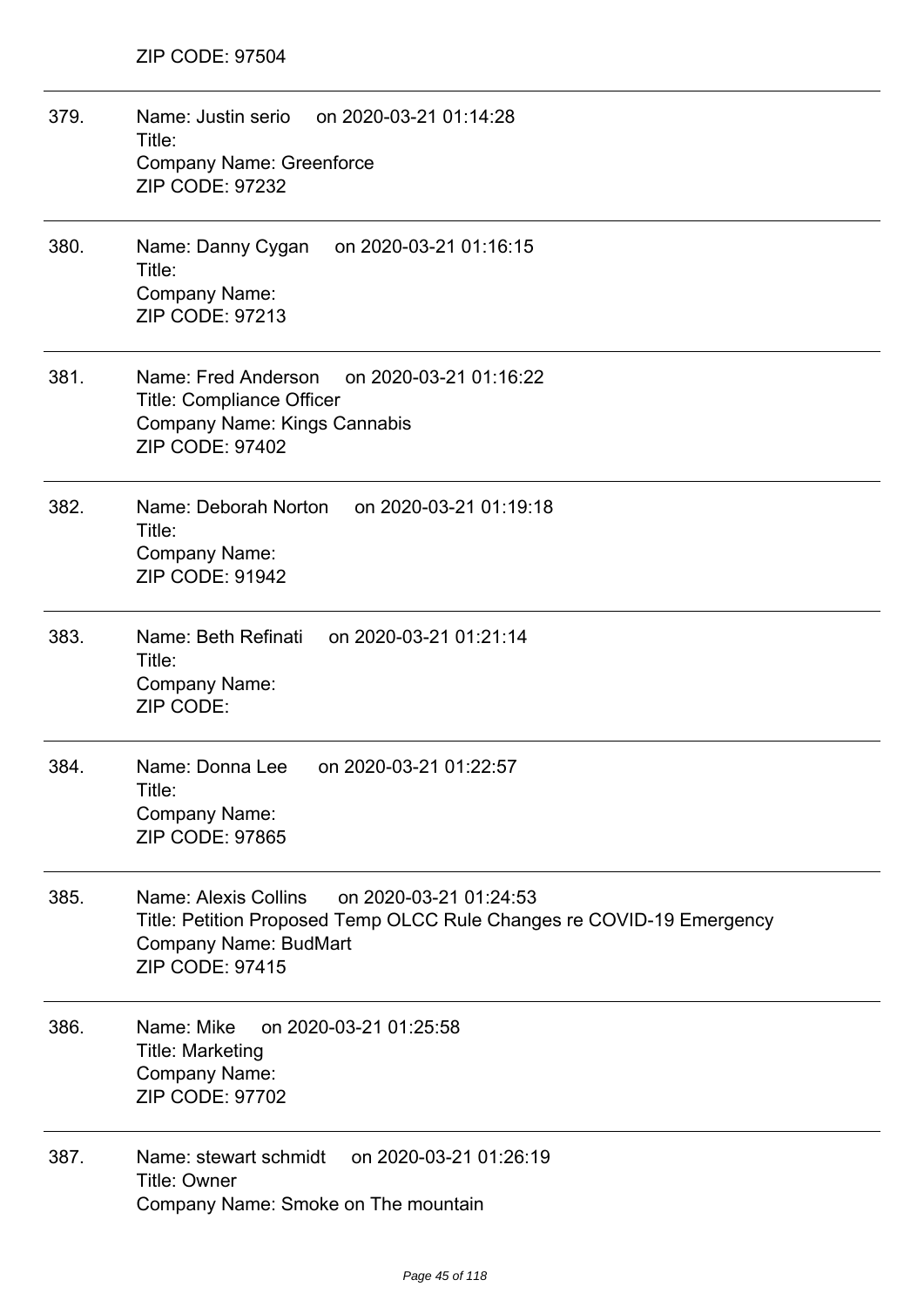| 388. | Name: Danielle Klaus-Bailey on 2020-03-21 01:26:57<br><b>Title: Owner</b><br>Company Name: Green Ridge Apothecary<br><b>ZIP CODE: 97128</b> |
|------|---------------------------------------------------------------------------------------------------------------------------------------------|
| 389. | Name: Amy Parscal on 2020-03-21 01:28:10<br><b>Title: Founder</b><br>Company Name: Ebb & Flow Farm<br><b>ZIP CODE: 97520</b>                |
| 390. | Name: Laura Valden<br>on 2020-03-21 01:29:02<br>Title:<br>Company Name: GSOM LLC<br>ZIP CODE: 97005                                         |
| 391. | Name: Steven Glasscock on 2020-03-21 01:29:10<br>Title: owner<br><b>Company Name: Cloud Forest Cultivation</b><br>ZIP CODE: 97471           |
| 392. | Name: Leah Kirkwood on 2020-03-21 01:30:08<br>Title:<br><b>Company Name:</b><br>ZIP CODE:                                                   |
| 393. | Name: Susie Osborn<br>on 2020-03-21 01:30:58<br>Title:<br>Company Name: Michael L Larson Co<br><b>ZIP CODE: 97015</b>                       |
| 394. | Name: Tobin<br>on 2020-03-21 01:31:04<br>Title:<br><b>Company Name:</b><br><b>ZIP CODE: 97202</b>                                           |
| 395. | Name: Michael Brady<br>on 2020-03-21 01:32:39<br>Title:<br><b>Company Name:</b><br>ZIP CODE:                                                |
| 396. | Name: Katherine Carlson<br>on 2020-03-21 01:33:08<br>Title:<br><b>Company Name:</b>                                                         |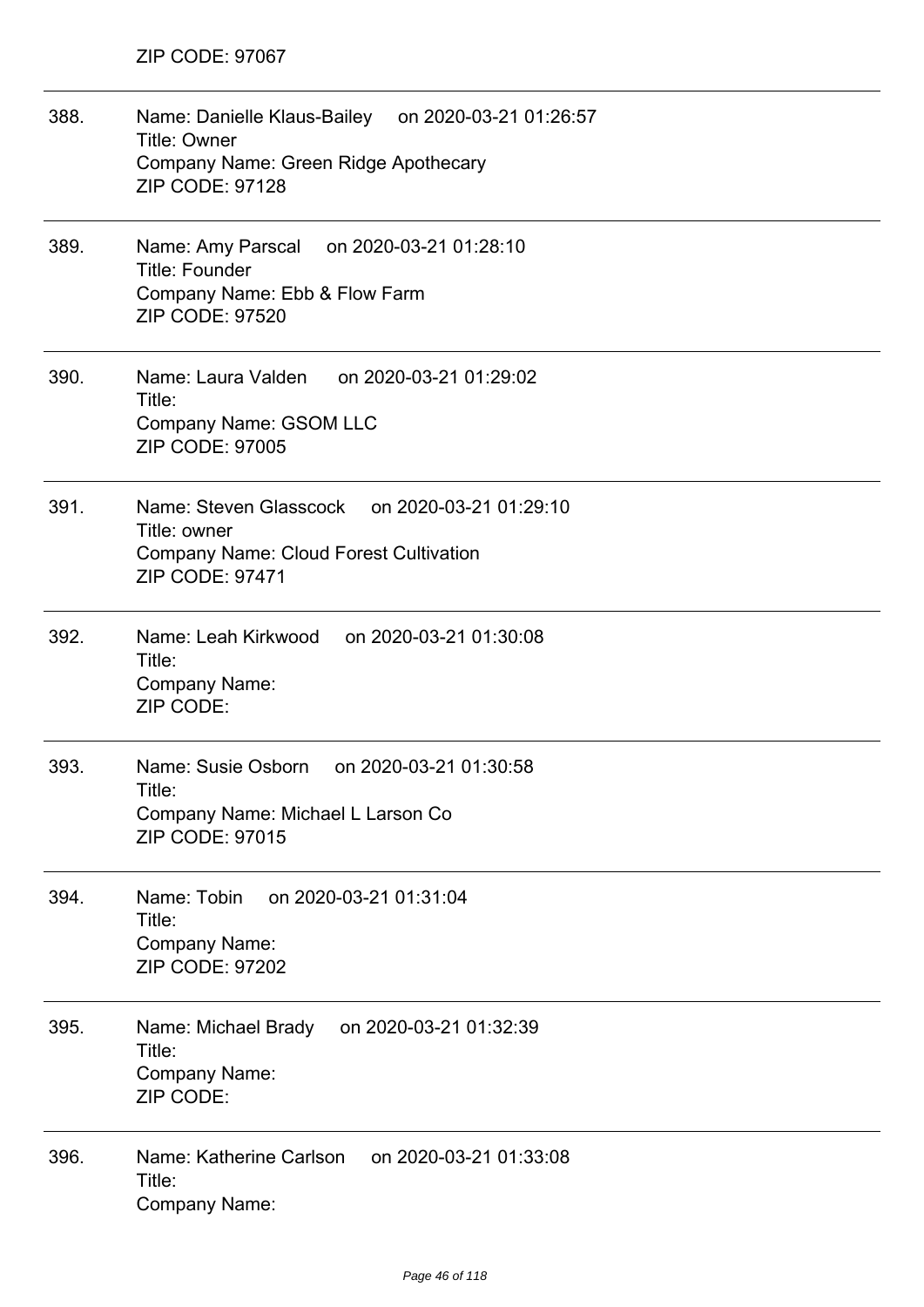| 397. | Name: Kenneth Bouche<br>on 2020-03-21 01:33:23<br><b>Title: Farmer</b><br>Company Name: Kumba<br><b>ZIP CODE: 97527</b>                       |
|------|-----------------------------------------------------------------------------------------------------------------------------------------------|
| 398. | Name: Aswin Mithmevangeva<br>on 2020-03-21 01:33:51<br>Title:<br>Company Name:<br><b>ZIP CODE: 97203</b>                                      |
| 399. | Name: Luke Thompson<br>on 2020-03-21 01:34:39<br><b>Title: Operations Manager</b><br>Company Name: Kumba Hills<br><b>ZIP CODE: 97537</b>      |
| 400. | Name: Arneille Ferrer on 2020-03-21 01:35:27<br>Title:<br>Company Name:<br><b>ZIP CODE: 97203</b>                                             |
| 401. | Name: Dane Prunk<br>on 2020-03-21 01:36:37<br><b>Title: Sales Associate</b><br><b>Company Name: Tangent Farmacy</b><br><b>ZIP CODE: 97389</b> |
| 402. | Name: Sean Beeman<br>on 2020-03-21 01:36:42<br>Title: Owner<br><b>Company Name: Genesis Pharms</b><br><b>ZIP CODE: 97402</b>                  |
| 403. | on 2020-03-21 01:36:45<br>Name: Katelyn<br><b>Title: Office Manager</b><br><b>Company Name: Orchid Essentials</b><br><b>ZIP CODE: 97015</b>   |
| 404. | Name: Timothy Guimares on 2020-03-21 01:37:00<br>Title:<br>Company Name: Pistol point llc<br>ZIP CODE: 97266                                  |
| 405. | on 2020-03-21 01:37:14<br>Name: Don Myers<br>Title: New shoes.com<br>Company Name:                                                            |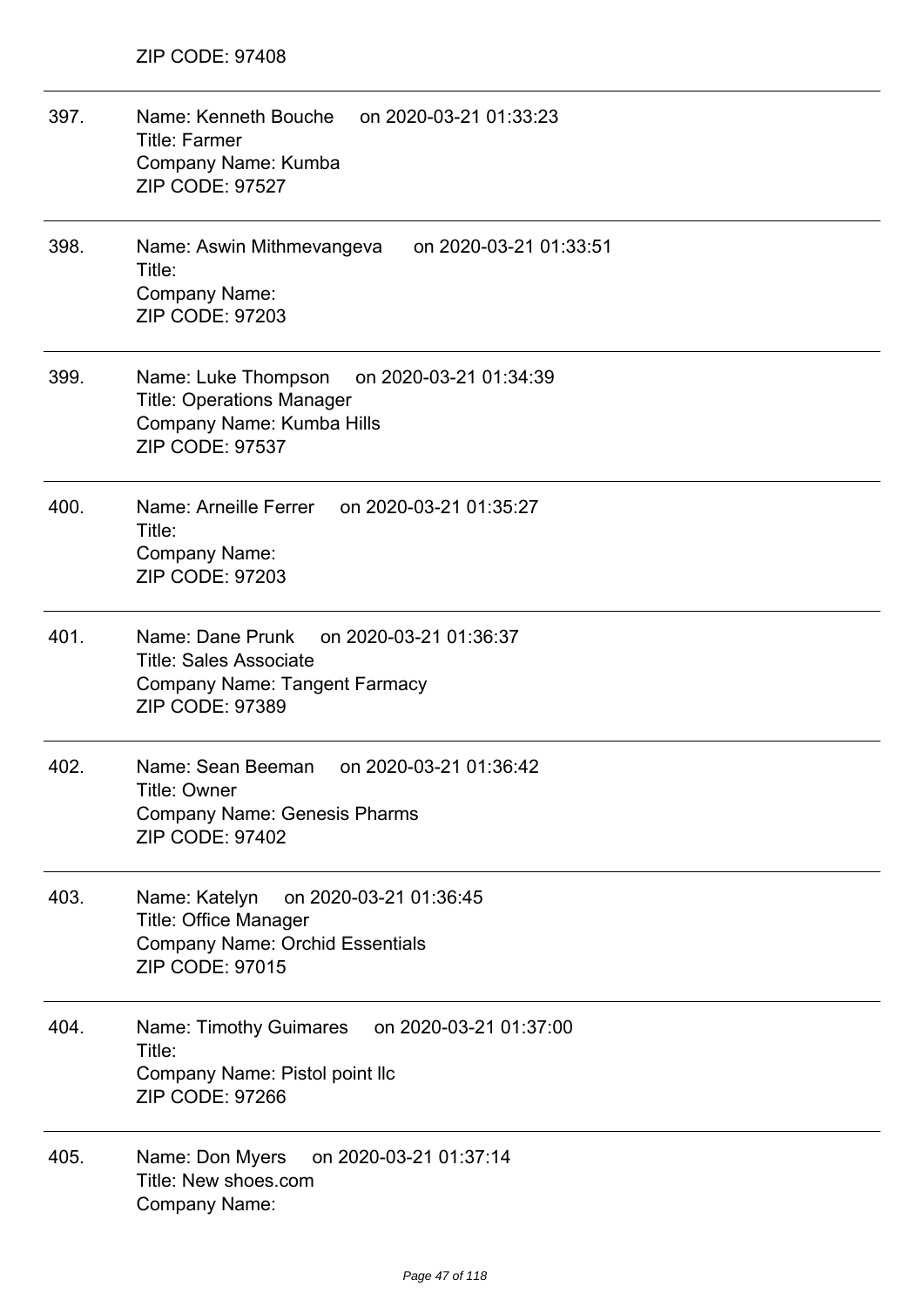| 406. | Name: Sithat Xaivong on 2020-03-21 01:38:20<br><b>Title: Director of Cultivation</b><br><b>Company Name: Pistil Point</b><br>ZIP CODE: 97203 |
|------|----------------------------------------------------------------------------------------------------------------------------------------------|
| 407. | Name: Cynthia Morris Anderson<br>on 2020-03-21 01:39:52<br><b>Title: Teacher</b><br>Company Name:<br><b>ZIP CODE: 97404</b>                  |
| 408. | Name: Alicia Navarrette<br>on 2020-03-21 01:41:36<br><b>Title: Founder</b><br><b>Company Name: Sesh Creative</b><br>ZIP CODE: 9721-          |
| 409. | Name: James adams<br>on 2020-03-21 01:41:52<br>Title: Mr<br><b>Company Name: Adams</b><br>ZIP CODE: 98660                                    |
| 410. | Name: Marc Buffkin<br>on 2020-03-21 01:41:58<br><b>Title: Managing Member</b><br>Company Name: Opus Organics, LLC<br>ZIP CODE: 97537         |
| 411. | Name: John Munro<br>on 2020-03-21 01:42:20<br>Title: Owner<br><b>Company Name: Glassroots</b><br>ZIP CODE: 97402                             |
| 412. | on 2020-03-21 01:42:49<br>Name: Marion Martinez<br><b>Title: Retired</b><br>Company Name:<br><b>ZIP CODE: 97070</b>                          |
| 413. | Name: Sarah Hauth<br>on 2020-03-21 01:42:55<br>Title: Owner<br>Company Name: Smith Rock Cannabis Company<br>ZIP CODE: 97760                  |
| 414. | on 2020-03-21 01:43:51<br>Name: Adrienne Ceccacci<br>Title:<br>Company Name:                                                                 |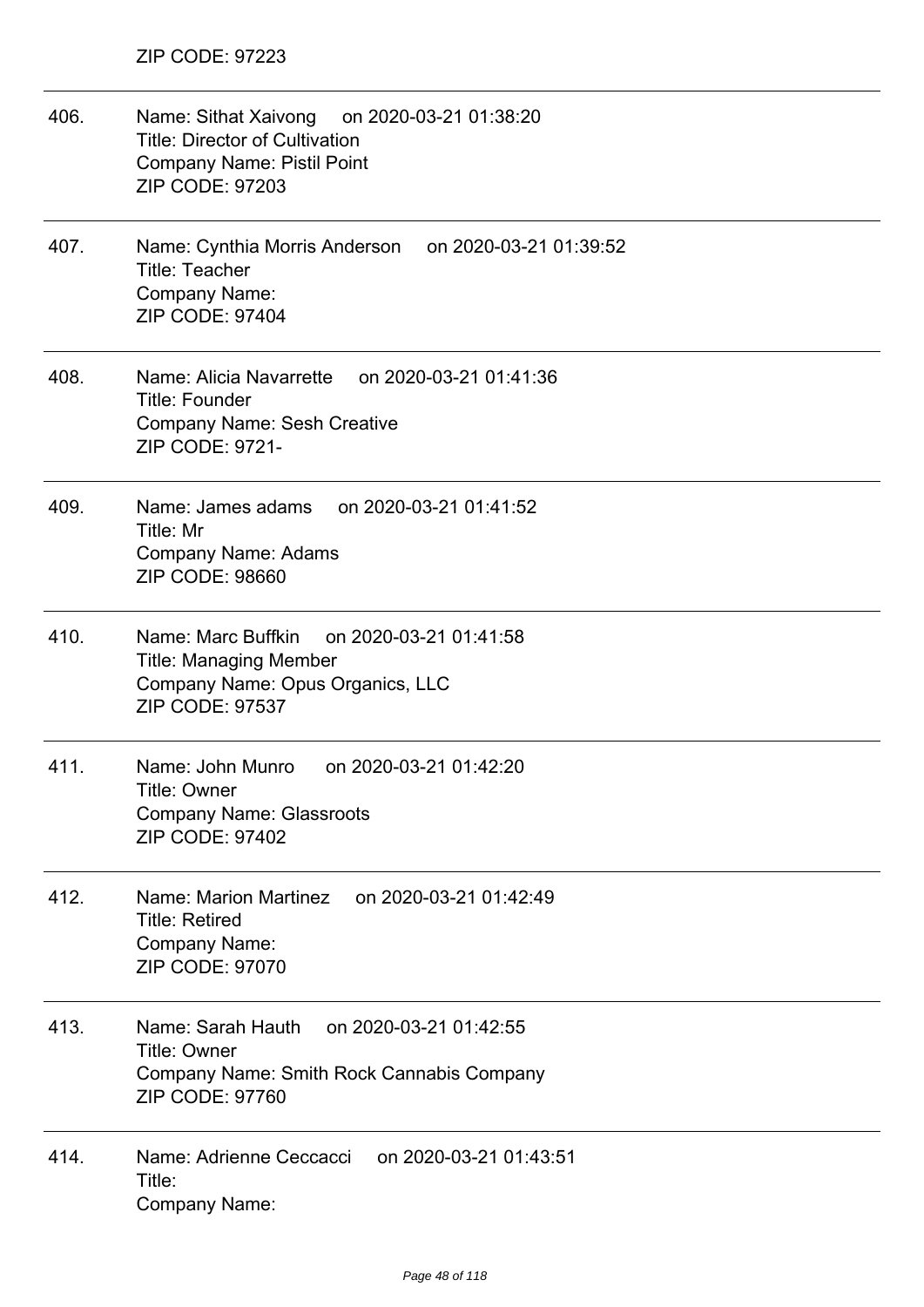415. Name: Shawn McKay on 2020-03-21 01:43:52 Title: Company Name: Burnt River Farms ZIP CODE: 97907 416. Name: Amanda on 2020-03-21 01:44:22 Title: Company Name: ZIP CODE: 417. Name: Dana Dennis on 2020-03-21 01:45:07 Title: CEO founder Company Name: Cleantech llc ZIP CODE: 97203 418. Name: Justin Kertsin on 2020-03-21 01:45:15 Title: Fundraising Organizer Company Name: Portland Jobs with Justice ZIP CODE: 97232 419. Name: Ginger on 2020-03-21 01:46:32 Title: Company Name: ZIP CODE: 97959 420. Name: Heather Joyce on 2020-03-21 01:46:34 Title: General Manager Company Name: botanicaPORTLAND ZIP CODE: 97214 421. Name: Erica Isbell on 2020-03-21 01:47:02 Title: Company Name: ZIP CODE: 9970 422. Name: Heather Trulson on 2020-03-21 01:49:11 Title: Company Name: ZIP CODE: 97045 423. Name: MICHAEL P CIARLO on 2020-03-21 01:50:21 Title: Owner Company Name: Nelson and Company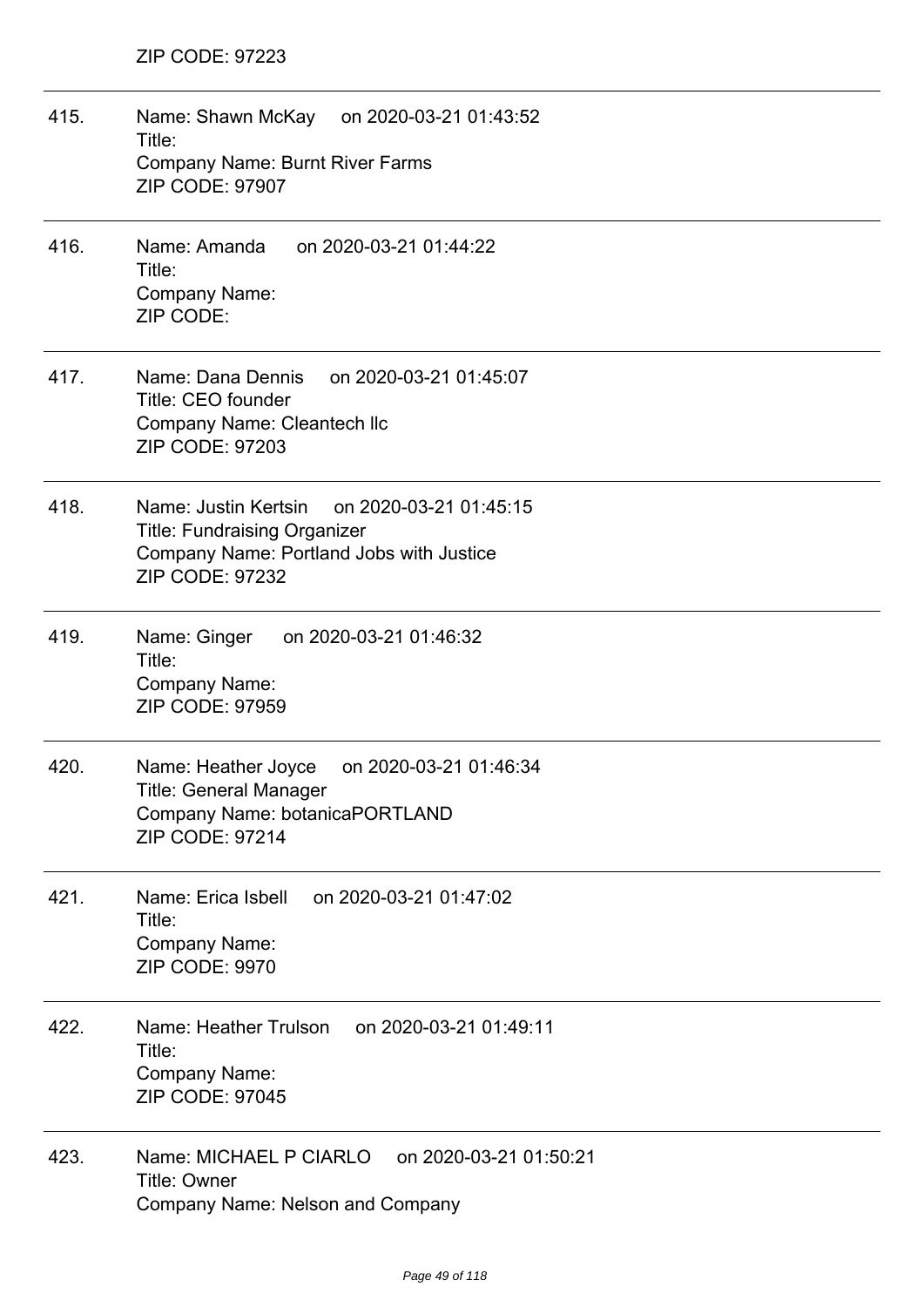| 424. | Name: Jeffry Meyerholz on 2020-03-21 01:52:57<br>Title:<br>Company Name:<br><b>ZIP CODE: 97820</b>                                                   |
|------|------------------------------------------------------------------------------------------------------------------------------------------------------|
| 425. | Name: Catherine Day on 2020-03-21 01:53:00<br><b>Title: Founder</b><br>Company Name: 5 Star Staffing<br>ZIP CODE: 27612                              |
| 426. | Name: Monica Masco on 2020-03-21 01:53:17<br>Title:<br>Company Name:<br><b>ZIP CODE: 98648</b>                                                       |
| 427. | Name: Jennifer Brainard on 2020-03-21 01:53:43<br><b>Title: Owner/Farmer</b><br><b>Company Name: Rising Leaf Farms LLC</b><br><b>ZIP CODE: 97492</b> |
| 428. | Name: Matthew P Cruz on 2020-03-21 01:57:33<br>Title: Budtender<br>Company Name: Oregon house of herbs<br><b>ZIP CODE: 97202</b>                     |
| 429. | on 2020-03-21 01:57:40<br>Name: Bill Betti Morris<br>Title:<br>Company Name:<br>ZIP CODE: 97365                                                      |
| 430. | on 2020-03-21 01:57:58<br>Name: Kyle Ras<br><b>Title: President</b><br>Company Name: Above the Clouds<br>ZIP CODE: 97229                             |
| 431. | Name: Shari Walls<br>on 2020-03-21 01:58:04<br><b>Title: Patient</b><br>Company Name: Greener side<br><b>ZIP CODE: 97404</b>                         |
| 432. | Name: Rebecca Tapp<br>on 2020-03-21 01:58:06<br><b>Title: Key Account Strategist</b><br><b>Company Name: Cascade Sciences</b>                        |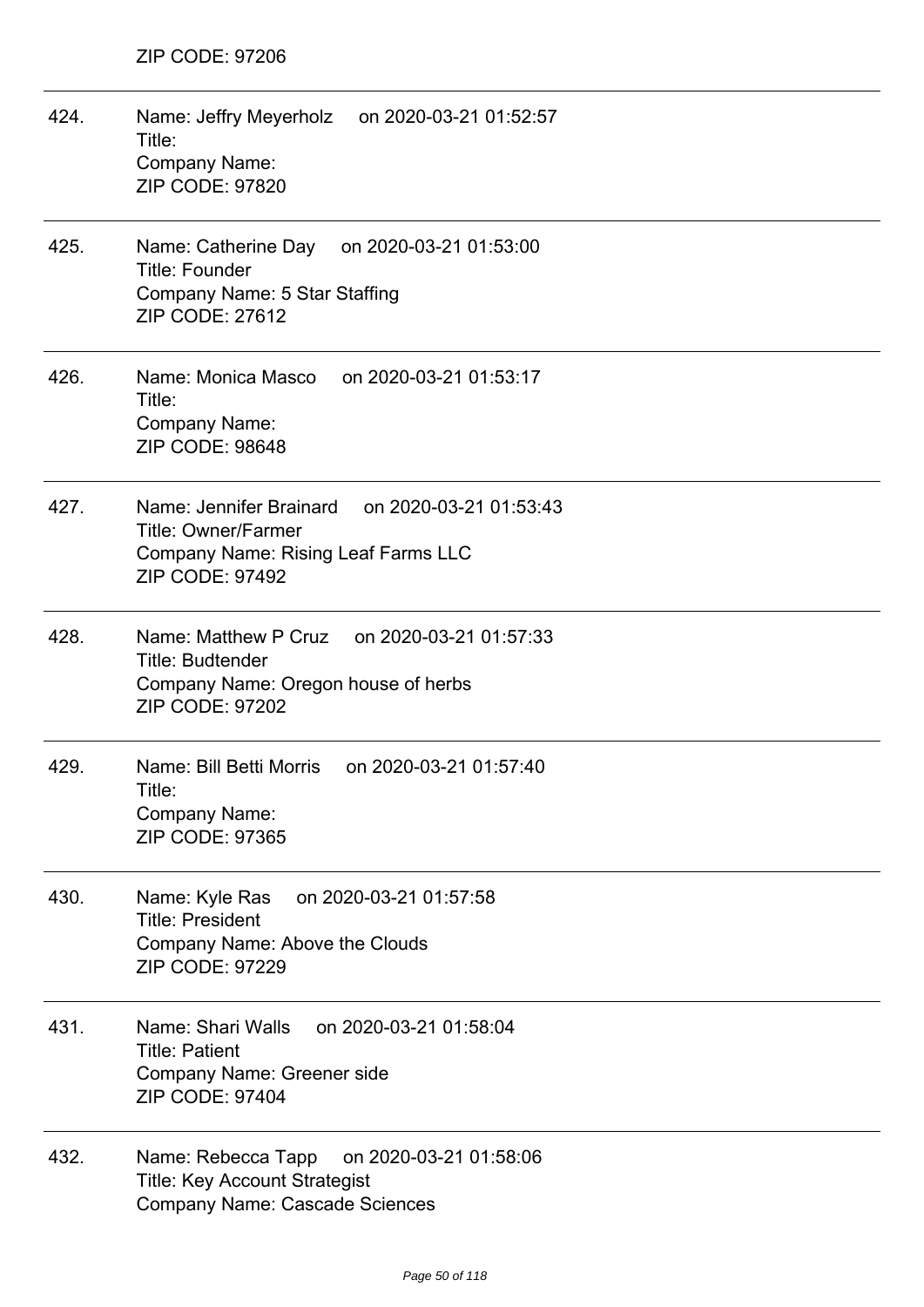| 433. | Name: Moni Marrs on 2020-03-21 01:58:13<br>Title:<br>Company Name:<br><b>ZIP CODE: 97477</b>                                                          |
|------|-------------------------------------------------------------------------------------------------------------------------------------------------------|
| 434. | Name: Meredith Snodgrass<br>on 2020-03-21 01:58:27<br><b>Title: Owner</b><br><b>Company Name: Snodgrass Family Genetics</b><br><b>ZIP CODE: 97523</b> |
| 435. | Name: Robert Snodgrass on 2020-03-21 02:00:46<br><b>Title: Owner</b><br><b>Company Name: Snodgrass Family Genetics</b><br><b>ZIP CODE: 97523</b>      |
| 436. | Name: Heather Rostocil on 2020-03-21 02:00:57<br><b>Title: Self</b><br><b>Company Name: Self</b><br><b>ZIP CODE: 97220</b>                            |
| 437. | Name: Anne on 2020-03-21 02:02:37<br><b>Title: Budtender</b><br>Company Name: Paradise Found<br><b>ZIP CODE: 97220</b>                                |
| 438. | on 2020-03-21 02:02:40<br>Name: Rob Rigg<br>Title: CMO<br>Company Name: Grown Rogue<br>ZIP CODE:                                                      |
| 439. | on 2020-03-21 02:03:47<br>Name: patricia lattanzi<br>Title:<br>Company Name:<br>ZIP CODE:                                                             |
| 440. | Name: Arman Davtian<br>on 2020-03-21 02:03:51<br><b>Title: Owner</b><br>Company Name: Paradise Found<br><b>ZIP CODE: 97220</b>                        |
| 441. | Name: Idan magal<br>on 2020-03-21 02:04:07<br><b>Title: Owner</b><br>Company Name: Paradise found                                                     |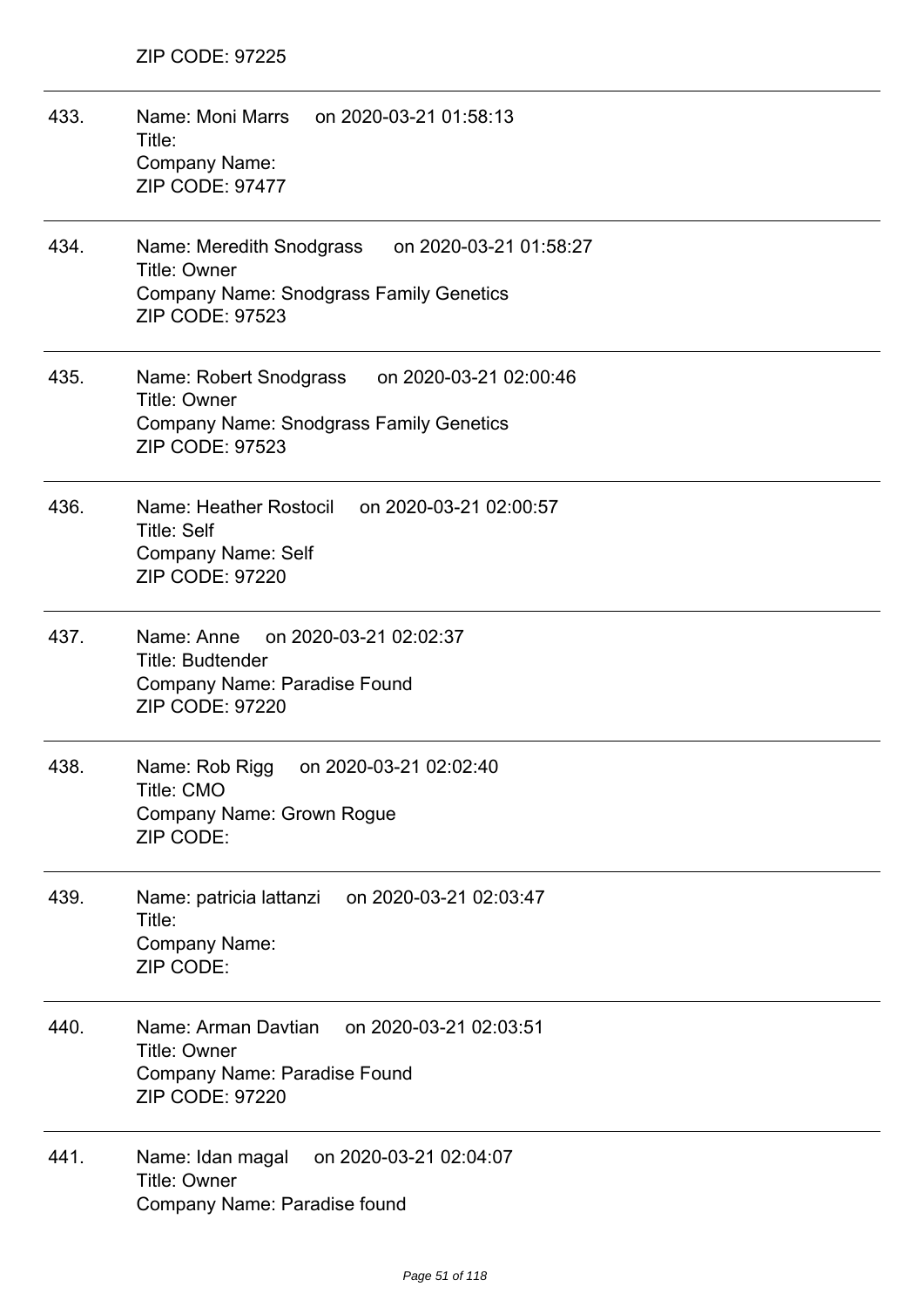| 442. | Name: David Erickson on 2020-03-21 02:04:43<br>Title: Manager<br>Company Name: Gold label brand farm<br>ZIP CODE: 97431                     |
|------|---------------------------------------------------------------------------------------------------------------------------------------------|
| 443. | Name: Heather hunholz on 2020-03-21 02:04:55<br>Title:<br><b>Company Name:</b><br><b>ZIP CODE: 97404</b>                                    |
| 444. | Name: Evangelina junior<br>on 2020-03-21 02:05:35<br><b>Title: Budtender</b><br>Company Name: Paradise found<br><b>ZIP CODE: 97222</b>      |
| 445. | Name: Gary D Shipley on 2020-03-21 02:06:23<br><b>Title: Owner</b><br>Company Name: Grassroots Extracts LLC<br>ZIP CODE: 97239              |
| 446. | Name: Abraham M<br>on 2020-03-21 02:07:54<br>Title: Mr.<br>Company Name: Oregon Best Flowers Farm<br><b>ZIP CODE: 97048</b>                 |
| 447. | Name: Michael Johnson<br>on 2020-03-21 02:08:34<br>Title: Lead Installer<br><b>Company Name: Cascade Sciences</b><br><b>ZIP CODE: 97123</b> |
| 448. | Name: Jason J Parkinson on 2020-03-21 02:08:57<br><b>Title: CEO</b><br>Company Name: EDIBOLOGY LLC<br><b>ZIP CODE: 97231</b>                |
| 449. | Name: Bill Cook<br>on 2020-03-21 02:09:28<br><b>Title: Director of Operations</b><br>Company Name: Kanna-Wise<br><b>ZIP CODE: 97504</b>     |
| 450. | Name: Amanda schram<br>on 2020-03-21 02:09:52<br>Title: Trim lead<br>Company Name: 500 enterprise kenna wise                                |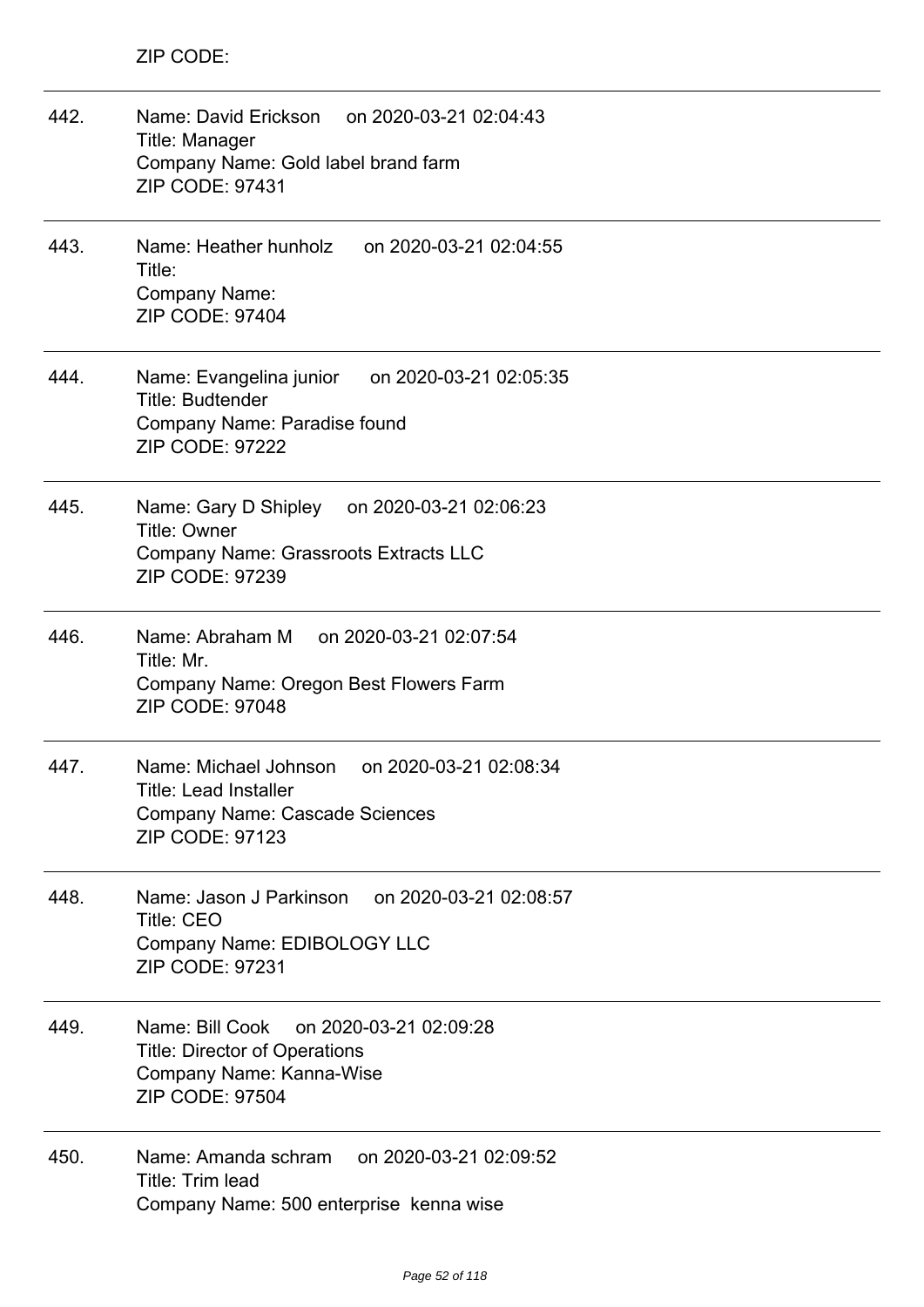| 451. | Name: Sierra on 2020-03-21 02:10:00<br>Title:<br><b>Company Name:</b><br><b>ZIP CODE: 97055</b>                                              |
|------|----------------------------------------------------------------------------------------------------------------------------------------------|
| 452. | Name: David Martin on 2020-03-21 02:13:00<br>Title:<br><b>Company Name:</b><br><b>ZIP CODE: 97496</b>                                        |
| 453. | Name: Cassandra Quinlivan on 2020-03-21 02:13:45<br>Title: Bidtender<br>Company Name: Paradise Found<br><b>ZIP CODE: 97206</b>               |
| 454. | Name: Aaron brown on 2020-03-21 02:14:40<br><b>Title: Trimmer</b><br>Company Name: Kannawise<br><b>ZIP CODE: 97504</b>                       |
| 455. | Name: kevin nix on 2020-03-21 02:14:53<br>Title:<br>Company Name: Kannawise<br><b>ZIP CODE: 97504</b>                                        |
| 456. | Name: Thomas Avants<br>on 2020-03-21 02:15:37<br>Title: Facility manager<br><b>Company Name: Pistil Point</b><br><b>ZIP CODE: 97203</b>      |
| 457. | on 2020-03-21 02:16:54<br>Name: Michelle Haworth<br>Title: Member<br>Company Name: sofresh farms<br><b>ZIP CODE: 97013</b>                   |
| 458. | on 2020-03-21 02:17:57<br>Name: Nichol Prones<br>Title: Floating assistant manager<br>Company Name: Paradise Found<br><b>ZIP CODE: 98661</b> |
| 459. | Name: Mike Mc Gowan<br>on 2020-03-21 02:18:09<br>Title: Director of agriculture<br>Company Name: Kings cannabis                              |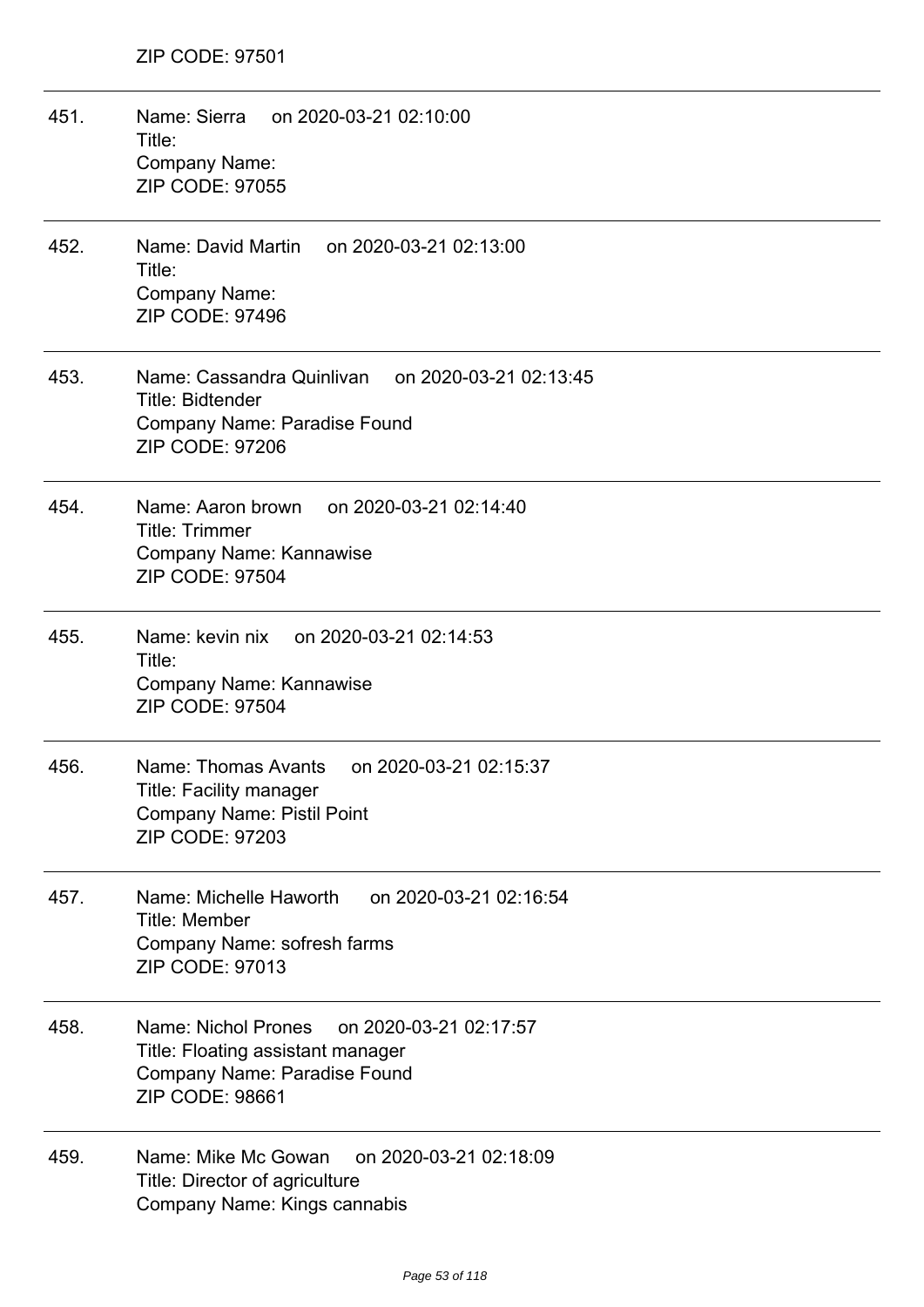| 460. | Name: Linda Porter on 2020-03-21 02:19:37<br>Title:<br>Company Name:<br>ZIP CODE: 33401                                                |
|------|----------------------------------------------------------------------------------------------------------------------------------------|
| 461. | Name: Sam Johnson<br>on 2020-03-21 02:20:55<br><b>Title: Owner</b><br>Company Name: Wyeast Oregon Garden<br>ZIP CODE: 97211            |
| 462. | Name: Jessica Normandin<br>on 2020-03-21 02:21:10<br>Title:<br>Company Name:<br>ZIP CODE: 97405                                        |
| 463. | Name: David Hice<br>on 2020-03-21 02:22:11<br><b>Title: Owner</b><br>Company Name: Sensible Cannabis Company<br><b>ZIP CODE: 97501</b> |
| 464. | Name: Marley Bankoff on 2020-03-21 02:22:11<br>Title: Founder<br><b>Company Name: Evolvd</b><br>ZIP CODE: 97405                        |
| 465. | Name: Shannon Wintjen<br>on 2020-03-21 02:22:50<br>Title:<br>Company Name:<br>ZIP CODE: 97630                                          |
| 466. | Name: Gerhard M Grieser MD<br>on 2020-03-21 02:22:57<br><b>Title: Physician MD</b><br>Company Name:<br>ZIP CODE: 97753                 |
| 467. | Name: Chris Lee<br>on 2020-03-21 02:24:50<br>Title:<br><b>Company Name:</b><br>ZIP CODE: 97338                                         |
| 468. | Name: Marlene Grieser<br>on 2020-03-21 02:26:02<br><b>Title: Mrs</b><br>Company Name:                                                  |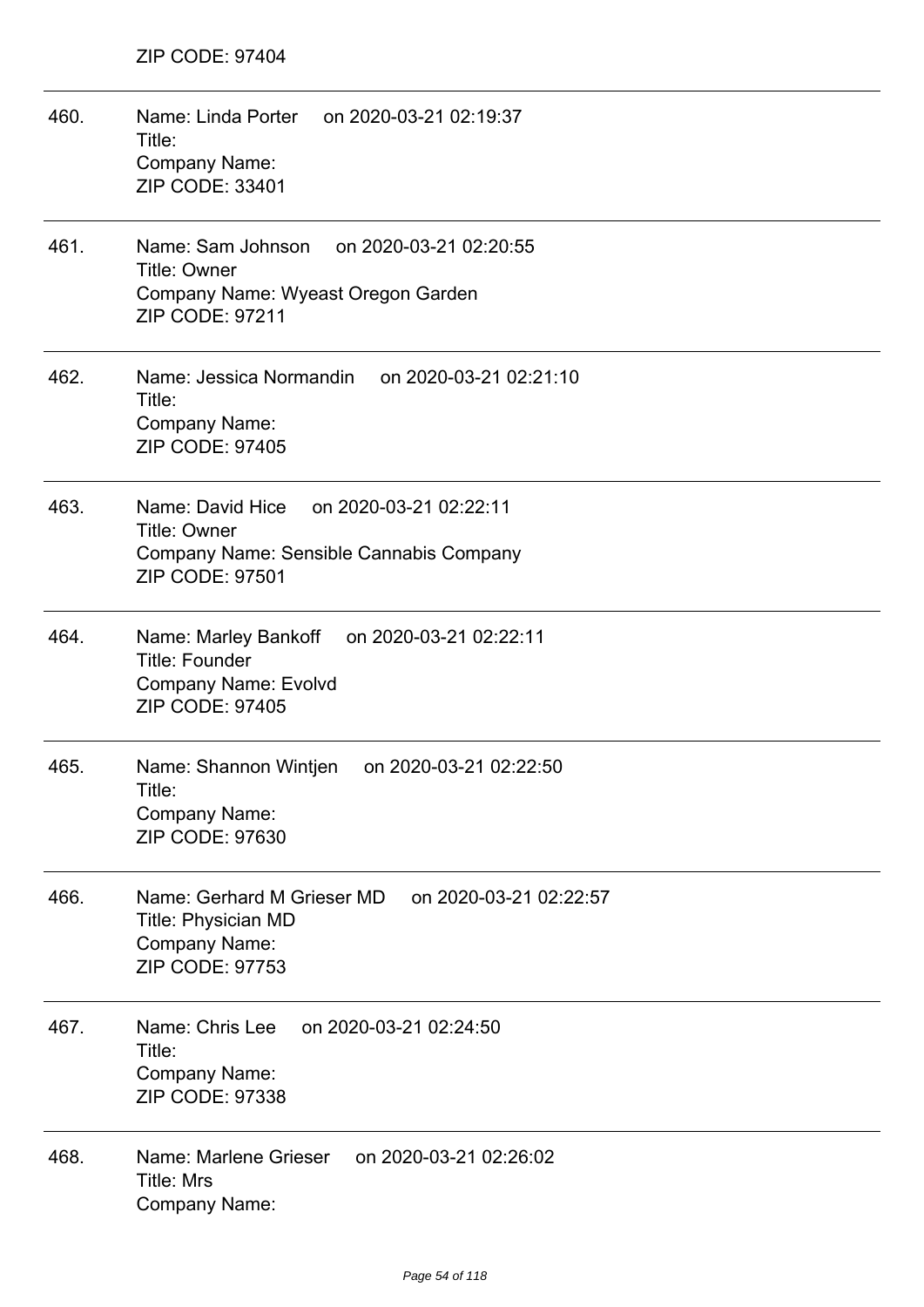469. Name: Vince Salvati on 2020-03-21 02:26:06 Title: Company Name: Jayne PDC ZIP CODE: 470. Name: Laura Probst on 2020-03-21 02:26:10 Title: Marketing Manager Company Name: DYME Distribution/Winberry Farms ZIP CODE: 97206 471. Name: Caley on 2020-03-21 02:26:17 Title: Sales Company Name: Dyme ZIP CODE: 97408 472. Name: Sarah Hall on 2020-03-21 02:26:19 Title: Company Name: ZIP CODE: 97030 473. Name: John Lupton on 2020-03-21 02:27:21 Title: Owner Company Name: Papa Buds ZIP CODE: 97202 474. Name: Julie A Meyer on 2020-03-21 02:27:25 Title: Company Name: 1957 ZIP CODE: 97206 475. Name: Ashley Boedeker on 2020-03-21 02:28:52 Title: Budtender Company Name: Paradise Found ZIP CODE: 97220 476. Name: Scott Rapaport on 2020-03-21 02:29:12 Title: Owner Company Name: Bud Rub -Topical Cannabis ZIP CODE: 97015 477. Name: Natosha harris on 2020-03-21 02:29:35 Title: Sales Company Name: Dyme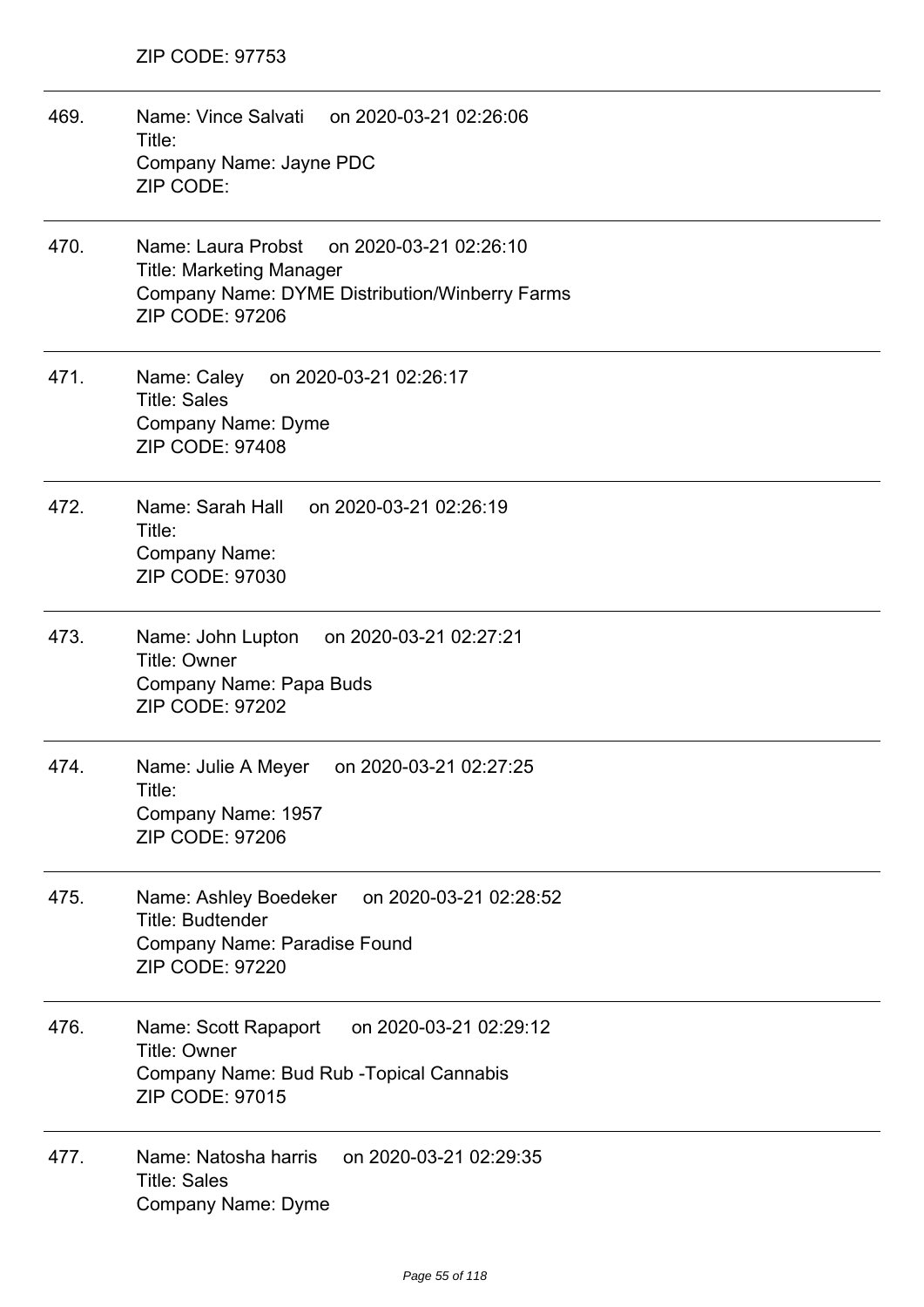| 478. | Name: TaylorRae Petrick on 2020-03-21 02:29:52<br><b>Title: General Manager</b><br>Company Name: Market Street Station<br><b>ZIP CODE: 97301</b>                                          |
|------|-------------------------------------------------------------------------------------------------------------------------------------------------------------------------------------------|
| 479. | Name: Keith Stanley<br>on 2020-03-21 02:31:40<br>Title: Gram master<br><b>Company Name: CBDiscovery</b><br>ZIP CODE: 97471                                                                |
| 480. | Name: sherita J coleman<br>on 2020-03-21 02:31:50<br><b>Title: Supervisor</b><br>Company Name: oregon's Finest<br><b>ZIP CODE: 97212</b>                                                  |
| 481. | Name: Reuben<br>on 2020-03-21 02:32:56<br>Title: Owner<br>Company Name: Mana holdings<br><b>ZIP CODE: 97217</b>                                                                           |
| 482. | Name: Mark Sturbois<br>on 2020-03-21 02:33:39<br>Title:<br>Company Name:<br><b>ZIP CODE: 97214</b>                                                                                        |
| 483. | Name: Daniel Ward<br>on 2020-03-21 02:35:01<br>Title: Former Executive Director of Oregon's Drug and Alcohol Policy Commission<br>Company Name: State of Oregon<br><b>ZIP CODE: 97024</b> |
| 484. | on 2020-03-21 02:35:39<br>Name: Mary Lynn Pirtz<br>Title: Budtender<br>Company Name: Portland Best bud<br><b>ZIP CODE: 97203</b>                                                          |
| 485. | Name: Julie<br>on 2020-03-21 02:37:36<br>Title:<br><b>Company Name:</b><br><b>ZIP CODE: 97227</b>                                                                                         |
| 486. | on 2020-03-21 02:38:45<br>Name: Lauren Boone<br><b>Title: General Manager</b><br><b>Company Name: Critical Source</b>                                                                     |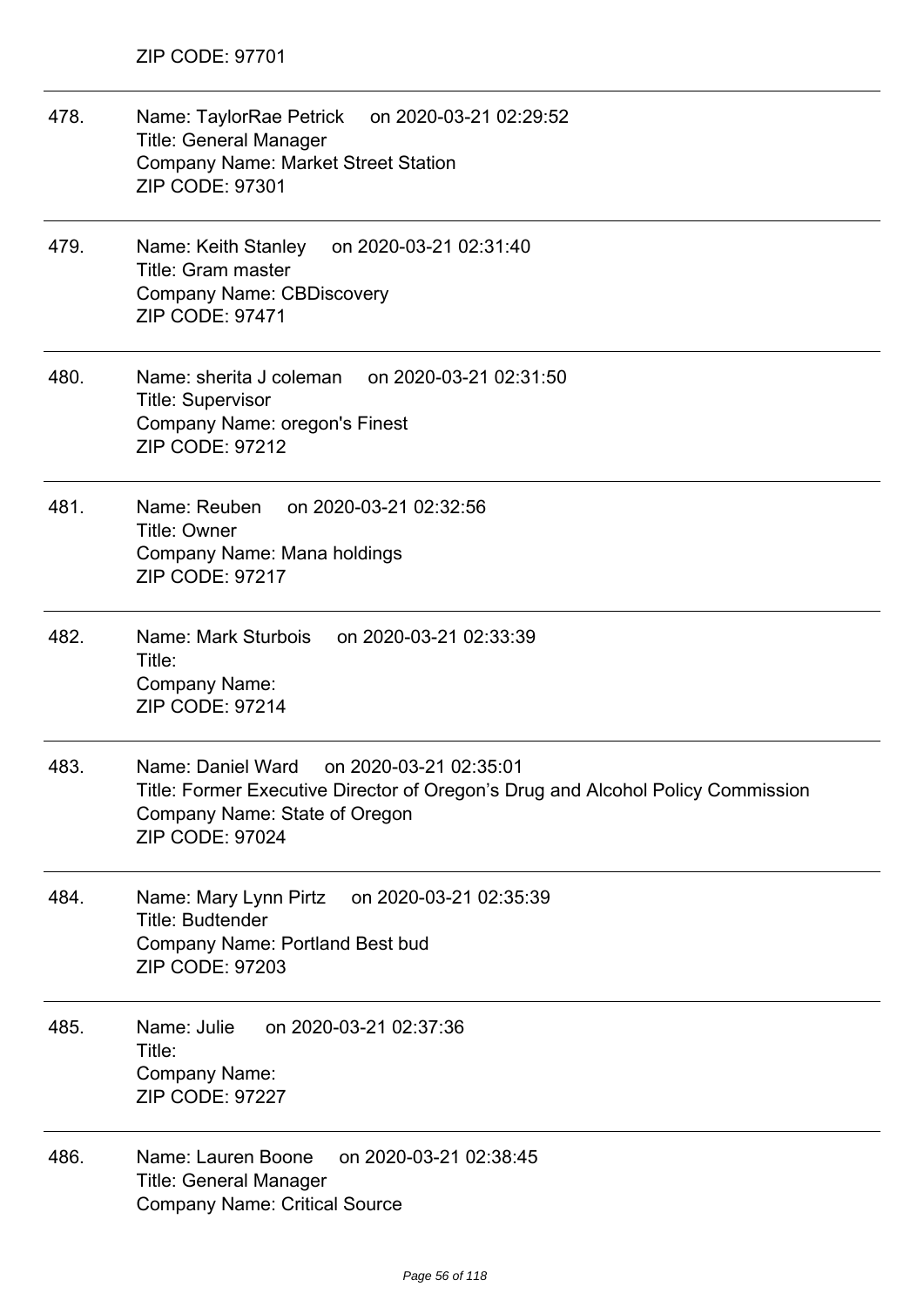| 487. | Name: Angela Zhao on 2020-03-21 02:39:53<br><b>Title: CEO</b><br>Company Name: 500 Enterprises Inc<br><b>ZIP CODE: 97504</b>                     |
|------|--------------------------------------------------------------------------------------------------------------------------------------------------|
| 488. | Name: Joan oswald on 2020-03-21 02:40:07<br>Title:<br>Company Name:<br><b>ZIP CODE: 97003</b>                                                    |
| 489. | Name: Carsen Maciag<br>on 2020-03-21 02:41:20<br>Title:<br>Company Name:<br><b>ZIP CODE: 97504</b>                                               |
| 490. | Name: Justin Higham<br>on 2020-03-21 02:42:50<br><b>Title: General Manager</b><br><b>Company Name: Terpene Station</b><br><b>ZIP CODE: 97402</b> |
| 491. | Name: Richard Harder on 2020-03-21 02:43:45<br>Title: Owner<br>Company Name: Oregon Cannabis Authority, LLC<br><b>ZIP CODE: 97477</b>            |
| 492. | on 2020-03-21 02:48:23<br>Name: Tiffany Anderson<br>Title:<br>Company Name: 1991<br><b>ZIP CODE: 97233</b>                                       |
| 493. | on 2020-03-21 02:49:17<br>Name: Jonne king<br>Title:<br><b>Company Name:</b><br><b>ZIP CODE: 97525</b>                                           |
| 494. | Name: Mark Colman<br>on 2020-03-21 02:49:53<br>Title: King<br>Company Name: Kram Namloc, LLC<br><b>ZIP CODE: 97203</b>                           |
| 495. | Name: Eric Larson<br>on 2020-03-21 02:50:44<br>Title: Owner<br><b>Company Name: Rock Creek Pharms</b>                                            |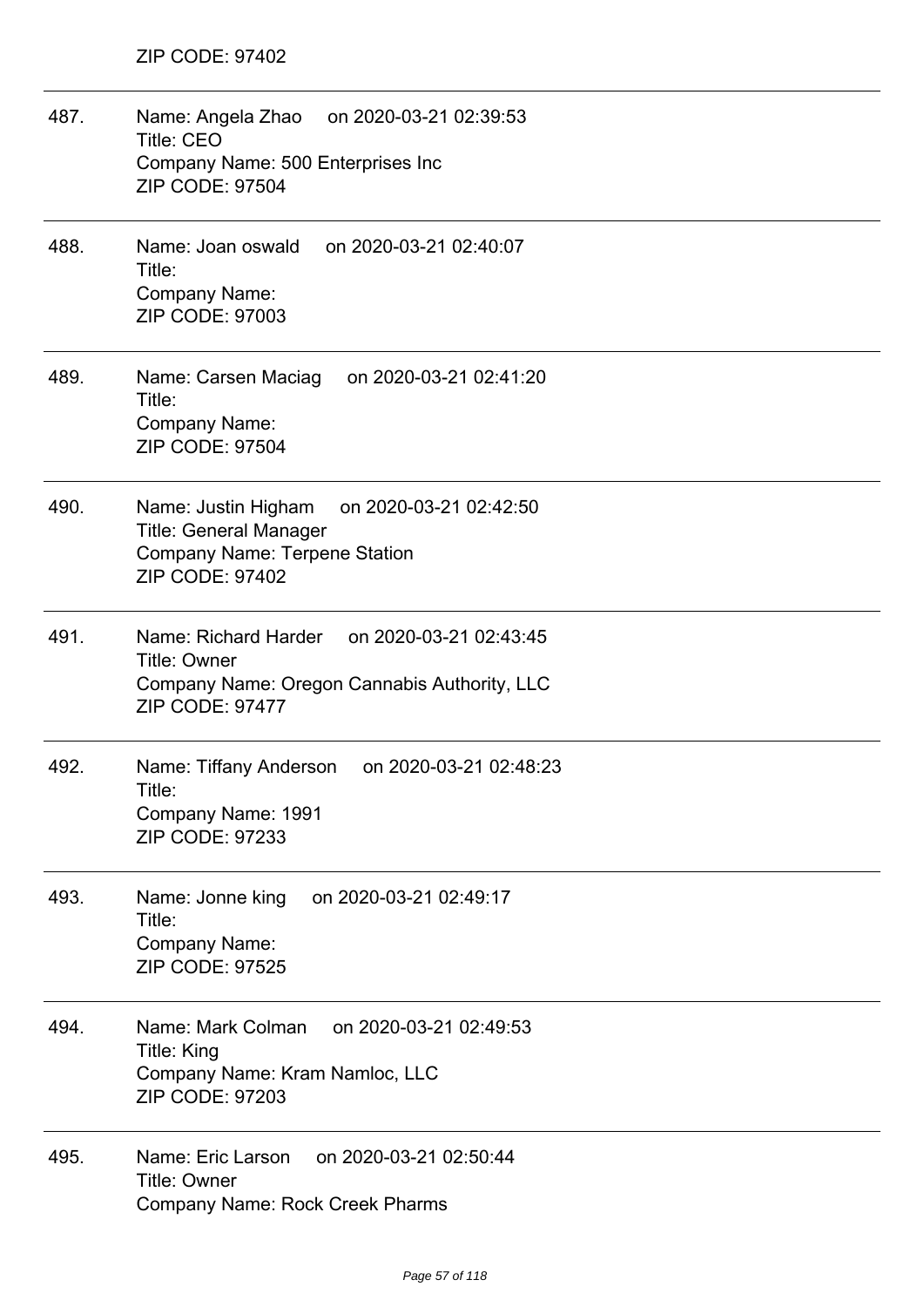| 496. | Name: Jessica Hiatt on 2020-03-21 02:51:29<br>Title:<br>Company Name:<br><b>ZIP CODE: 97520</b>                                                          |
|------|----------------------------------------------------------------------------------------------------------------------------------------------------------|
| 497. | Name: Eddy Montes<br>on 2020-03-21 02:52:55<br>Title: Co-Owner<br>Company Name: Kush Cart Home Delivery<br><b>ZIP CODE: 97206</b>                        |
| 498. | Name: JENNIFER MORSE on 2020-03-21 02:54:05<br><b>Title: MANAGER</b><br>Company Name: 420 CLUB LLC<br>ZIP CODE: 97470                                    |
| 499. | Name: clint funderburg on 2020-03-21 02:56:06<br>Title: owner<br>Company Name: green dragon herbal clinic<br>ZIP CODE: 97391                             |
| 500. | Name: David Braun on 2020-03-21 02:56:51<br>Title:<br>Company Name:<br><b>ZIP CODE: 97213</b>                                                            |
| 501. | Name: Samantha Montanaro<br>on 2020-03-21 02:57:19<br><b>Title: CEO</b><br><b>Company Name: Prism House</b><br><b>ZIP CODE: 97220</b>                    |
| 502. | Name: Jeffrey schlageter on 2020-03-21 02:57:25<br><b>Title: Owner</b><br>Company Name: Oregon's Herbal Remedies, Llc & Cannabis, Ilc<br>ZIP CODE: 97487 |
| 503. | Name: Adam Blackman<br>on 2020-03-21 02:58:49<br>Title: Grow technician<br>Company Name: Kannawise<br><b>ZIP CODE: 97520</b>                             |
| 504. | Name: Misty Lee<br>on 2020-03-21 02:58:53<br><b>Title: DSS</b><br><b>Company Name: RMSI</b>                                                              |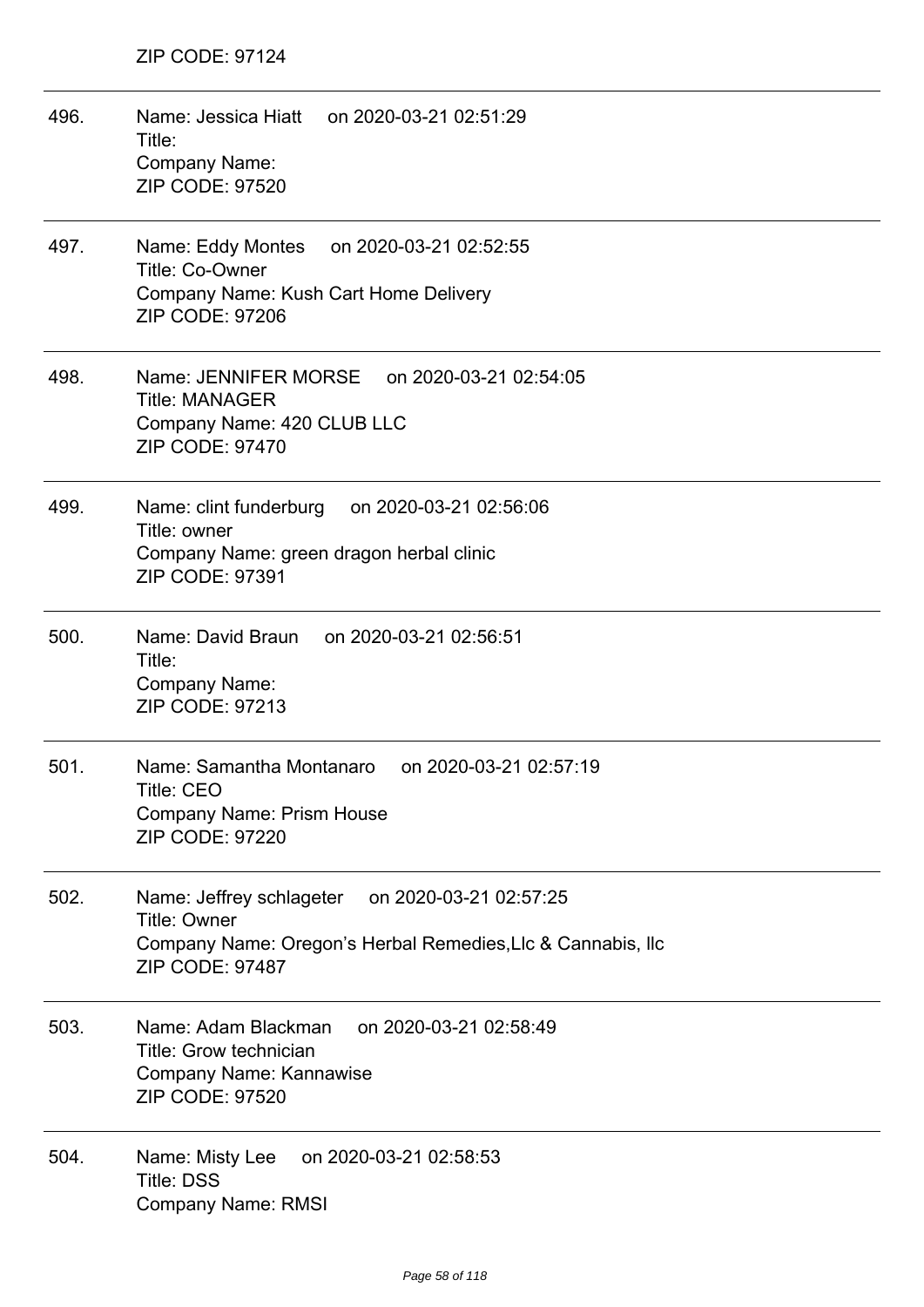505. Name: Mike Cawley on 2020-03-21 02:59:40 Title: Owner Company Name: Geek Farms ZIP CODE: 97368 506. Name: Chris Noakes on 2020-03-21 02:59:44 Title: Administrative Assistant Company Name: GreenSea Distribution ZIP CODE: 97401 507. Name: Craig Conkel on 2020-03-21 03:00:42 Title: Supervisor Company Name: 500 Enterprises ZIP CODE: 97528 508. Name: Jacob Glasser on 2020-03-21 03:02:58 Title: Owner Company Name: Oregon Weed Works LLC ZIP CODE: 97402 509. Name: Andrea on 2020-03-21 03:03:32 Title: Company Name: ZIP CODE: 97078 510. Name: Daniel Gambee on 2020-03-21 03:04:34 Title: Director of Sales and Operations Company Name: De Terra LLC ZIP CODE: 97206 511. Name: Meredith Overstreet on 2020-03-21 03:05:24 Title: Owner Company Name: Market Street Wellness ZIP CODE: 97504 512. Name: Orion Dierking on 2020-03-21 03:05:34 Title: Owner/CEO Company Name: Treestar ZIP CODE: 97071 513. Name: Sarah budnick on 2020-03-21 03:06:44 Title: Inventory control Company Name: Pistil Point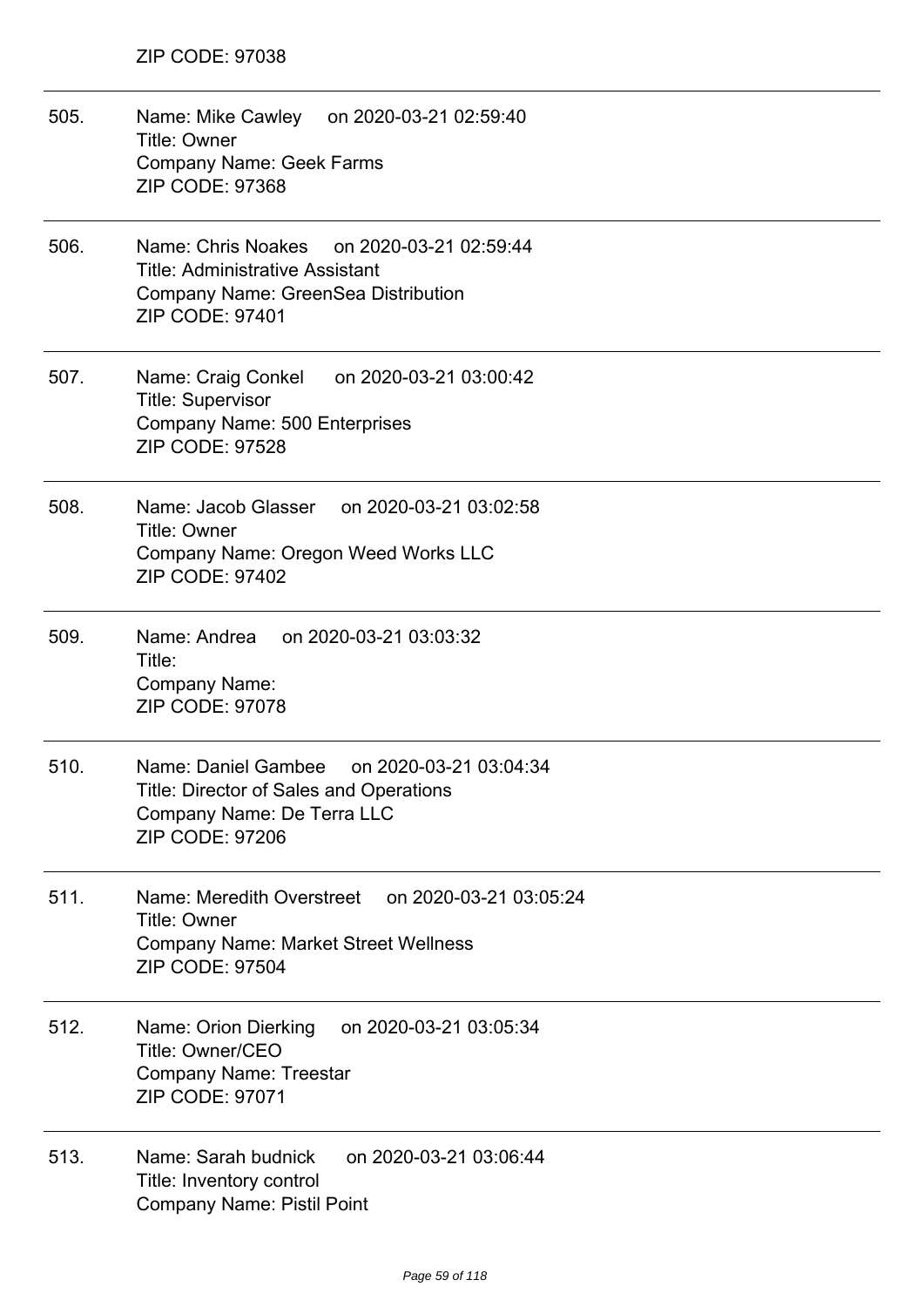| 514. | Name: Nick Duyck on 2020-03-21 03:08:49<br>Title: Owner<br>Company Name: Private reserve cannabis<br><b>ZIP CODE: 97113</b>                         |
|------|-----------------------------------------------------------------------------------------------------------------------------------------------------|
| 515. | Name: Cheyanne Simon on 2020-03-21 03:09:19<br>Title: Manager<br><b>Company Name: High Quality</b><br>ZIP CODE: 97330                               |
| 516. | Name: BEN CONTRERAS<br>on 2020-03-21 03:09:21<br><b>Title: Owner</b><br>Company Name: Local Herb<br>ZIP CODE: 97236                                 |
| 517. | Name: Dana Anderson on 2020-03-21 03:11:01<br><b>Title: Stoner Owner</b><br>Company Name: The Anderson Group, Inc.<br><b>ZIP CODE: 97070</b>        |
| 518. | Name: Samantha Shelley<br>on 2020-03-21 03:11:11<br><b>Title: Licensing Specialist</b><br><b>Company Name: CannXperts</b><br><b>ZIP CODE: 97455</b> |
| 519. | Name: Hunter Tintera<br>on 2020-03-21 03:11:42<br>Title:<br>Company Name:<br>ZIP CODE:                                                              |
| 520. | on 2020-03-21 03:13:49<br>Name: Alexandra Farmer<br><b>Title: Administration</b><br>Company Name: Leap Farms<br><b>ZIP CODE: 97537</b>              |
| 521. | Name: TODD BUZZETTI on 2020-03-21 03:15:44<br>Title:<br>Company Name:<br><b>ZIP CODE: 98271</b>                                                     |
| 522. | on 2020-03-21 03:19:03<br>Name: Jordan Adams<br>Title:<br>Company Name:                                                                             |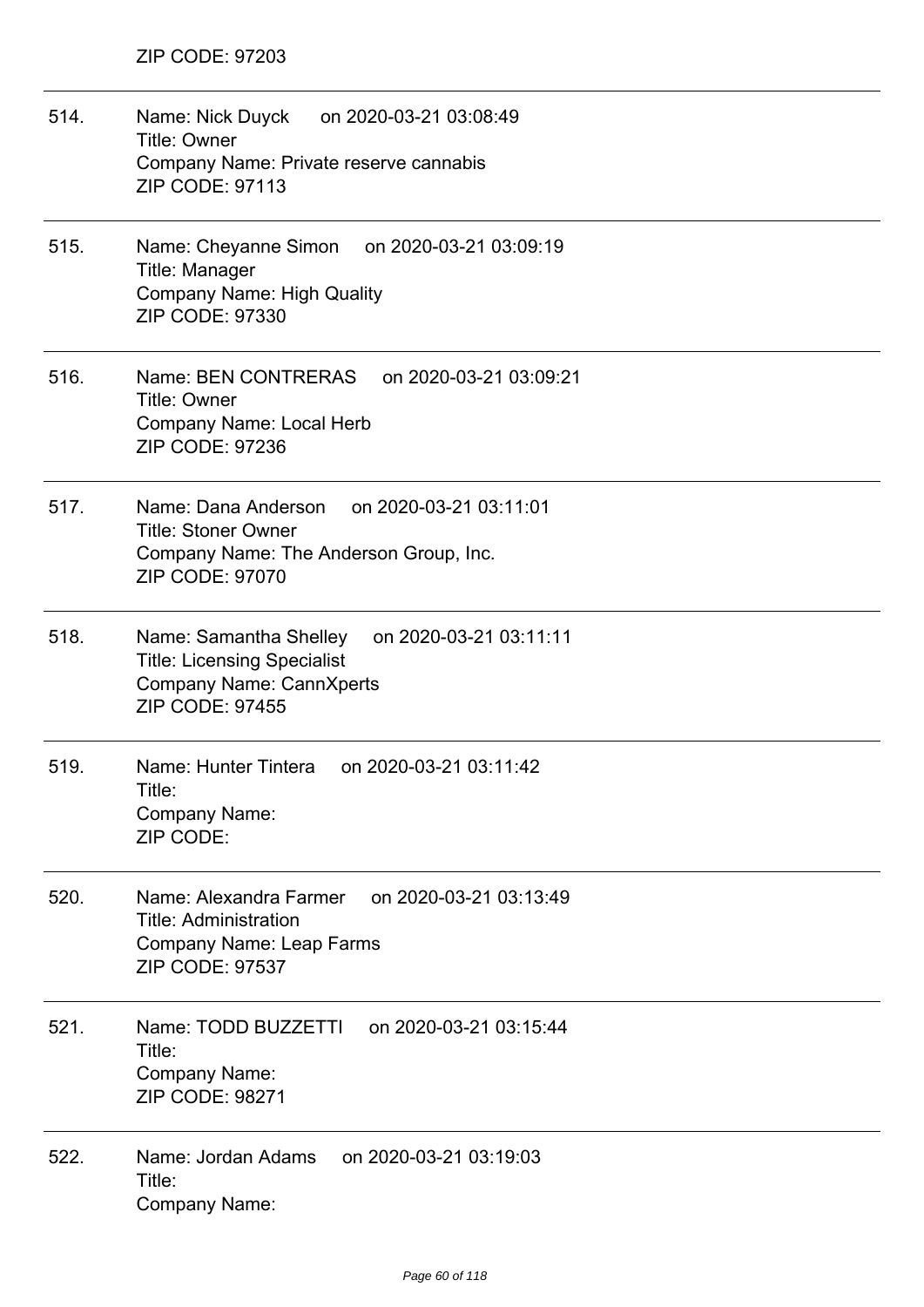| 523. | Name: Becky O'Leary on 2020-03-21 03:19:09<br>Title:<br>Company Name:<br><b>ZIP CODE: 97214</b>                                         |
|------|-----------------------------------------------------------------------------------------------------------------------------------------|
| 524. | Name: Susan Anderson on 2020-03-21 03:19:17<br>Title:<br>Company Name:<br>ZIP CODE: 97140                                               |
| 525. | Name: Chase antonich on 2020-03-21 03:21:37<br>Title: I agree<br>Company Name: Outsiders collective<br>ZIP CODE: 97739                  |
| 526. | Name: Todd<br>on 2020-03-21 03:22:16<br><b>Title: Guy</b><br><b>Company Name: Stuff</b><br><b>ZIP CODE: 97501</b>                       |
| 527. | Name: Josh Schmidt<br>on 2020-03-21 03:23:39<br><b>Title: Co Founder</b><br><b>Company Name: Pistil Point</b><br><b>ZIP CODE: 97203</b> |
| 528. | Name: Lisa Martinez<br>on 2020-03-21 03:24:43<br>Title:<br>Company Name:<br><b>ZIP CODE: 97123</b>                                      |
| 529. | Name: Alexa Hartford<br>on 2020-03-21 03:25:04<br><b>Title: Sales representative</b><br>Company Name: Oregon oil<br>ZIP CODE: 97206     |
| 530. | Name: Christi<br>on 2020-03-21 03:25:54<br>Title: Owner<br>Company Name: The Balmb Body Care<br><b>ZIP CODE: 97223</b>                  |
| 531. | on 2020-03-21 03:26:46<br>Name: Anna Schrab<br>Title: Co-Owner<br>Company Name: AmeriCannaRx                                            |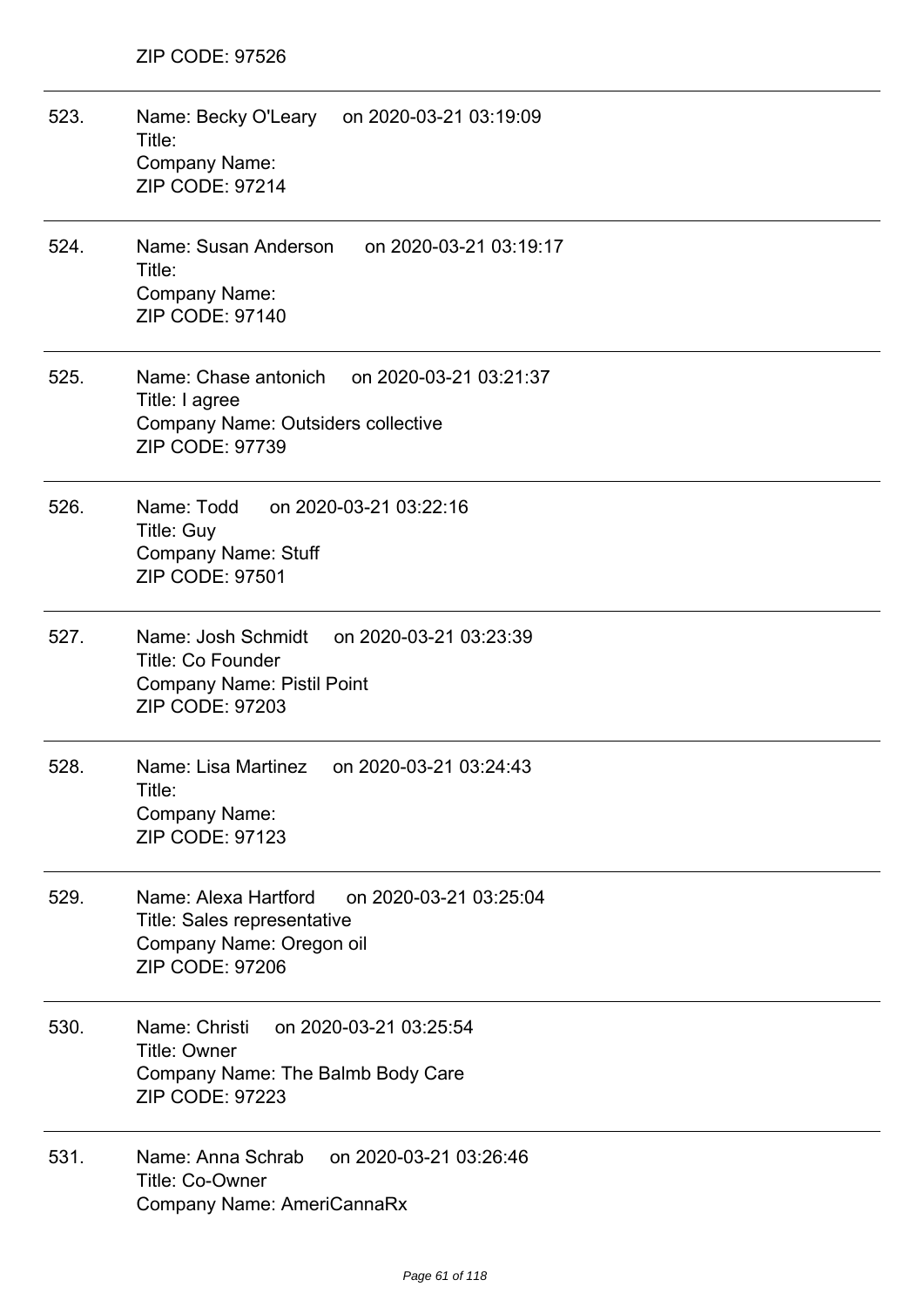| 532. | Name: Joshua wolfe on 2020-03-21 03:28:39<br>Title: Owner<br>Company Name: Lawson Wolfe ENT<br><b>ZIP CODE: 97101</b>                             |
|------|---------------------------------------------------------------------------------------------------------------------------------------------------|
| 533. | Name: Connor Anderson on 2020-03-21 03:29:14<br>Title:<br>Company Name:<br><b>ZIP CODE: 97140</b>                                                 |
| 534. | Name: Shea Conley on 2020-03-21 03:30:26<br>Title: Owner<br><b>Company Name: MindRite</b><br><b>ZIP CODE: 97209</b>                               |
| 535. | Name: Brian Lupton on 2020-03-21 03:30:42<br><b>Title: Sales Executive</b><br><b>Company Name: DYME Distribution</b><br><b>ZIP CODE: 97495</b>    |
| 536. | Name: Richard Roth on 2020-03-21 03:33:04<br><b>Title: Owner</b><br><b>Company Name: Terp Secret LLC</b><br><b>ZIP CODE: 97236</b>                |
| 537. | Name: Amber Iris Langston<br>on 2020-03-21 03:33:31<br>Title:<br>Company Name:<br><b>ZIP CODE: 97206</b>                                          |
| 538. | on 2020-03-21 03:36:13<br>Name: Stephanie Neil<br><b>Title: Shift Lead</b><br><b>Company Name: Electric Lettuce</b><br><b>ZIP CODE: 97206</b>     |
| 539. | on 2020-03-21 03:37:09<br>Name: Stephanie Zakrzewski<br><b>Title: Store Manager</b><br>Company Name: Hi Casual Cannabis<br><b>ZIP CODE: 97103</b> |
| 540. | on 2020-03-21 03:39:22<br>Name: Shane Cavanaugh<br>Title: Founder<br>Company Name: Mpsc ent Ilc                                                   |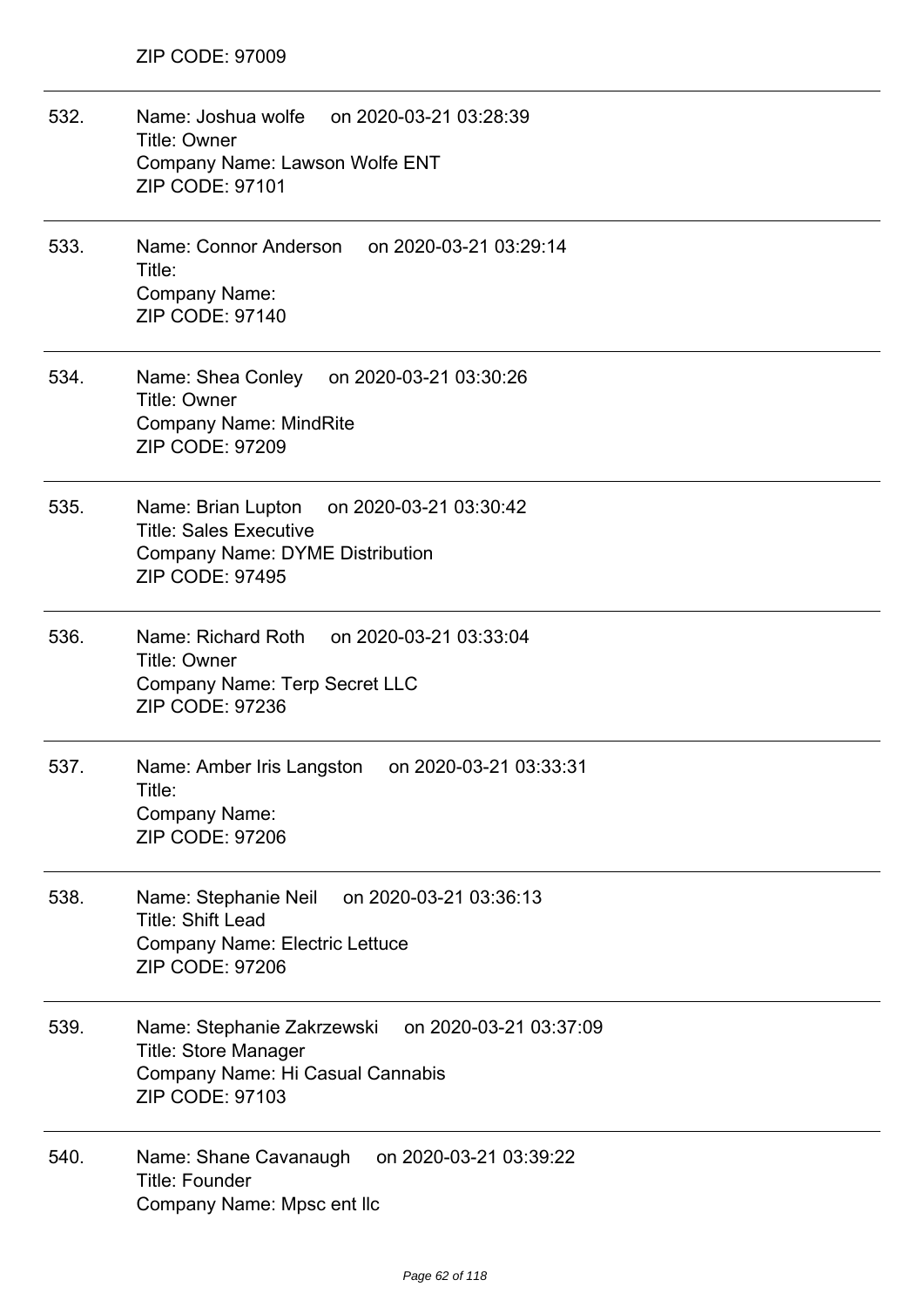| 541. | Name: Jesse Long on 2020-03-21 03:40:37<br>Title:<br><b>Company Name: Green Source Gardens</b><br><b>ZIP CODE: 97497</b>                 |
|------|------------------------------------------------------------------------------------------------------------------------------------------|
| 542. | Name: Summer<br>on 2020-03-21 03:40:58<br><b>Title: General Manager</b><br>Company Name: Defyne Premium Cannabis<br>ZIP CODE: 97116      |
| 543. | Name: Alex Hoggan on 2020-03-21 03:41:52<br>Title: Owner<br><b>Company Name: Chemhistory</b><br>ZIP CODE: 97222                          |
| 544. | Name: Melissa Roberts<br>on 2020-03-21 03:42:18<br>Title: Manager<br>Company Name: Homegrown Oregon dispensary<br><b>ZIP CODE: 97304</b> |
| 545. | Name: Angelina Demasi on 2020-03-21 03:42:21<br>Title:<br>Company Name:<br><b>ZIP CODE: 97103</b>                                        |
| 546. | Name: Robert Kusmich<br>on 2020-03-21 03:42:32<br>Title: COO<br>Company Name: Edibology<br><b>ZIP CODE: 97233</b>                        |
| 547. | on 2020-03-21 03:44:04<br>Name: Jamie kinman<br>Title:<br>Company Name:<br><b>ZIP CODE: 97103</b>                                        |
| 548. | on 2020-03-21 03:44:18<br>Name: Nick Jauregui<br>Title:<br>Company Name:<br>ZIP CODE: 97367                                              |
| 549. | Name: Josh<br>on 2020-03-21 03:44:37<br>Title: Josh<br>Company Name:                                                                     |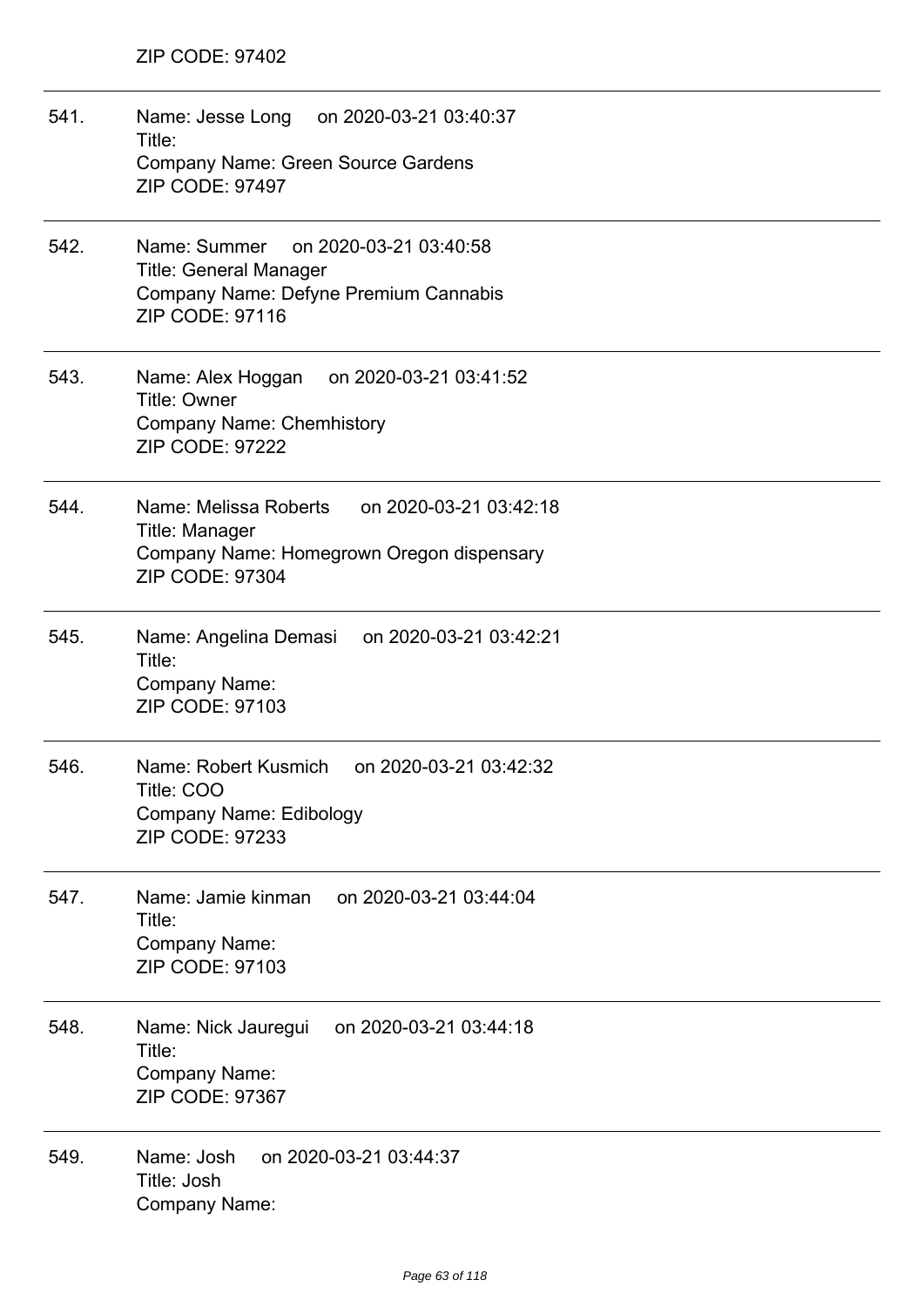| 550. | Name: Tim Clark<br>on 2020-03-21 03:46:44<br><b>Title: Operator</b><br>Company Name: Clark's Clean<br><b>ZIP CODE: 97103</b>                            |
|------|---------------------------------------------------------------------------------------------------------------------------------------------------------|
| 551. | Name: Noah Pierman<br>on 2020-03-21 03:48:36<br>Title: Worker<br>Company Name: Papa murphys<br><b>ZIP CODE: 96097</b>                                   |
| 552. | Name: Jolyn Camelia<br>on 2020-03-21 03:49:08<br>Title:<br>Company Name:<br><b>ZIP CODE: 97078</b>                                                      |
| 553. | Name: Alisha Satterfield<br>on 2020-03-21 03:49:37<br>Title:<br>Company Name:<br>ZIP CODE: 97202                                                        |
| 554. | Name: Frank Park<br>on 2020-03-21 03:50:33<br><b>Title: President</b><br>Company Name: A Prime Leaf<br>ZIP CODE: 97302                                  |
| 555. | Name: Shawn Bishop<br>on 2020-03-21 03:50:49<br><b>Title: CEO</b><br><b>Company Name: Decibel Farms</b><br>ZIP CODE: 97503                              |
| 556. | Name: Mariah Patel on 2020-03-21 03:50:52<br>Title:<br><b>Company Name:</b><br>ZIP CODE: 97760                                                          |
| 557. | on 2020-03-21 03:52:21<br>Name: Marissa Rodriguez<br>Title: VP Operations & Compliance<br><b>Company Name: The Sweet Life</b><br><b>ZIP CODE: 97202</b> |
| 558. | Name: Linda marzocco<br>on 2020-03-21 03:56:06<br>Title:<br><b>Company Name:</b>                                                                        |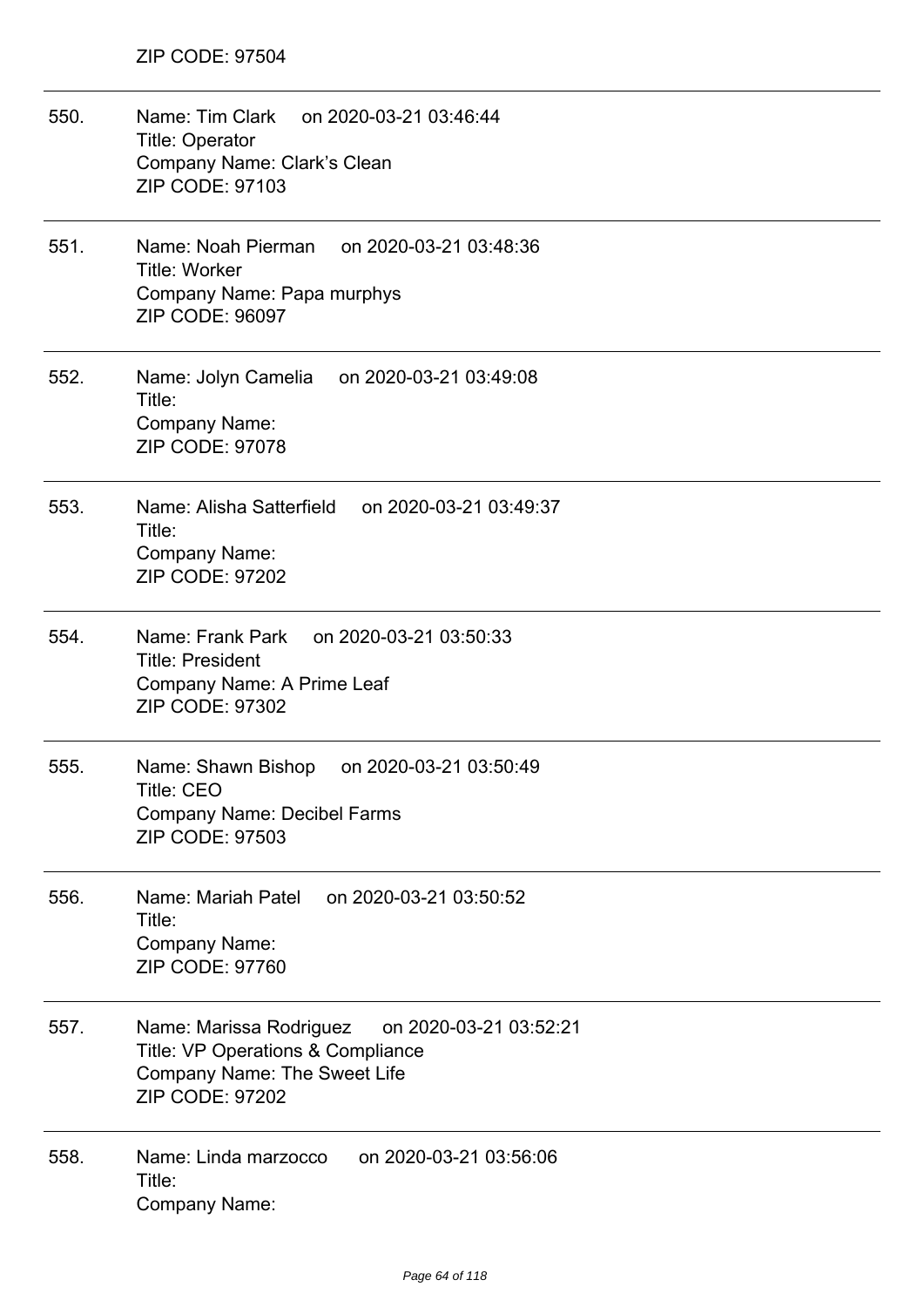| 559. | Name: Cody Hobbs<br>on 2020-03-21 03:56:55<br><b>Title: Security</b><br>Company Name:<br>ZIP CODE: 97524                                        |
|------|-------------------------------------------------------------------------------------------------------------------------------------------------|
| 560. | Name: Daniel Pagan<br>on 2020-03-21 03:57:23<br>Title:<br><b>Company Name: LYFE Farms</b><br>ZIP CODE: 10304                                    |
| 561. | Name: Stacy Page<br>on 2020-03-21 04:00:12<br><b>Title: Owner</b><br><b>Company Name: Makennarket Street Wellness</b><br><b>ZIP CODE: 97504</b> |
| 562. | Name: Jacob Gamble<br>on 2020-03-21 04:00:52<br><b>Title: Member</b><br>Company Name: Ventura Cannabis & Wellness<br><b>ZIP CODE: 97206</b>     |
| 563. | Name: Seth Marsh<br>on 2020-03-21 04:07:19<br>Title: president<br>Company Name: Urban Pharms<br><b>ZIP CODE: 97504</b>                          |
| 564. | on 2020-03-21 04:10:01<br>Name: Justin Delange<br>Title: Owner<br>Company Name: Urban Canna<br><b>ZIP CODE: 97477</b>                           |
| 565. | on 2020-03-21 04:14:34<br>Name: Sean Rietze<br><b>Title: Owner</b><br>Company Name: Hippy Trip<br>ZIP CODE: 97341                               |
| 566. | on 2020-03-21 04:21:08<br>Name: Mike Grudzien<br>Title:<br>Company Name:<br>ZIP CODE: 97401                                                     |
| 567. | Name: Liz Merritt<br>on 2020-03-21 04:21:59<br><b>Title: President</b><br><b>Company Name: Healthy Roots</b>                                    |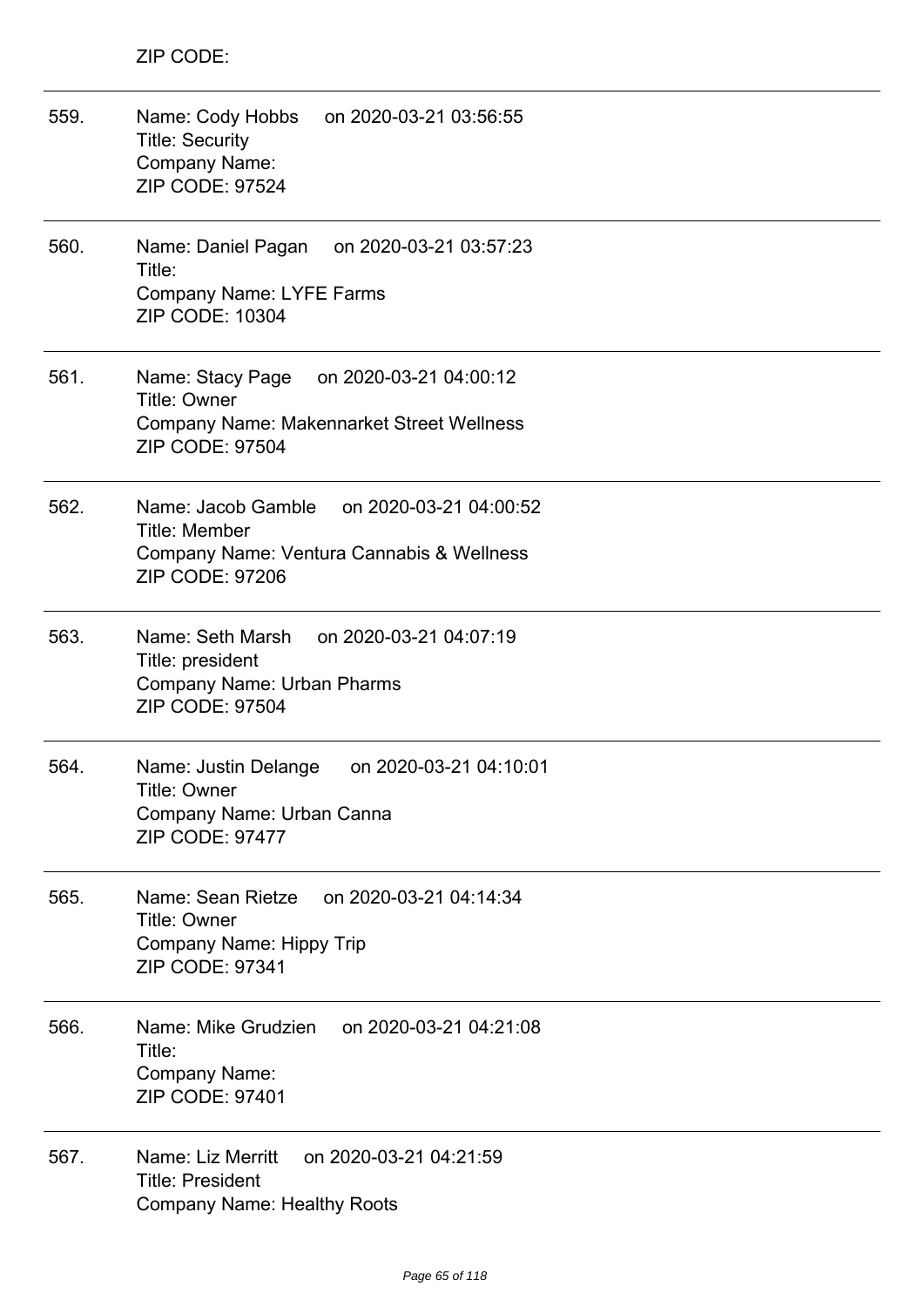568. Name: Tracy Tessler on 2020-03-21 04:25:51 Title: Company Name: ZIP CODE: 569. Name: Richard Niklas on 2020-03-21 04:27:02 Title: CMO Company Name: oreKron ZIP CODE: 97032 570. Name: Ben Pirie on 2020-03-21 04:27:49 Title: Attorney Company Name: Lane Powell PC ZIP CODE: 97204 571. Name: Tracy Tessler on 2020-03-21 04:27:57 Title: Dental Hygienist Company Name: ZIP CODE: 97405 572. Name: farah shaltaf on 2020-03-21 04:28:03 Title: Floor Supervisor Company Name: Oregon's Finest ZIP CODE: 97232 573. Name: Jared Geber on 2020-03-21 04:28:32 Title: Company Name: Kush Cart ZIP CODE: 97027 574. Name: SANDRA STOKES on 2020-03-21 04:28:59 Title: Company Name: ZIP CODE: 97128 575. Name: Bradly moss on 2020-03-21 04:28:59 Title: Proprietor Company Name: Beaver Bowls ZIP CODE: 97333 576. Name: Tyler on 2020-03-21 04:29:37 Title: Company Name: Paragon Farms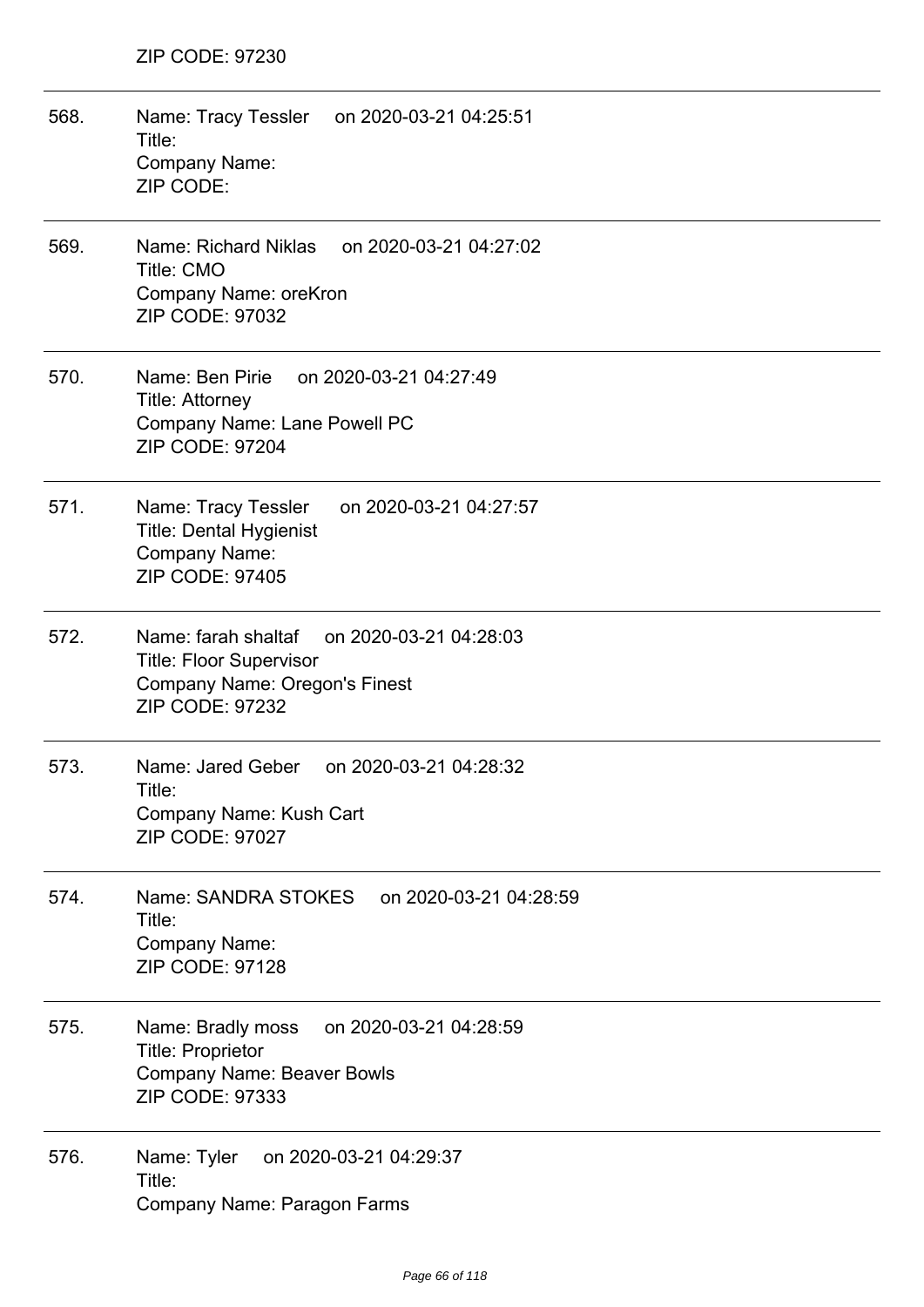- 577. Name: Teri Berlant on 2020-03-21 04:31:09 Title: Company Name: ZIP CODE:
- 578. Name: Sahson Dehkordi on 2020-03-21 04:31:28 Title: Portland sales Manager Company Name: The sweet life ZIP CODE: 97030
- 579. Name: Tamela Whittlesey on 2020-03-21 04:31:53 Title: Company Name: Mrs. ZIP CODE: 97376
- 580. Name: Jeremiah Nelson on 2020-03-21 04:32:39 Title: Bud Mentor Company Name: Hi Casual Cannabis ZIP CODE: 97103
- 581. Name: Michael Rider on 2020-03-21 04:33:37 Title: Production Manager Company Name: The Sweet Life ZIP CODE: 97210
- 582. Name: Jacob McKinney on 2020-03-21 04:34:45 Title: Intake Manager Company Name: Treestar ZIP CODE:
- 583. Name: Kyle O'Campo on 2020-03-21 04:35:51 Title: Company Name: ZIP CODE: 97702
- 584. Name: Jeremy Kwit on 2020-03-21 04:36:15 Title: CEO Company Name: Substance ZIP CODE: 97702
- 585. Name: Zack Burrowes on 2020-03-21 04:37:00 Title: Company Name: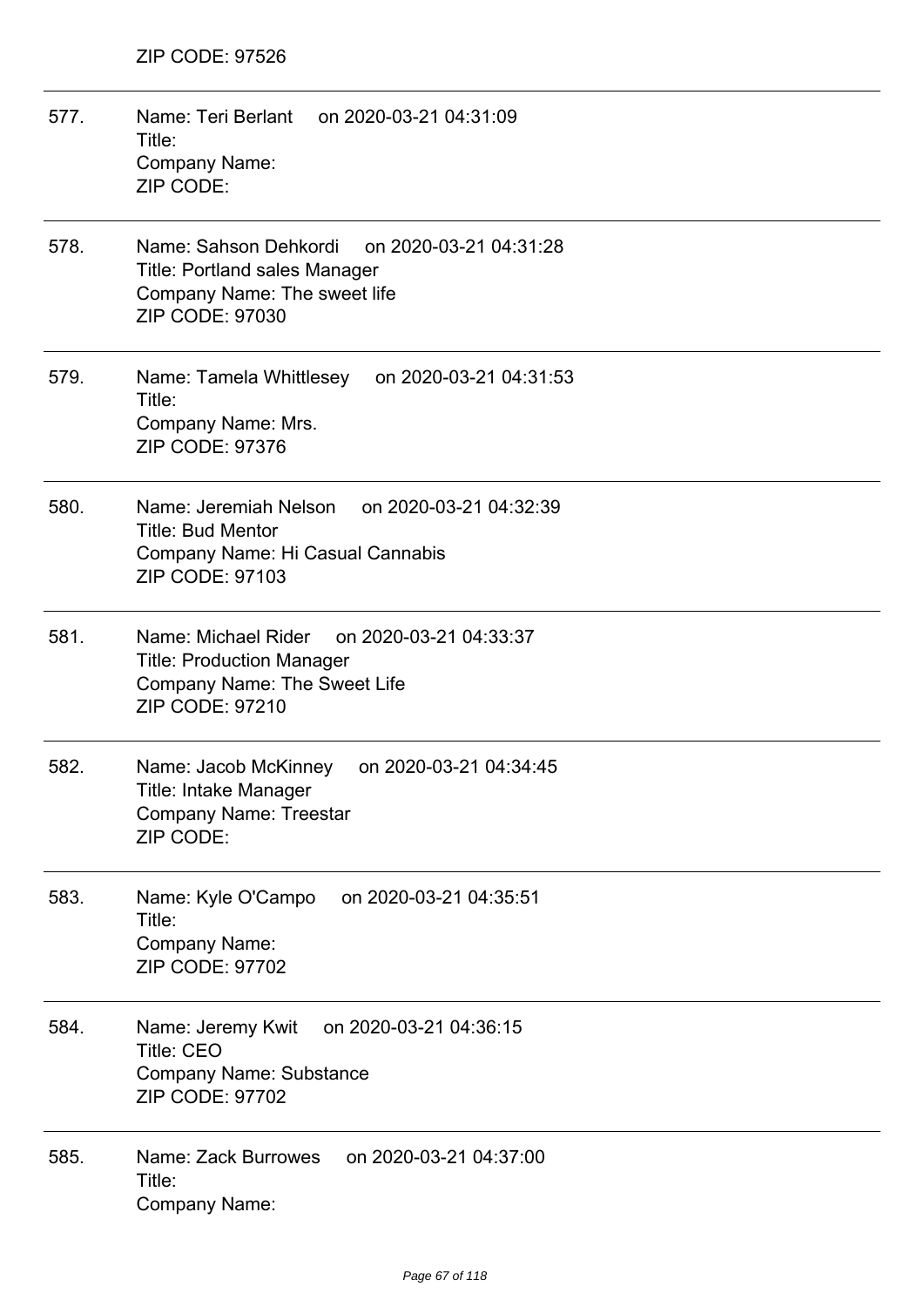- 586. Name: Ramsey Allred on 2020-03-21 04:37:21 Title: Owner Company Name: FNX LLC ZIP CODE: 97501
- 587. Name: Cory Nielsen on 2020-03-21 04:38:42 Title: Director, Sales and Distribution Company Name: Enjoy Brands ZIP CODE: 97023
- 588. Name: Daniel on 2020-03-21 04:39:07 Title: Team Member Company Name: All Star ZIP CODE: 96097
- 589. Name: Adam on 2020-03-21 04:40:22 Title: Manager Company Name: Meta Naturals LlC ZIP CODE: 97501
- 590. Name: Lori Rietze on 2020-03-21 04:41:13 Title: Owner Company Name: Hippy Trip ZIP CODE: 97341
- 591. Name: Racheal Pond on 2020-03-21 04:41:15 Title: Owner Company Name: Phresh Start ZIP CODE: 97477
- 592. Name: Eleanor Sauerborn on 2020-03-21 04:42:08 Title: Company Name: ZIP CODE: 97702
- 593. Name: joshua taylor on 2020-03-21 04:44:18 Title: Owner/CEO Company Name: Oregon's Cannabis Concierge ZIP CODE: 97205
- 594. Name: Ryan Buzzetti on 2020-03-21 04:44:45 Title: Company Name: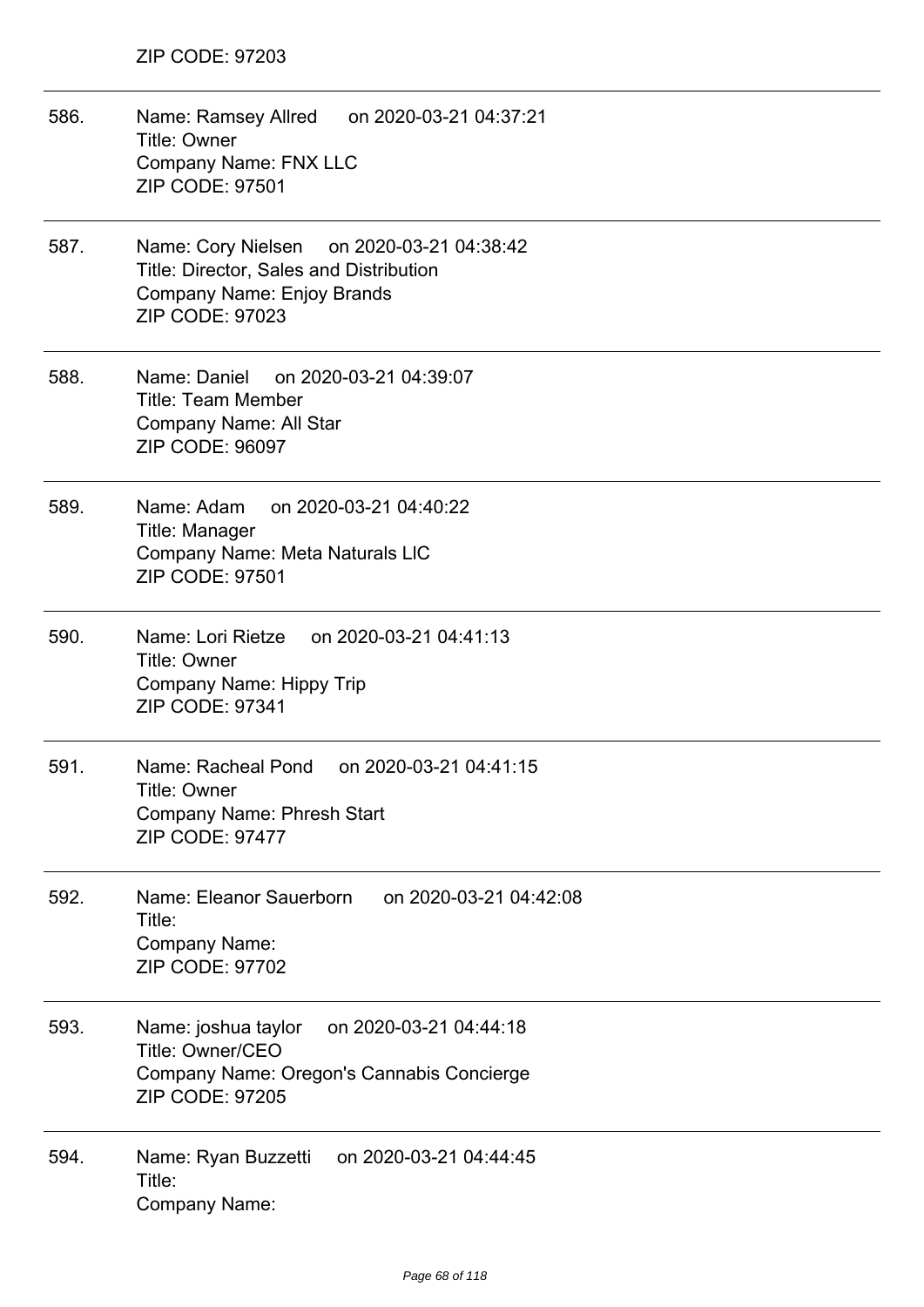| 595. | Name: Kelly Clemins<br>on 2020-03-21 04:44:55<br>Title:<br>Company Name:<br>ZIP CODE:                                         |
|------|-------------------------------------------------------------------------------------------------------------------------------|
| 596. | Name: Dara Robertson<br>on 2020-03-21 04:45:15<br><b>Title: Owner</b><br><b>Company Name: Fringe</b><br>ZIP CODE: 97701       |
| 597. | Name: Kevin Walsh<br>on 2020-03-21 04:45:23<br><b>Title: Owner</b><br>Company Name: The Co2 Company<br><b>ZIP CODE: 97501</b> |
| 598. | Name: Debbie Morgan on 2020-03-21 04:45:33<br>Title: Labor<br><b>Company Name: Left Coast Farms</b><br>ZIP CODE: 97306        |
| 599. | Name: Leighana Martindale on 2020-03-21 04:46:56<br>Title:<br>Company Name: High Vibe Curator<br><b>ZIP CODE: 97205</b>       |
| 600. | Name: Andy Yashar<br>on 2020-03-21 04:49:26<br>Title: Owner<br>Company Name: Gold and Yashar Media Group<br>ZIP CODE: 97219   |
| 601. | Name: ChrisLynn Taylor<br>on 2020-03-21 04:50:16<br>Title:<br>Company Name:<br><b>ZIP CODE: 97103</b>                         |
| 602. | on 2020-03-21 04:56:41<br>Name: Braden Gallucci<br>Title:<br>Company Name:<br><b>ZIP CODE: 97203</b>                          |
| 603. | on 2020-03-21 05:05:19<br>Name: Razili holmes<br>Title:<br>Company Name:                                                      |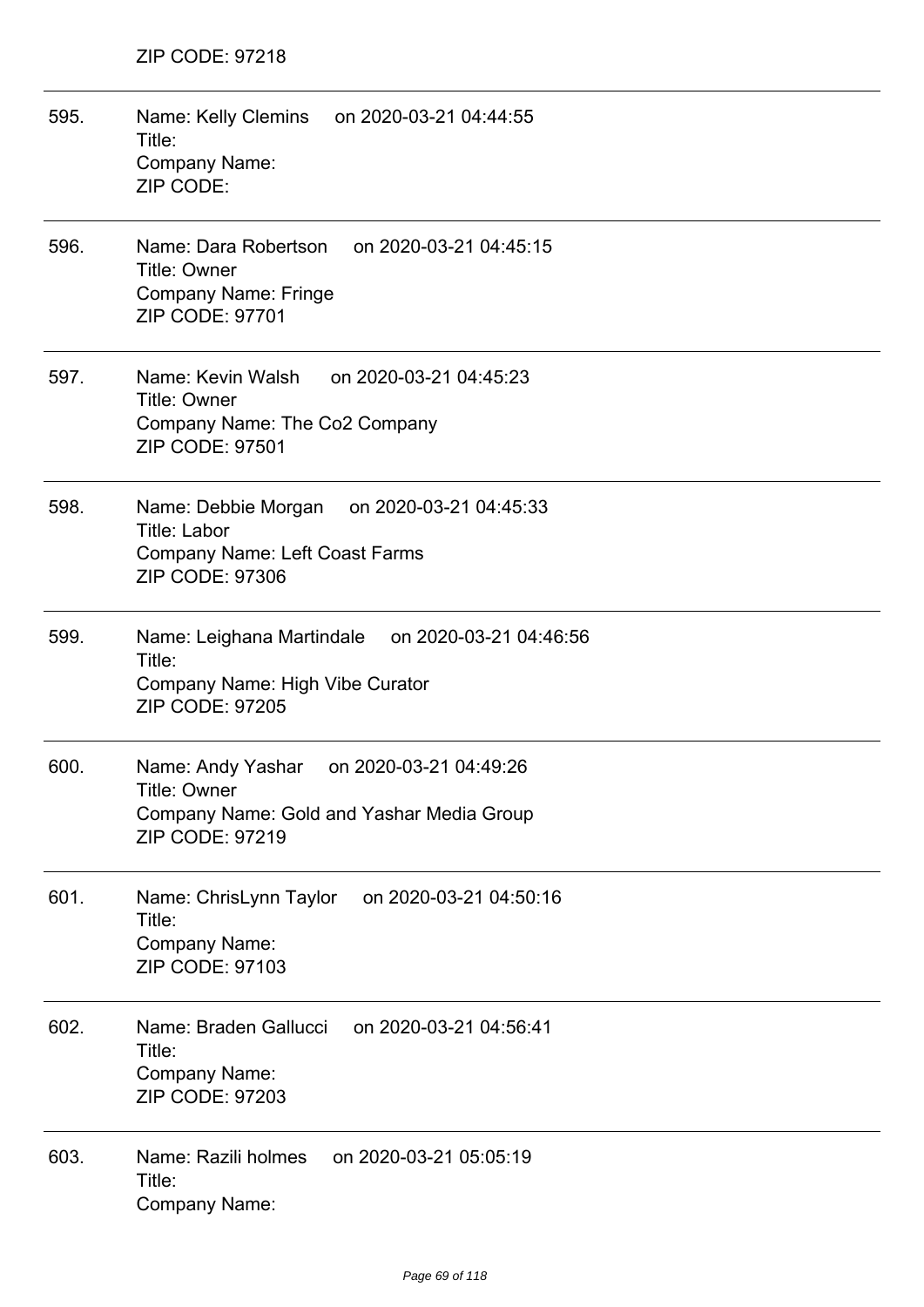| 604. | Name: Mylissa Walker on 2020-03-21 05:05:28<br>Title:<br>Company Name:<br><b>ZIP CODE: 97540</b>                                  |
|------|-----------------------------------------------------------------------------------------------------------------------------------|
| 605. | Name: Tawni Gregory<br>on 2020-03-21 05:06:08<br>Title:<br>Company Name:<br><b>ZIP CODE: 97477</b>                                |
| 606. | Name: Adam Hunter<br>on 2020-03-21 05:09:33<br><b>Title: Owner</b><br>Company Name: Hunter distributing<br><b>ZIP CODE: 97205</b> |
| 607. | on 2020-03-21 05:14:07<br>Name: Brady Claussen<br>Title: Owner<br>Company Name: High Winds Farm<br><b>ZIP CODE: 97041</b>         |
| 608. | Name: Ross<br>on 2020-03-21 05:14:44<br>Title: Mr<br>Company Name: OreKron<br>ZIP CODE: 97032                                     |
| 609. | Name: Josh cava<br>on 2020-03-21 05:14:45<br>Title:<br>Company Name:<br>ZIP CODE: 97402                                           |
| 610. | Name: Adriana perez<br>on 2020-03-21 05:17:17<br><b>Title: Researcher Assistant</b><br>Company Name:<br>ZIP CODE: 97355           |
| 611. | Name: Johannah Hamilton<br>on 2020-03-21 05:23:19<br>Title:<br>Company Name:<br>ZIP CODE: 97330                                   |
| 612. | Name: Cliff Layton<br>on 2020-03-21 05:24:36<br>Title:<br><b>Company Name: Cellg8 Sciences</b>                                    |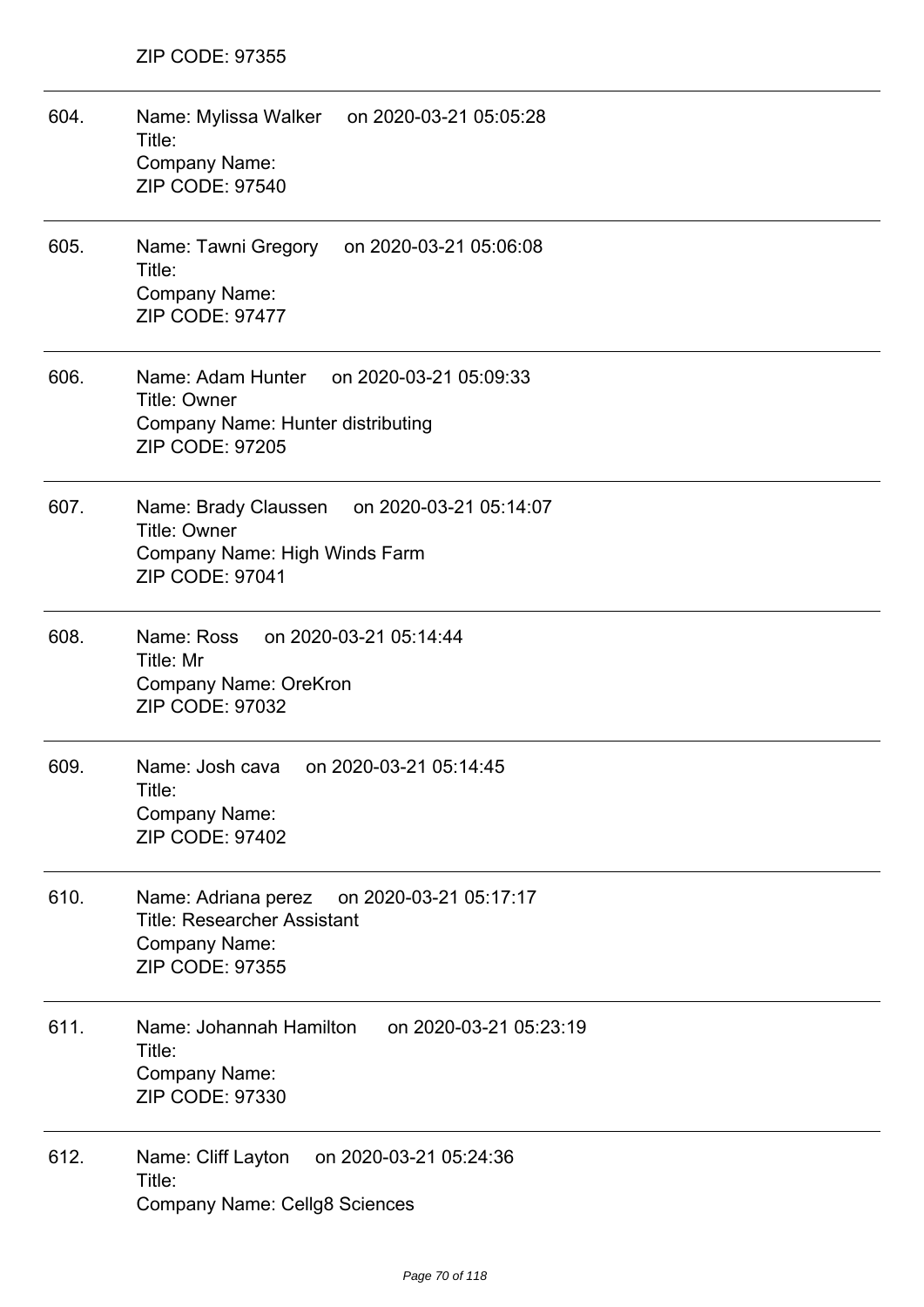| 613. | Name: Alder Manning on 2020-03-21 05:25:46<br>Title:<br>Company Name:<br><b>ZIP CODE: 97080</b>                                    |
|------|------------------------------------------------------------------------------------------------------------------------------------|
| 614. | Name: Rylee<br>on 2020-03-21 05:32:33<br>Title:<br><b>Company Name: Smokiez Edibles</b><br>ZIP CODE:                               |
| 615. | Name: Sam Elkington on 2020-03-21 05:34:01<br><b>Title: Owner</b><br><b>Company Name: Track Town Collective</b><br>ZIP CODE: 97403 |
| 616. | Name: Christine Thomas<br>on 2020-03-21 05:36:36<br>Title:<br>Company Name:<br>ZIP CODE:                                           |
| 617. | Name: Hannah Estey on 2020-03-21 05:37:31<br>Title:<br>Company Name:<br>ZIP CODE: 97214                                            |
| 618. | Name: max nash<br>on 2020-03-21 05:38:57<br>Title: CEO<br><b>Company Name: Curious About Cannabis</b><br><b>ZIP CODE: 97209</b>    |
| 619. | on 2020-03-21 05:39:49<br>Name: Mark Lewis<br>Title: CEO<br>Company Name: Prrl Labs, LLC<br>ZIP CODE: 97202-7239                   |
| 620. | on 2020-03-21 05:43:54<br>Name: Dusty<br>Title:<br>Company Name: Homegrown Oregon<br><b>ZIP CODE: 97301</b>                        |
| 621. | on 2020-03-21 05:44:55<br>Name: Ally Kramer<br><b>Title: Farmer</b><br><b>Company Name: Essential farms</b>                        |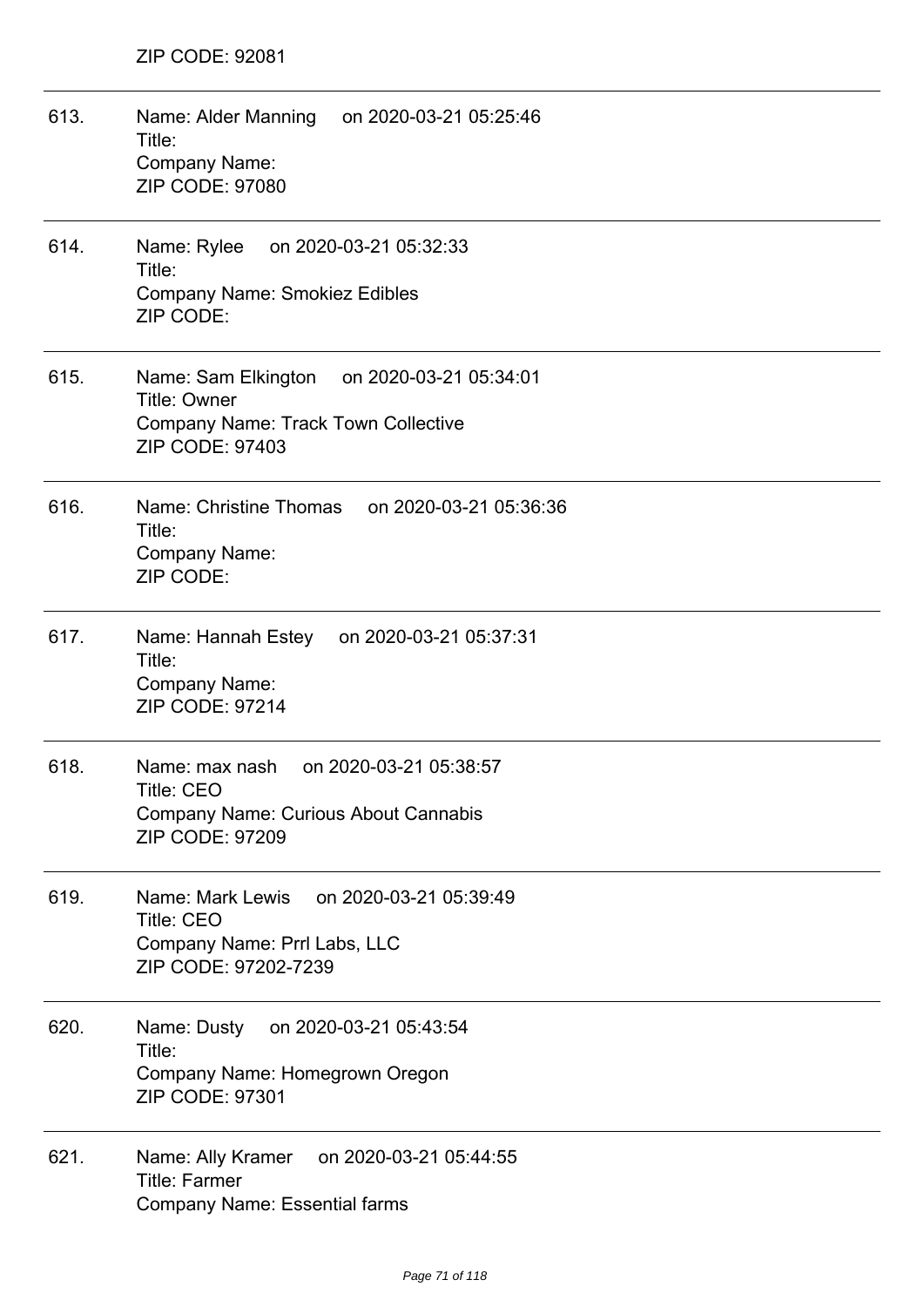622. Name: Senna Keel on 2020-03-21 05:45:30 Title: Patient Company Name: ZIP CODE: 97504 623. Name: Brian Morris on 2020-03-21 05:54:55 Title: Shift Lead Company Name: Homegrown Oregon ZIP CODE: 97322 624. Name: Kimberly Patterson on 2020-03-21 05:57:35 Title: Company Name: ZIP CODE: 97330 625. Name: Hanna carmichael on 2020-03-21 05:59:14 Title: Company Name: ZIP CODE: 97005 626. Name: Thor Thompson on 2020-03-21 06:02:57 Title: President Company Name: Dab Town USA & Butte Creek Farms ZIP CODE: 97524 627. Name: Margaret FiveCrows on 2020-03-21 06:08:10 Title: Company Name: ZIP CODE: 97214 628. Name: Josh Evans on 2020-03-21 06:08:54 Title: Company Name: ZIP CODE: 97544 629. Name: Quasei fannin on 2020-03-21 06:17:40 Title: Company Name: Cannassentials ZIP CODE: 97401 630. Name: Diana Brown on 2020-03-21 06:26:13 Title: Company Name: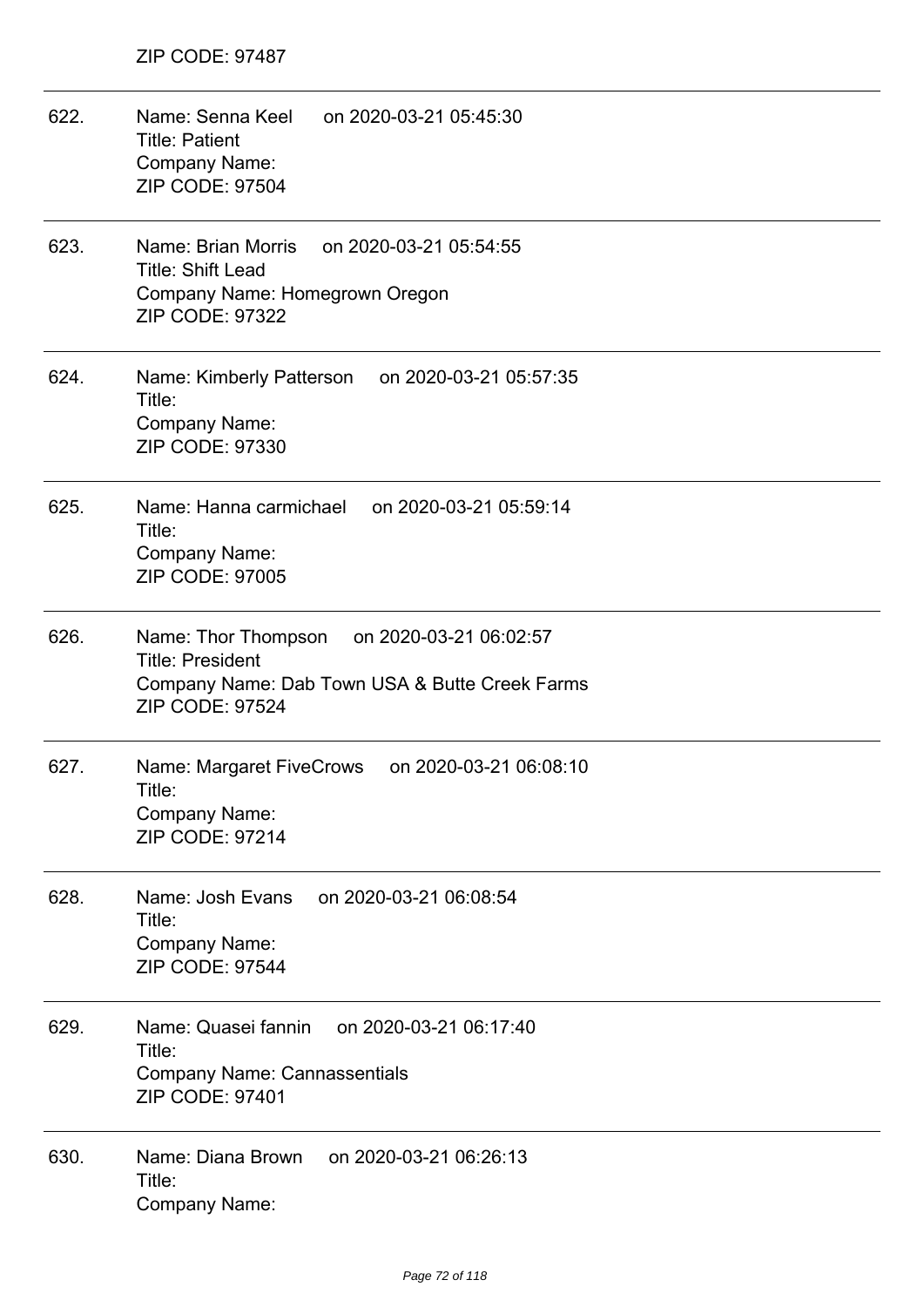- 631. Name: Michael C Gorka on 2020-03-21 06:31:36 Title: Sales Consultant Company Name: Smart Water ZIP CODE: 97013
- 632. Name: Alberto Abreu on 2020-03-21 06:32:33 Title: Service Company Name: OF ZIP CODE: 97209
- 633. Name: Michael Barrett on 2020-03-21 06:39:51 Title: Store Manager Company Name: Mr. Nice Guy ZIP CODE: 97487
- 634. Name: Skylar Westbrook on 2020-03-21 06:45:13 Title: Assistant Manager Company Name: Mongoose Cannabis ZIP CODE: 97214
- 635. Name: Stephanie Shattuck on 2020-03-21 06:45:40 Title: Company Name: ZIP CODE: 97045
- 636. Name: Jay on 2020-03-21 06:46:53 Title: Cannabis access Company Name: Stay high ZIP CODE: 97233
- 637. Name: Jonathan Meadows on 2020-03-21 06:48:30 Title: Company Name: ZIP CODE: 97415
- 638. Name: Thomas Altenhofen on 2020-03-21 06:55:10 Title: Company Name: PDX Stone Man ZIP CODE: 97215
- 639. Name: Eric Badeau on 2020-03-21 06:59:11 Title: Company Name: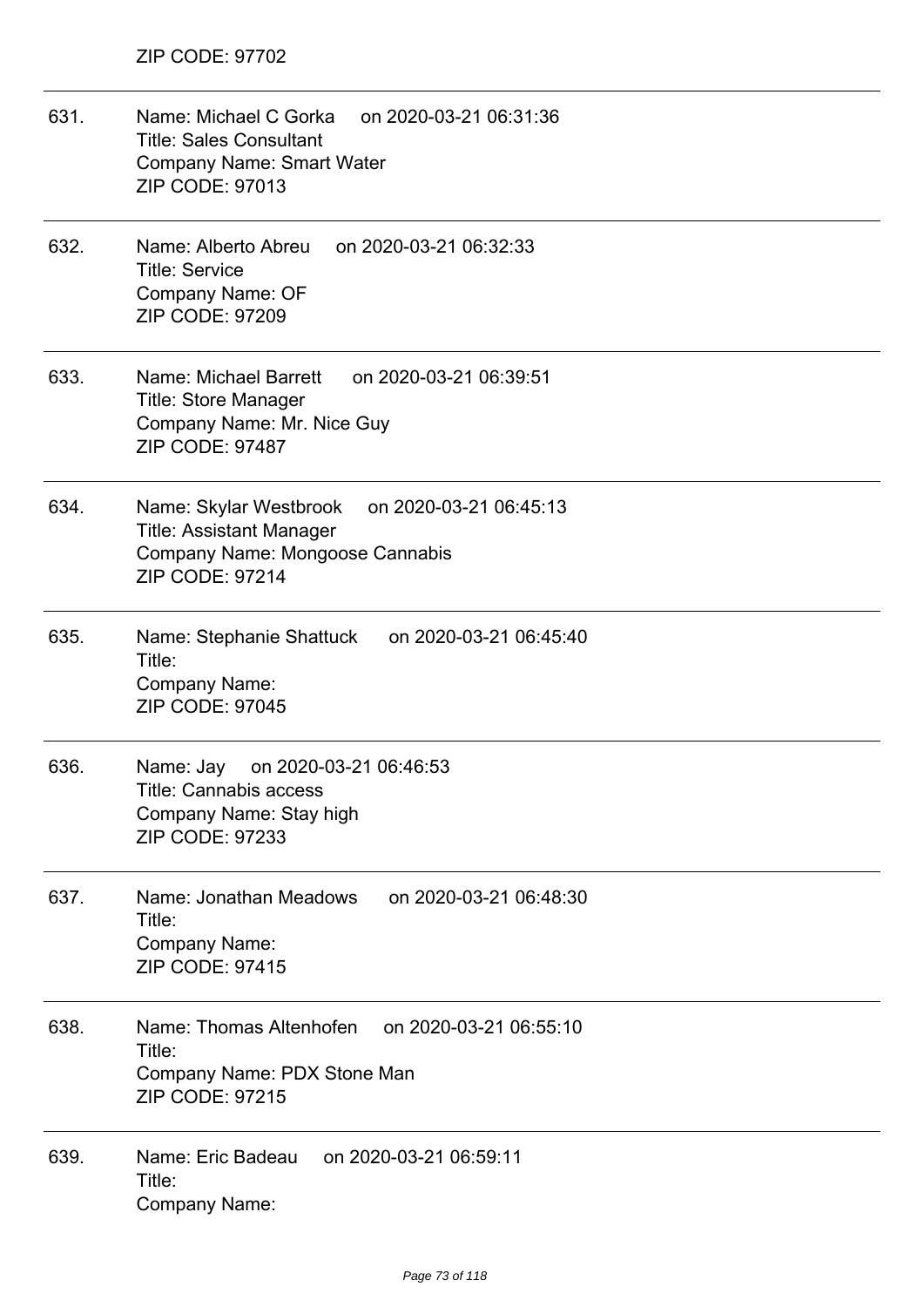| 640. | Name: Darlene Siegel on 2020-03-21 07:00:36<br>Title:<br>Company Name:<br>ZIP CODE:                                                        |
|------|--------------------------------------------------------------------------------------------------------------------------------------------|
| 641. | Name: Sarah<br>on 2020-03-21 07:07:15<br>Title:<br>Company Name:<br>ZIP CODE: 97415                                                        |
| 642. | Name: Edward Medina Jr on 2020-03-21 07:08:51<br>Title: Owner<br>Company Name: A Better Way Medicinal Alternatives, LLC<br>ZIP CODE: 97603 |
| 643. | Name: Emily Henderson on 2020-03-21 07:12:16<br><b>Title: Writer</b><br>Company Name:<br><b>ZIP CODE: 97202</b>                            |
| 644. | Name: Andrew Frye on 2020-03-21 07:15:05<br><b>Title: Grower</b><br>Company Name: Stoney girl gardens<br><b>ZIP CODE: 97219</b>            |
| 645. | Name: Sater Tommka<br>on 2020-03-21 07:16:14<br>Title: Owner<br>Company Name: Greenphoria<br><b>ZIP CODE: 97123</b>                        |
| 646. | Name: Oakley Denney<br>on 2020-03-21 07:18:17<br>Title:<br>Company Name:<br><b>ZIP CODE: 97005</b>                                         |
| 647. | Name: Mike Russell<br>on 2020-03-21 07:26:58<br><b>Title: Designer</b><br>Company Name: mikeruss studio<br><b>ZIP CODE: 11216</b>          |
| 648. | on 2020-03-21 07:31:27<br>Name: Marina Berny<br>Title:<br>Company Name:                                                                    |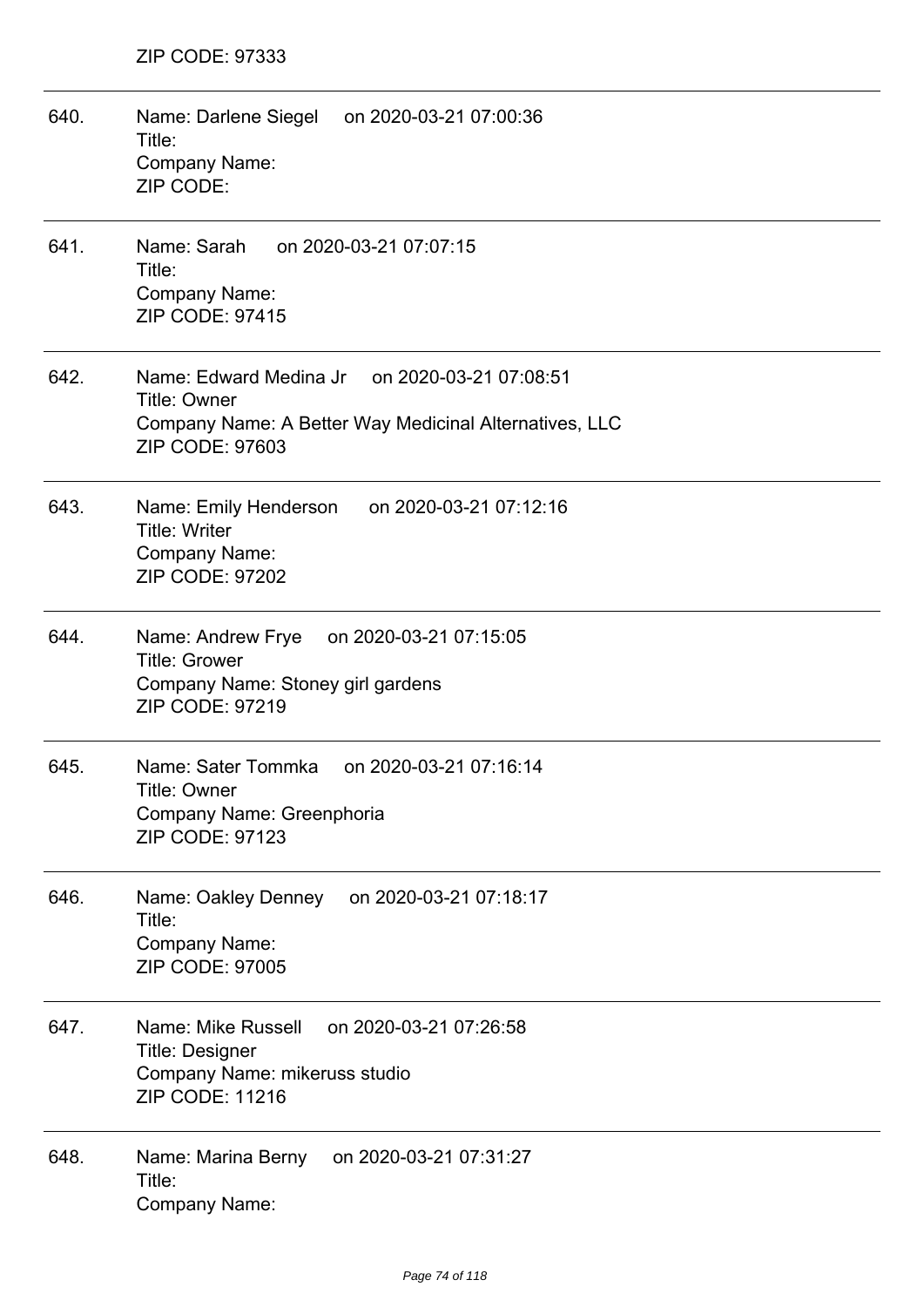| 649. | Name: Gabrielle Brown-Wing<br>on 2020-03-21 07:35:32<br>Title:<br><b>Company Name:</b><br><b>ZIP CODE: 97080</b>                             |
|------|----------------------------------------------------------------------------------------------------------------------------------------------|
| 650. | Name: Diane Froug<br>on 2020-03-21 07:38:42<br>Title:<br>Company Name:<br>ZIP CODE:                                                          |
| 651. | Name: Jacob<br>on 2020-03-21 07:51:47<br>Title: manager<br>Company Name: Oasis cannabis<br><b>ZIP CODE: 97132</b>                            |
| 652. | on 2020-03-21 07:57:12<br>Name: Regan<br>Title:<br><b>Company Name:</b><br>ZIP CODE:                                                         |
| 653. | Name: Edward Cole on 2020-03-21 07:57:51<br>Title:<br><b>Company Name:</b><br><b>ZIP CODE: 97218</b>                                         |
| 654. | Name: Taylor wonycott<br>on 2020-03-21 07:59:15<br><b>Title: Assistant manager</b><br>Company Name: Oasis Cannabis<br><b>ZIP CODE: 97115</b> |
| 655. | Name: Caleb Stevens<br>on 2020-03-21 08:03:09<br>Title: Bud tender<br>Company Name: Oasis canabis<br><b>ZIP CODE: 97132</b>                  |
| 656. | on 2020-03-21 08:06:56<br>Name: Kim Reitenbaugh Cooney<br>Title:<br>Company Name:<br><b>ZIP CODE: 97703</b>                                  |
| 657. | Name: Loren Kwit<br>on 2020-03-21 08:15:50<br>Title: Manager<br>Company Name: Raganelli's                                                    |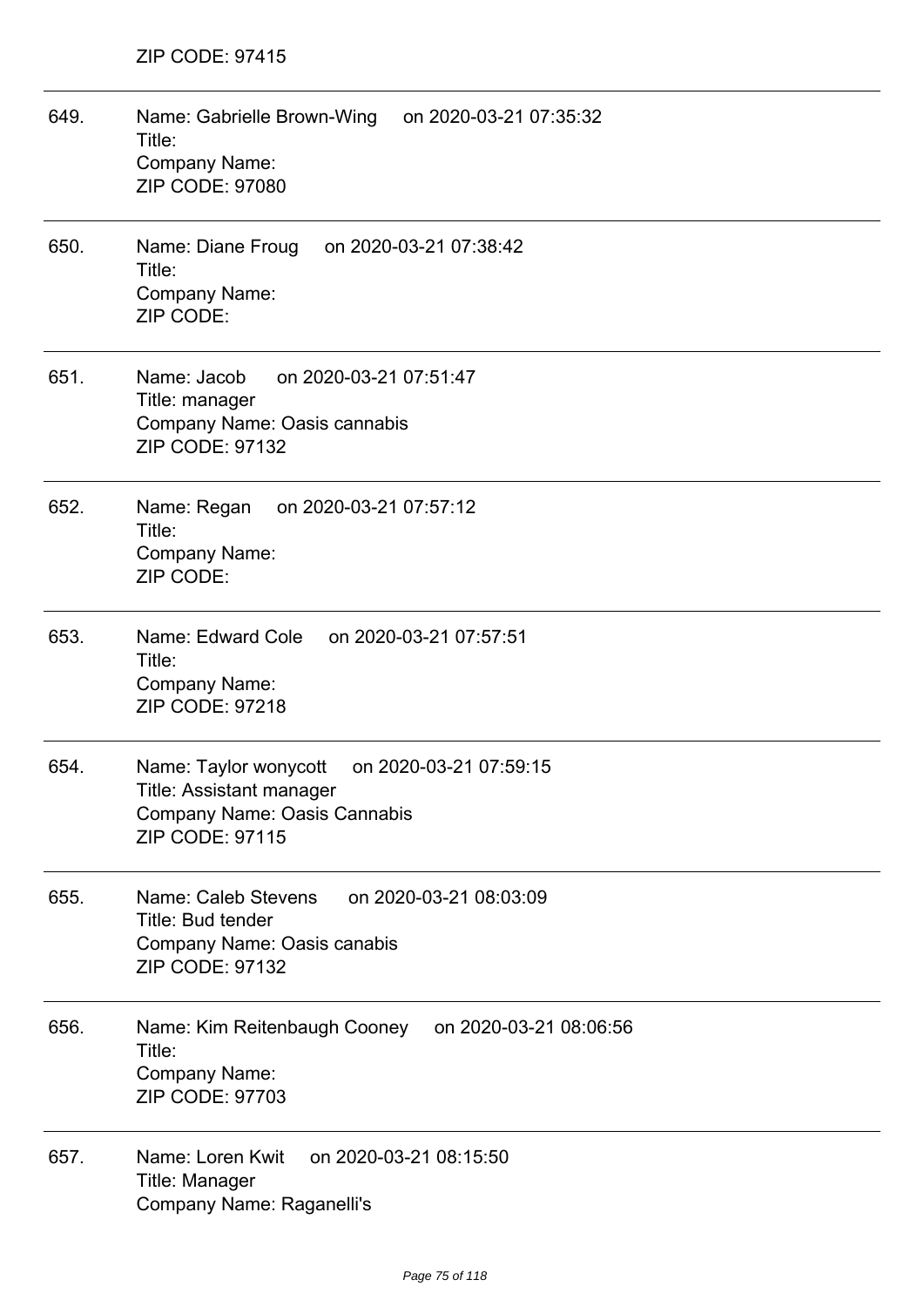| 658. | Name: Daniel Tanguay on 2020-03-21 08:17:53<br><b>Title: Director of Operations</b><br><b>Company Name: Prudent Enterprises LLC</b><br><b>ZIP CODE: 97124</b> |
|------|---------------------------------------------------------------------------------------------------------------------------------------------------------------|
| 659. | Name: Jeanette Hardison on 2020-03-21 08:53:47<br>Title:<br>Company Name:<br>ZIP CODE: 97330                                                                  |
| 660. | on 2020-03-21 09:32:55<br>Name: Ben<br>Title: Mr. Ben<br>Company Name: Injoy cannabis<br><b>ZIP CODE: 97214</b>                                               |
| 661. | Name: Tyanna Young<br>on 2020-03-21 09:51:57<br>Title:<br>Company Name:<br>ZIP CODE: 97045                                                                    |
| 662. | Name: Daniel Craig<br>on 2020-03-21 10:02:51<br>Title:<br>Company Name:<br>ZIP CODE: 97601                                                                    |
| 663. | Name: Alison Nicol<br>on 2020-03-21 10:24:15<br><b>Title: Sales</b><br><b>Company Name: Dyme</b><br>ZIP CODE: 97401                                           |
| 664. | on 2020-03-21 10:31:42<br>Name: Robert Binder<br><b>Title: Ceo</b><br><b>Company Name: Ymmb</b><br>ZIP CODE: 97267                                            |
| 665. | on 2020-03-21 10:38:10<br>Name: Joseph speir<br>Title:<br>Company Name:<br><b>ZIP CODE: 97425</b>                                                             |
| 666. | on 2020-03-21 11:04:59<br>Name: Paul Hampshire<br><b>Title: Owner</b><br>Company Name: Full circle co2                                                        |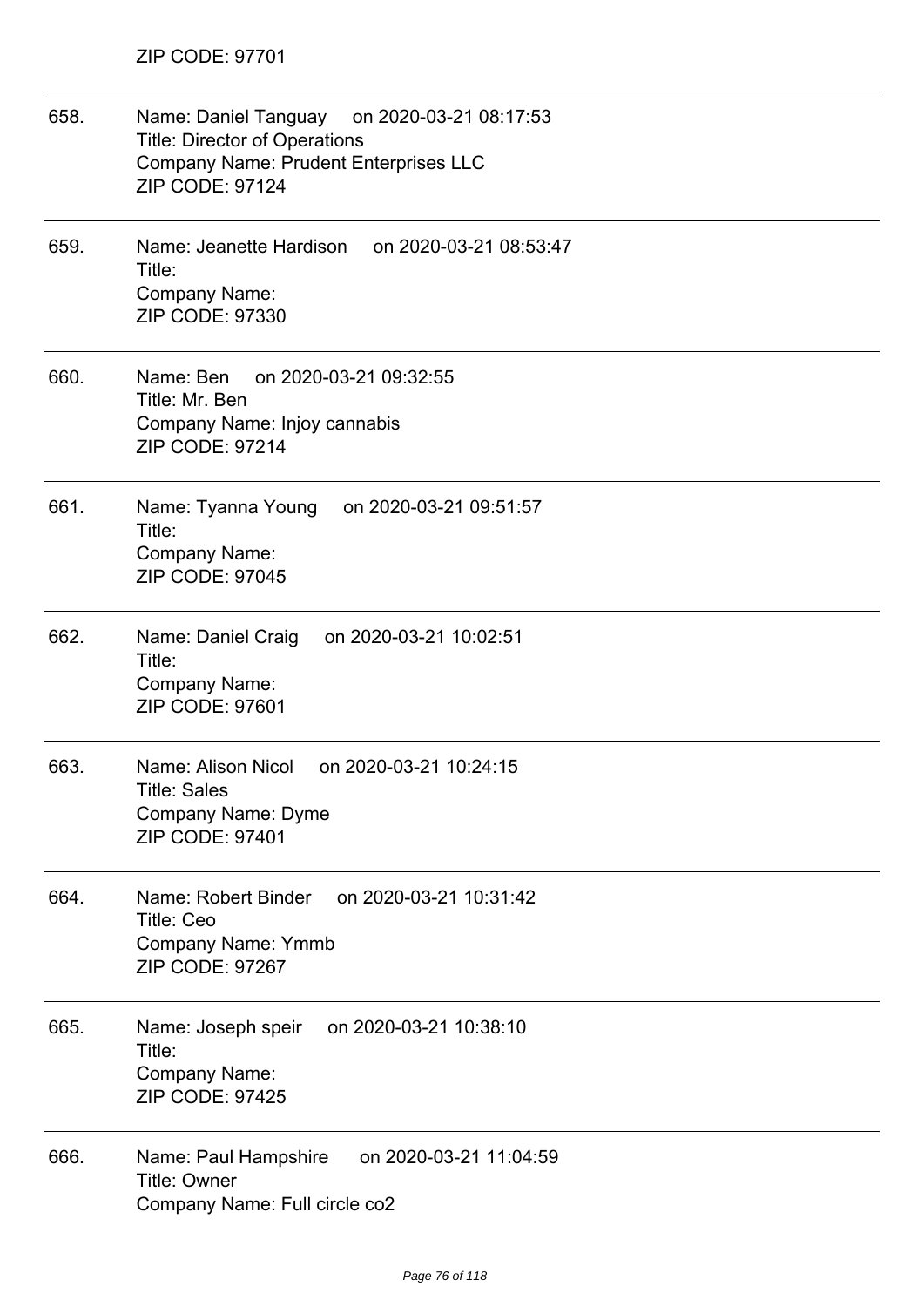| 667. | Name: Cynthia Krestalude<br>on 2020-03-21 11:17:27<br>Title: founder<br>Company Name: momgetshigh<br><b>ZIP CODE: 98671</b>                              |
|------|----------------------------------------------------------------------------------------------------------------------------------------------------------|
| 668. | Name: Thomas Arata<br>on 2020-03-21 11:21:36<br>Title:<br><b>Company Name:</b><br><b>ZIP CODE: 97470</b>                                                 |
| 669. | Name: Vishal Rungta<br>on 2020-03-21 11:40:37<br><b>Title: President</b><br><b>Company Name: Quality Product Solutions LLC</b><br><b>ZIP CODE: 97203</b> |
| 670. | Name: Jan Carrow on 2020-03-21 11:52:33<br>Title:<br><b>Company Name:</b><br>ZIP CODE:                                                                   |
| 671. | Name: Robert Blade on 2020-03-21 12:03:19<br><b>Title: Director of Operations</b><br><b>Company Name: Packaging Brothers</b><br><b>ZIP CODE: 97206</b>   |
| 672. | Name: Christopher wermuth<br>on 2020-03-21 12:08:57<br>Title: Budtender<br>Company Name: Portland best buds<br><b>ZIP CODE: 97203</b>                    |
| 673. | on 2020-03-21 12:18:40<br>Name: Trevor Ladnier<br>Title:<br>Company Name:<br><b>ZIP CODE: 97006</b>                                                      |
| 674. | Name: Joe Tackett<br>on 2020-03-21 12:29:05<br>Title: Manager<br><b>Company Name: GreenForce</b><br><b>ZIP CODE: 97080</b>                               |
| 675. | on 2020-03-21 12:46:31<br>Name: Joshua Hardy<br>Title:<br>Company Name:                                                                                  |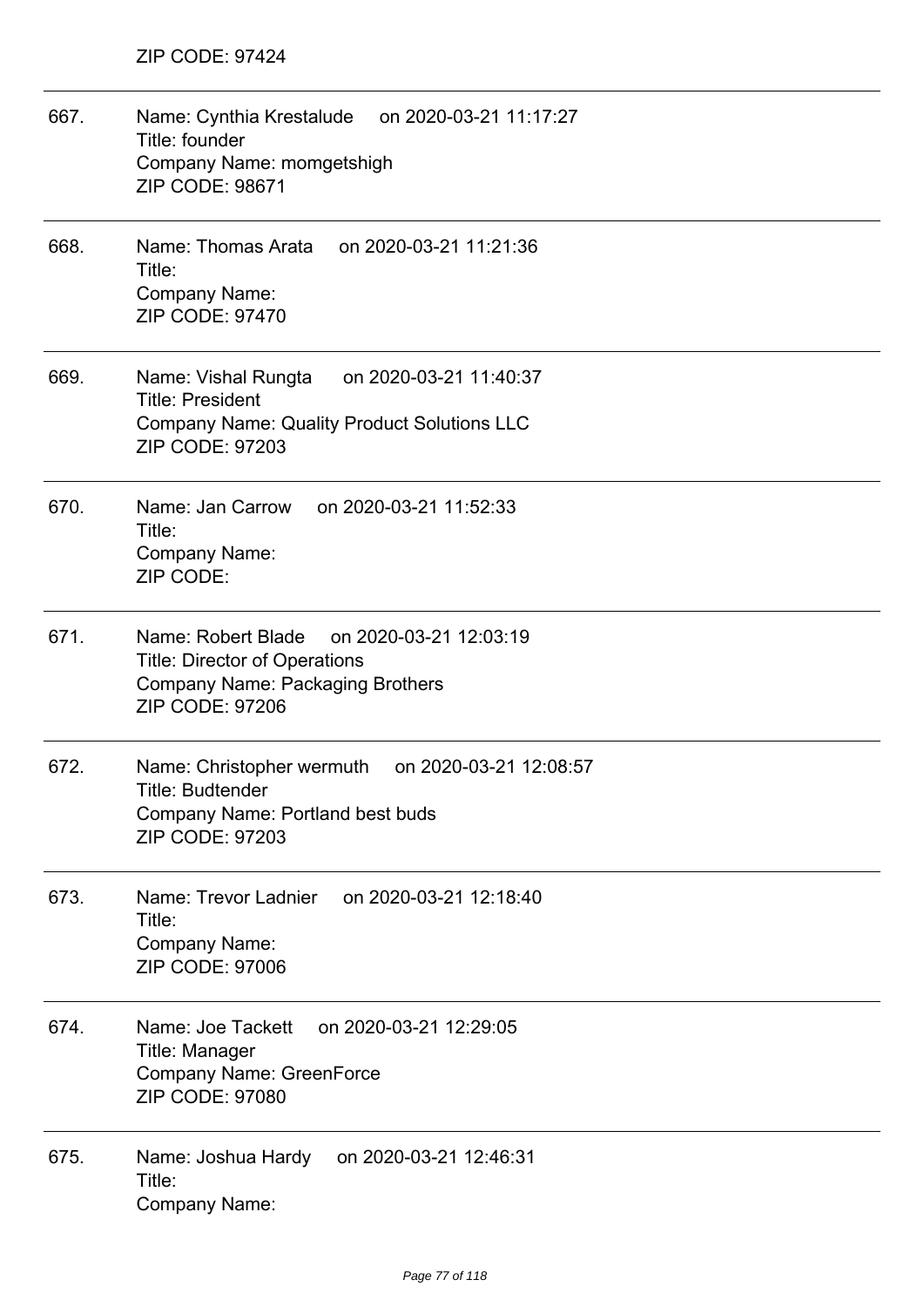| 676. | Name: Jacob Cook on 2020-03-21 12:49:22<br><b>Title: Operations director</b><br><b>Company Name: Gorge Greenery</b><br>ZIP CODE: 97031           |
|------|--------------------------------------------------------------------------------------------------------------------------------------------------|
| 677. | Name: NANCY KIRBY on 2020-03-21 12:50:59<br>Title:<br>Company Name:<br><b>ZIP CODE: 97601</b>                                                    |
| 678. | Name: Karen Fleming<br>on 2020-03-21 12:56:28<br><b>Title: CEO</b><br><b>Company Name: Good Earth Organics</b><br><b>ZIP CODE: 97523</b>         |
| 679. | Name: Rayce Jonsrud on 2020-03-21 12:57:25<br><b>Title: President</b><br><b>Company Name: MA Payment Solutions</b><br><b>ZIP CODE: 97201</b>     |
| 680. | Name: John bayes on 2020-03-21 12:58:53<br>Title:<br>Company Name: Green Bodhi<br><b>ZIP CODE: 97405</b>                                         |
| 681. | Name: Richard Lind on 2020-03-21 13:05:10<br>Title:<br>Company Name:<br>ZIP CODE: 97116                                                          |
| 682. | Name: Hannah McClain<br>on 2020-03-21 13:12:58<br>Title: Please keep them up and running.<br>Company Name: Urban Canna<br><b>ZIP CODE: 97478</b> |
| 683. | Name: John Reece<br>on 2020-03-21 13:19:25<br>Title: General manager<br><b>Company Name: Attis</b><br><b>ZIP CODE: 97219</b>                     |
| 684. | Name: Chandra Batra<br>on 2020-03-21 13:19:26<br>Title: MA<br>Company Name:                                                                      |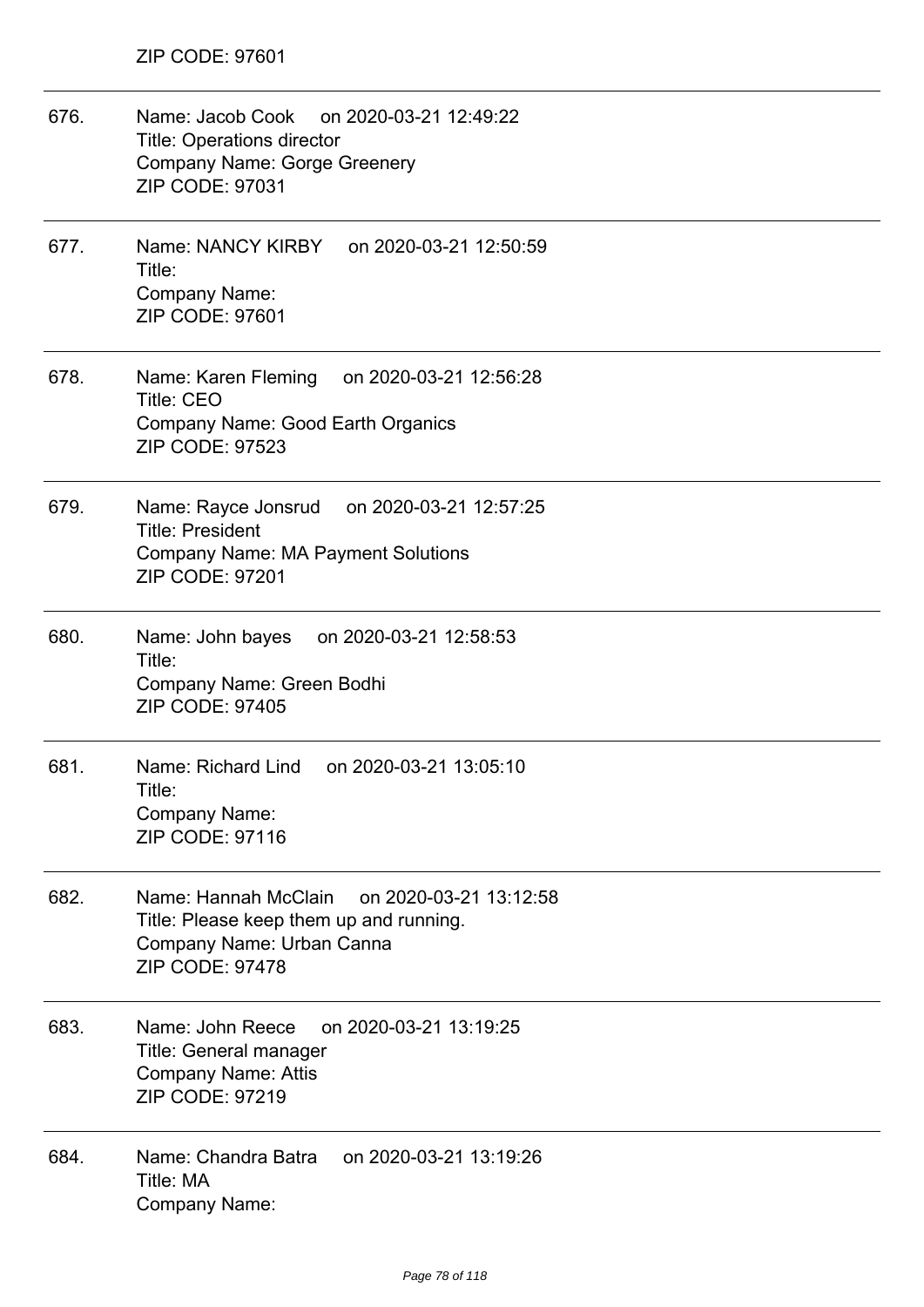| 685. | Name: Debra Cooper on 2020-03-21 13:21:31<br>Title: Manager<br>Company Name: Gram Central Station<br><b>ZIP CODE: 97227</b>     |
|------|---------------------------------------------------------------------------------------------------------------------------------|
| 686. | Name: Logan Schuh<br>on 2020-03-21 13:25:48<br>Title:<br>Company Name:<br><b>ZIP CODE: 97402</b>                                |
| 687. | Name: Eric Moberg<br>on 2020-03-21 13:30:30<br>Title: Owner<br>Company Name: Canna Creations, LLC<br>ZIP CODE: 97351            |
| 688. | Name: sarah jones<br>on 2020-03-21 13:30:52<br>Title:<br>Company Name:<br>ZIP CODE: 976523                                      |
| 689. | Name: Judy Buskirk on 2020-03-21 13:33:12<br>Title:<br>Company Name:<br><b>ZIP CODE: 97267</b>                                  |
| 690. | Name: Martin<br>on 2020-03-21 13:40:07<br>Title: Owner<br>Company Name: OceangrowncannabisCo<br><b>ZIP CODE: 97502</b>          |
| 691. | on 2020-03-21 13:46:44<br>Name: Randy<br>Title: Owner/<br>Company Name: Hoodview cannabis<br><b>ZIP CODE: 97009</b>             |
| 692. | on 2020-03-21 13:47:54<br>Name: Courtney Zusan<br>Title: Manager/tender<br>Company Name: AmericannaRx<br><b>ZIP CODE: 97220</b> |
| 693. | on 2020-03-21 13:48:23<br>Name: Christy Summers<br><b>Title: Trimmer</b><br>Company Name: GreenForce                            |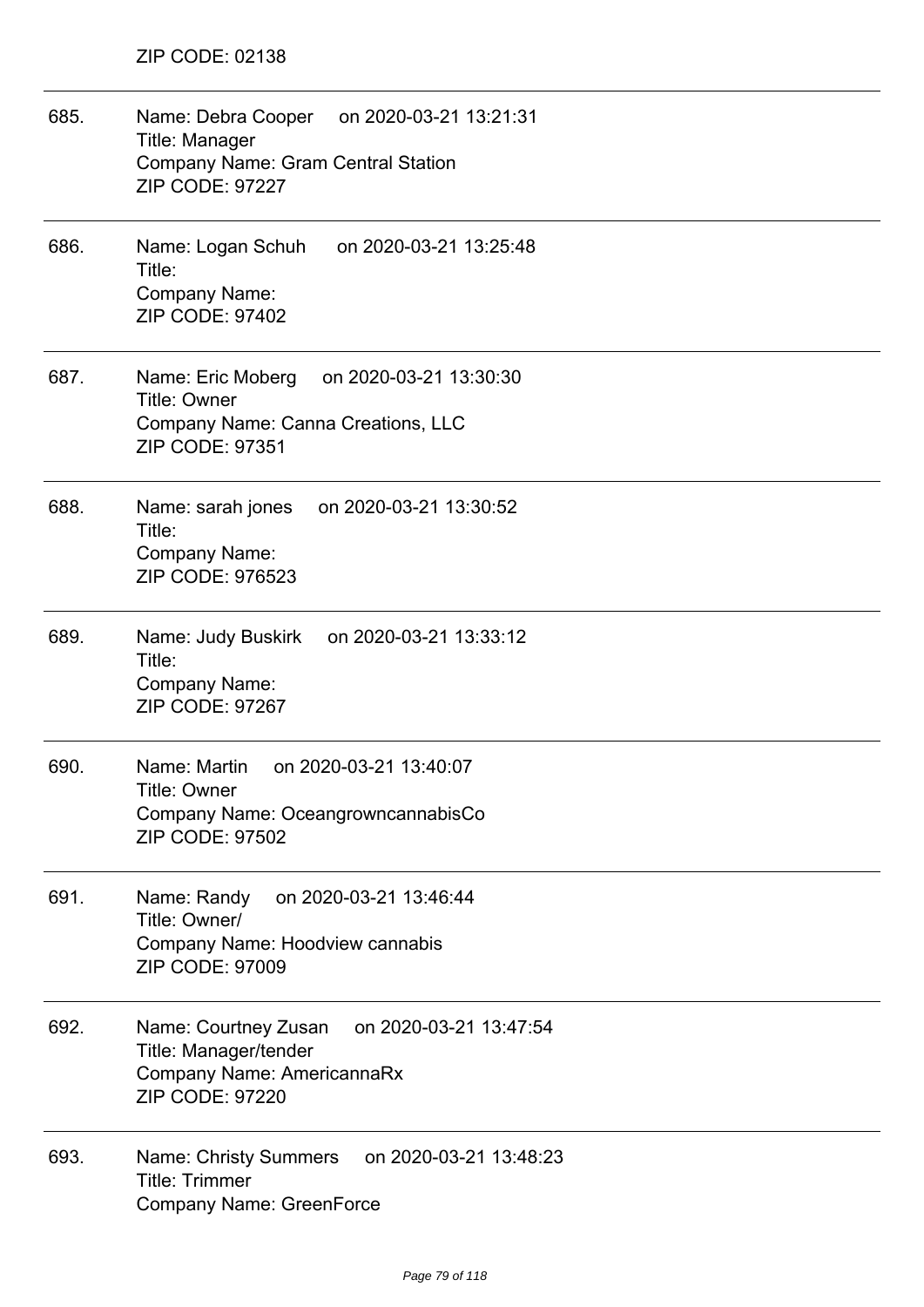| 694. | Name: Lauren Elstad<br>on 2020-03-21 13:52:40<br>Title: Studio owner<br><b>Company Name: Formation Studios, LLC</b><br><b>ZIP CODE: 97206</b>                      |
|------|--------------------------------------------------------------------------------------------------------------------------------------------------------------------|
| 695. | Name: Mindy Mason on 2020-03-21 13:53:53<br><b>Title: Buyer</b><br>Company Name: Substance<br>ZIP CODE: 97701                                                      |
| 696. | Name: Christenia Zuniga<br>on 2020-03-21 13:56:10<br><b>Title: Human Resources</b><br>Company Name: 45th Parallel Farm LLC<br><b>ZIP CODE: 98361</b>               |
| 697. | Name: Lucia I Lewis on 2020-03-21 13:57:15<br><b>Title: VP Retail</b><br>Company Name: Wild West Emporium<br><b>ZIP CODE: 97045</b>                                |
| 698. | Name: Tami Brown on 2020-03-21 14:12:31<br>Title: Ms<br>Company Name:<br>ZIP CODE: 97601                                                                           |
| 699. | Name: Donisha T Polk<br>on 2020-03-21 14:16:04<br>Title:<br>Company Name:<br><b>ZIP CODE: 97202</b>                                                                |
| 700. | Name: Andrew Bodkin<br>on 2020-03-21 14:17:09<br><b>Title: Cultivation Manager</b><br><b>Company Name: Quality Product Solutions LLC</b><br><b>ZIP CODE: 97209</b> |
| 701. | on 2020-03-21 14:17:36<br>Name: Jonathon pelzner<br>Title: Sales manager<br><b>Company Name: Quality Product Solutions</b><br><b>ZIP CODE: 97203</b>               |
| 702. | Name: Himashi Mead<br>on 2020-03-21 14:18:46<br>Title:<br>Company Name:                                                                                            |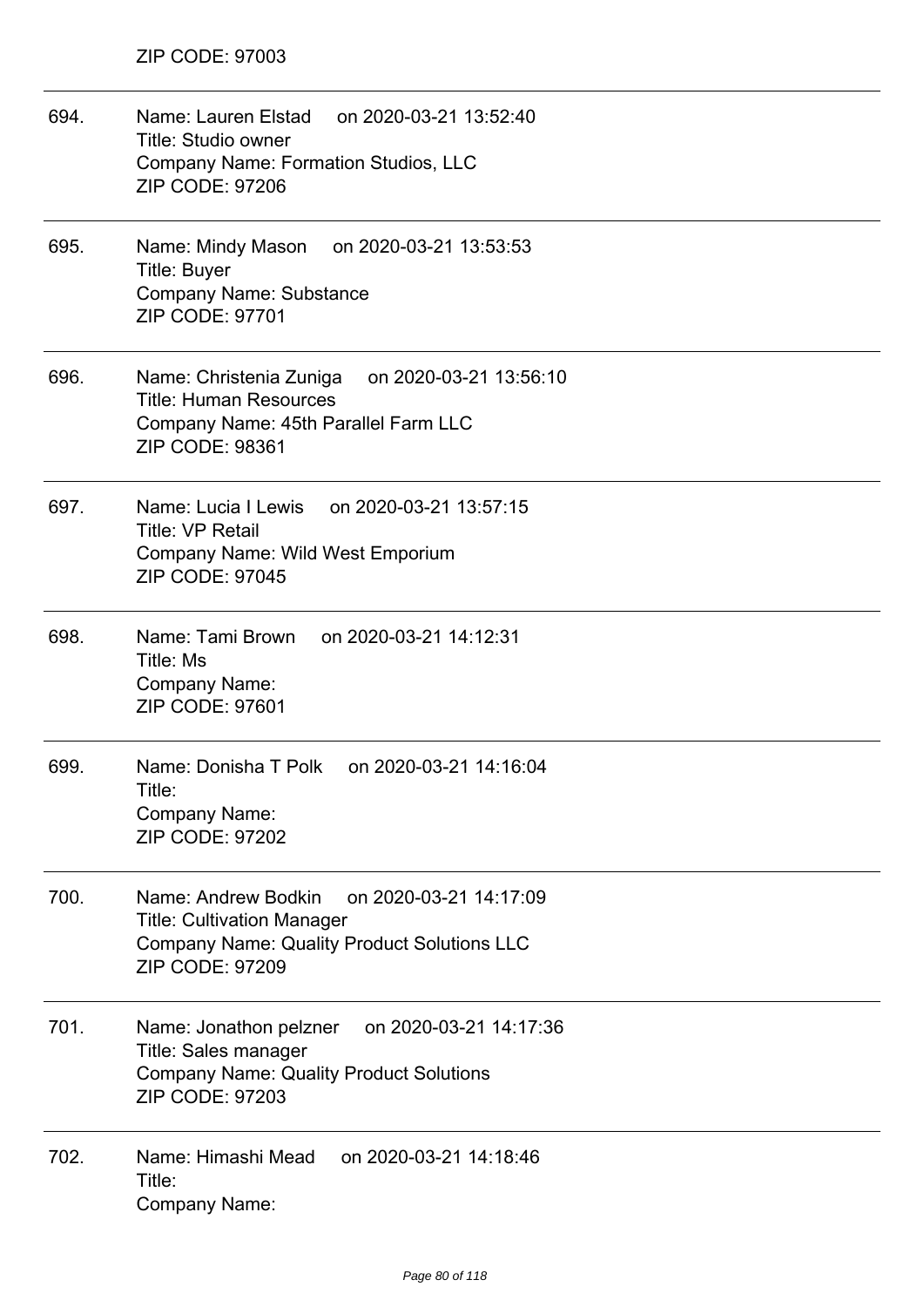| 703. | Name: Arunima Montgomery<br>on 2020-03-21 14:20:53<br>Title:<br>Company Name:<br>ZIP CODE: 97213                                         |
|------|------------------------------------------------------------------------------------------------------------------------------------------|
| 704. | Name: Kayla Moody<br>on 2020-03-21 14:23:45<br>Title:<br>Company Name:<br><b>ZIP CODE: 98661</b>                                         |
| 705. | Name: Laura Torres<br>on 2020-03-21 14:25:00<br><b>Title: President</b><br>Company Name: Acme<br><b>ZIP CODE: 97112</b>                  |
| 706. | Name: Curtis Colt<br>on 2020-03-21 14:28:00<br>Title:<br>Company Name: alsea river gardens<br>ZIP CODE: 97394                            |
| 707. | Name: Jeff<br>on 2020-03-21 14:28:30<br><b>Title: Owner</b><br>Company Name: Anova Laboratory, LLC<br><b>ZIP CODE: 97031</b>             |
| 708. | Name: Jenelle Pearson<br>on 2020-03-21 14:34:32<br>Title: Garden Employee<br>Company Name: Gaia's Ganja Garden<br><b>ZIP CODE: 97405</b> |
| 709. | Name: Shantal Morales<br>on 2020-03-21 14:35:13<br><b>Title: HR Associate</b><br>Company Name: C3I<br>ZIP CODE: 97236                    |
| 710. | on 2020-03-21 14:35:34<br>Name: Franny French<br>Title:<br>Company Name: Ms.<br><b>ZIP CODE: 97217</b>                                   |
| 711. | Name: Daniel Todd<br>on 2020-03-21 14:37:03<br><b>Title: Owner</b><br>Company Name: Professor Toad                                       |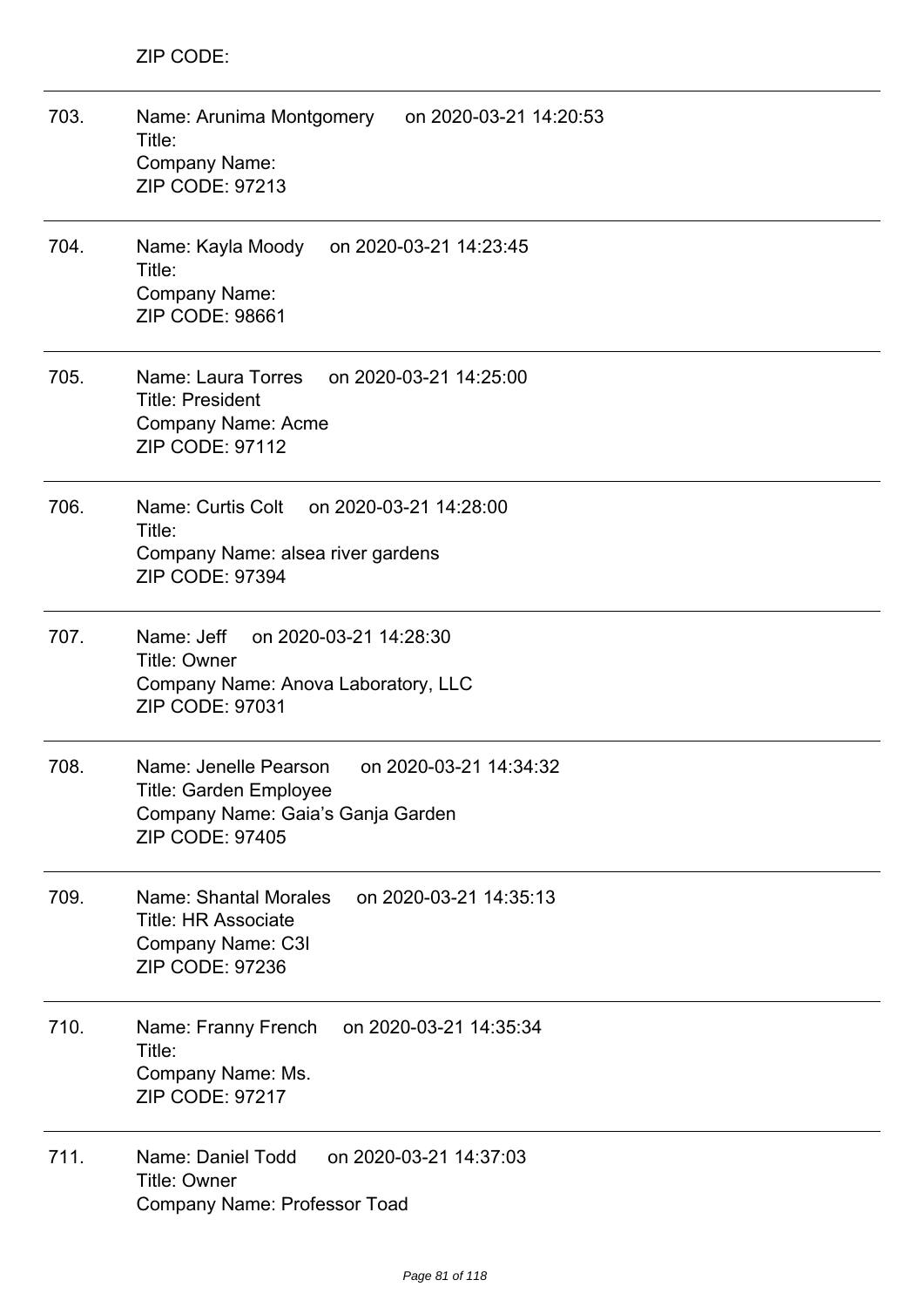- 712. Name: Deena Gomber on 2020-03-21 14:37:20 Title: Company Name: ZIP CODE: 97703 713. Name: Milton Sahme on 2020-03-21 14:37:22 Title: Manager Company Name: Q's coffeehouse ZIP CODE: 97761 714. Name: Cory Dixon on 2020-03-21 14:39:36 Title: Manager Company Name: Brookings Liquor Store ZIP CODE: 97415
- 715. Name: Jaime Farrens on 2020-03-21 14:40:50 Title: Company Name: ZIP CODE: 97405
- 716. Name: Ben braun on 2020-03-21 14:41:16 Title: Company Name: ZIP CODE: 97206
- 717. Name: Cameron Hyde on 2020-03-21 14:44:38 Title: Owner Company Name: Haywire Farm ZIP CODE: 97124
- 718. Name: Michael Getin on 2020-03-21 14:46:31 Title: CEO Company Name: Old Apple Farm ZIP CODE: 97045
- 719. Name: Miguel on 2020-03-21 14:50:09 Title: President Company Name: Concrete jungle extracts .llc ZIP CODE: 97402
- 720. Name: Lisa Ziert on 2020-03-21 14:53:14 Title: Company Name: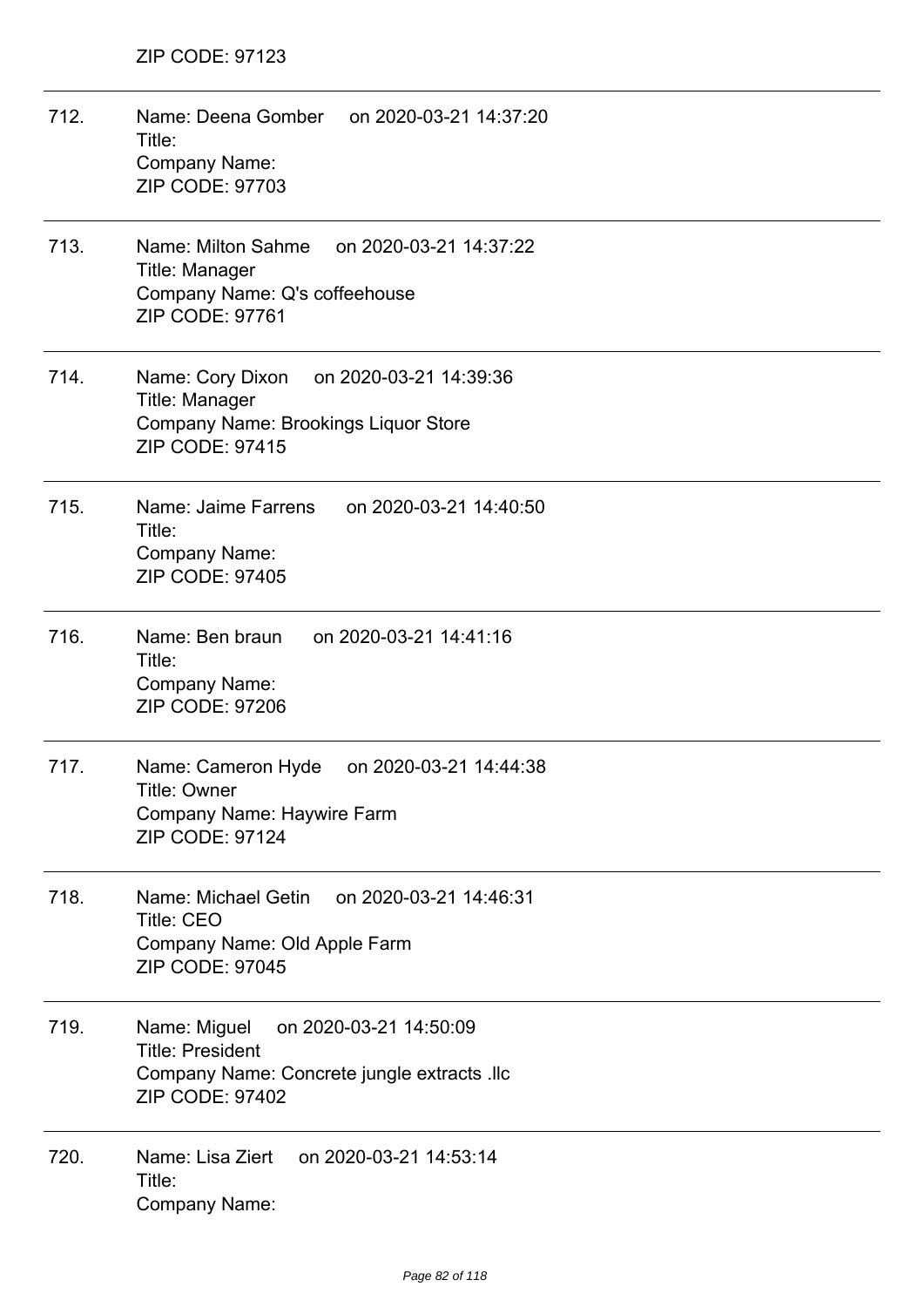| 721. | Name: Chris Grubb on 2020-03-21 14:53:44<br><b>Title: Founder</b><br><b>Company Name: Physician Relocation Specialists</b><br>ZIP CODE: 97034 |
|------|-----------------------------------------------------------------------------------------------------------------------------------------------|
| 722. | Name: Jacob farrens<br>on 2020-03-21 14:56:26<br>Title: Owner/partner<br>Company Name: Fox hollow flora<br><b>ZIP CODE: 97426</b>             |
| 723. | Name: Skylar mccollaum<br>on 2020-03-21 14:56:33<br>Title:<br>Company Name:<br>ZIP CODE: 97389                                                |
| 724. | Name: Chris Hinkle<br>on 2020-03-21 14:57:17<br><b>Title: Sales</b><br>Company Name: Urban Canna<br><b>ZIP CODE: 97437</b>                    |
| 725. | Name: Raymundo<br>on 2020-03-21 14:57:48<br>Title:<br>Company Name: Urban canna<br><b>ZIP CODE: 97402</b>                                     |
| 726. | Name: Steve Mccearley<br>on 2020-03-21 15:00:27<br>Title: Inventory tech<br><b>Company Name: Substance</b><br><b>ZIP CODE: 97701</b>          |
| 727. | on 2020-03-21 15:00:58<br>Name: Justin Baker<br>Title: Owner<br><b>Company Name:</b><br>ZIP CODE:                                             |
| 728. | on 2020-03-21 15:02:46<br>Name: Sarah DeChristopher<br>Title:<br><b>Company Name:</b><br>ZIP CODE: 98045                                      |
| 729. | on 2020-03-21 15:02:53<br>Name: Amanda Metzler<br><b>Title: President</b><br>Company Name: F.A.R.M.S. Inc.                                    |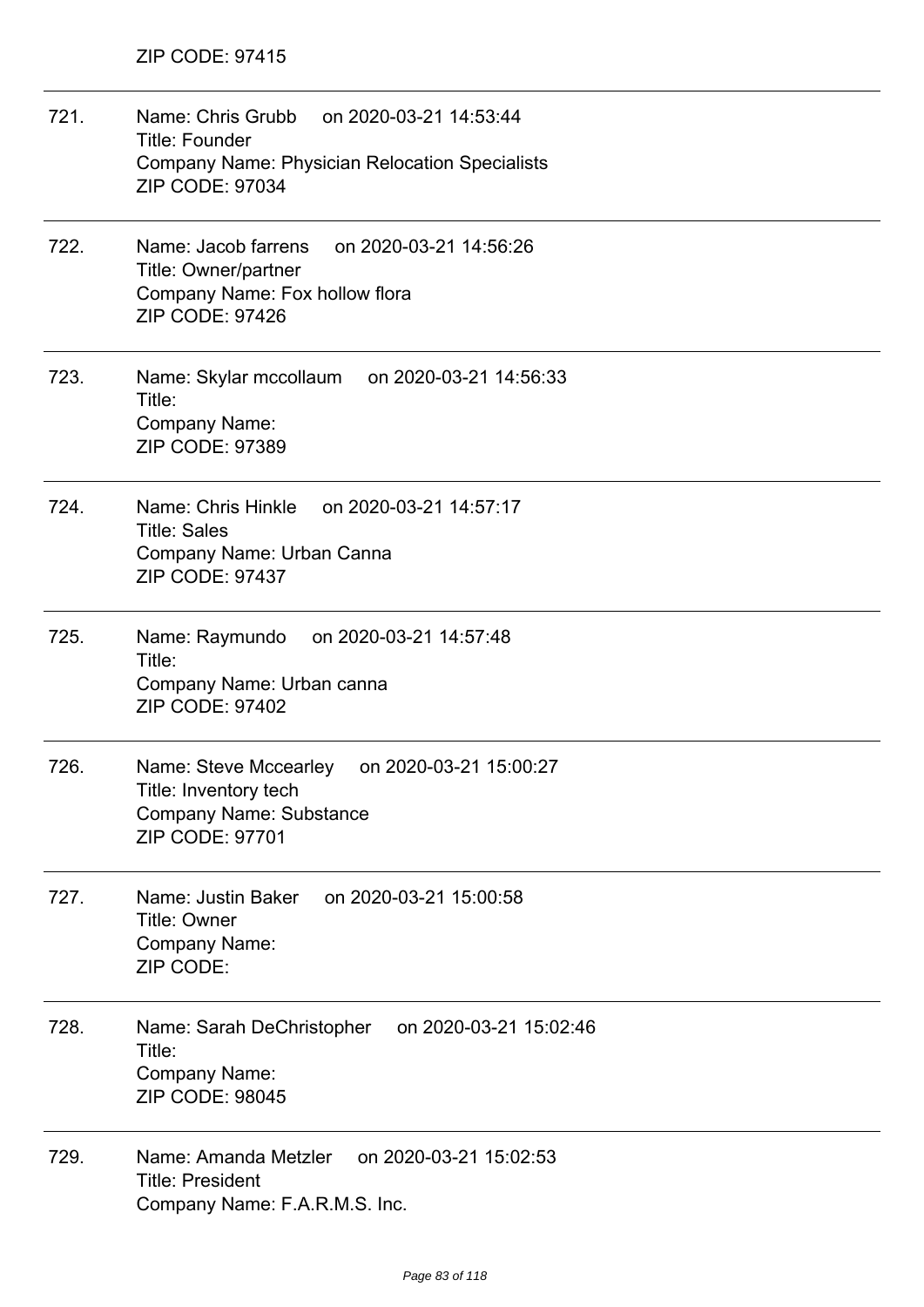730. Name: Elay Carmon on 2020-03-21 15:03:48 Title: CIO Company Name: Natura Life Science ZIP CODE: 95605 731. Name: Mohammed on 2020-03-21 15:04:08 Title: Company Name: ZIP CODE: 732. Name: Brennan Williams on 2020-03-21 15:05:19 Title: President Company Name: IHS Co. ZIP CODE: 97477 733. Name: P James on 2020-03-21 15:05:42 Title: Vice President Company Name: LED Lighting Center ZIP CODE: 33043 734. Name: Zachary Fietz on 2020-03-21 15:05:45 Title: Inventory Manager Company Name: Crush Cannabis ZIP CODE: 97302 735. Name: Mark Bernard on 2020-03-21 15:05:53 Title: Company Name: Cascade Sciences ZIP CODE: 97401 736. Name: sean white on 2020-03-21 15:06:16 Title: Company Name: ZIP CODE: 737. Name: Audra Sabin on 2020-03-21 15:07:34 Title: Company Name: Urban Canna ZIP CODE: 97404 738. Name: Alan Pelzner on 2020-03-21 15:12:52 Title: Company Name: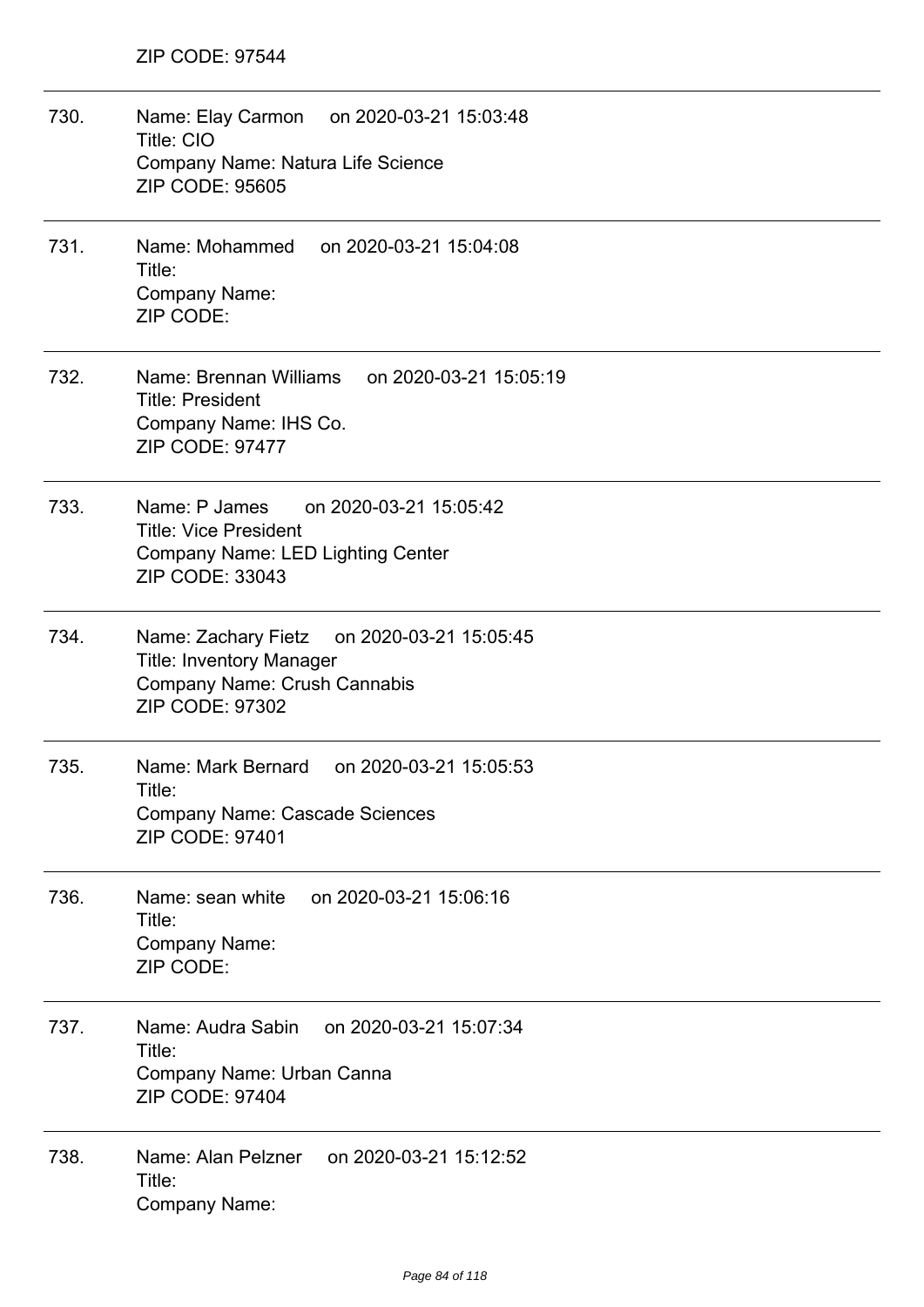| 739. | Name: Becky Frieze on 2020-03-21 15:13:43<br>Title:<br><b>Company Name: Treetop Gardens</b><br><b>ZIP CODE: 97523</b>                      |
|------|--------------------------------------------------------------------------------------------------------------------------------------------|
| 740. | Name: Cynthia Gastelum on 2020-03-21 15:14:10<br><b>Title: Trimmer</b><br>Company Name: Urban Cana<br><b>ZIP CODE: 97402</b>               |
| 741. | Name: Kale Frieze on 2020-03-21 15:14:28<br>Title:<br><b>Company Name: Treetop Gardens</b><br><b>ZIP CODE: 97523</b>                       |
| 742. | Name: Abram tannenbaum on 2020-03-21 15:17:09<br>Title:<br>Company Name:<br><b>ZIP CODE: 97217</b>                                         |
| 743. | Name: LaDonna Swaim<br>on 2020-03-21 15:17:31<br>Title:<br>Company Name:<br>ZIP CODE: 97539                                                |
| 744. | Name: Michael Reber<br>on 2020-03-21 15:19:00<br>Title: Owner<br>Company Name: Choice Farms<br>ZIP CODE: 97702                             |
| 745. | on 2020-03-21 15:21:51<br>Name: Tim Samuelson<br><b>Title: CFO</b><br>Company Name: Choice Farms<br><b>ZIP CODE: 97702</b>                 |
| 746. | Name: James Currier<br>on 2020-03-21 15:22:30<br><b>Title: President</b><br>Company Name: JRC & Associates, Inc.<br><b>ZIP CODE: 97005</b> |
| 747. | Name: Derek Scholin<br>on 2020-03-21 15:29:01<br><b>Title: Production Manger</b><br><b>Company Name: Conception Nurseries</b>              |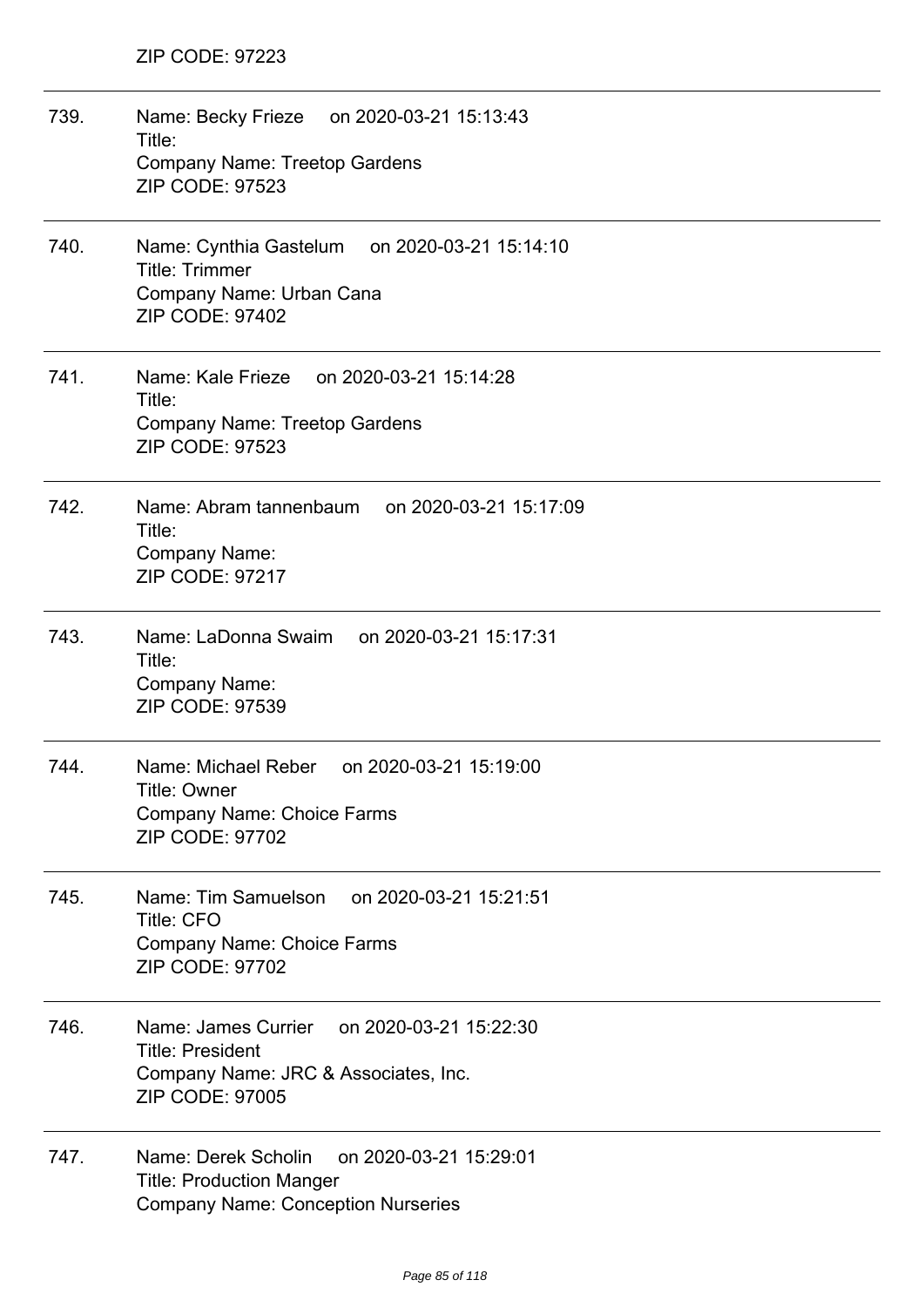- 748. Name: Paige on 2020-03-21 15:29:12 Title: Company Name: ZIP CODE:
- 749. Name: Robin bikkal on 2020-03-21 15:31:05 Title: Managing partner Company Name: 15 rivers llc ZIP CODE: 10601
- 750. Name: Max mailloux on 2020-03-21 15:32:33 Title: Owner Company Name: Twenty Seven Farms ZIP CODE: 97140
- 751. Name: Alex Barajas on 2020-03-21 15:32:59 Title: Creative director Company Name: Indulge distribution ZIP CODE: 97206
- 752. Name: Brianna Bilton on 2020-03-21 15:34:54 Title: Admin Company Name: Attis trading company ZIP CODE: 97291
- 753. Name: Brad Blommer on 2020-03-21 15:35:30 Title: Attorney Company Name: Green light law group ZIP CODE: 97239
- 754. Name: Mike Ferguson on 2020-03-21 15:35:38 Title: Company Name: Gaias Way Oregon LLC ZIP CODE: 97527
- 755. Name: Jeff Stumbaugh on 2020-03-21 15:35:54 Title: Director of Operations Company Name: Quality Product Solutions, LLC ZIP CODE: 97203
- 756. Name: Cynthia Kidd on 2020-03-21 15:36:44 Title: Owner Company Name: Rocky Mtn Dispensary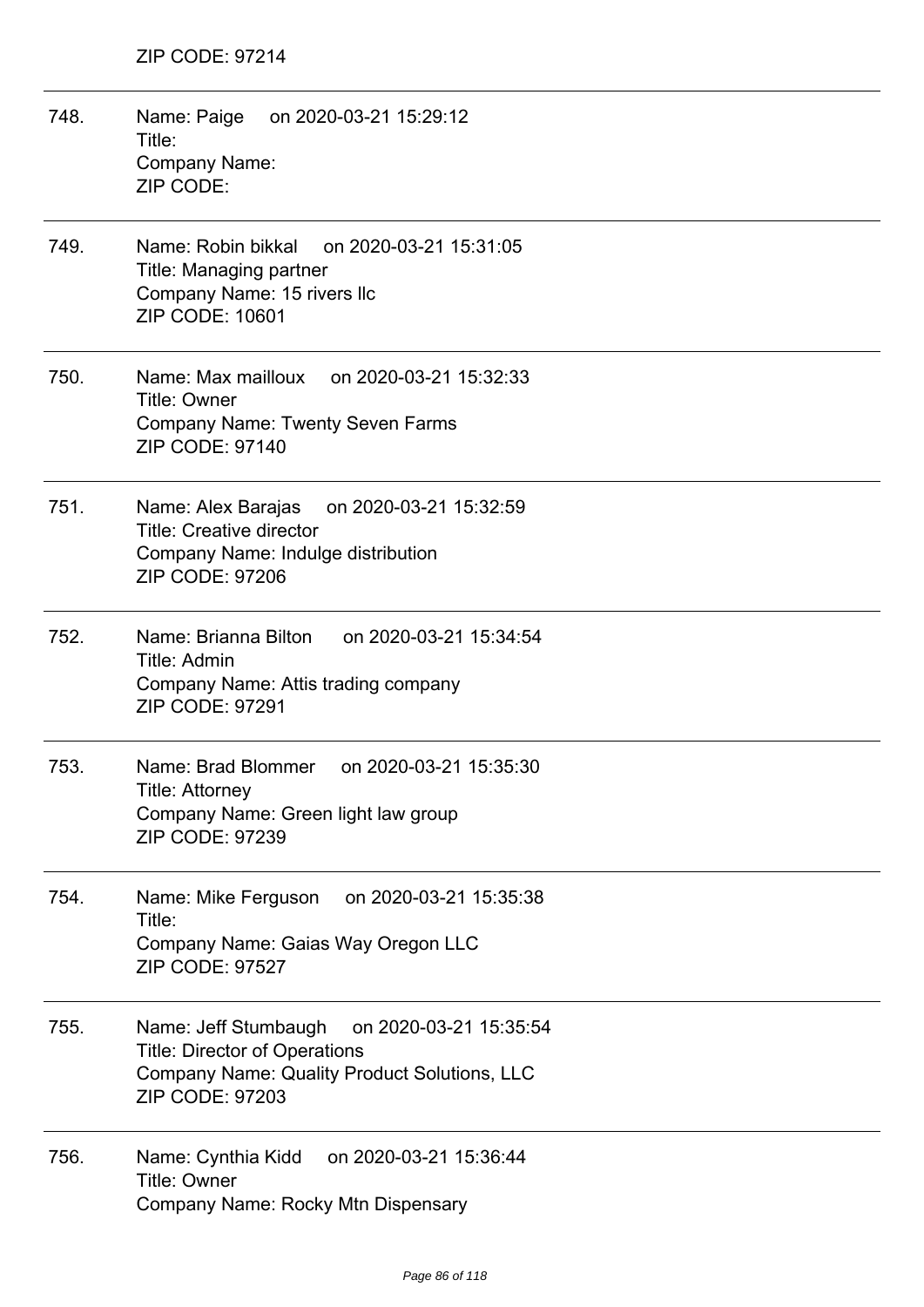757. Name: Jose LaSalle on 2020-03-21 15:38:19 Title: Founder & CEO Company Name: Hempax Energy, LLC ZIP CODE: 97330 758. Name: Brendan Casey on 2020-03-21 15:39:00 Title: Company Name: ZIP CODE: 759. Name: Kim on 2020-03-21 15:39:19 Title: Office Manager Company Name: Applegate River Roots ZIP CODE: 97527 760. Name: DOUG MILLER on 2020-03-21 15:39:20 Title: Company Name: ZIP CODE: 761. Name: Morgan Karlos on 2020-03-21 15:41:05 Title: Owner/Operator Company Name: Choice Farms ZIP CODE: 97702 762. Name: Greg Welch on 2020-03-21 15:43:45 Title: Company Name: ZIP CODE: 97703 763. Name: Mike Stoedter on 2020-03-21 15:46:29 Title: Owner / Operator Company Name: ACT 1 ESSENTIALS ZIP CODE: 97051 764. Name: Lance on 2020-03-21 15:52:59 Title: Production Lead Company Name: Karma Originals ZIP CODE: 97217 765. Name: Michelle Morosky on 2020-03-21 15:53:28 Title: Company Name: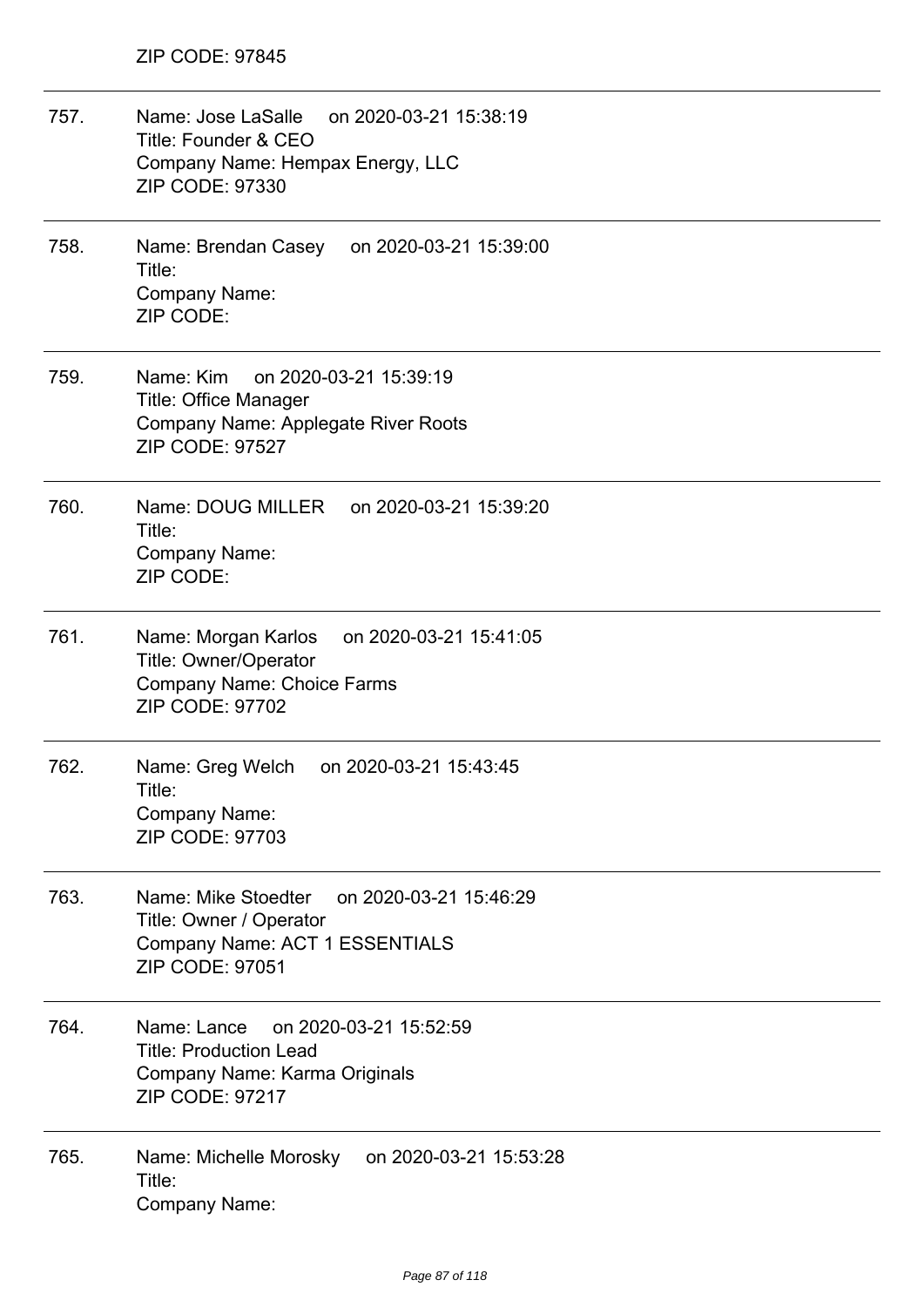| 766. | on 2020-03-21 15:55:03<br>Name: Zach Davis<br>Title: Member/owner<br><b>Company Name: Trichome Farms</b><br><b>ZIP CODE: 97115</b>                 |
|------|----------------------------------------------------------------------------------------------------------------------------------------------------|
| 767. | Name: Raymundo Orduno<br>on 2020-03-21 15:56:28<br>Title: Keep us working<br>Company Name: Urban Canna<br><b>ZIP CODE: 97402</b>                   |
| 768. | Name: Erik Halverson<br>on 2020-03-21 15:56:38<br>Title: Manager<br>Company Name: C&R Oregon<br>ZIP CODE: 97330                                    |
| 769. | Name: Joseph Kimmell on 2020-03-21 15:59:19<br>Title:<br><b>Company Name: Packaging Brothers</b><br><b>ZIP CODE: 97229</b>                         |
| 770. | Name: Rosa Cazares on 2020-03-21 15:59:26<br><b>Title: CEO</b><br>Company Name: La Mota<br><b>ZIP CODE: 97203</b>                                  |
| 771. | Name: Adam finn<br>on 2020-03-21 16:01:26<br>Title:<br>Company Name:<br><b>ZIP CODE: 97202</b>                                                     |
| 772. | Name: Michael Johnson on 2020-03-21 16:01:31<br><b>Title: Chief Operating Officer</b><br>Company Name: Siskiyou Sungrown<br><b>ZIP CODE: 97527</b> |
| 773. | Name: Bill Gould<br>on 2020-03-21 16:02:10<br>Title:<br><b>Company Name:</b><br>ZIP CODE: 97219                                                    |
| 774. | Name: Owen s papworth<br>on 2020-03-21 16:03:39<br><b>Title: Director</b><br><b>Company Name: Noblecraft</b>                                       |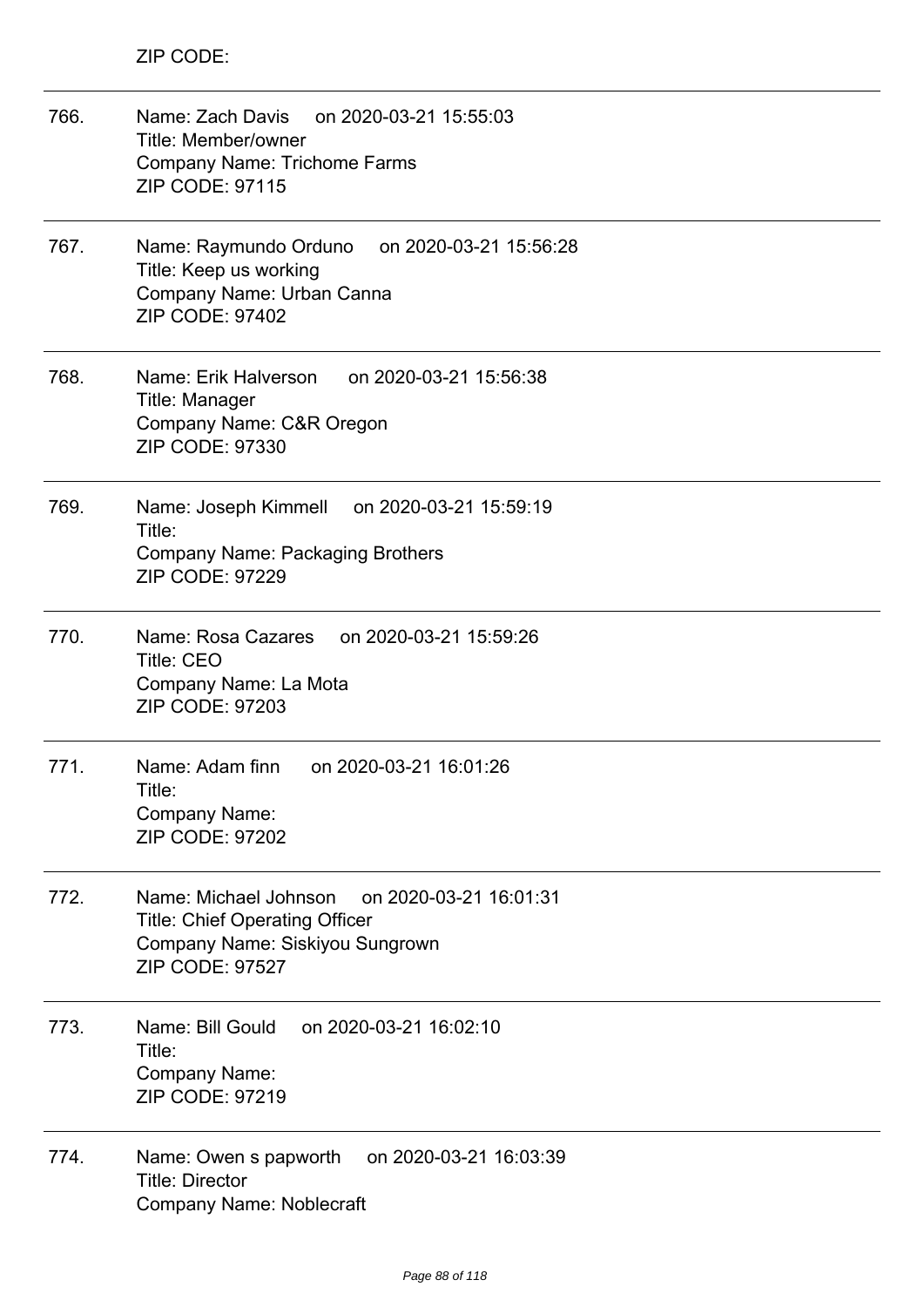775. Name: Anya cam on 2020-03-21 16:05:04 Title: Manager Company Name: Smooth Roots ZIP CODE: 97135 776. Name: Michelle on 2020-03-21 16:06:19 Title: Company Name: ZIP CODE: 97121 777. Name: Jeffrey on 2020-03-21 16:06:36 Title: Cannabis grower Company Name: Urban Canna ZIP CODE: 97402 778. Name: William Gerken on 2020-03-21 16:07:05 Title: Owner Company Name: Dairyland dankery ZIP CODE: 97141 779. Name: Alexander Dargartz on 2020-03-21 16:08:22 Title: Company Name: ZIP CODE: 97220 780. Name: William Lyles on 2020-03-21 16:09:38 Title: Processor Company Name: 45th latitude ZIP CODE: 97216 781. Name: Jami Riener on 2020-03-21 16:10:09 Title: Executive assistant Company Name: La mota ZIP CODE: 97206 782. Name: Eric Vaughan on 2020-03-21 16:10:51 Title: COO Company Name: Orchid Essentials ZIP CODE: 92618 783. Name: Martha Phoebe Sanford on 2020-03-21 16:14:27 Title: Quality Control Company Name: Rainbeaux Farms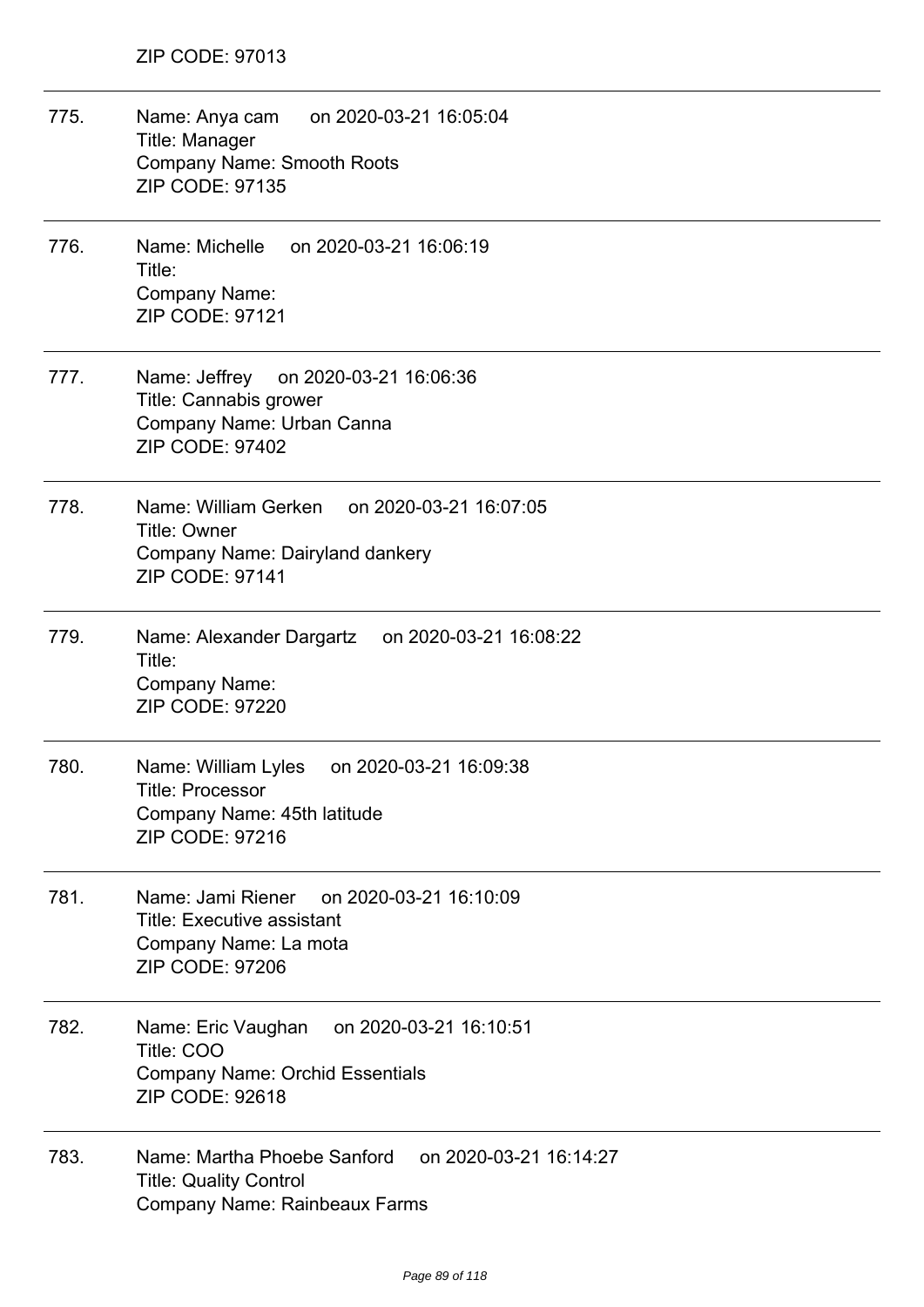784. Name: Anna rivers on 2020-03-21 16:15:26 Title: Manager Company Name: Sensible cannabis company ZIP CODE: 97501 785. Name: Ray gordon on 2020-03-21 16:16:53 Title: Creative Director Company Name: RGC ZIP CODE: 97702 786. Name: Christina Swenson on 2020-03-21 16:18:32 Title: Company Name: ZIP CODE: 787. Name: steve price on 2020-03-21 16:23:28 Title: President Company Name: Gardensof Odin ZIP CODE: 97391 788. Name: Christine Newman on 2020-03-21 16:25:12 Title: Company Name: ZIP CODE: 789. Name: Jesse Kramme on 2020-03-21 16:25:58 Title: Inventory Coordinator Company Name: La Mota ZIP CODE: 97219 790. Name: Jaz C on 2020-03-21 16:26:40 Title: Budtender Company Name: HI Casual Cannabis ZIP CODE: 97103 791. Name: Andrea Doyle on 2020-03-21 16:27:51 Title: Administrative Assistant Company Name: C3 Industries ZIP CODE: 48104 792. Name: Cheyanne Shaffer on 2020-03-21 16:28:21 Title: Company Name: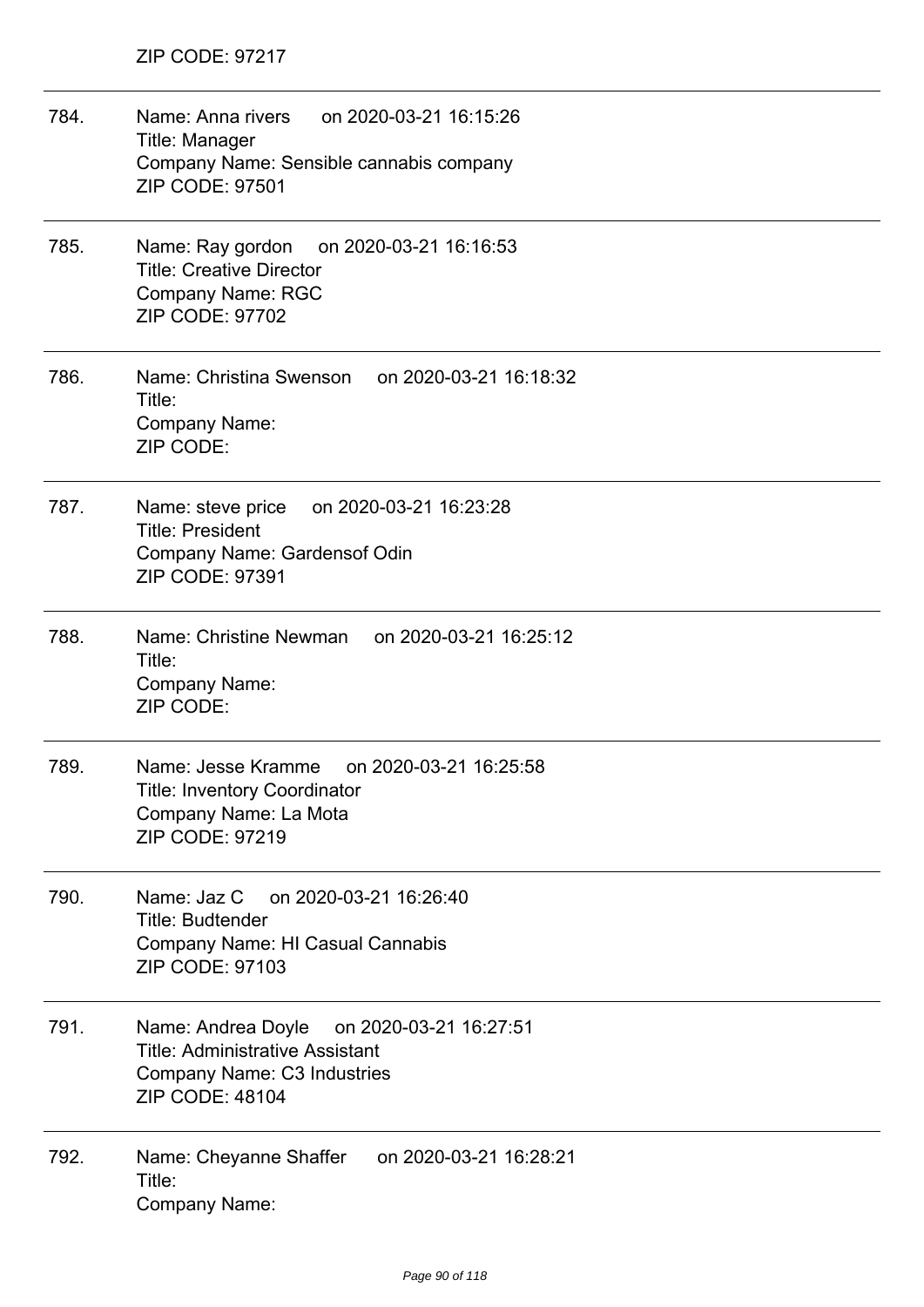793. Name: Ryan Henin on 2020-03-21 16:28:51 Title: Medical Grower Company Name: 1991 ZIP CODE: 97062 794. Name: Jonathan Mack on 2020-03-21 16:31:06 Title: Manager Company Name: Green Oaks ZIP CODE: 97463 795. Name: thomas lawwill on 2020-03-21 16:32:12 Title: Company Name: NECRE ZIP CODE: 97209 796. Name: Josh Birmingham on 2020-03-21 16:32:30 Title: Budtender Company Name: The Herb Center ZIP CODE: 97703 797. Name: Nick Centonze on 2020-03-21 16:32:45 Title: CEO Company Name: Precision Alchemy ZIP CODE: 97220 798. Name: Jordan on 2020-03-21 16:34:26 Title: Company Name: ZIP CODE: 97006 799. Name: Jami on 2020-03-21 16:36:53 Title: Company Name: ZIP CODE: 800. Name: Casey Postma on 2020-03-21 16:37:02 Title: Owner Company Name: The Good Goods Co ZIP CODE: 97362 801. Name: Lindsey Burnett on 2020-03-21 16:37:58 Title: Company Name: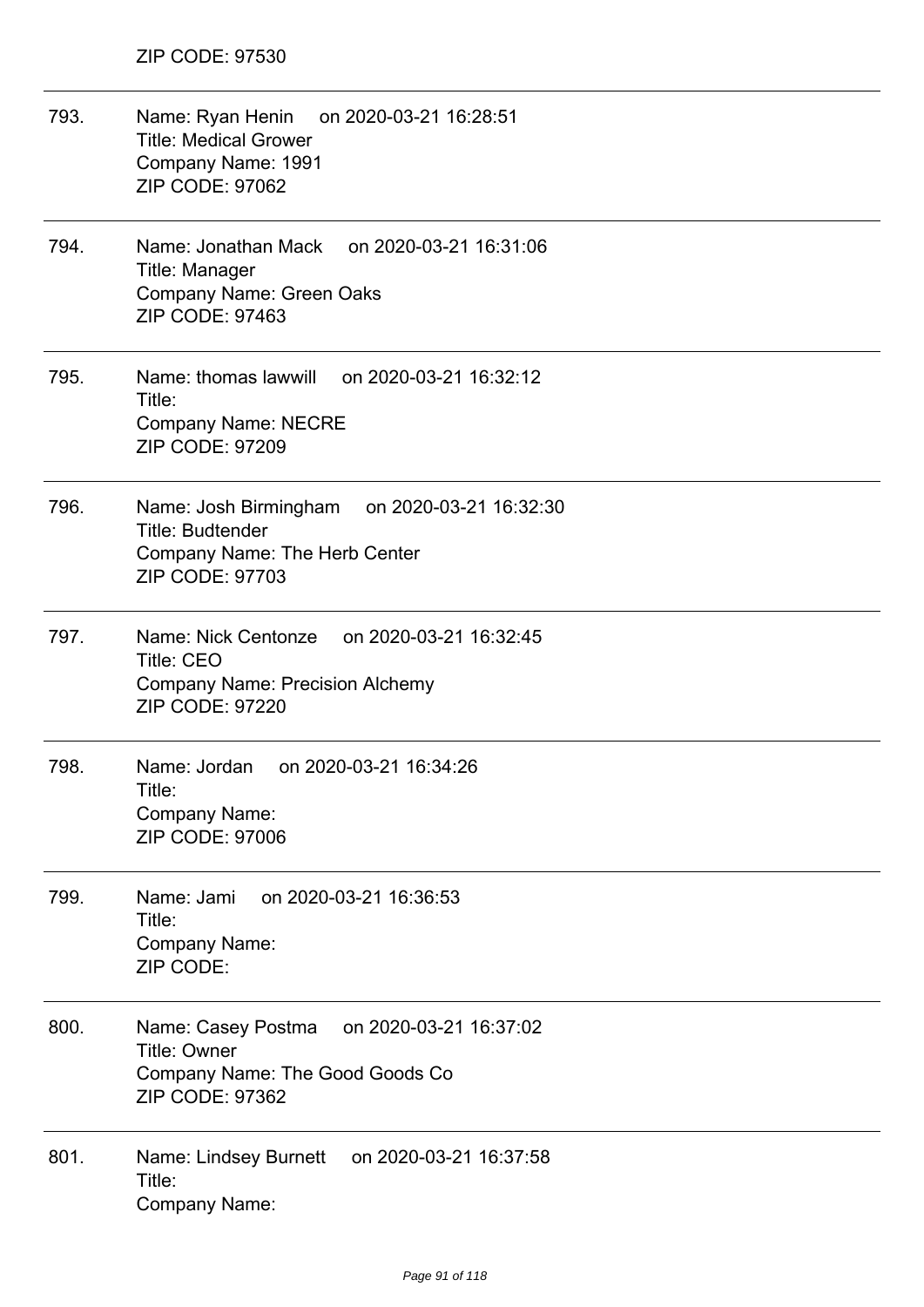802. Name: Tony on 2020-03-21 16:38:37 Title: Company Name: ZIP CODE: 97220 803. Name: joel ruggiero on 2020-03-21 16:39:44 Title: CHO Company Name: quality product solutions llc ZIP CODE: 97203 804. Name: Ryan McCarthy on 2020-03-21 16:41:25 Title: General manager Company Name: Orgrotech ZIP CODE: 97051 805. Name: Kole Kafentzis on 2020-03-21 16:43:20 Title: Company Name: ZIP CODE: 97211 806. Name: Ben P Condon on 2020-03-21 16:43:27 Title: Managing Member Company Name: BC Consulting, LLC ZIP CODE: 97212 807. Name: Heather James on 2020-03-21 16:44:48 Title: Owner Company Name: Kaya Harvest ZIP CODE: 97220 808. Name: John A Richardson on 2020-03-21 16:45:28 Title: President Company Name: MotherShip Farms Inc. ZIP CODE: 97302 809. Name: Craig on 2020-03-21 16:46:40 Title: President Company Name: High Desert Flower,LLC ZIP CODE: 97630 810. Name: Christopher Smith-Naill on 2020-03-21 16:46:47 Title: Shift Lead Company Name: Oregon's Green Rush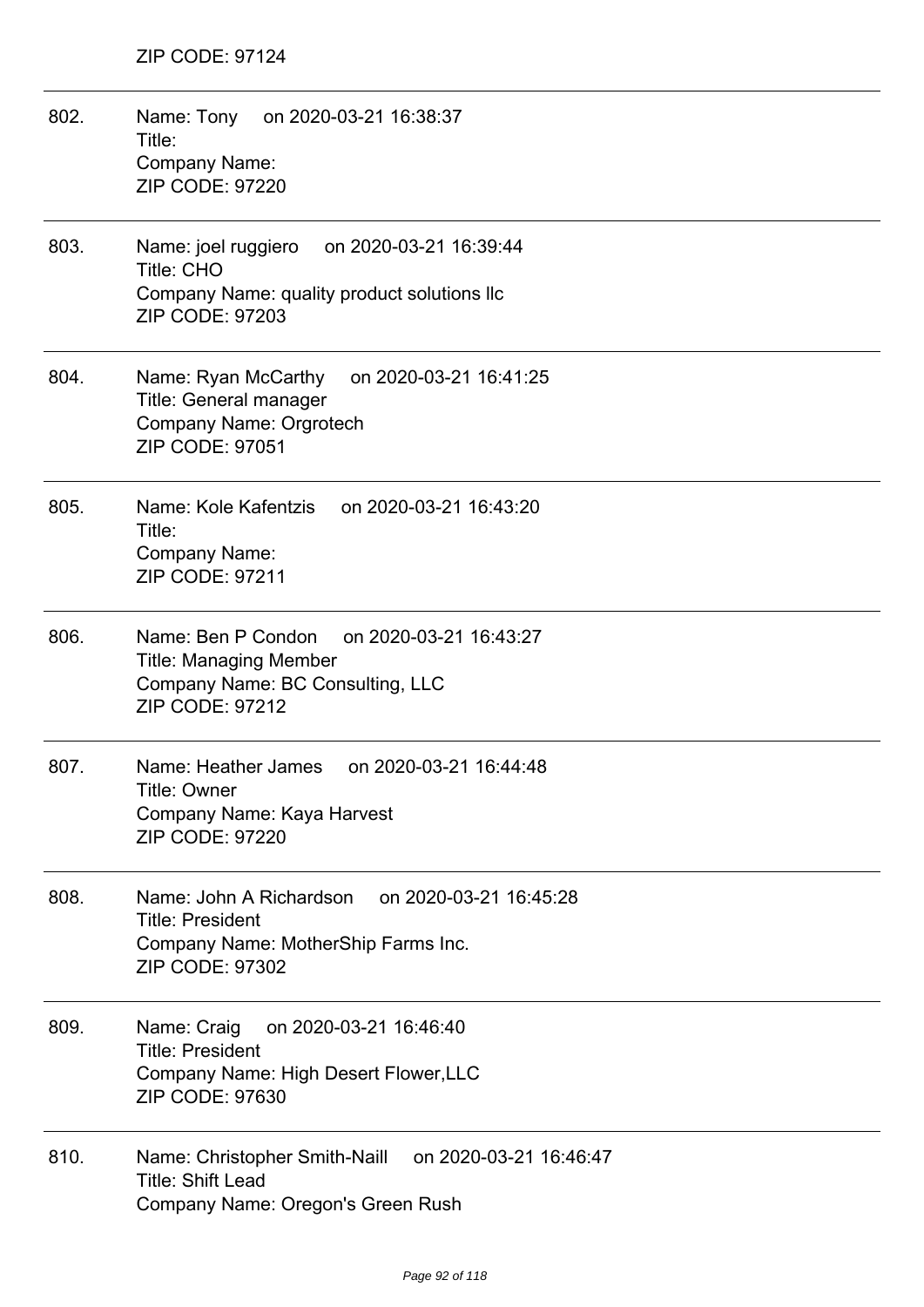- 811. Name: Justin Cousino on 2020-03-21 16:49:21 Title: Manager Company Name: Orgrotech ZIP CODE: 97051
- 812. Name: Colleen on 2020-03-21 16:50:05 Title: Company Name: ZIP CODE: 97140
- 813. Name: Reni diaz on 2020-03-21 16:50:31 Title: Director of operations Company Name: Bobsled extracts ZIP CODE: 97217
- 814. Name: Tim Bernal on 2020-03-21 16:51:16 Title: Account manager Company Name: ZIP CODE: 97212
- 815. Name: Taylor Jenkins on 2020-03-21 16:51:46 Title: General manager Company Name: Meraki Gardens ZIP CODE: 97217
- 816. Name: Trent Aho on 2020-03-21 16:53:00 Title: General Manager Company Name: Portland Best Buds ZIP CODE: 97203
- 817. Name: Lexie Clinton on 2020-03-21 16:59:49 Title: Owner Company Name: Packit420 ZIP CODE: 97202
- 818. Name: Joshua Cox on 2020-03-21 17:00:32 Title: Commercial Director Company Name: Bent Image Lab ZIP CODE: 97206
- 819. Name: James D Ellis on 2020-03-21 17:06:57 Title: Company Name: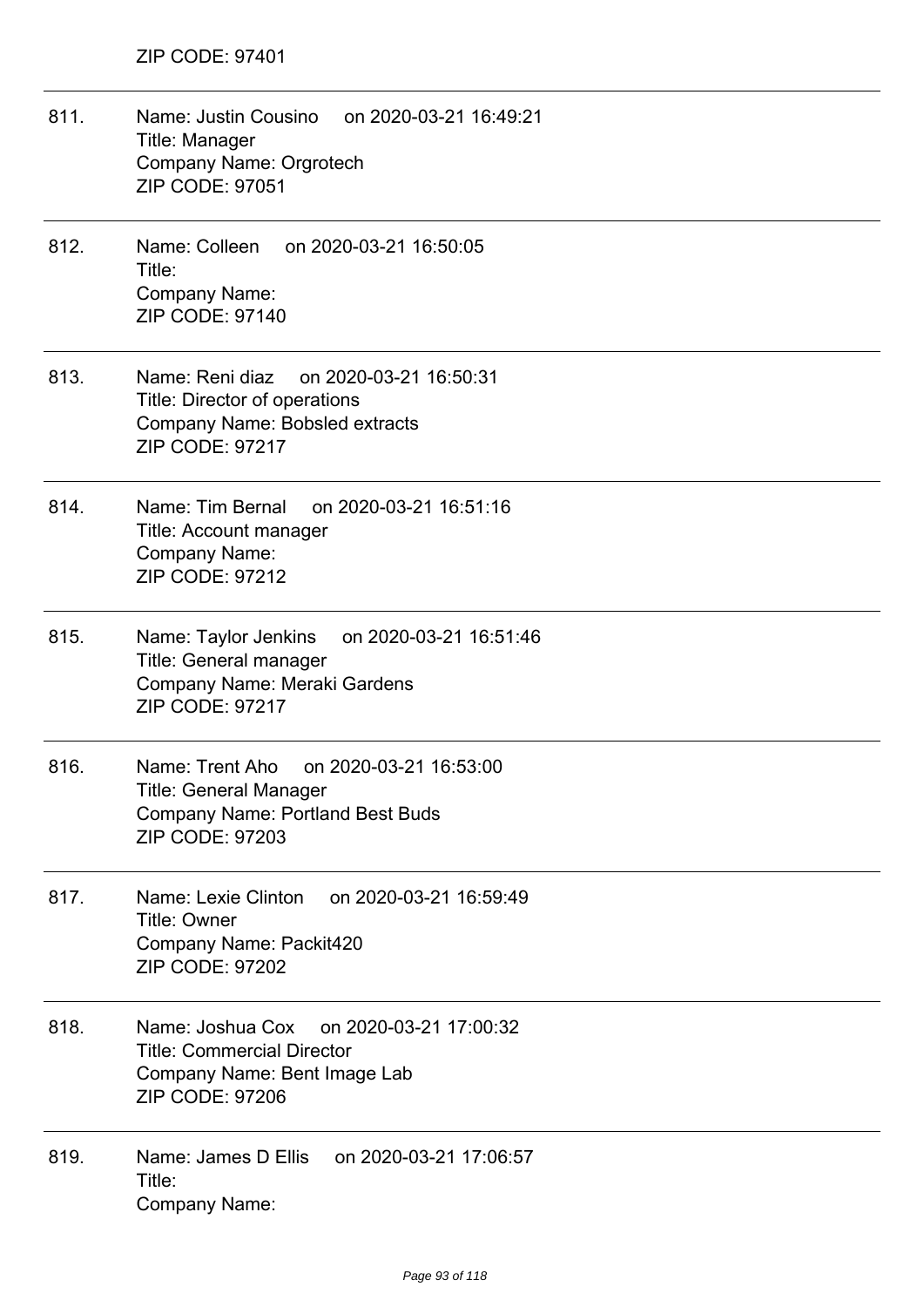| 820. | Name: John Pruittjones<br>on 2020-03-21 17:07:20<br>Title:<br>Company Name:<br>ZIP CODE: 62002                                       |
|------|--------------------------------------------------------------------------------------------------------------------------------------|
| 821. | Name: Cory cooper on 2020-03-21 17:08:47<br>Title: Member<br>Company Name: Hapy kitchen<br><b>ZIP CODE: 97212</b>                    |
| 822. | Name: Michele Cates<br>on 2020-03-21 17:09:21<br>Title:<br><b>Company Name:</b><br>ZIP CODE:                                         |
| 823. | Name: Amy Kalna<br>on 2020-03-21 17:09:59<br>Title:<br>Company Name:<br>ZIP CODE: 97140                                              |
| 824. | Name: Patricia Searls<br>on 2020-03-21 17:11:28<br>Title:<br>Company Name:<br>ZIP CODE: 97236                                        |
| 825. | Name: Sarah Duff<br>on 2020-03-21 17:13:00<br>Title: Owner<br><b>Company Name: Duff Johnson Consulting</b><br><b>ZIP CODE: 97203</b> |
| 826. | Name: Shaun Land<br>on 2020-03-21 17:13:54<br><b>Title: CFO</b><br>Company Name: Orgrotech<br>ZIP CODE: 97051                        |
| 827. | Name: Corrie Bonifacio<br>on 2020-03-21 17:14:58<br><b>Title: Esthetician</b><br><b>Company Name:</b><br><b>ZIP CODE: 97078</b>      |
| 828. | on 2020-03-21 17:16:47<br>Name: Tami mcnaughton<br>Title:<br><b>Company Name:</b>                                                    |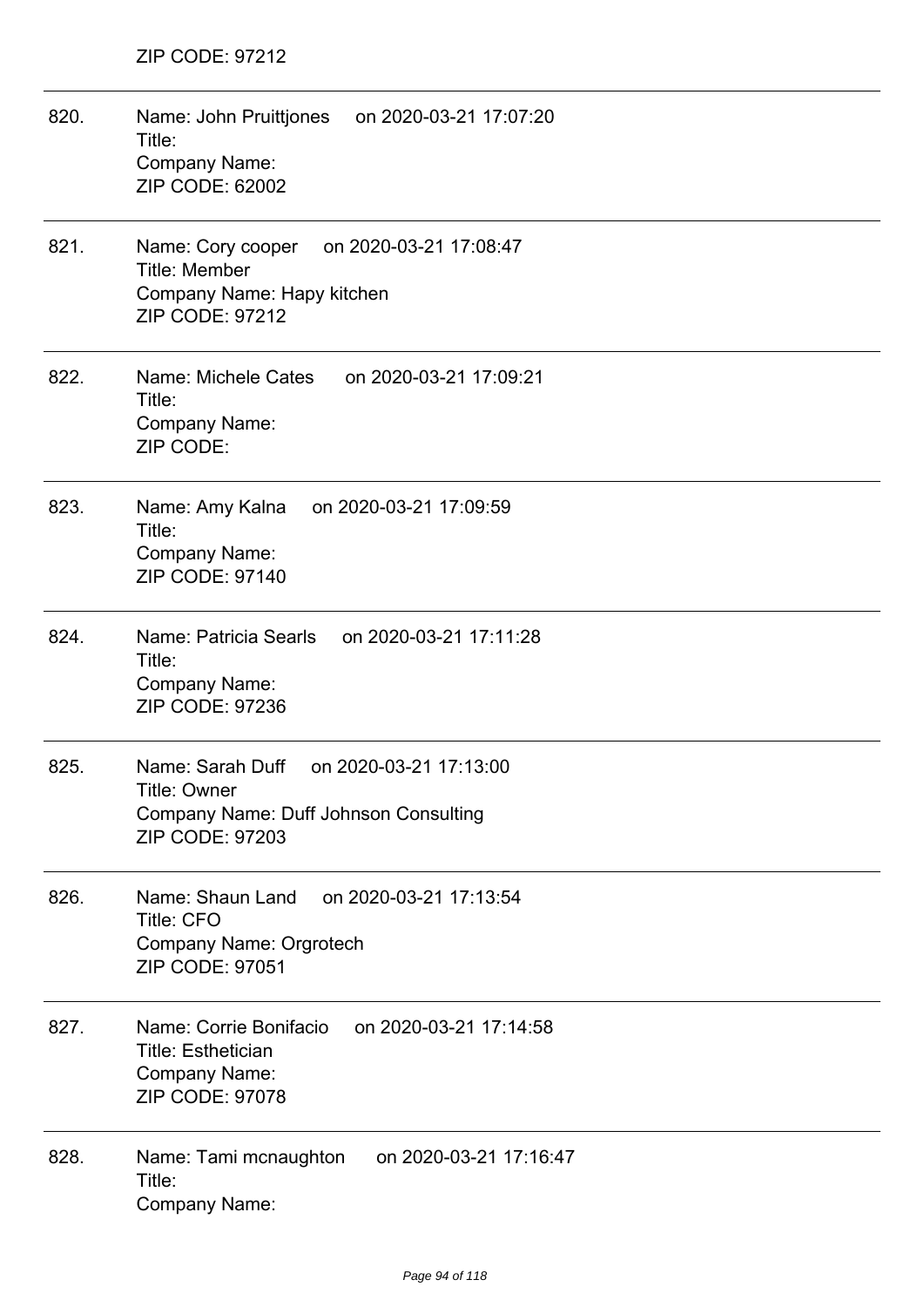| 829. | Name: Evie<br>on 2020-03-21 17:21:04<br>Title:<br><b>Company Name:</b><br><b>ZIP CODE: 97206</b>                                         |
|------|------------------------------------------------------------------------------------------------------------------------------------------|
| 830. | Name: Tammy Bryant<br>on 2020-03-21 17:25:20<br>Title:<br>Company Name:<br><b>ZIP CODE: 97845</b>                                        |
| 831. | Name: arutyun fotolyan<br>on 2020-03-21 17:26:55<br>Title: president<br>Company Name: bloominati cannabis corp<br><b>ZIP CODE: 97333</b> |
| 832. | on 2020-03-21 17:28:55<br>Name: sona akopyan<br>Title: sales<br>Company Name: bloominati cannabis corp<br>ZIP CODE: 97333                |
| 833. | Name: Rebecca C Wells on 2020-03-21 17:31:41<br>Title: ep<br><b>Company Name: BIL</b><br><b>ZIP CODE: 97202</b>                          |
| 834. | Name: jessica shae<br>on 2020-03-21 17:32:53<br>Title: manager<br>Company Name: bloominati cannabis corp<br><b>ZIP CODE: 97333</b>       |
| 835. | on 2020-03-21 17:32:54<br>Name: Ilo Ferroggiaro<br>Title: Head grower<br>Company Name: Day Dream farms<br><b>ZIP CODE: 97378</b>         |
| 836. | Name: Donald Pearson<br>on 2020-03-21 17:32:56<br>Title:<br>Company Name:<br>ZIP CODE:                                                   |
| 837. | on 2020-03-21 17:34:21<br>Name: Akia M Nelson<br><b>Title: Driver</b><br><b>Company Name: Driver</b>                                     |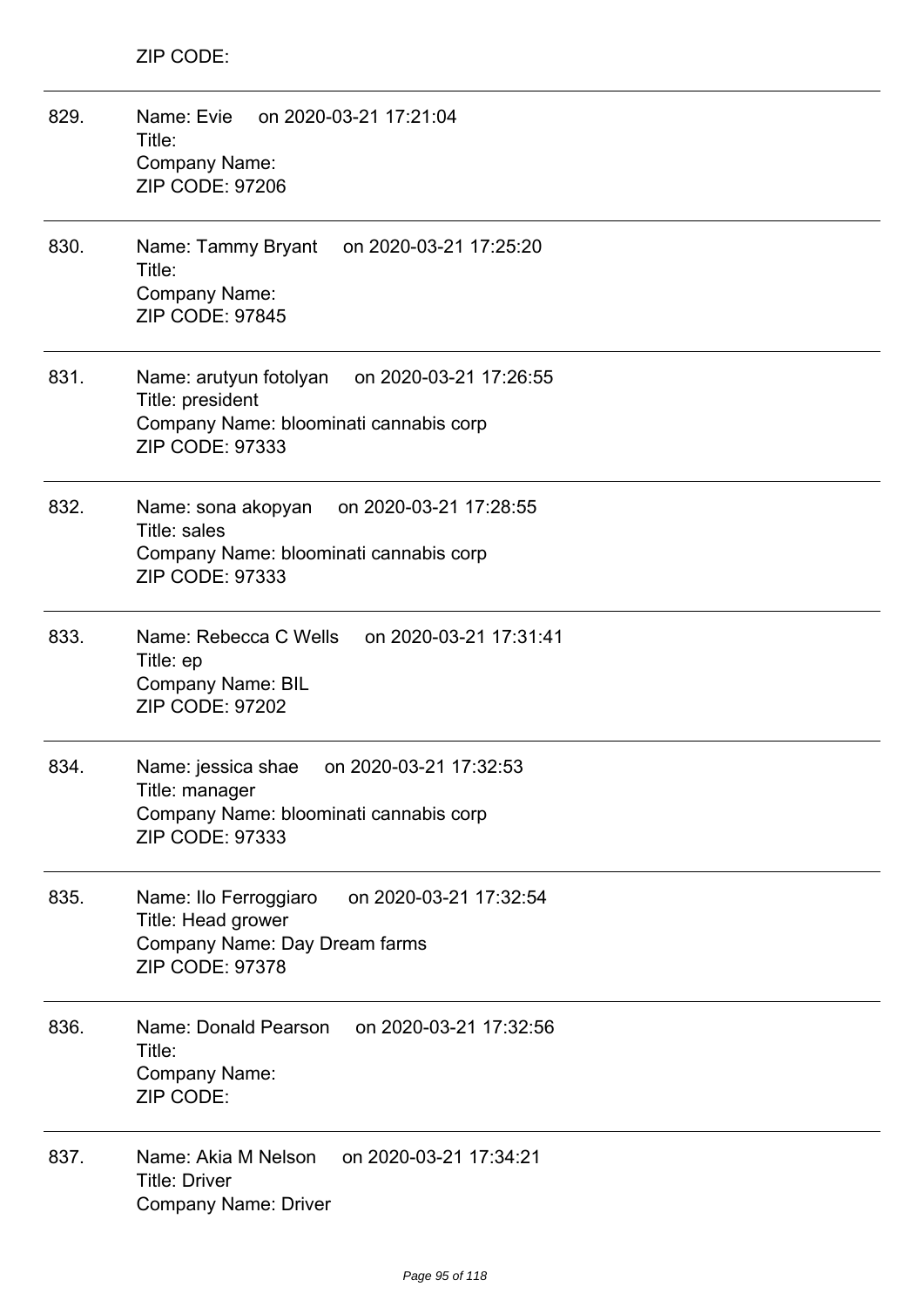| 838. | Name: Akia M Nelson on 2020-03-21 17:34:21<br><b>Title: Driver</b><br><b>Company Name: Driver</b><br>ZIP CODE: 97030                   |
|------|----------------------------------------------------------------------------------------------------------------------------------------|
| 839. | Name: daniel kelley on 2020-03-21 17:35:08<br>Title: sales<br>Company Name: bloominati cannabis corp<br>ZIP CODE: 97333                |
| 840. | Name: bobo ronson on 2020-03-21 17:36:30<br>Title: sales<br>Company Name: bloominati cannabis corp<br>ZIP CODE: 97333                  |
| 841. | Name: Teddy Cersovski on 2020-03-21 17:37:15<br>Title:<br>Company Name: Teddy Wayne Cersovski Farms<br><b>ZIP CODE: 97448</b>          |
| 842. | Name: Jeffrey Wright on 2020-03-21 17:40:12<br>Title: Vp marketing<br><b>Company Name: Flourish Software</b><br><b>ZIP CODE: 97203</b> |
| 843. | Name: Sara Stowe<br>on 2020-03-21 17:40:18<br>Title:<br>Company Name:<br><b>ZIP CODE: 97206</b>                                        |
| 844. | on 2020-03-21 17:42:16<br>Name: Jordan<br>Title:<br><b>Company Name:</b><br>ZIP CODE:                                                  |
| 845. | on 2020-03-21 17:42:41<br>Name: Richard Wierlo<br><b>Title: Owner</b><br>Company Name: Revel Farms<br><b>ZIP CODE: 98311</b>           |
| 846. | on 2020-03-21 17:42:50<br>Name: Haggart Justin<br>Title: Facilities maintenance manager/cultivator<br>Company Name: OrGroTech          |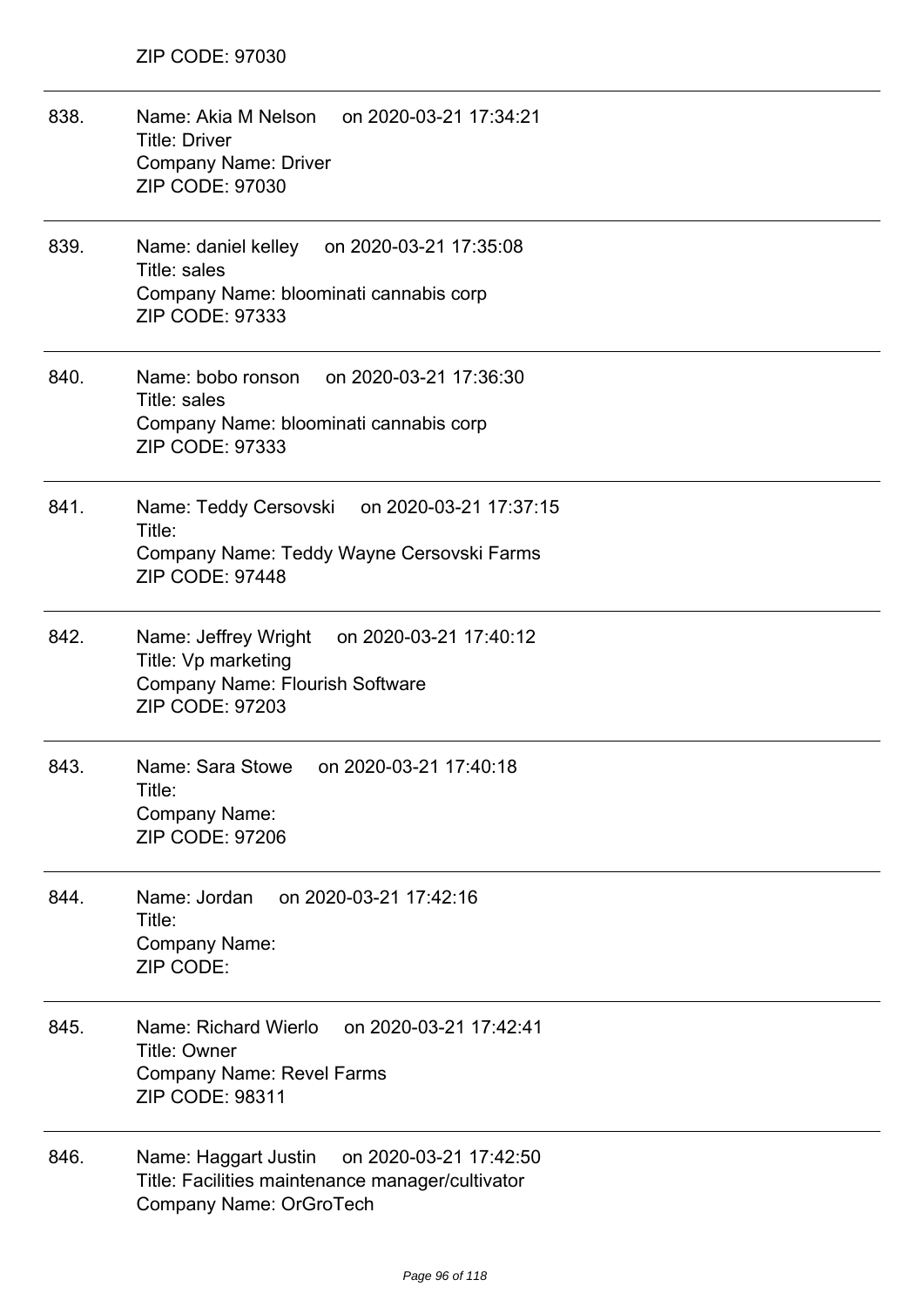| 847. | Name: Nathan T Wilkerson on 2020-03-21 17:47:33<br>Title:<br><b>Company Name:</b><br><b>ZIP CODE: 97203</b>                              |
|------|------------------------------------------------------------------------------------------------------------------------------------------|
| 848. | Name: Alicia Moon Dahlen<br>on 2020-03-21 17:47:35<br><b>Title: Realtor</b><br>Company Name: Balefire Real Estate Inc.<br>ZIP CODE: 9826 |
| 849. | Name: Wendy on 2020-03-21 17:47:47<br><b>Title: Sales Manager</b><br>Company Name: Orgrotech<br><b>ZIP CODE: 97051</b>                   |
| 850. | Name: Peter Shill on 2020-03-21 17:48:40<br>Title: COO<br>Company Name: Orgrotech LLC<br>ZIP CODE: 97051                                 |
| 851. | Name: James Nasset on 2020-03-21 17:48:41<br><b>Title: Owner</b><br>Company Name: Old Gold Gardens LLC<br>ZIP CODE: 97530                |
| 852. | on 2020-03-21 17:49:39<br>Name: Julian Xiong<br>Title:<br><b>Company Name: Pistol Point</b><br><b>ZIP CODE: 97203</b>                    |
| 853. | on 2020-03-21 17:49:55<br>Name: Eli Cerdon<br><b>Title: Sales Director</b><br><b>Company Name: Pistil Point</b><br>ZIP CODE:             |
| 854. | Name: Chan P<br>on 2020-03-21 17:50:00<br>Title:<br>Company Name:<br><b>ZIP CODE: 97203</b>                                              |
| 855. | on 2020-03-21 17:50:38<br>Name: Craig<br>Title:<br><b>Company Name:</b>                                                                  |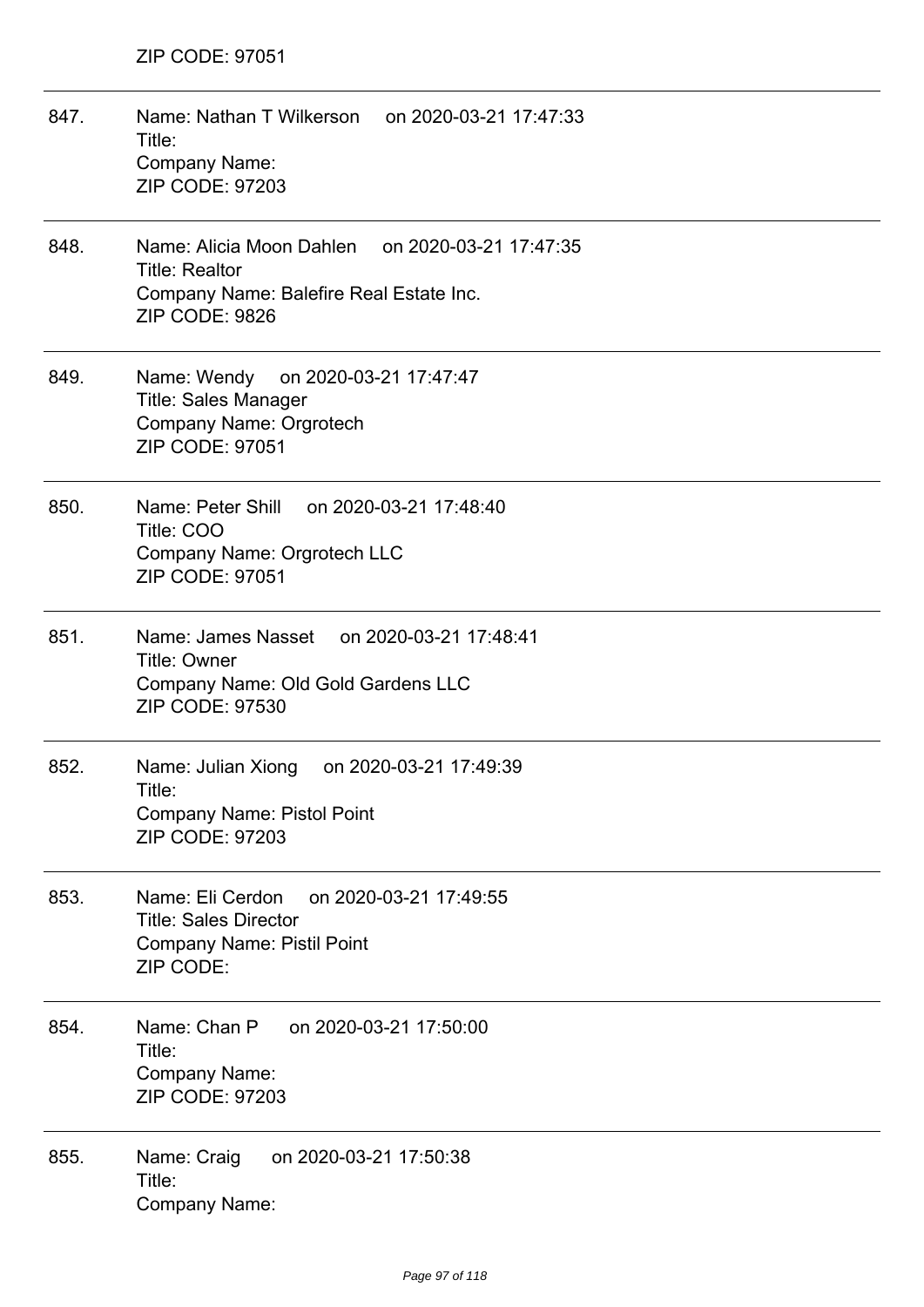| 856. | Name: John Sampson<br>on 2020-03-21 17:51:44<br>Title: Chairman & CEO<br>Company Name: JAWC LLC<br><b>ZIP CODE: 97023</b>                                                           |
|------|-------------------------------------------------------------------------------------------------------------------------------------------------------------------------------------|
| 857. | Name: Trey Reddish<br>on 2020-03-21 17:53:05<br>Title: Owner<br>Company Name: Dairyland Dankery<br>ZIP CODE: 97141                                                                  |
| 858. | Name: Ana Gabriela Alapisco<br>on 2020-03-21 17:53:52<br>Title: Post Packaging/Metrc/ Technician<br><b>Company Name: Quality Production Solutions LLC</b><br><b>ZIP CODE: 97203</b> |
| 859. | Name: David K Manuel<br>on 2020-03-21 17:54:03<br>Title:<br>Company Name:<br><b>ZIP CODE: 97267</b>                                                                                 |
| 860. | Name: Dana Hathaway<br>on 2020-03-21 17:56:30<br>Title:<br><b>Company Name: YYYY</b><br><b>ZIP CODE: 97068</b>                                                                      |
| 861. | Name: Heather Smith<br>on 2020-03-21 17:57:16<br>Title:<br>Company Name:<br>ZIP CODE: 97230                                                                                         |
| 862. | on 2020-03-21 17:59:58<br>Name: Alison wiesner<br>Title:<br><b>Company Name:</b><br>ZIP CODE:                                                                                       |
| 863. | on 2020-03-21 18:00:25<br>Name: Linda Morris<br>Title:<br>Company Name:<br><b>ZIP CODE: 97404</b>                                                                                   |
| 864. | Name: Jordan Loewen<br>on 2020-03-21 18:00:57<br><b>Title: Production Tech</b><br><b>Company Name: Smith Rock Cannabis</b>                                                          |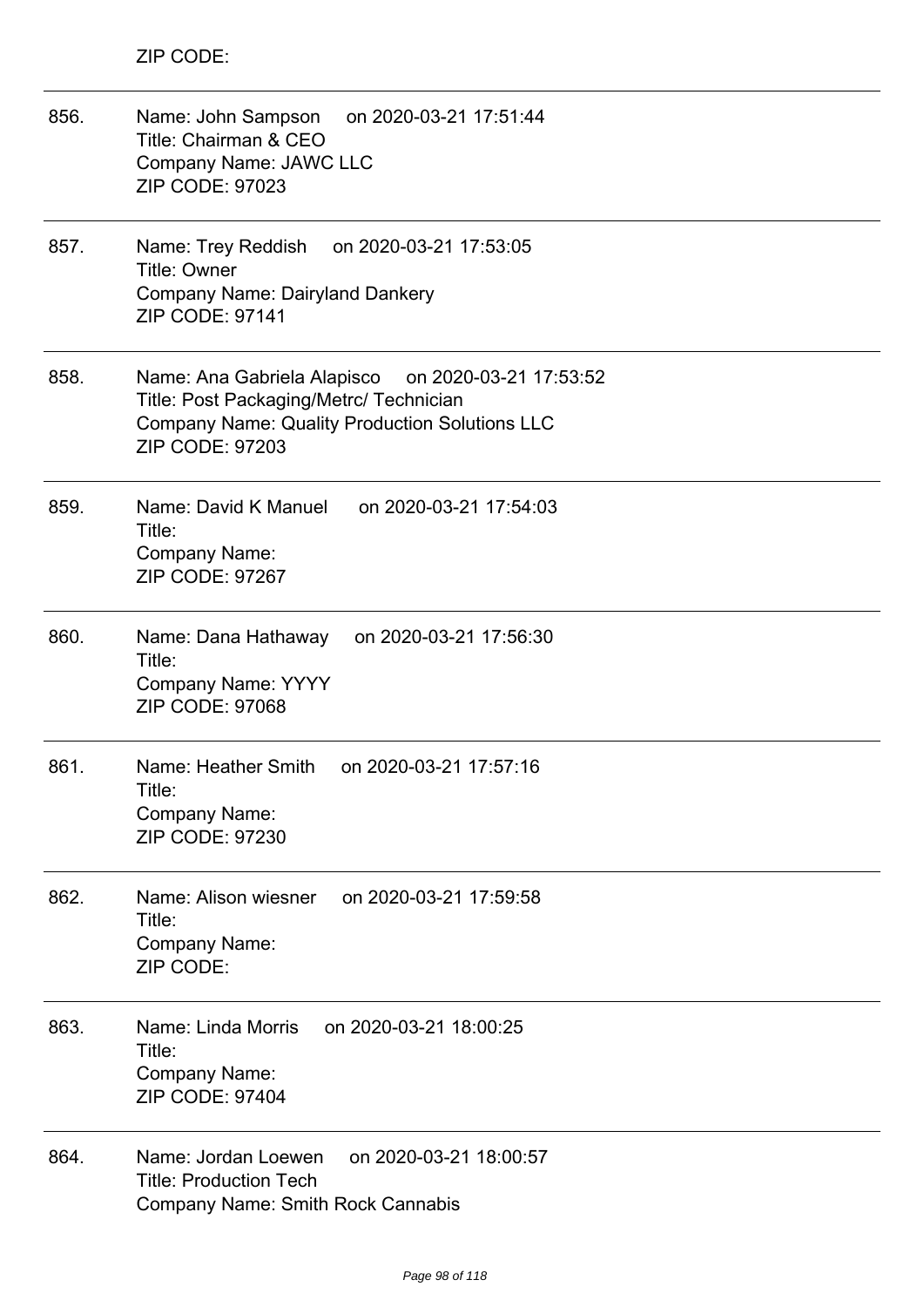| 865. | Name: Jaxon stark on 2020-03-21 18:01:26<br>Title:<br>Company Name: Smith rock cannabis<br>ZIP CODE: 97701                         |
|------|------------------------------------------------------------------------------------------------------------------------------------|
| 866. | Name: Tyson Lewis on 2020-03-21 18:02:16<br>Title: Owner<br>Company Name: High Noon Cultivation<br>ZIP CODE: 97038                 |
| 867. | Name: Sharlie coffey on 2020-03-21 18:03:51<br>Title:<br>Company Name:<br><b>ZIP CODE: 97227</b>                                   |
| 868. | Name: Spring Wedlund on 2020-03-21 18:04:57<br>Title:<br><b>Company Name: Quality Product Solutions LLC</b><br>ZIP CODE: 97219     |
| 869. | Name: Jeanette Mena on 2020-03-21 18:05:05<br><b>Title: CPA</b><br>Company Name:<br><b>ZIP CODE: 97222</b>                         |
| 870. | on 2020-03-21 18:05:26<br>Name: Peter Gross<br>Title: CEO<br><b>Company Name: Green Valley Wellness</b><br><b>ZIP CODE: 97520</b>  |
| 871. | on 2020-03-21 18:06:15<br>Name: Aaron stagg<br>Title: Field manager<br>Company Name: Greenforce staffing<br><b>ZIP CODE: 97080</b> |
| 872. | on 2020-03-21 18:09:27<br>Name: Rona Lindsey<br>Title: owner<br>Company Name: HWY 30 cannabis<br><b>ZIP CODE: 97850</b>            |
| 873. | Name: Antonia Evans<br>on 2020-03-21 18:10:22<br>Title:<br>Company Name: C3 Industries                                             |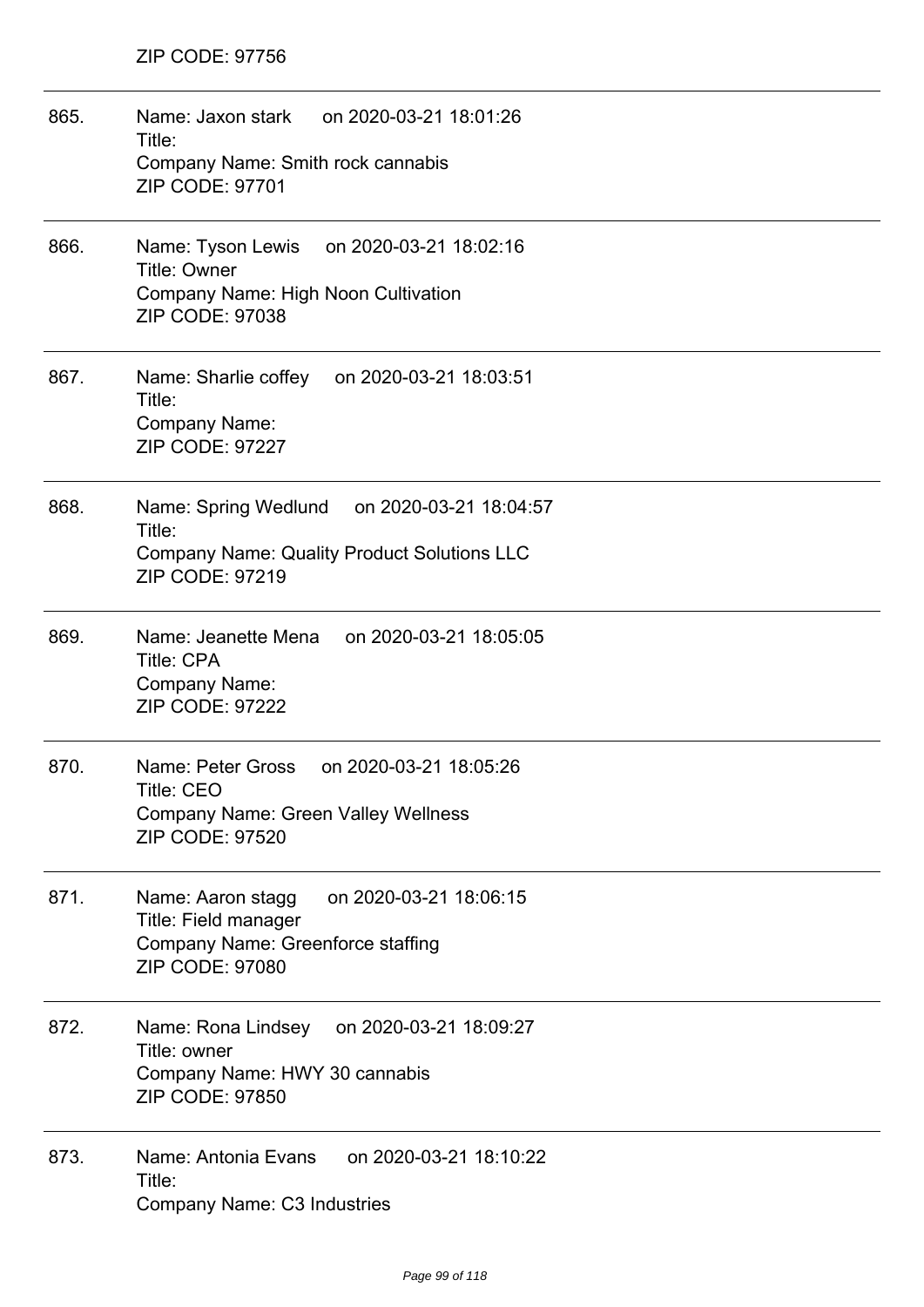| 874. | Name: Kevin DeFord on 2020-03-21 18:10:31<br>Title:<br>Company Name:<br><b>ZIP CODE: 98607</b>                                                                      |
|------|---------------------------------------------------------------------------------------------------------------------------------------------------------------------|
| 875. | Name: Trevor on 2020-03-21 18:11:48<br>Title:<br>Company Name: Phillips pet co<br>ZIP CODE: 97230                                                                   |
| 876. | Name: Henry Barber on 2020-03-21 18:12:30<br>Title:<br><b>Company Name: Quality Product Solutions LLC</b><br><b>ZIP CODE: 97203</b>                                 |
| 877. | Name: Cheryl DeLeon-Steen on 2020-03-21 18:13:21<br>Title:<br>Company Name:<br><b>ZIP CODE: 97526</b>                                                               |
| 878. | Name: Joshua Garcia<br>on 2020-03-21 18:15:23<br><b>Title: Inventory Specialist</b><br><b>Company Name: Quality Product Solutions LLC</b><br><b>ZIP CODE: 97214</b> |
| 879. | Name: Lindsay Payne<br>on 2020-03-21 18:17:22<br>Title: RN<br><b>Company Name:</b><br><b>ZIP CODE: 97212</b>                                                        |
| 880. | on 2020-03-21 18:17:28<br>Name: Kyle Bullock<br>Title: Owner<br>Company Name: Stony point farms<br><b>ZIP CODE: 97009</b>                                           |
| 881. | on 2020-03-21 18:17:46<br>Name: marisa jo mitchell<br>Title:<br>Company Name: greenforce<br>ZIP CODE: 97218                                                         |
| 882. | on 2020-03-21 18:18:10<br>Name: harry<br>Title: sales<br>Company Name: bloominati cannabis corp                                                                     |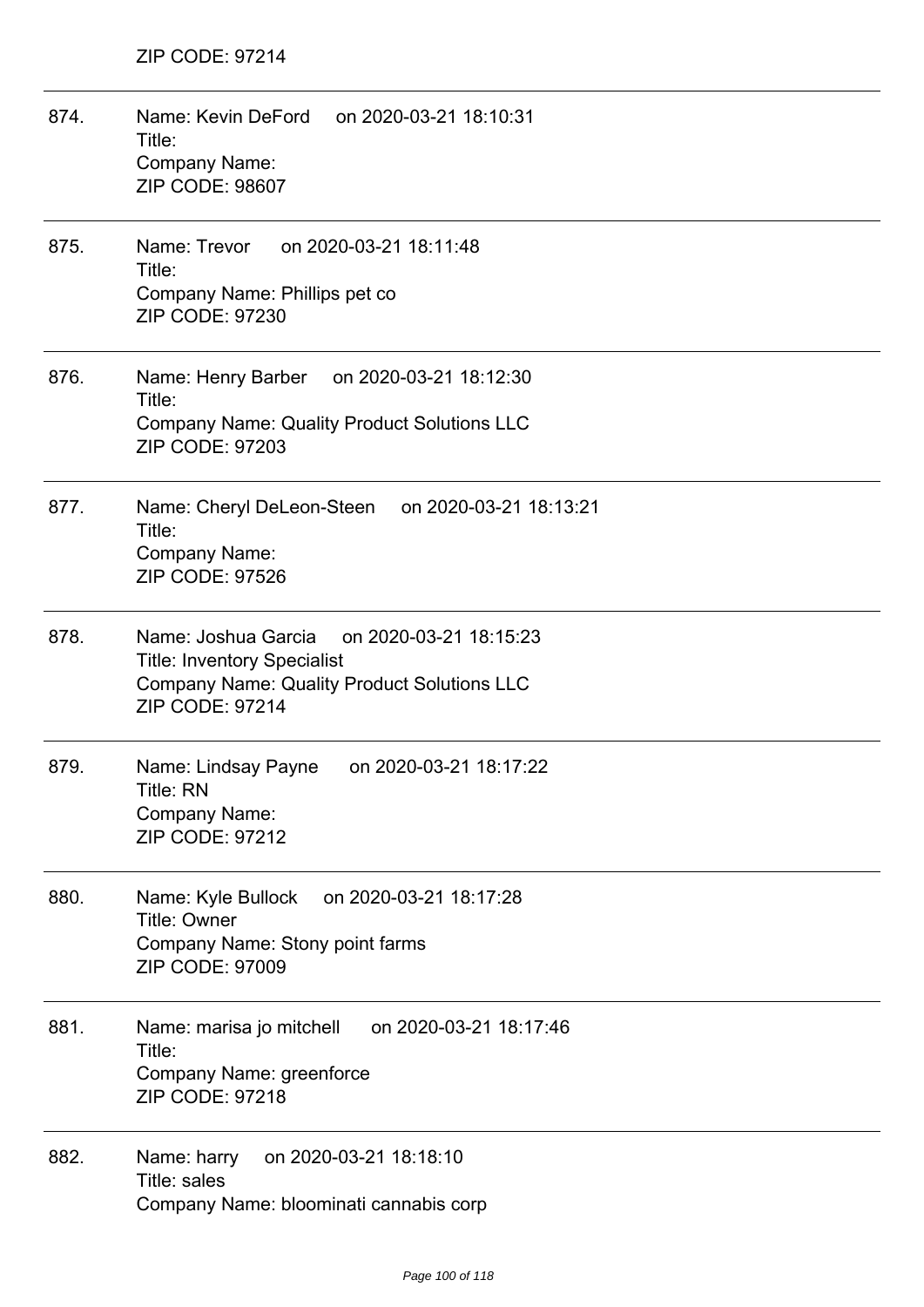883. Name: Kellie on 2020-03-21 18:18:12 Title: Nurse Company Name: ZIP CODE: 97062 884. Name: Lena flinn on 2020-03-21 18:20:39 Title: Trim lead Company Name: Trichome Farms ZIP CODE: 97078 885. Name: Crystal Harder on 2020-03-21 18:22:11 Title: Owner Company Name: Oregon Cannabis Authority ZIP CODE: 97402 886. Name: jose maldonado on 2020-03-21 18:23:15 Title: owner Company Name: golden leaves farm llc ZIP CODE: 97128 887. Name: Megan Bauer on 2020-03-21 18:23:32 Title: Company Name: High noon cultivation ZIP CODE: 97038 888. Name: Robert Lee on 2020-03-21 18:23:41 Title: Owner Company Name: Medicated ZIP CODE: 97217 889. Name: Martha on 2020-03-21 18:24:34 Title: Clerk Company Name: Bookings Liquor ZIP CODE: 97415 890. Name: Chrystal Balser on 2020-03-21 18:26:53 Title: Regional manager Company Name: La Mota Dispensary ZIP CODE: 97470 891. Name: Sharlee on 2020-03-21 18:26:58 Title: Company Name: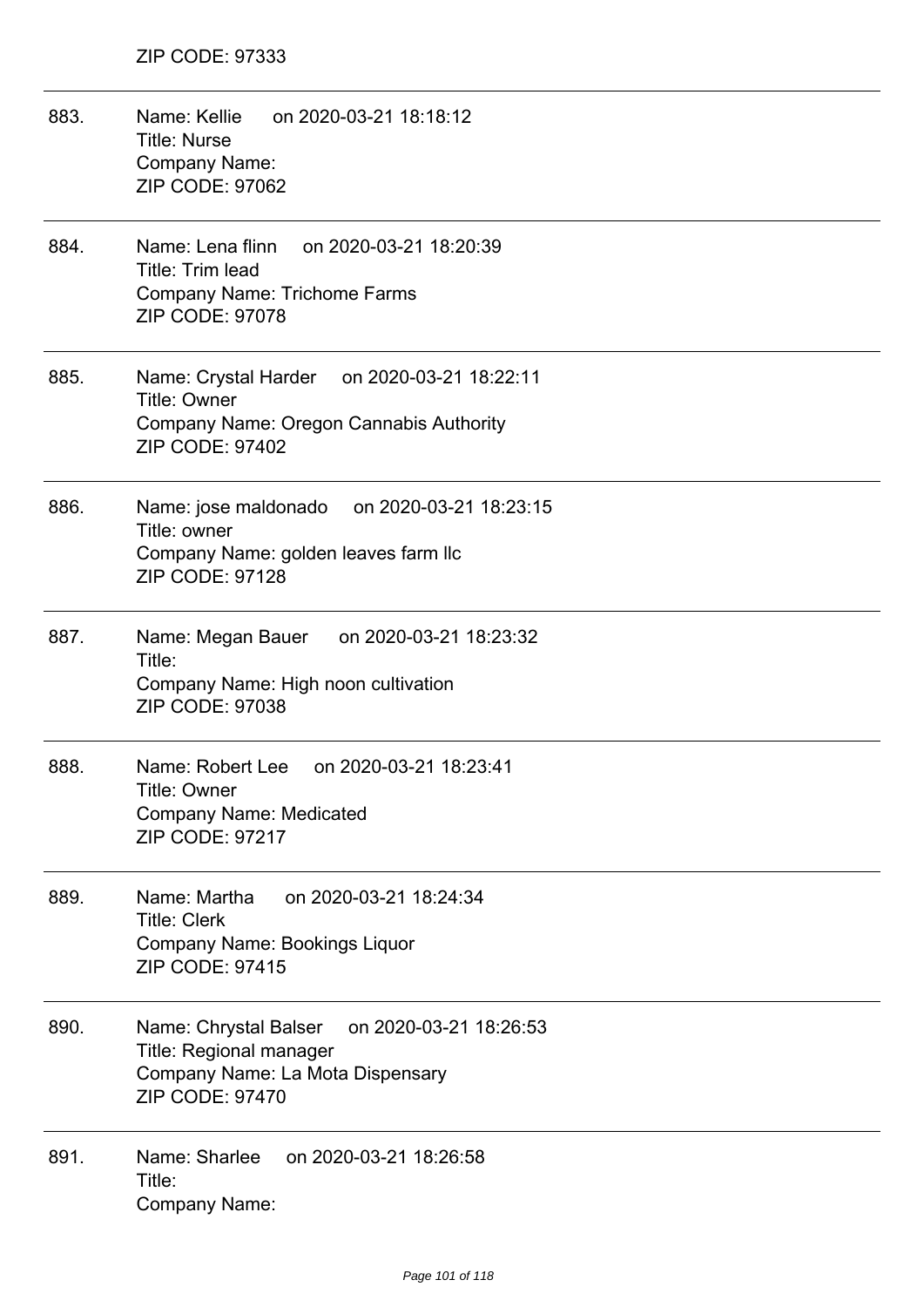| 892. | Name: Pam<br>on 2020-03-21 18:29:07<br>Title: mother to owner<br>Company Name: for Fidus Pdx<br>ZIP CODE: 97301                                 |
|------|-------------------------------------------------------------------------------------------------------------------------------------------------|
| 893. | Name: William Kelly on 2020-03-21 18:30:00<br><b>Title: VP Sales</b><br><b>Company Name: Nova Paths</b><br><b>ZIP CODE: 97217</b>               |
| 894. | Name: Amanda Van Pelt on 2020-03-21 18:31:44<br>Title:<br><b>Company Name:</b><br>ZIP CODE: 97019                                               |
| 895. | Name: Charlie Christopher<br>on 2020-03-21 18:32:50<br><b>Title: Sales Manager</b><br>Company Name: Oregon Roots Inc<br><b>ZIP CODE: 97007</b>  |
| 896. | on 2020-03-21 18:34:53<br>Name: Peter Papp<br><b>Title: Director of Retail Operations</b><br><b>Company Name: MNG</b><br><b>ZIP CODE: 97015</b> |
| 897. | Name: Catherine Medina on 2020-03-21 18:35:59<br>Title:<br>Company Name: A better way<br><b>ZIP CODE: 97603</b>                                 |
| 898. | on 2020-03-21 18:37:13<br>Name: briana kimbrough<br>Title:<br>Company Name: geek farms<br>ZIP CODE: 97368                                       |
| 899. | Name: Janesa servi<br>on 2020-03-21 18:37:47<br>Title: Joint technician<br>Company Name: Cloud cover<br><b>ZIP CODE: 97217</b>                  |
| 900. | Name: Jill<br>on 2020-03-21 18:38:07<br>Title:<br>Company Name: C3 Industries                                                                   |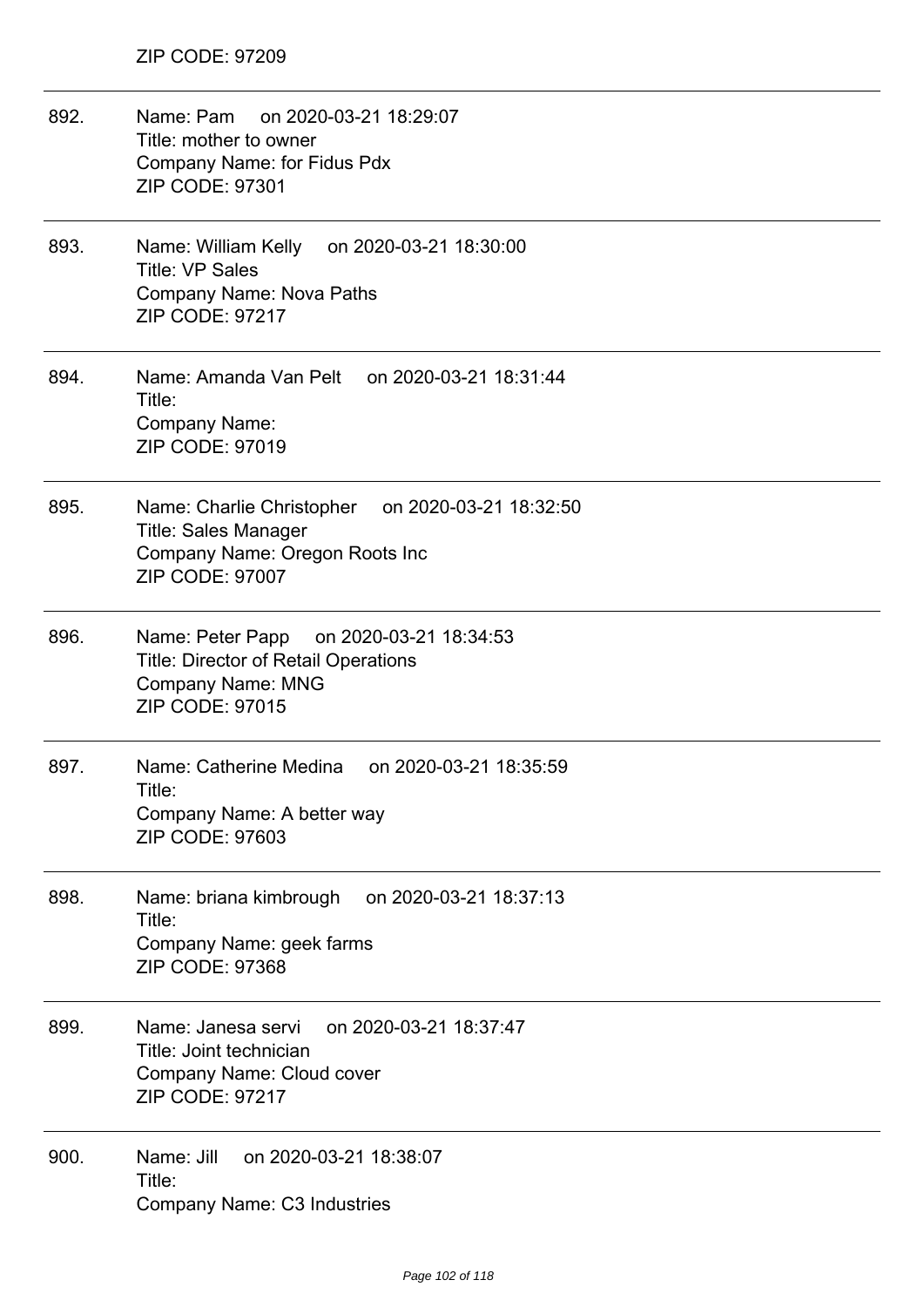| 901. | Name: Tyler on 2020-03-21 18:38:30<br><b>Title: Cultivator</b><br><b>Company Name: Cloud Cover</b><br><b>ZIP CODE: 97203</b>    |
|------|---------------------------------------------------------------------------------------------------------------------------------|
| 902. | on 2020-03-21 18:39:18<br>Name: Christa White<br>Title: Owner<br>Company Name: Liber Abaci Consulting<br><b>ZIP CODE: 97526</b> |
| 903. | Name: James keelen<br>on 2020-03-21 18:43:53<br>Title:<br>Company Name:<br><b>ZIP CODE: 90048</b>                               |
| 904. | Name: Lucas Landry<br>on 2020-03-21 18:44:16<br>Title: Area manager<br>Company Name: Mr. Nice Guy<br>ZIP CODE: 97136            |
| 905. | Name: Jessica Rasmussen<br>on 2020-03-21 18:44:25<br>Title:<br><b>Company Name:</b><br><b>ZIP CODE: 97402</b>                   |
| 906. | Name: Kramer<br>on 2020-03-21 18:45:42<br>Title: Assistant manager<br>Company Name: High habits distro<br>ZIP CODE: 97215       |
| 907. | Name: Ally<br>on 2020-03-21 18:47:05<br>Title: Area manager<br><b>Company Name: MNG</b><br>ZIP CODE: 97306                      |
| 908. | on 2020-03-21 18:48:20<br>Name: Mary<br>Title:<br><b>Company Name:</b><br>ZIP CODE: 97601                                       |
| 909. | Name: Darian White<br>on 2020-03-21 18:49:34<br>Title:<br><b>Company Name: Quality Product Solutions LLC</b>                    |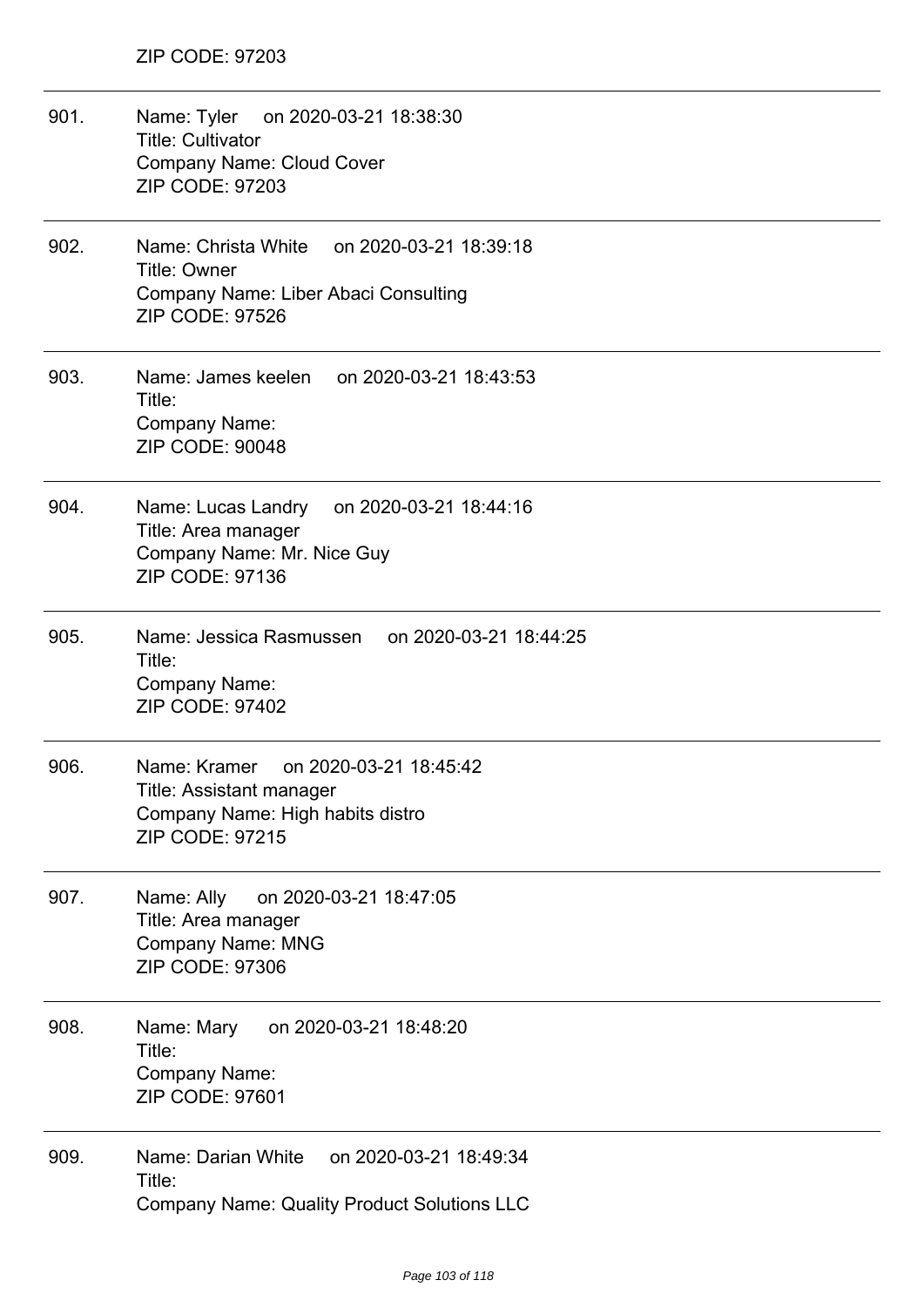| 910. | on 2020-03-21 18:53:45<br>Name: Rob beeman<br>Title: Mr beeman<br>Company Name: Rmanwayne inc<br><b>ZIP CODE: 97603</b>                             |
|------|-----------------------------------------------------------------------------------------------------------------------------------------------------|
| 911. | Name: Patrick Adams<br>on 2020-03-21 18:56:31<br><b>Title: Sales Representative</b><br><b>Company Name: Buddies Brand</b><br><b>ZIP CODE: 97266</b> |
| 912. | Name: Nicole Marshall on 2020-03-21 18:56:35<br>Title:<br>Company Name:<br><b>ZIP CODE: 97333</b>                                                   |
| 913. | Name: Julianna Lyons on 2020-03-21 18:59:14<br>Title:<br>Company Name:<br>ZIP CODE: 97230                                                           |
| 914. | Name: Alena Slobodyan<br>on 2020-03-21 19:04:36<br>Title:<br>Company Name:<br>ZIP CODE: 97330                                                       |
| 915. | Name: Cheri<br>on 2020-03-21 19:08:09<br>Title:<br><b>Company Name:</b><br>ZIP CODE:                                                                |
| 916. | on 2020-03-21 19:11:40<br>Name: Tyler Ramberg<br><b>Title: Business owner</b><br>Company Name: Ten Four Farms<br><b>ZIP CODE: 98661</b>             |
| 917. | on 2020-03-21 19:12:08<br>Name: Peter Perisin<br>Title:<br>Company Name:<br>ZIP CODE: 60010                                                         |
| 918. | Name: Farah shaltaf<br>on 2020-03-21 19:12:18<br>Title: Floor supervisor<br><b>Company Name: Oregon's Finest</b>                                    |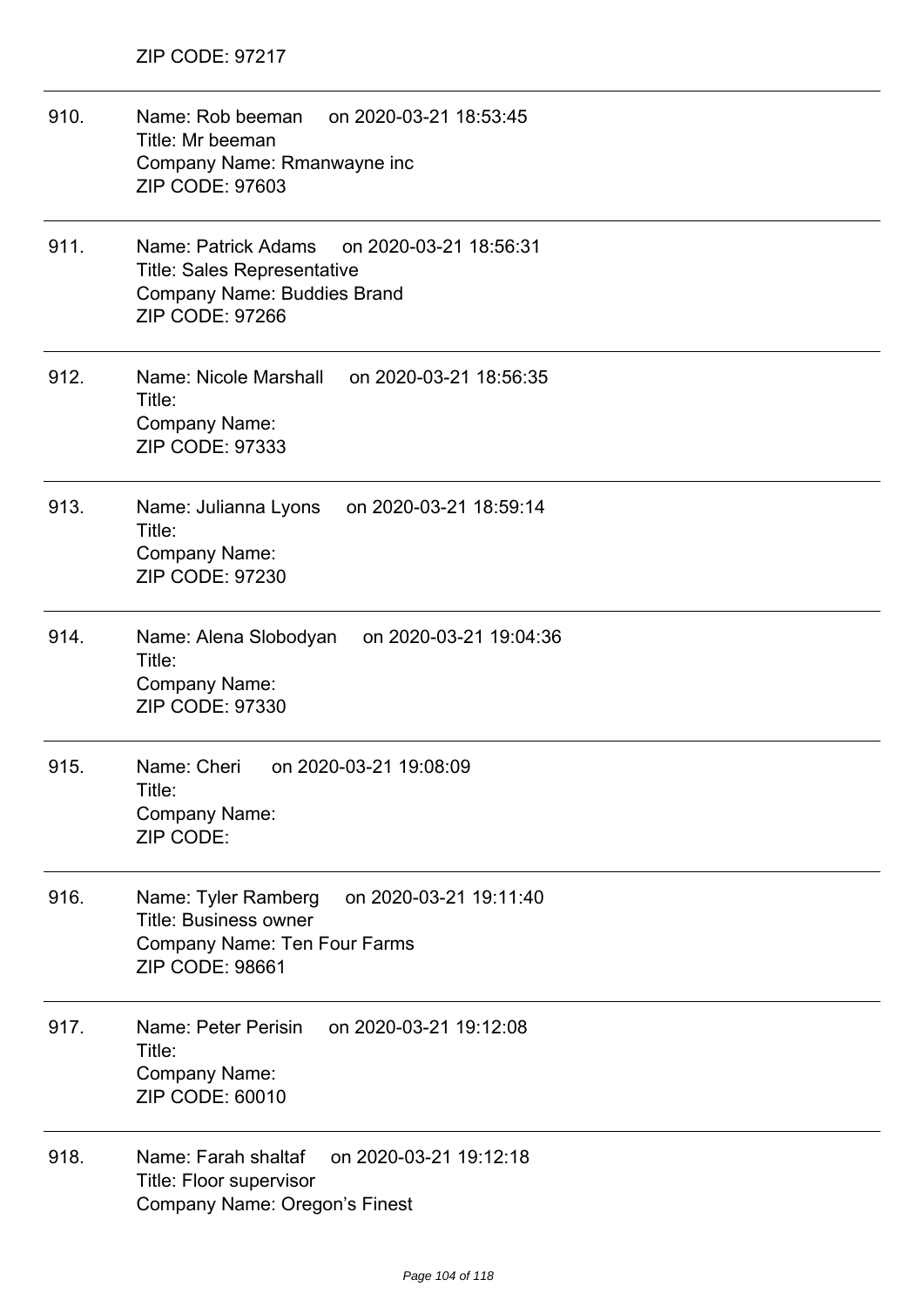919. Name: Ben Espinoza on 2020-03-21 19:13:41 Title: Head Grower Company Name: 45th Latitude ZIP CODE: 97224 920. Name: Jennifer hudyma on 2020-03-21 19:14:56 Title: Account manager Company Name: East fork cultivars ZIP CODE: 97220 921. Name: Yaniv Offir on 2020-03-21 19:16:04 Title: Company Name: 1976 ZIP CODE: 33021 922. Name: Tyler Montgomery on 2020-03-21 19:18:12 Title: IT Director Company Name: La Mota LLC, ZIP CODE: 97306 923. Name: Mack gooding on 2020-03-21 19:20:23 Title: cfo Company Name: mongo ranch ZIP CODE: 97503 924. Name: Shawn on 2020-03-21 19:20:42 Title: Manager Company Name: Zion roots ZIP CODE: 97527 925. Name: Teressa Raiford on 2020-03-21 19:20:49 Title: Mayoral candidate for PDX Company Name: People for Teressa for Mayor ZIP CODE: 97209 926. Name: Kristin Pfad on 2020-03-21 19:20:53 Title: Company Name: ZIP CODE: 927. Name: Rhonda Davis on 2020-03-21 19:21:41 Title: Company Name: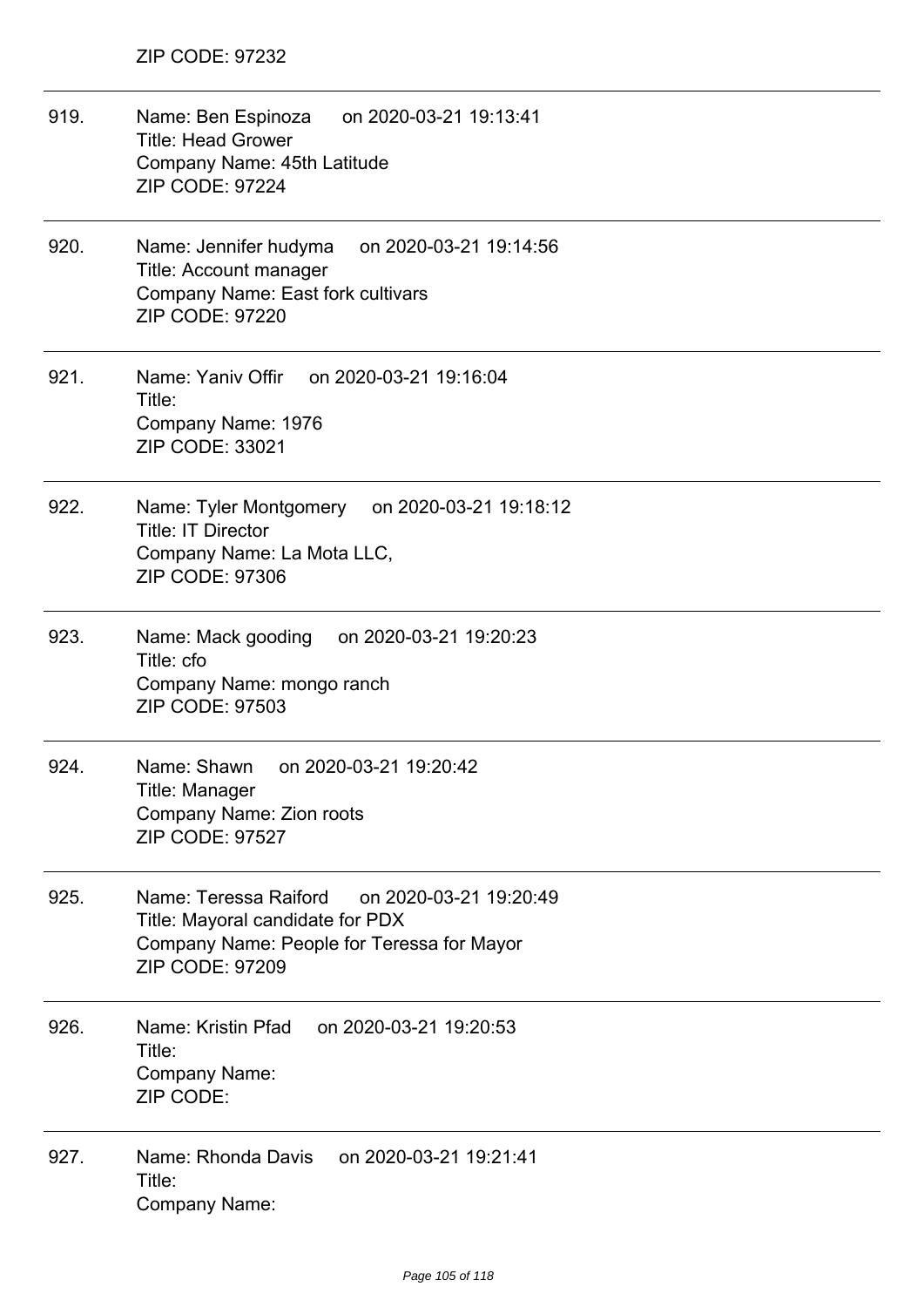- 928. Name: Cindy Smith on 2020-03-21 19:21:57 Title: Company Name: ZIP CODE: 97603
- 929. Name: Sierra Higbee on 2020-03-21 19:22:29 Title: Wholesale Company Name: Kaleafa ZIP CODE: 97008
- 930. Name: Jeff Montgomery on 2020-03-21 19:23:34 Title: Waehouse Mananger Company Name: La Mota ZIP CODE: 97306
- 931. Name: Katie Rose Gillespie on 2020-03-21 19:31:15 Title: Inventory Control Coordinator Company Name: Oregon's Finest ZIP CODE: 97210
- 932. Name: Brent Lange on 2020-03-21 19:32:56 Title: Inventory Manager Company Name: Mana Extracts ZIP CODE: 97210
- 933. Name: Elizabeth on 2020-03-21 19:34:14 Title: Budtender Company Name: Multnomah greens ZIP CODE: 97219
- 934. Name: Tyler Hauth on 2020-03-21 19:34:53 Title: President Company Name: Rockchuck & Juniper, LLC ZIP CODE: 97760
- 935. Name: Edward Vivians on 2020-03-21 19:36:23 Title: Company Name: Elevated staffing solutions ZIP CODE: 97203
- 936. Name: Emily Fehlman on 2020-03-21 19:40:06 Title: Company Name: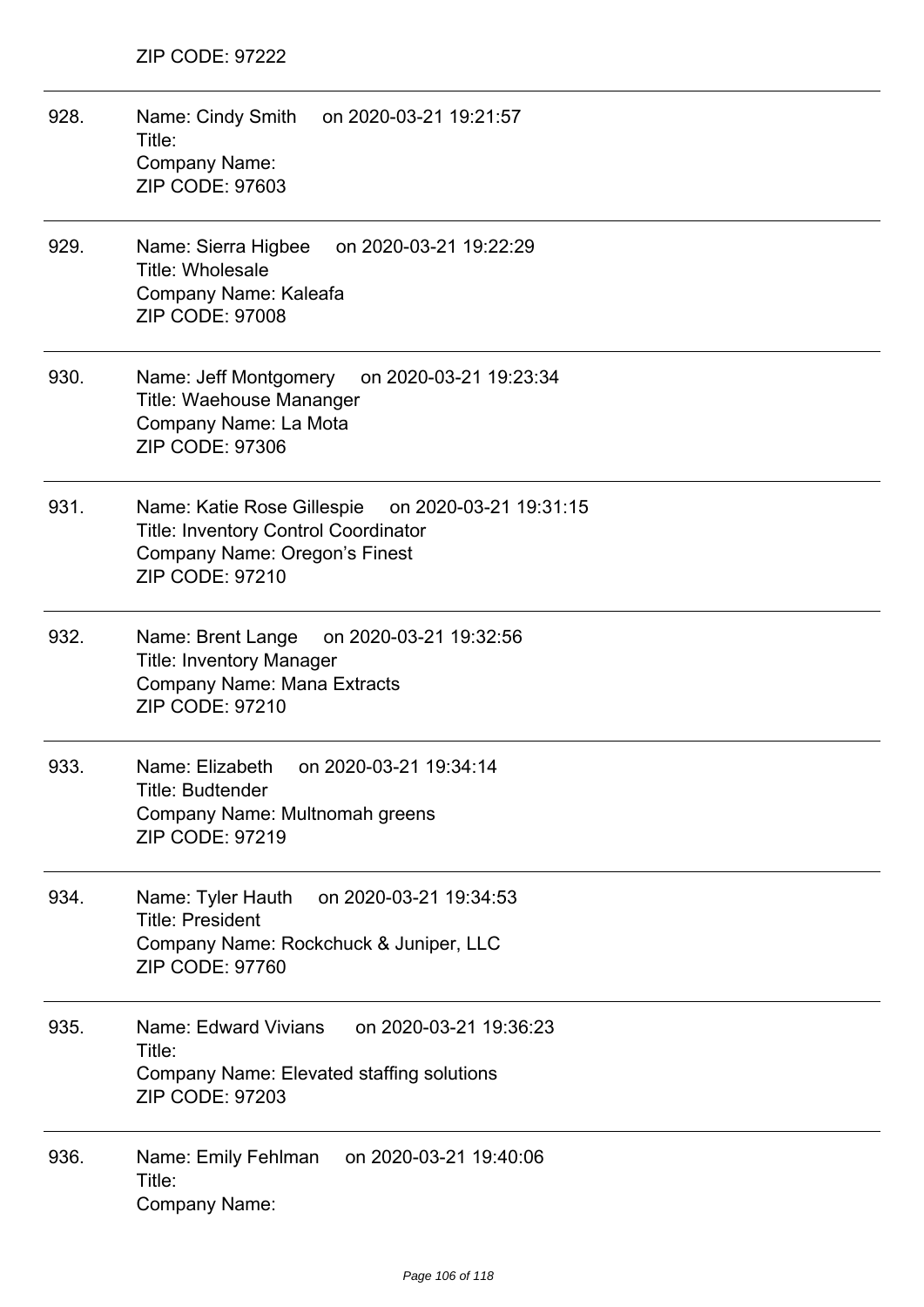| 937. | Name: Loren Fjord<br>on 2020-03-21 19:40:27<br>Title:<br>Company Name:<br>ZIP CODE: 97330                                                    |
|------|----------------------------------------------------------------------------------------------------------------------------------------------|
| 938. | Name: Joe Moberg<br>on 2020-03-21 19:41:39<br>Title:<br>Company Name:<br><b>ZIP CODE: 97211</b>                                              |
| 939. | Name: Jamie Halvorson<br>on 2020-03-21 19:42:42<br>Title:<br><b>Company Name:</b><br>ZIP CODE:                                               |
| 940. | Name: Lindsey on 2020-03-21 19:43:59<br>Title:<br><b>Company Name:</b><br><b>ZIP CODE: 97211</b>                                             |
| 941. | Name: Stacy M Jorge<br>on 2020-03-21 19:53:06<br>Title:<br>Company Name:<br>ZIP CODE: 97005                                                  |
| 942. | Name: Tyler Coker on 2020-03-21 19:54:59<br><b>Title: Inventory Specialist</b><br>Company Name: Packaging brothers<br><b>ZIP CODE: 97217</b> |
| 943. | Name: Jami on 2020-03-21 19:59:34<br>Title:<br>Company Name: 45th Latitude<br><b>ZIP CODE: 97202</b>                                         |
| 944. | Name: Jared<br>on 2020-03-21 19:59:45<br>Title: Grow tech<br>Company Name: Urban Canna<br><b>ZIP CODE: 97404</b>                             |
| 945. | Name: Sandra Scrogum<br>on 2020-03-21 20:00:38<br><b>Title: Sales Administrator</b><br><b>Company Name: Quality Product Solutions LLC</b>    |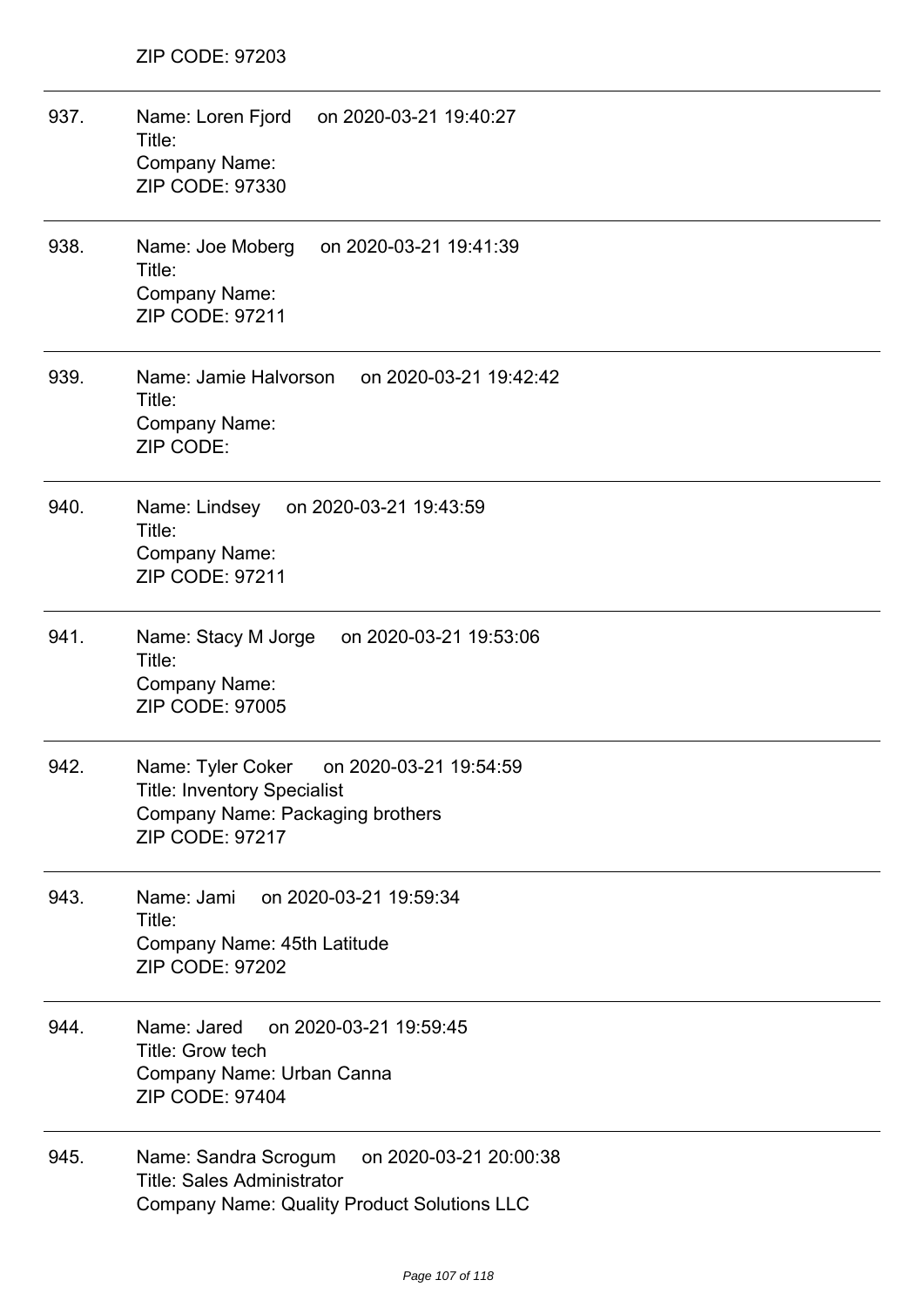| 946. | Name: Jessica Tanaka Noblia on 2020-03-21 20:01:53<br>Title: Sales rep<br>Company Name: Mana extracts<br><b>ZIP CODE: 97229</b>                 |
|------|-------------------------------------------------------------------------------------------------------------------------------------------------|
| 947. | Name: melissa perry<br>on 2020-03-21 20:03:44<br>Title:<br>Company Name:<br>ZIP CODE: 97267                                                     |
| 948. | Name: Heath Scrogum<br>on 2020-03-21 20:04:29<br>Title:<br>Company Name:<br><b>ZIP CODE: 97220</b>                                              |
| 949. | Name: Joe Winn<br>on 2020-03-21 20:09:20<br><b>Title: Supervisor</b><br><b>Company Name: GBA Industries</b><br><b>ZIP CODE: 97062</b>           |
| 950. | Name: Heather Bak-Jensen on 2020-03-21 20:10:05<br><b>Title: Product Specialist</b><br><b>Company Name: Substance</b><br>ZIP CODE: 97701        |
| 951. | Name: Josh Bak-Jensen<br>on 2020-03-21 20:12:07<br><b>Title: Product Specialist</b><br><b>Company Name: Substance</b><br><b>ZIP CODE: 97701</b> |
| 952. | on 2020-03-21 20:12:43<br>Name: Nick Campion<br><b>Title: Production Director</b><br><b>Company Name: FFE</b><br><b>ZIP CODE: 98210</b>         |
| 953. | Name: Lori Nicholson<br>on 2020-03-21 20:14:34<br>Title:<br>Company Name:<br>ZIP CODE: 97230                                                    |
| 954. | on 2020-03-21 20:14:36<br>Name: Devan Anthony<br>Title:<br><b>Company Name:</b>                                                                 |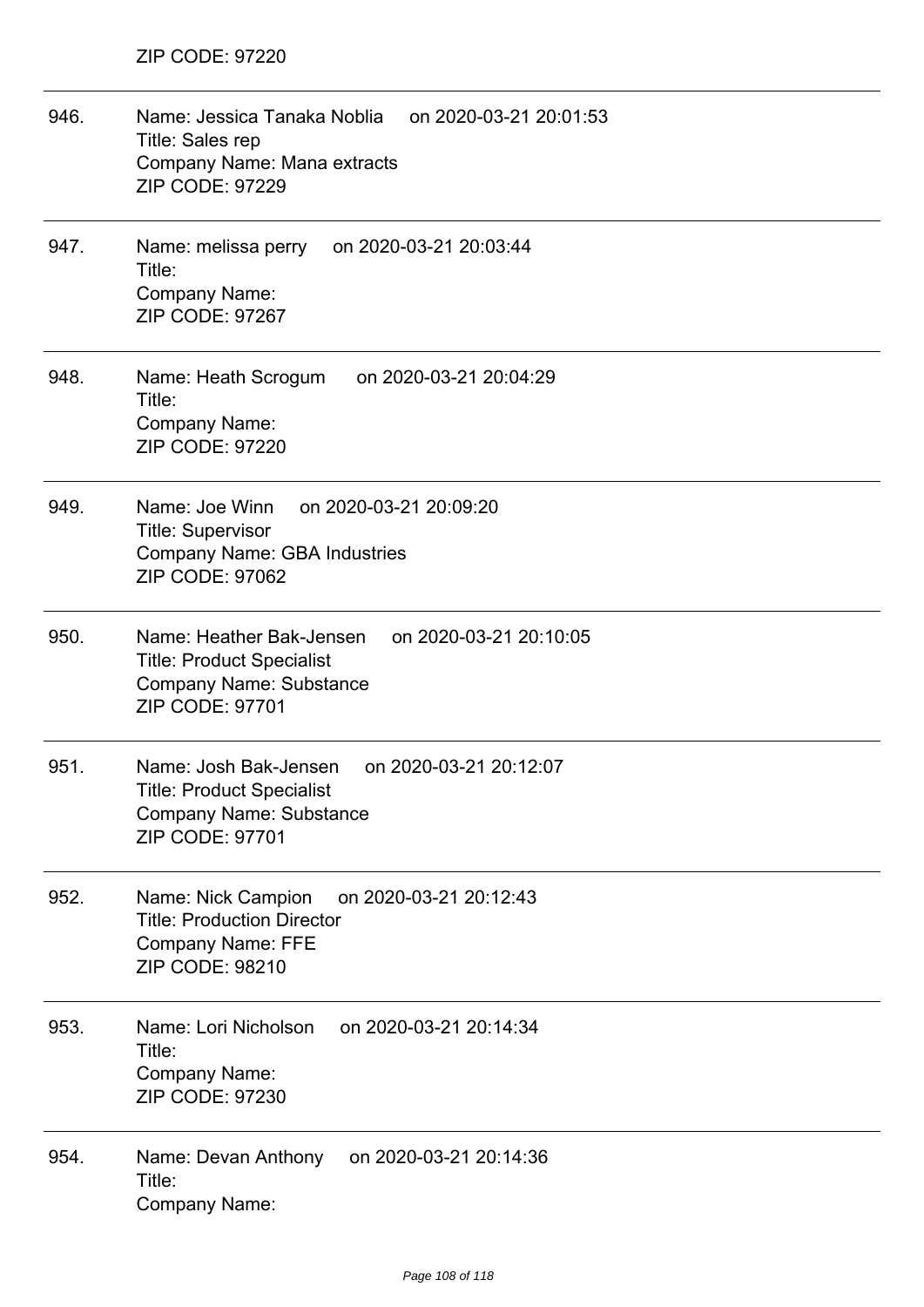| 955. | Name: Douglas Arthur Duncan on 2020-03-21 20:19:48<br><b>Title: Laboratory Director</b><br><b>Company Name: ChemHistory</b><br><b>ZIP CODE: 97222</b> |
|------|-------------------------------------------------------------------------------------------------------------------------------------------------------|
| 956. | Name: Jamie Denton<br>on 2020-03-21 20:25:48<br>Title:<br><b>Company Name:</b><br><b>ZIP CODE: 97601</b>                                              |
| 957. | Name: Charles Hodge on 2020-03-21 20:26:58<br>Title: Mr.<br><b>Company Name: Pacific Frost Farms</b><br><b>ZIP CODE: 97213</b>                        |
| 958. | Name: Kim Jameson<br>on 2020-03-21 20:29:40<br><b>Title: CEO</b><br>Company Name: Dream Weaver Organics, LLC<br><b>ZIP CODE: 97128</b>                |
| 959. | Name: Jennie Penny<br>on 2020-03-21 20:29:46<br>Title:<br>Company Name: Oregon's Finest<br><b>ZIP CODE: 97217</b>                                     |
| 960. | on 2020-03-21 20:29:50<br>Name: Ryan R Rosenfel<br>Title: President<br><b>Company Name: GreenForce</b><br><b>ZIP CODE: 97214</b>                      |
| 961. | on 2020-03-21 20:30:13<br>Name: Suzanne Cernuda<br><b>Title: Owner</b><br><b>Company Name: Loud City Farms</b><br><b>ZIP CODE: 97544</b>              |
| 962. | on 2020-03-21 20:31:13<br>Name: Jessie Beninger<br>Title: Owner<br>Company Name: Mentari Farms<br><b>ZIP CODE: 97544</b>                              |
| 963. | Name: Joanna Perlman<br>on 2020-03-21 20:31:22<br>Title: Trim and harvest technician<br><b>Company Name: C3industies</b>                              |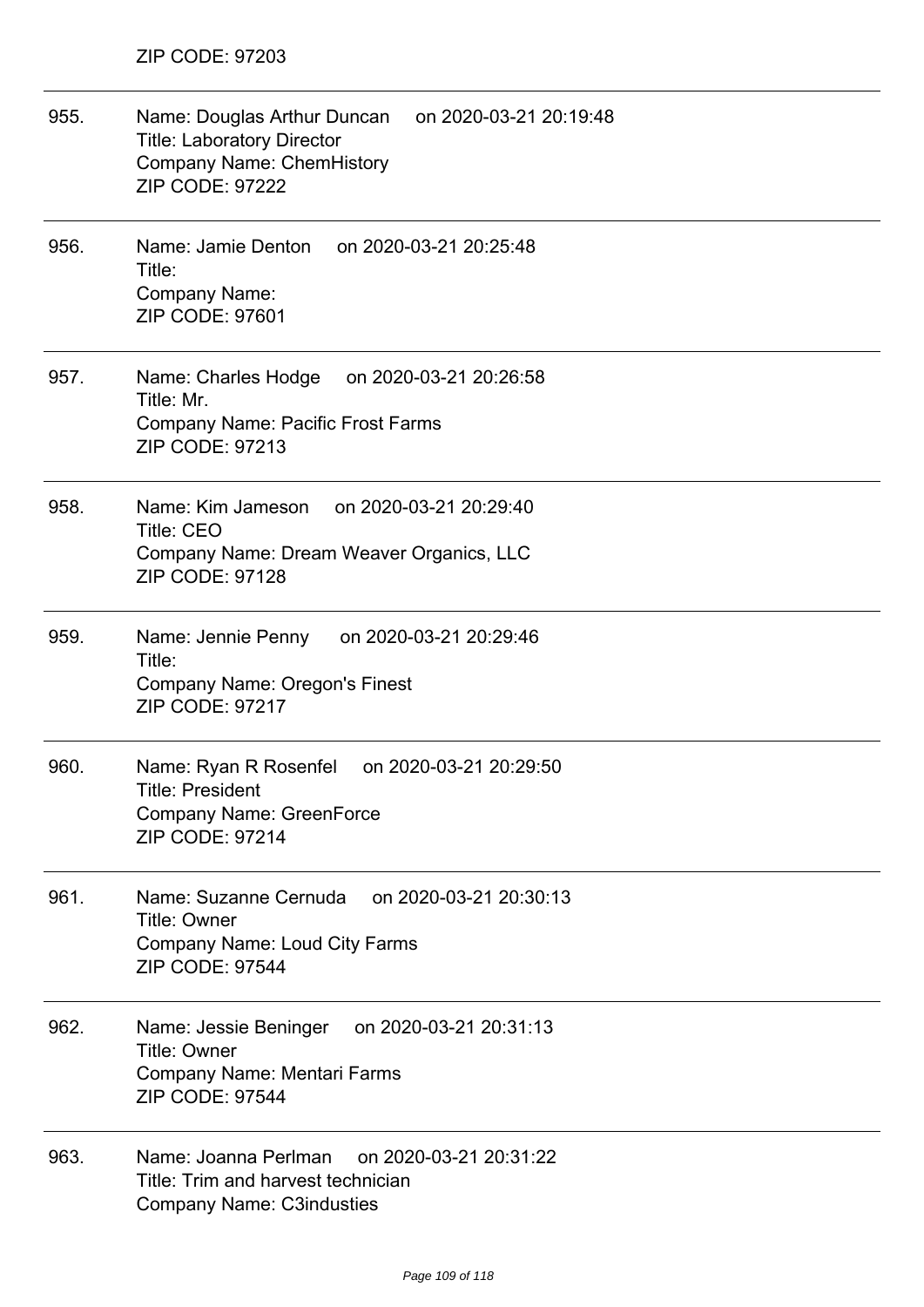| 964. | Name: Daizee Torres<br>on 2020-03-21 20:33:13<br><b>Title: CSM</b><br>Company Name: Delta9Packaging<br><b>ZIP CODE: 97496</b>             |
|------|-------------------------------------------------------------------------------------------------------------------------------------------|
| 965. | Name: Johnathan Hall<br>on 2020-03-21 20:34:05<br>Title:<br><b>Company Name:</b><br><b>ZIP CODE: 97221</b>                                |
| 966. | Name: Allie McGee<br>on 2020-03-21 20:34:27<br>Title: Bookkeeper<br>Company Name:<br><b>ZIP CODE: 97045</b>                               |
| 967. | Name: Nicholas pote<br>on 2020-03-21 20:35:57<br>Title: Junior gardener<br>Company Name: 45th latitude<br><b>ZIP CODE: 97038</b>          |
| 968. | Name: Amy lannone<br>on 2020-03-21 20:38:06<br>Title:<br><b>Company Name:</b><br><b>ZIP CODE: 97202</b>                                   |
| 969. | Name: Ellen Ross<br>on 2020-03-21 20:42:46<br><b>Title: HR Director</b><br><b>Company Name: Chemhistory LLC</b><br><b>ZIP CODE: 97222</b> |
| 970. | Name: Jasmine Casimir<br>on 2020-03-21 20:43:19<br>Title:<br><b>Company Name:</b><br>ZIP CODE:                                            |
| 971. | on 2020-03-21 20:44:38<br>Name: Alicia Palmer<br>Title:<br><b>Company Name:</b><br>ZIP CODE: 97601                                        |
| 972. | on 2020-03-21 20:45:29<br>Name: Patrick Trujillo<br>Title:<br><b>Company Name: Chemhistory</b>                                            |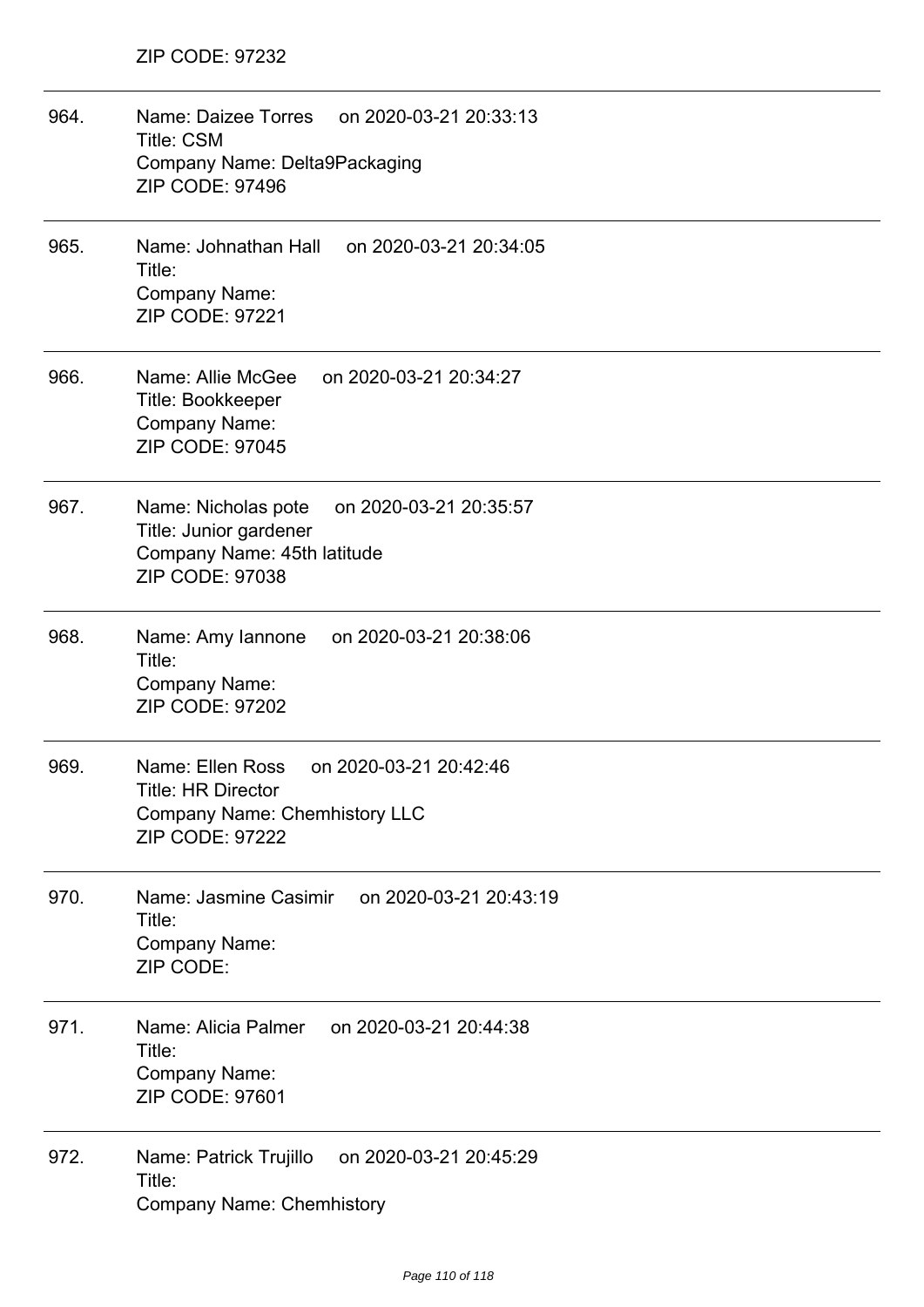- 973. Name: Marina Mitchell on 2020-03-21 20:50:26 Title: Bud Tender Company Name: La Mota ZIP CODE: 97202
- 974. Name: Carrie Ballard on 2020-03-21 20:52:08 Title: Company Name: ZIP CODE: 85209
- 975. Name: Victoria Stigall on 2020-03-21 20:57:52 Title: Key Holder/Budtender Company Name: La Mota ZIP CODE: 97202
- 976. Name: Cassandra Hathaway on 2020-03-21 21:02:12 Title: Assistant Manager Company Name: La Mota ZIP CODE: 97470
- 977. Name: Erin Sellers on 2020-03-21 21:07:12 Title: Artist Company Name: Layor Art ZIP CODE: 97701
- 978. Name: Stephen Faupel on 2020-03-21 21:07:56 Title: Company Name: ZIP CODE: 97603
- 979. Name: Brandon on 2020-03-21 21:10:02 Title: Manufacturing Lead Company Name: ZIP CODE: 97206
- 980. Name: Abbie Sams on 2020-03-21 21:10:13 Title: Company Name: ZIP CODE: 97702
- 981. Name: Michael Laughlin on 2020-03-21 21:10:18 Title: Owner Company Name: Dos Santos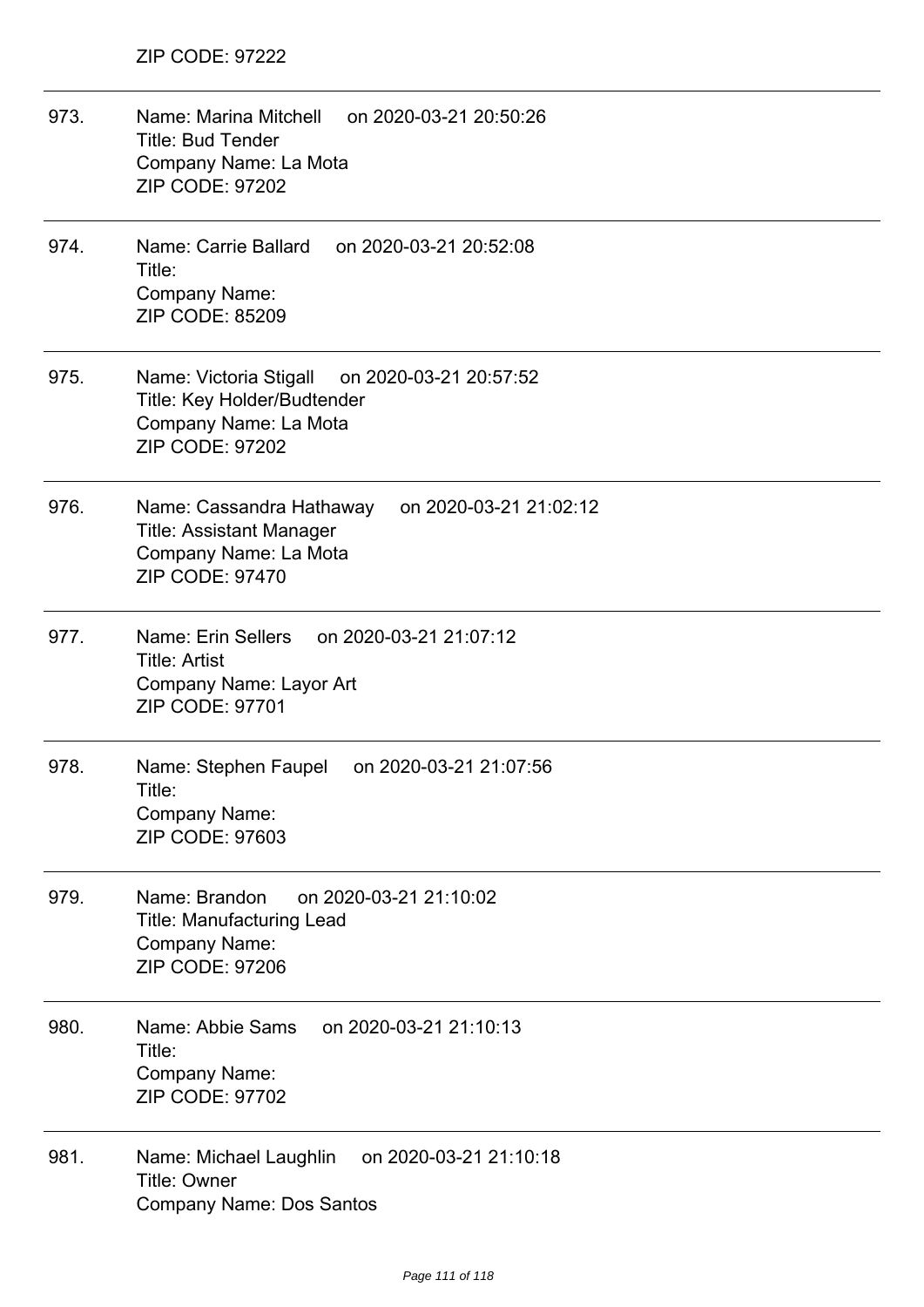| 982. | Name: Christopher Bechler<br>on 2020-03-21 21:10:53<br><b>Title: CFO</b><br>Company Name: wilvacallc<br>ZIP CODE: 97401                                               |
|------|-----------------------------------------------------------------------------------------------------------------------------------------------------------------------|
| 983. | Name: Allie McDaniel<br>on 2020-03-21 21:11:54<br><b>Title: District Manager</b><br>Company Name: La Mota<br><b>ZIP CODE: 97206</b>                                   |
| 984. | Name: Grant Shequin<br>on 2020-03-21 21:12:51<br><b>Title: Budtender</b><br><b>Company Name: Tangent Farmacy</b><br>ZIP CODE: 97389                                   |
| 985. | Name: Sarah Brodesser<br>on 2020-03-21 21:13:10<br>Title:<br><b>Company Name: Chemhistory</b><br><b>ZIP CODE: 97222</b>                                               |
| 986. | Name: Nicholas Wilson<br>on 2020-03-21 21:16:42<br>Title:<br><b>Company Name:</b><br>ZIP CODE: 97236                                                                  |
| 987. | Name: Tim Healy<br>on 2020-03-21 21:19:10<br>Title:<br>Company Name:<br>ZIP CODE:                                                                                     |
| 988. | Name: Stephanie Chan<br>on 2020-03-21 21:19:43<br><b>Title: Compliance Administrator</b><br>Company Name: TJ's Gardens and Yerba Buena Farm<br><b>ZIP CODE: 97402</b> |
| 989. | Name: Caribou Martinez<br>on 2020-03-21 21:25:09<br><b>Title: Commercial Operations</b><br>Company Name: Lunchbox alchemy<br><b>ZIP CODE: 97701</b>                   |
| 990. | on 2020-03-21 21:30:33<br>Name: Cam McNeeley<br>Title:<br><b>Company Name: Moss Crossing</b>                                                                          |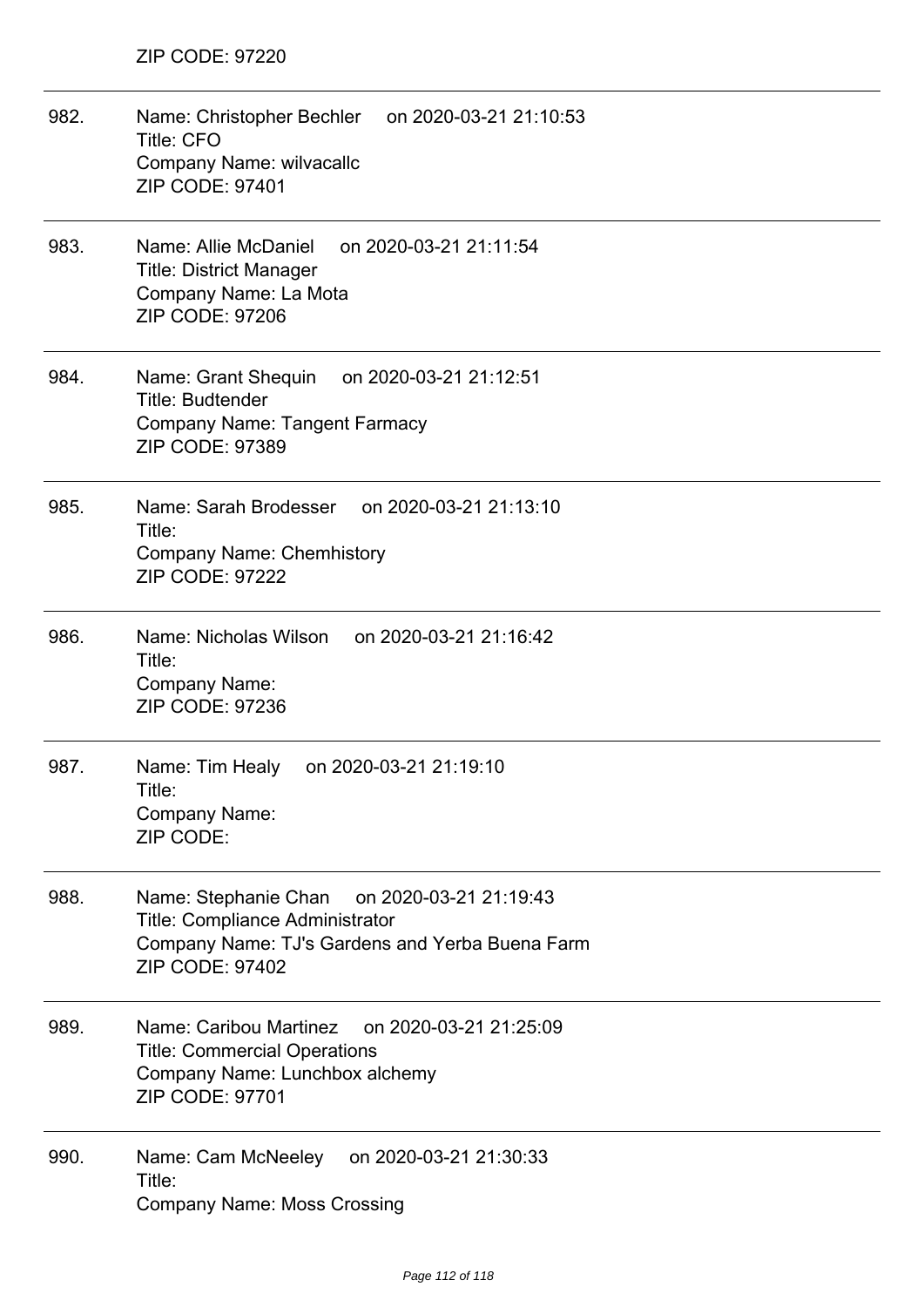| 991. | Name: April Conway on 2020-03-21 21:32:24<br>Title:<br>Company Name:<br><b>ZIP CODE: 89511</b>                                                                  |
|------|-----------------------------------------------------------------------------------------------------------------------------------------------------------------|
| 992. | Name: Steve Carl on 2020-03-21 21:33:54<br>Title:<br>Company Name: 5th Dimension LLC<br><b>ZIP CODE: 97532</b>                                                  |
| 993. | Name: Tom Chintala on 2020-03-21 21:34:44<br>Title:<br>Company Name:<br><b>ZIP CODE: 97211</b>                                                                  |
| 994. | Name: Tracey McReynolds<br>on 2020-03-21 21:35:29<br>Title: oWNER<br>Company Name: Four Season's Dispensary and Resource Center<br>ZIP CODE: 97321              |
| 995. | Name: Tami Lowry<br>on 2020-03-21 21:37:45<br><b>Title: Retired</b><br>Company Name: USDA Forest Service<br>ZIP CODE: 97330                                     |
| 996. | Name: Zachary Dolan<br>on 2020-03-21 21:38:51<br>Title:<br>Company Name:<br>ZIP CODE:                                                                           |
| 997. | Name: Summer Underwood<br>on 2020-03-21 21:41:05<br><b>Title: President of Real Estate Broker</b><br>Company Name: The Summer and Steve Show<br>ZIP CODE: 97520 |
| 998. | on 2020-03-21 21:42:37<br>Name: Abdullah<br>Title:<br>Company Name:<br>ZIP CODE:                                                                                |
| 999. | Name: Halie E Weber<br>on 2020-03-21 21:46:14<br><b>Title: Production Manager</b><br><b>Company Name: Packaging Brothers</b>                                    |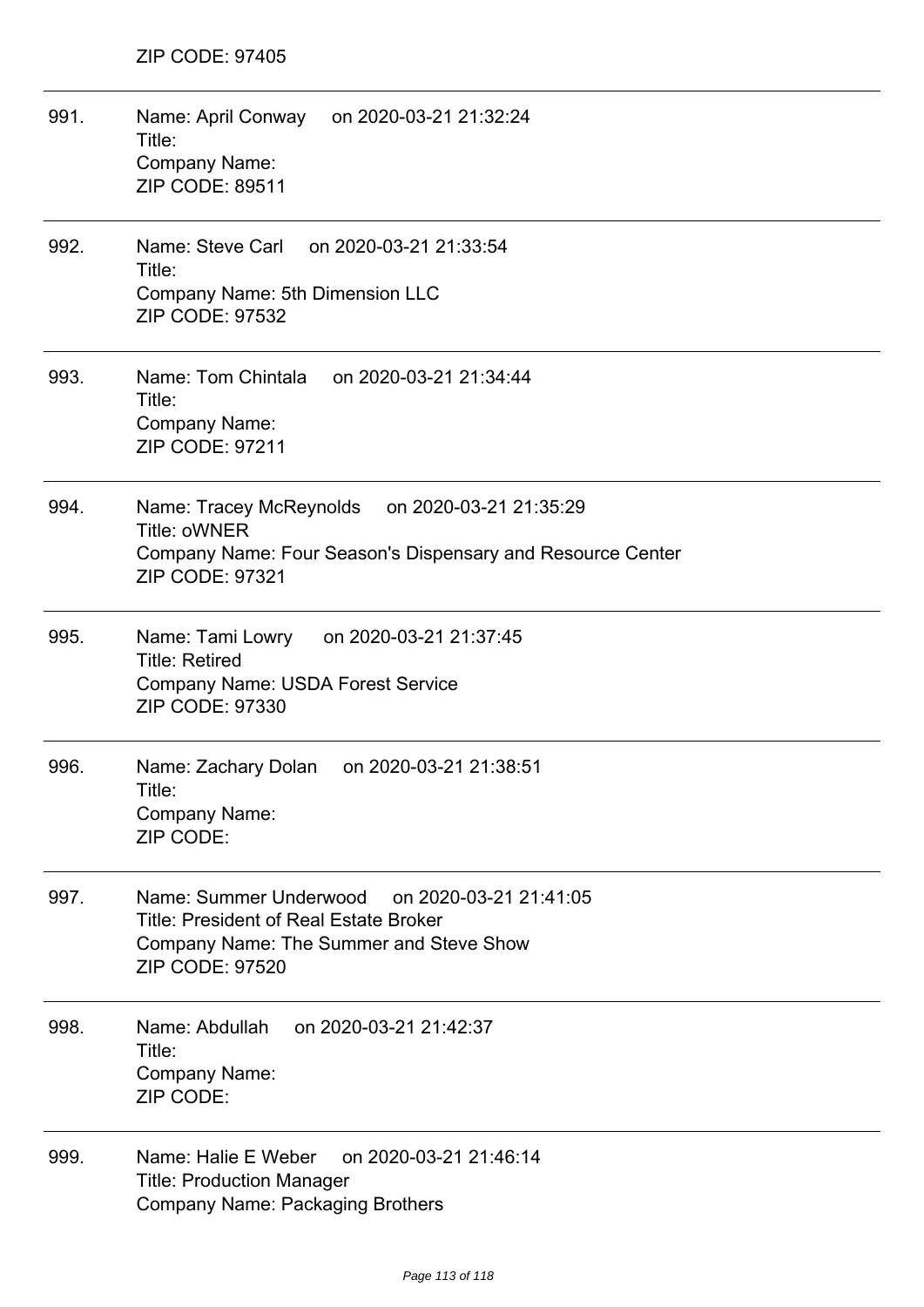| 1000. | Name: Mitchell Johnson<br>on 2020-03-21 21:46:46<br>Title:<br><b>Company Name:</b><br>ZIP CODE:                                                |
|-------|------------------------------------------------------------------------------------------------------------------------------------------------|
| 1001. | Name: Matt gompers<br>on 2020-03-21 21:47:07<br><b>Title: Owner</b><br>Company Name: The Canna Co Cbd division<br><b>ZIP CODE: 97007</b>       |
| 1002. | Name: Michael Liebgott<br>on 2020-03-21 21:48:42<br>Title:<br>Company Name:<br><b>ZIP CODE: 97527</b>                                          |
| 1003. | Name: Kathryn Dewey on 2020-03-21 21:50:04<br>Title: Sales rep<br><b>Company Name: Mana Extracts</b><br>ZIP CODE: 97269                        |
| 1004. | Name: Joanna<br>on 2020-03-21 21:50:18<br><b>Title: Logistics</b><br><b>Company Name: LabLogicistics</b><br>ZIP CODE: 33710                    |
| 1005. | Name: Jessica seidel<br>on 2020-03-21 21:52:07<br>Title: bartender<br>Company Name:<br><b>ZIP CODE: 97233</b>                                  |
| 1006. | on 2020-03-21 21:54:30<br>Name: Kenneth parker<br>Title:<br>Company Name:<br>ZIP CODE:                                                         |
| 1007. | on 2020-03-21 21:56:14<br>Name: Angela Marie<br><b>Title: Vice President</b><br>Company Name: Oregon Cannabis Outlet<br><b>ZIP CODE: 97301</b> |
| 1008. | Name: Michelle<br>on 2020-03-21 21:58:12<br>Title:<br>Company Name:                                                                            |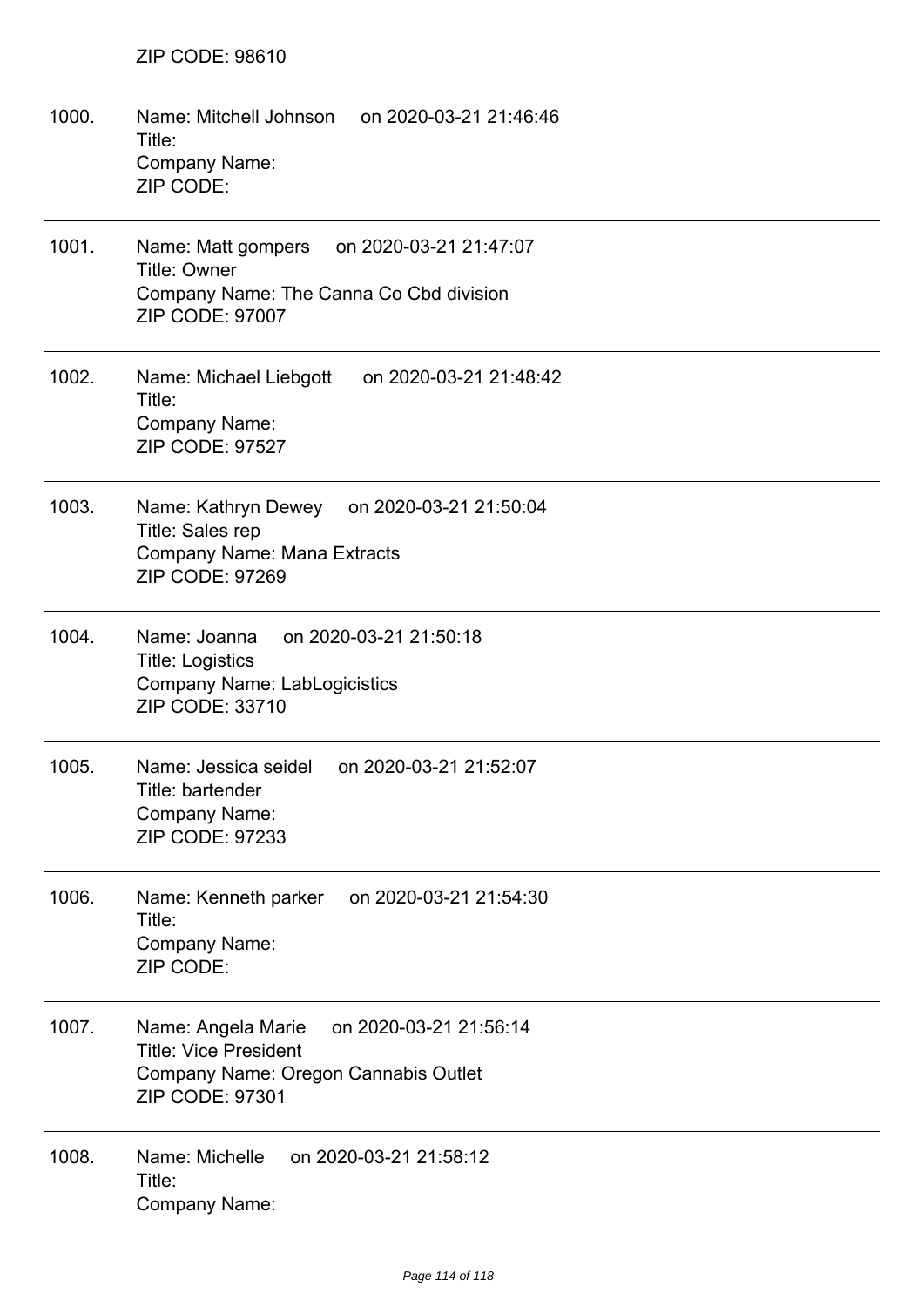1009. Name: Martha on 2020-03-21 22:00:22 Title: Company Name: ZIP CODE: 97405 1010. Name: Kelsey on 2020-03-21 22:01:42 Title: Company Name: ZIP CODE: 97045 1011. Name: Amanda Atkins on 2020-03-21 22:06:02 Title: Owner Company Name: Atkins Consulting Professionals ZIP CODE: 97401 1012. Name: JAMES DAVIS on 2020-03-21 22:10:32 Title: Sales Company Name: Gnomegrown Organics ZIP CODE: 97132 1013. Name: Sarah Brist on 2020-03-21 22:15:35 Title: Company Name: Quality Product Solutions LLC ZIP CODE: 97225 1014. Name: Paxton Scott on 2020-03-21 22:16:48 Title: Sales Manager Company Name: Hapy Kitchen ZIP CODE: 97230 1015. Name: David William Niklas on 2020-03-21 22:18:49 Title: Office Manager Company Name: Carey Niklas Darnell LLC ZIP CODE: 97002 1016. Name: Kathryn Renshaw on 2020-03-21 22:19:04 Title: Company Name: ZIP CODE: 63366 1017. Name: Justin Gallegly on 2020-03-21 22:22:15 Title: Inventory manager Company Name: La Mota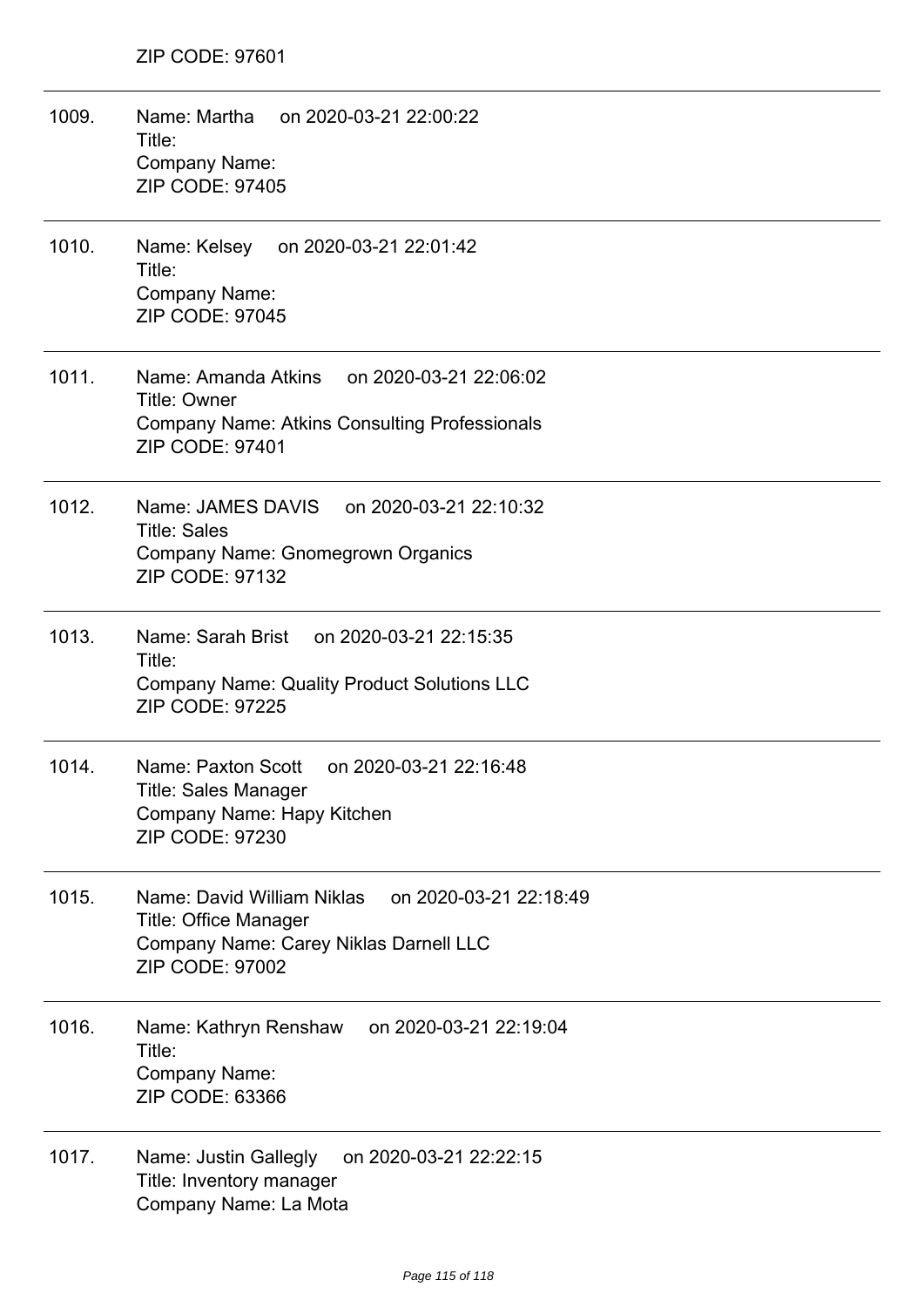| 1018. | Name: Jaclyn Trujillo<br>on 2020-03-21 22:23:32<br>Title:<br>Company Name:<br>ZIP CODE: 97303                                                  |
|-------|------------------------------------------------------------------------------------------------------------------------------------------------|
| 1019. | on 2020-03-21 22:23:58<br>Name: Kathryn Albert<br>Title: Sole proprietor<br>Company Name: Kind HR Consulting<br><b>ZIP CODE: 97452</b>         |
| 1020. | Name: Sean Kirkpatrick on 2020-03-21 22:28:08<br>Title:<br><b>Company Name: Flowersmith and Moss Crossing</b><br><b>ZIP CODE: 97405</b>        |
| 1021. | Name: Chris<br>on 2020-03-21 22:32:21<br>Title:<br>Company Name:<br><b>ZIP CODE: 97217</b>                                                     |
| 1022. | Name: Amanda Falkenstein<br>on 2020-03-21 22:32:28<br><b>Title: Promoter</b><br>Company Name: Magic Number Beverages<br><b>ZIP CODE: 97424</b> |
| 1023. | Name: Andrew Herndon<br>on 2020-03-21 22:44:32<br>Title:<br><b>Company Name: Lore</b><br><b>ZIP CODE: 97209</b>                                |
| 1024. | on 2020-03-21 22:47:28<br>Name: Casey Damron<br><b>Title: Owner</b><br>Company Name: Clear Creek Cannabis<br><b>ZIP CODE: 97004</b>            |
| 1025. | Name: Steve Shumate on 2020-03-21 22:54:56<br>Title:<br>Company Name:<br>ZIP CODE: 97206                                                       |
| 1026. | on 2020-03-21 22:55:02<br>Name: Jacob Schamber<br>Title:<br><b>Company Name:</b>                                                               |